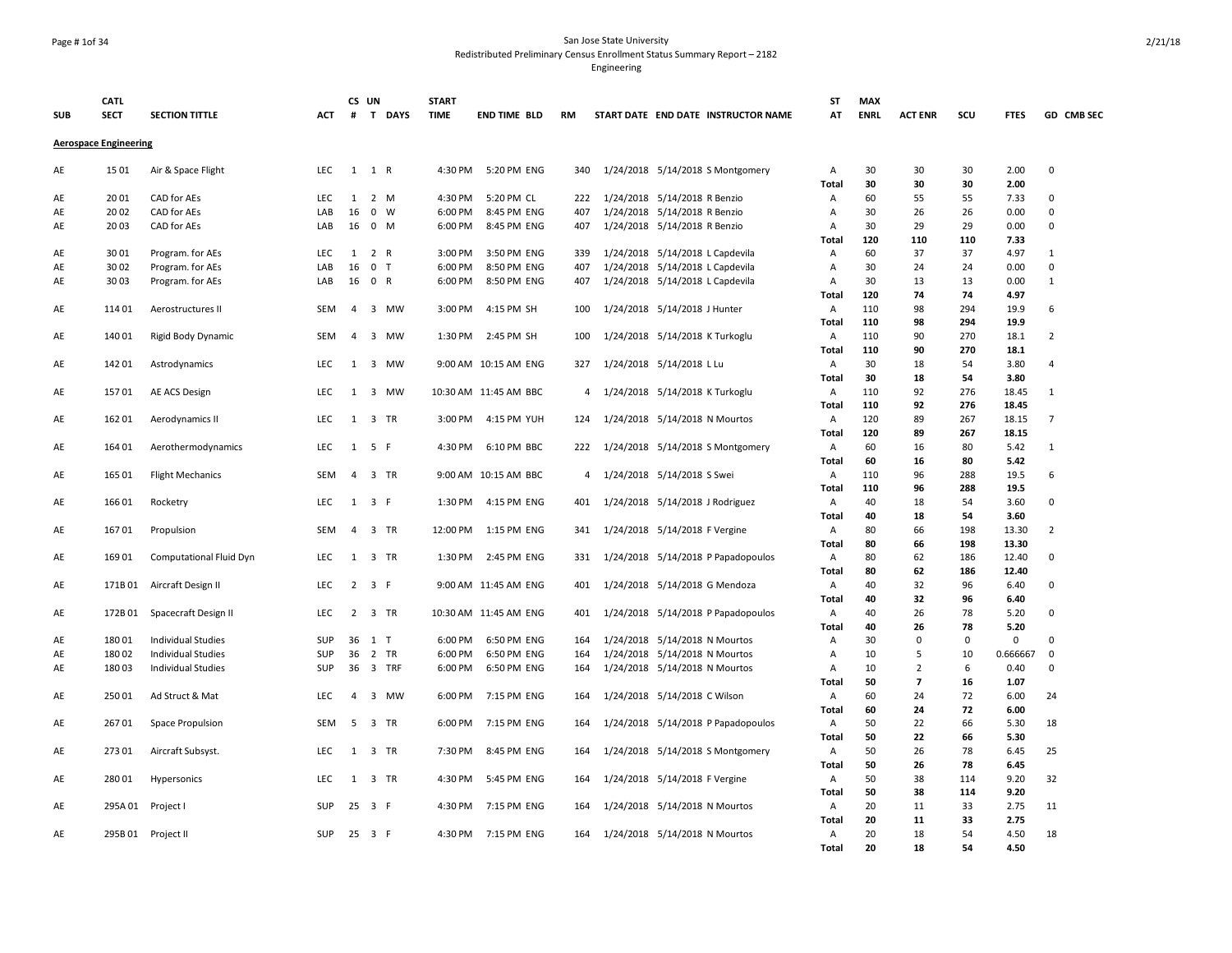### Page # 2of 34 San Jose State University Redistributed Preliminary Census Enrollment Status Summary Report – 2182

|            | <b>CATL</b> |                             |            | CS UN |             | <b>START</b> |              |     |  |                                     | ST    | MAX          |                |              |             |                   |
|------------|-------------|-----------------------------|------------|-------|-------------|--------------|--------------|-----|--|-------------------------------------|-------|--------------|----------------|--------------|-------------|-------------------|
| <b>SUB</b> | <b>SECT</b> | <b>SECTION TITTLE</b>       | <b>ACT</b> |       | <b>DAYS</b> | <b>TIME</b>  | END TIME BLD | RM  |  | START DATE END DATE INSTRUCTOR NAME | AT    | <b>ENRL</b>  | <b>ACT ENR</b> | scu          | <b>FTES</b> | <b>GD CMB SEC</b> |
| AE         | 298 01      | Spec Proj in Aerospace Engr | SUP        |       | 25 3 MWF    | 8:00 AM      | 8:50 AM ENG  | 164 |  | 1/24/2018 5/14/2018 N Mourtos       |       | 20           |                |              | 0.75        |                   |
|            |             |                             |            |       |             |              |              |     |  |                                     | Total | 20           |                |              | 0.75        |                   |
| AE         | 299 01      | AE Thesis                   | <b>SUP</b> |       |             |              |              |     |  |                                     |       | $\Omega$     |                | <sup>n</sup> |             | $\overline{0}$    |
|            |             |                             |            |       |             |              |              |     |  |                                     | Total | $\mathbf{0}$ |                | <sup>0</sup> | 0           |                   |
|            |             |                             |            |       |             |              |              |     |  | <b>Aerospace Engineering Total</b>  |       | 1520         | 1066           | 2797         | 194.5333    |                   |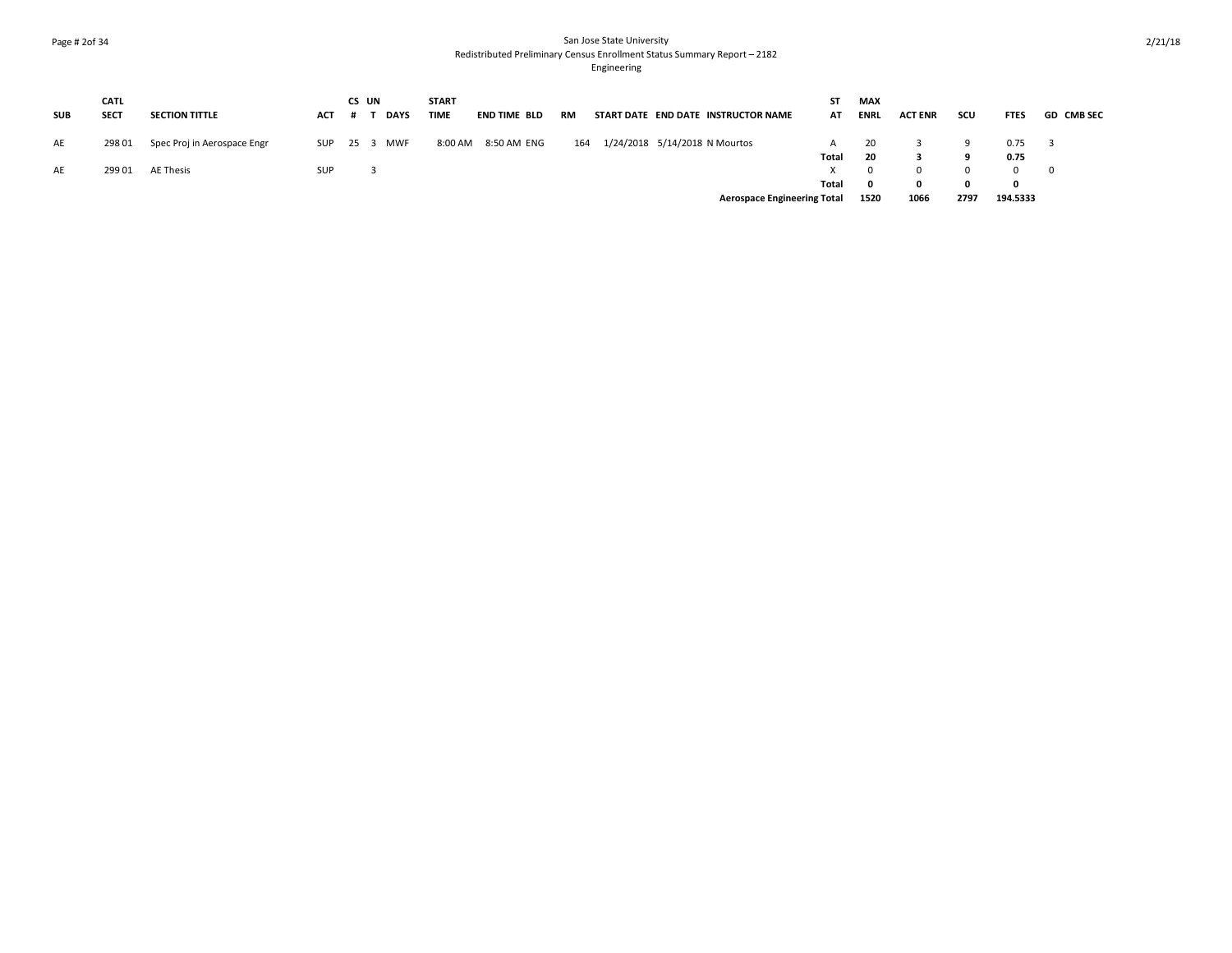### Page # 3of 34 San Jose State University Redistributed Preliminary Census Enrollment Status Summary Report – 2182

|                 | <b>CATL</b> |                           |            |                | CS UN          |             | <b>START</b> |                       |     |                                     | <b>ST</b>             | <b>MAX</b>  |                |                |             |              |
|-----------------|-------------|---------------------------|------------|----------------|----------------|-------------|--------------|-----------------------|-----|-------------------------------------|-----------------------|-------------|----------------|----------------|-------------|--------------|
| <b>SUB</b>      | <b>SECT</b> | <b>SECTION TITTLE</b>     | ACT        | #              |                | T DAYS      | <b>TIME</b>  | <b>END TIME BLD</b>   | RM  | START DATE END DATE INSTRUCTOR NAME | AT                    | <b>ENRL</b> | <b>ACT ENR</b> | SCU            | <b>FTES</b> | GD CMB SEC   |
| <b>Aviation</b> |             |                           |            |                |                |             |              |                       |     |                                     |                       |             |                |                |             |              |
| AVIA            | 201         | Intro to Aviation         | SEM        | 4              | 3              | MW          |              | 9:00 AM 10:15 AM IS   | 216 | 1/24/2018 5/14/2018 V Collom        | Α                     | 50          | 31             | 93             | 6.20        | 0            |
|                 |             |                           |            |                |                |             |              |                       |     |                                     | <b>Total</b>          | 50          | 31             | 93             | 6.20        |              |
| AVIA            | 301         | Intro Private Flt         | <b>SUP</b> | 23             |                | 2 TBA       |              | IS                    | 133 | 1/24/2018 5/14/2018 T Spence        | Α                     | 30          | 12             | 24             | 1.60        | $\mathbf{0}$ |
|                 |             |                           |            |                |                |             |              |                       |     |                                     | Total                 | 30          | 12             | 24             | 1.60        |              |
| AVIA            | 3101        | Aircrft Theor & Dsgn      | <b>LEC</b> | 2              | 3 <sub>T</sub> |             | 12:00 PM     | 1:45 PM RHV           | 135 | 1/24/2018 5/14/2018 D Romano        | Α                     | 44          | 49             | 98             | 9.80        | $\mathbf{0}$ |
| AVIA            | 31 11       | Aircrft Theor & Dsgn      | LAB        | 16             | 0 R            |             | 12:00 PM     | 2:45 PM RHV           | 120 | 1/24/2018 5/14/2018 D Romano        | Α                     | 22          | 26             | 26             | 0.00        | $\mathbf 0$  |
| AVIA            | 31 12       | Aircrft Theor & Dsgn      | LAB        | 16             | 0 <sub>T</sub> |             | 3:00 PM      | 5:45 PM RHV           | 120 | 1/24/2018 5/14/2018 D Romano        | Α                     | 22          | 23             | 23             | 0.00        | $\mathbf 0$  |
|                 |             |                           |            |                |                |             |              |                       |     |                                     | Total                 | 88          | 98             | 147            | 9.80        |              |
| AVIA            | 4301        | Propul Theory             | <b>LEC</b> | $\overline{2}$ |                | 3 M         | 6:00 PM      | 7:45 PM RHV           | 135 | 1/24/2018 5/14/2018 D Neal          | Α                     | 44          | 38             | 76             | 7.60        | $\mathbf{0}$ |
| AVIA            | 43 11       | Propul Theory             | LAB        | 16             | $\mathbf{0}$   | W           | 6:00 PM      | 8:45 PM RHV           | 120 | 1/24/2018 5/14/2018 D Neal          | Α                     | 22          | 27             | 27             | 0.00        | $\mathbf 0$  |
| AVIA            | 43 12       | Propul Theory             | LAB        | 16             |                | $0 \quad W$ |              | 9:00 AM 11:45 AM RHV  | 120 | 1/24/2018 5/14/2018 D Neal          | Α                     | 22          | 11             | 11             | 0.00        | $\mathbf 0$  |
|                 |             |                           |            |                |                |             |              |                       |     |                                     | Total                 | 88          | 76             | 114            | 7.60        |              |
| AVIA            | 6301        | <b>Instrument Flight</b>  | <b>SUP</b> |                |                | 23 2 TBA    |              | IS                    | 133 | 1/24/2018 5/14/2018 T Spence        | Α                     | 30          | 3              | 6              | 0.40        | 0            |
|                 |             |                           |            |                |                |             |              |                       |     |                                     | Total                 | 30          | 3              | 6              | 0.40        |              |
| AVIA            | 7301        | Air Traffic Control       | LEC        | $\overline{2}$ |                | 3 W         | 6:00 PM      | 8:45 PM IS            | 216 | 1/24/2018 5/14/2018 J Acuna         | Α                     | 50          | 51             | 153            | 10.20       | $\mathbf 0$  |
|                 |             |                           |            |                |                |             |              |                       |     |                                     | Total                 | 50          | 51             | 153            | 10.20       |              |
| AVIA            | 110 01      | Av Metr                   | <b>LEC</b> | 2              |                | 3 TR        | 4:30 PM      | 5:20 PM IS            | 216 | 1/24/2018 5/14/2018 R Van Wagenen   | Α                     | 50          | 56             | 112            | 11.2        | 0            |
| AVIA            | 110 11      | Av Metr                   | LAB        | 16             |                | 0 TR        | 5:30 PM      | 6:45 PM IS            | 216 | 1/24/2018 5/14/2018 R Van Wagenen   | Α                     | 50          | 56             | 56             | 0           | 0            |
|                 |             |                           |            |                |                |             |              |                       |     |                                     | Total                 | 100         | 112            | 168            | 11.2        |              |
| AVIA            | 11201       | Prof Comm Pilot           | <b>LEC</b> | 2              |                | 3 MW        |              | 9:00 AM 10:15 AM ENG  | 103 | 1/24/2018 5/14/2018 T Spence        | Α                     | 30          | 25             | 75             | 5.00        | $\mathbf{0}$ |
|                 |             |                           |            |                |                |             |              |                       |     |                                     | Total                 | 30          | 25             | 75             | 5.00        |              |
| AVIA            | 113 01      | Comm Prof Flight          | <b>SUP</b> |                |                | 23 2 TBA    |              | IS                    | 133 | 1/24/2018 5/14/2018 T Spence        | Α                     | 30          | $\overline{2}$ | $\overline{4}$ | 0.27        | 0            |
|                 |             |                           |            |                |                |             |              |                       |     |                                     | Total                 | 30          | $\overline{2}$ | 4              | 0.27        |              |
| AVIA            | 128 01      | Avia Safe & Security      | <b>LEC</b> | 2              |                | 3 TR        |              | 10:30 AM 11:45 AM RHV | 135 | 1/24/2018 5/14/2018 D Neal          | Α                     | 50          | 51             | 153            | 10.20       | $\mathbf{0}$ |
|                 |             |                           |            |                |                |             |              |                       |     |                                     | Total                 | 50          | 51             | 153            | 10.20       |              |
| AVIA            | 17301       | Aviation Law              | LEC        | $\overline{2}$ | $\overline{3}$ | MW          |              | 10:30 AM 11:45 AM CL  | 224 | 1/24/2018 5/14/2018 T Spence        | Α                     | 50          | 50             | 150            | 10.00       | $\mathbf 0$  |
|                 |             |                           |            |                |                |             |              |                       |     |                                     | Total                 | 50          | 50             | 150            | 10.00       |              |
| AVIA            | 176 01      | Airline Ops & Mgmt        | <b>LEC</b> | $\overline{2}$ |                | 3 MW        | 1:30 PM      | 2:45 PM IS            | 216 | 1/24/2018 5/14/2018 W Wei           | $\overline{A}$        | 50          | 48             | 144            | 9.60        | $\Omega$     |
|                 |             |                           |            |                |                |             |              |                       |     |                                     | Total                 | 50          | 48             | 144            | 9.60        |              |
| AVIA            | 179 01      | Adv Airport Plnng         | LEC        | 2              |                | 3 W         | 3:00 PM      | 5:45 PM RHV           | 140 | 1/24/2018 5/14/2018 E Peterson      | Α                     | 50          | 8              | 24             | 1.60        | 0            |
|                 |             |                           |            |                |                |             |              |                       |     |                                     | Total                 | 50          | 8              | 24             | 1.60        |              |
| AVIA            | 18001       | <b>Individual Studies</b> | <b>SUP</b> | 36             | $\overline{3}$ | <b>TBA</b>  |              | IS                    | 133 | 1/24/2018 5/14/2018 W Wei           | Α                     | 20          | $\overline{2}$ | 6              | 0.40        | $\Omega$     |
| AVIA            | 180H 01     | <b>Individual Studies</b> | SUP        | 36             |                | 1 TBA       |              |                       |     | 1/24/2018 5/14/2018 W Wei           | Α                     | 20          | $\Omega$       | $\Omega$       | 0           | 0            |
| AVIA            | 180H 02     | <b>Individual Studies</b> | <b>SUP</b> | 36             |                | 2 TBA       |              |                       |     | 1/24/2018 5/14/2018 W Wei           | Α                     | 20          | 0              | 0              | 0           | $\mathbf{0}$ |
|                 |             |                           |            |                |                |             |              |                       |     |                                     | Total                 | 60          | $\overline{2}$ | 6              | 0.4         |              |
| AVIA            | 190 01      | Senior Capstone           | <b>LEC</b> | 2              |                | 3 M         | $3:00$ PM    | 5:45 PM ENG           | 103 | 1/24/2018 5/14/2018 W Wei           | Α                     | 20          | 10             | 30             | 2.00        | $\mathbf{0}$ |
|                 |             |                           |            |                |                |             |              |                       |     |                                     | Total                 | 20          | 10             | 30             | 2.00        |              |
| AVIA            | 194 01      | Pilot Avion & GA Systems  | LEC        | 2              |                | 3 W         | 3:00 PM      | 5:45 PM RHV           | 120 | 1/24/2018 5/14/2018 D Neal          | Α                     | 30          | 34             | 102            | 6.80        | 0            |
|                 |             |                           |            |                |                |             |              |                       |     |                                     | Total                 | 30          | 34             | 102            | 6.80        |              |
| AVIA            | 195 01      | Intern Avia Indust        | <b>SUP</b> | 36             |                | 3 TBA       |              | IS                    | 133 | 1/24/2018 5/14/2018 W Wei           | Α                     | 20          | 9              | 27             | 1.80        | $\mathbf 0$  |
| AVIA            | 195 02      | Intern Avia Indust        | <b>SUP</b> |                |                | 36 2 TBA    |              |                       |     | 1/24/2018 5/14/2018 W Wei           | Α                     | 20          | 1              | $\overline{2}$ | 0.13        | $\mathbf 0$  |
|                 |             |                           |            |                |                |             |              |                       |     |                                     | Total                 | 40          | 10             | 29             | 1.93        |              |
|                 |             |                           |            |                |                |             |              |                       |     |                                     | <b>Aviation Total</b> | 846         | 623            | 1422           | 94.80       |              |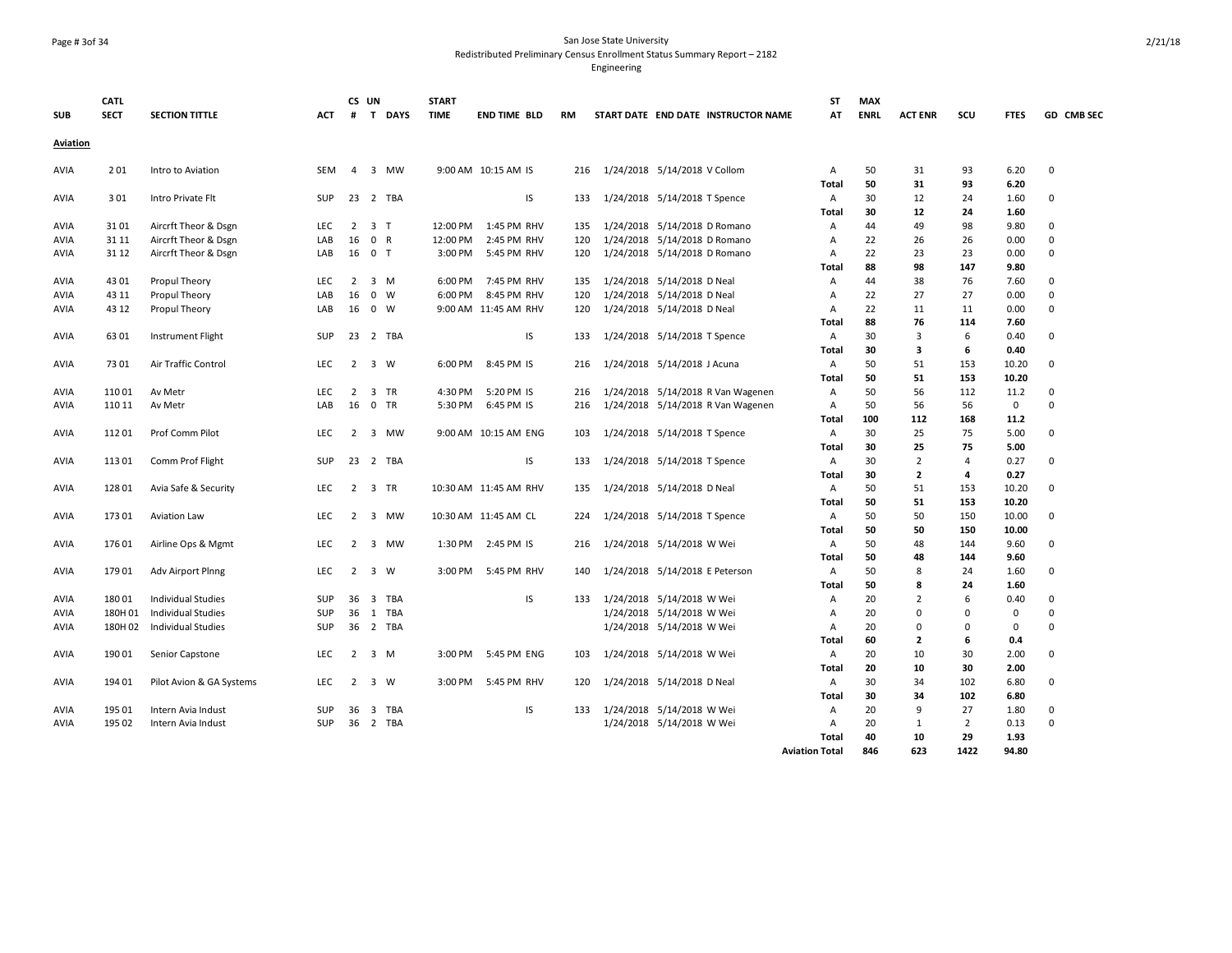### Page # 4of 34 San Jose State University Redistributed Preliminary Census Enrollment Status Summary Report – 2182

Engineering

|             | <b>CATL</b>                   |                                       |            |                 | CS UN          | <b>START</b> |                       |     |                                     | <b>ST</b>      | <b>MAX</b>  |                |              |              |                   |        |
|-------------|-------------------------------|---------------------------------------|------------|-----------------|----------------|--------------|-----------------------|-----|-------------------------------------|----------------|-------------|----------------|--------------|--------------|-------------------|--------|
| <b>SUB</b>  | <b>SECT</b>                   | <b>SECTION TITTLE</b>                 | <b>ACT</b> | #               | T DAYS         | <b>TIME</b>  | <b>END TIME BLD</b>   | RM  | START DATE END DATE INSTRUCTOR NAME | AT             | <b>ENRL</b> | <b>ACT ENR</b> | SCU          | <b>FTES</b>  | <b>GD CMB SEC</b> |        |
|             | <b>Biomedical Engineering</b> |                                       |            |                 |                |              |                       |     |                                     |                |             |                |              |              |                   |        |
| BME         | 115 01                        | <b>Fndtns Biomed Engr</b>             | LEC.       | 4               | 4 TR           | $3:00$ PM    | 4:15 PM CL            | 222 | 1/24/2018 5/14/2018 A Bellofiore    | $\overline{A}$ | 48          | 38             | 114          | 10.87        | 11                |        |
| <b>BME</b>  | 115 02                        | <b>Fndtns Biomed Engr</b>             | LAB        | 16              | 0 F            | 1:30 PM      | 4:15 PM ENG           | 221 | 1/24/2018 5/14/2018                 | Α              | 16          | $\mathbf{0}$   | 0            | $\mathbf{0}$ | $\mathbf 0$       |        |
| BME         | 115 03                        | <b>Fndtns Biomed Engr</b>             | LAB        | 16              | 0 W            | 6:00 PM      | 8:45 PM ENG           | 221 | 1/24/2018 5/14/2018 J Tam           | $\overline{A}$ | 16          | 15             | 15           | 0.00         | 5                 |        |
| BME         | 115 04                        | <b>Fndtns Biomed Engr</b>             | LAB        | 16              | 0 F            |              | 9:00 AM 11:45 AM ENG  | 221 | 1/24/2018 5/14/2018 P Phan          | $\overline{A}$ | 16          | 12             | 12           | 0.00         | 3                 |        |
| BME         | 115 05                        | <b>Fndtns Biomed Engr</b>             | LAB        | 16              | 0 <sub>T</sub> |              | 9:00 AM 11:45 AM ENG  | 221 | 1/24/2018 5/14/2018 M Friedman      | $\overline{A}$ | 16          | 11             | 11           | 0.00         | 3                 |        |
|             |                               |                                       |            |                 |                |              |                       |     |                                     | Total          | 112         | 76             | 152          | 10.87        |                   |        |
| <b>BME</b>  | 11701                         | <b>Biotransport Phen</b>              | <b>LEC</b> | 2               | 3 TR           |              | 1:30 PM 2:45 PM CL    | 222 | 1/24/2018 5/14/2018 A Bellofiore    | $\overline{A}$ | 60          | 52             | 156          | 10.55        | 3                 |        |
|             |                               |                                       |            |                 |                |              |                       |     |                                     | Total          | 60          | 52             | 156          | 10.55        |                   |        |
| BME         | 16701                         | Intro Eng Biomecha                    | SEM        | $\overline{4}$  | 3 TR           | 4:30 PM      | 5:45 PM BBC           | 204 | 1/24/2018 5/14/2018 M Leineweber    | $\overline{A}$ | $\Omega$    | 65             | 195          | 13.15        | 3 <sup>°</sup>    |        |
|             |                               |                                       |            |                 |                |              |                       |     |                                     | Total          | 0           | 65             | 195          | 13.15        |                   |        |
| BME         | 174 01                        | <b>Biomed Regs</b>                    | <b>LEC</b> | 2               | 3 MW           | 4:30 PM      | 5:45 PM ENG           | 343 | 1/24/2018 5/14/2018 P Coronado      | $\overline{A}$ | 75          | 59             | 177          | 11.85        | 1                 |        |
|             |                               |                                       |            |                 |                |              |                       |     |                                     | Total          | 75          | 59             | 177          | 11.85        |                   |        |
| BME         | 17701                         | Physiol for Engr                      | <b>LEC</b> | 1               | 3 MW           | 3:00 PM      | 3:50 PM CL            | 222 | 1/24/2018 5/14/2018 M Simon         | Α              | 60          | 40             | 80           | 8.65         | 13 C              | *      |
| <b>BIOL</b> | 17701                         | Physiol for Engr                      | LEC        | 1               | 3 MW           | 3:00 PM      | 3:50 PM CL            | 222 | 1/24/2018 5/14/2018 M Simon         | Α              | 0           | $\mathbf{0}$   | $\mathbf{0}$ | 0.00         | 0 <sub>c</sub>    | $\ast$ |
| <b>BME</b>  | 17702                         | Physiol for Engr                      | LAB        | 16              | 0 <sub>T</sub> | 6:00 PM      | 8:45 PM ENG           | 221 | 1/24/2018 5/14/2018 R Aguilar       | Α              | 20          | 18             | 18           | 0.00         | $6-$              | $\ast$ |
| <b>BIOL</b> | 17702                         | Physiol for Engr                      | LAB        | 16              | 0 <sub>T</sub> | 6:00 PM      | 8:45 PM ENG           | 221 | 1/24/2018 5/14/2018 R Aguilar       | $\overline{A}$ | $\mathbf 0$ | $\mathbf{0}$   | $\mathbf{0}$ | 0.00         | 0 <sup>o</sup>    | $\ast$ |
| <b>BME</b>  | 17703                         | Physiol for Engr                      | LAB        | 16              | 0 R            | 1:30 PM      | 4:15 PM ENG           | 221 | 1/24/2018 5/14/2018 D Lopez         | Α              | 20          | 6              | 6            | 0.00         | 3 <sup>°</sup>    | $\ast$ |
| <b>BIOL</b> | 17703                         | Physiol for Engr                      | LAB        | 16              | 0 R            | 1:30 PM      | 4:15 PM ENG           | 221 | 1/24/2018 5/14/2018 D Lopez         | A              | $\mathbf 0$ | $\mathbf{0}$   | $\mathbf{0}$ | 0.00         | 0 <sup>o</sup>    | *      |
| BME         | 17704                         | Physiol for Engr                      | LAB        | 16              | 0 R            | 4:30 PM      | 7:15 PM ENG           | 221 | 1/24/2018 5/14/2018 E Young         | A              | 20          | 16             | 16           | 0.00         | $4\quad C$        | $\ast$ |
| <b>BIOL</b> | 17704                         | Physiol for Engr                      | LAB        | 16              | 0 R            | 4:30 PM      | 7:15 PM ENG           | 221 | 1/24/2018 5/14/2018 E Young         | $\overline{A}$ | $\mathbf 0$ | $\mathbf{0}$   | $\mathbf 0$  | 0.00         | 0 <sub>c</sub>    | *      |
|             |                               |                                       |            |                 |                |              |                       |     |                                     | Total          | 120         | 80             | 120          | 8.65         |                   |        |
| <b>BME</b>  | 178 01                        | <b>Biomedical Product Realization</b> | <b>LEC</b> | 2               | 3 MW           | 1:30 PM      | 2:45 PM CL            | 222 | 1/24/2018 5/14/2018 F Erogbogbo     | $\overline{A}$ | 75          | 55             | 165          | 11.05        | 1                 |        |
|             |                               |                                       |            |                 |                |              |                       |     |                                     | Total          | 75          | 55             | 165          | 11.05        |                   |        |
| BME         | 18201                         | Prosthetics                           | SEM        | $5\overline{)}$ | 3 R            | 6:00 PM      | 8:45 PM BBC           | 202 | 1/24/2018 5/14/2018 K Sardo         | Α              | 80          | 58             | 174          | 12           | 8                 |        |
|             |                               |                                       |            |                 |                |              |                       |     |                                     | Total          | 80          | 58             | 174          | 12           |                   |        |
| BME         | 198B01                        | Senior Project II                     | <b>LEC</b> | 2               | 2 F            |              | 9:30 AM 10:20 AM ENG  | 343 | 1/24/2018 5/14/2018 F Erogbogbo     | Α              | 60          | 62             | 62           | 8.27         | $\mathbf 0$       |        |
| BME         | 198B02                        | Senior Project II                     | LAB        | 16              | 0 F            |              | 10:30 AM  1:15 PM ENG | 343 | 1/24/2018 5/14/2018 F Erogbogbo     | $\overline{A}$ | 60          | 62             | 62           | 0.00         | $\mathbf 0$       |        |
|             |                               |                                       |            |                 |                |              |                       |     |                                     | Total          | 120         | 124            | 124          | 8.27         |                   |        |
| BME         | 210 01                        | Mathematics in BME                    | LEC        | 2               | 3 M            | 6:00 PM      | 8:45 PM BBC           | 204 | 1/24/2018 5/14/2018 M Leineweber    | Α              | 70          | 58             | 174          | 14.15        | 51                |        |
|             |                               |                                       |            |                 |                |              |                       |     |                                     | Total          | 70          | 58             | 174          | 14.15        |                   |        |
| BME         | 256 01                        | Nanoplatforms                         | LEC        | $\overline{2}$  | 3 W            |              | 6:00 PM 8:45 PM CL    | 202 | 1/24/2018 5/14/2018 F Erogbogbo     | Α              | 40          | 41             | 123          | 9.85         | 33                |        |
|             |                               |                                       |            |                 |                |              |                       |     |                                     | Total          | 40          | 41             | 123          | 9.85         |                   |        |
| <b>BME</b>  | 27201                         | Med Dev Desg & Prncp                  | SEM        | 4               | 3 <sub>1</sub> | 6:00 PM      | 8:45 PM MH            | 324 | 1/24/2018 5/14/2018 C Rappleye      | Α              | 60          | 58             | 174          | 13.7         | 42                |        |
|             |                               |                                       |            |                 |                |              |                       |     |                                     | <b>Total</b>   | 60          | 58             | 174          | 13.7         |                   |        |
|             |                               |                                       |            |                 |                |              |                       |     | Diamondian LEmpire and an Takel     |                | 012         | 72c            | 1724         | 134.0033     |                   |        |

**Biomedical Engineering Total 812 726 1734 124.0833**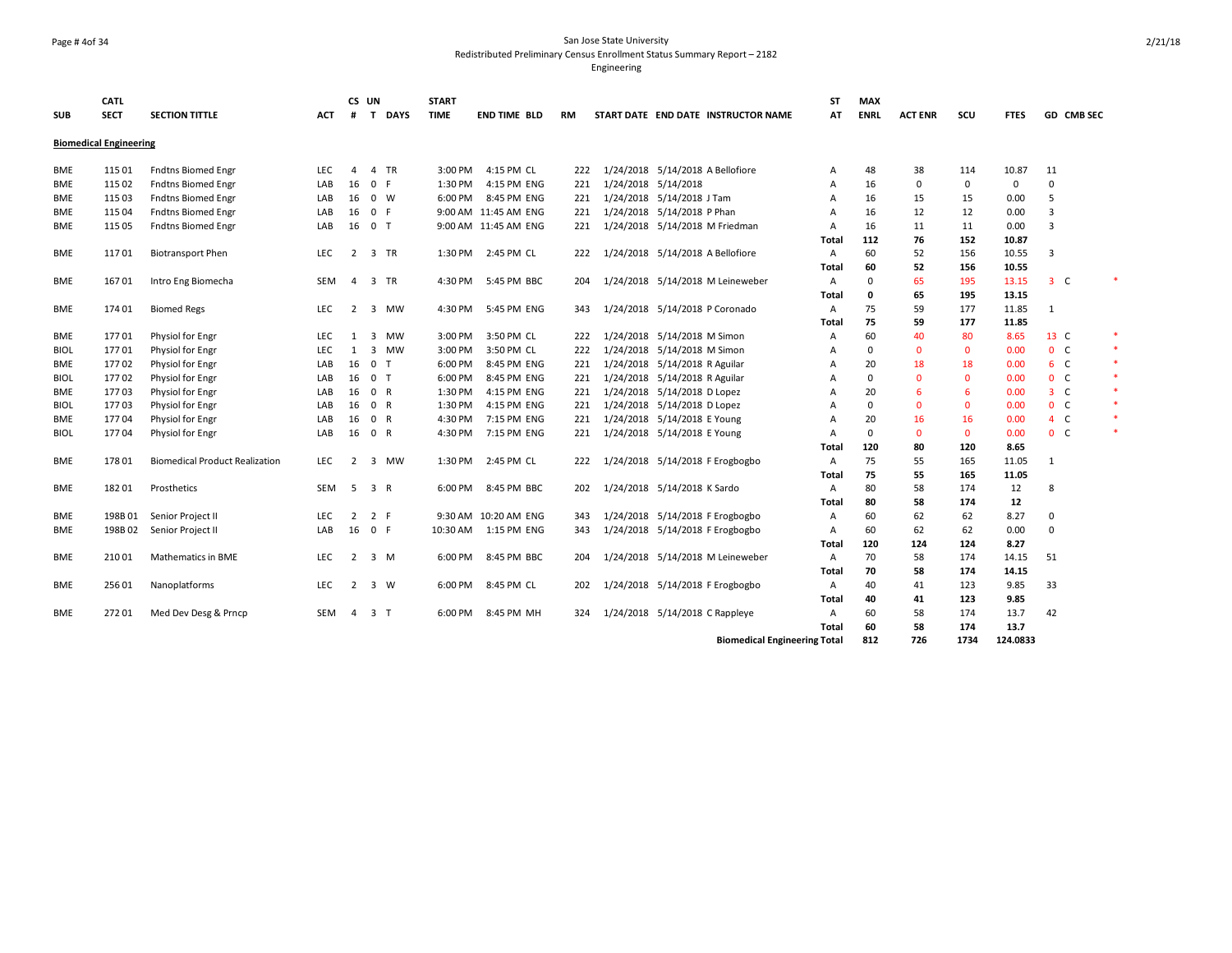### Page # 5of 34 San Jose State University Redistributed Preliminary Census Enrollment Status Summary Report – 2182

|            | <b>CATL</b>                 |                           |            |                | CS UN               |              | <b>START</b> |                       |     |                               |                               |                                       | SΤ             | MAX         |                |              |              |                |            |
|------------|-----------------------------|---------------------------|------------|----------------|---------------------|--------------|--------------|-----------------------|-----|-------------------------------|-------------------------------|---------------------------------------|----------------|-------------|----------------|--------------|--------------|----------------|------------|
| <b>SUB</b> | <b>SECT</b>                 | <b>SECTION TITTLE</b>     | ACT        |                |                     | # T DAYS     | <b>TIME</b>  | <b>END TIME BLD</b>   | RM  |                               |                               | START DATE END DATE INSTRUCTOR NAME   | AT             | <b>ENRL</b> | <b>ACT ENR</b> | SCU          | <b>FTES</b>  |                | GD CMB SEC |
|            | <b>Chemical Engineering</b> |                           |            |                |                     |              |              |                       |     |                               |                               |                                       |                |             |                |              |              |                |            |
| CHE        | 151 01                      | Proc Engr Thermo          | <b>SEM</b> | 4              |                     | 4 MW         |              | 10:30 AM 11:45 AM DMH | 150 |                               |                               | 1/24/2018 5/14/2018 S Sabbaghianrad   | Α              | 50          | 43             | 129          | 11.67        | 3              |            |
| CHE        | 151 02                      | Proc Engr Thermo          | LAB        | 16             | $\mathbf 0$         | $\mathsf{T}$ | 10:30 AM     | 1:15 PM ENG           | 333 |                               |                               | 1/24/2018 5/14/2018 S Sabbaghianrad   | A              | 50          | 43             | 43           | 0.00         | 3              |            |
| <b>CHE</b> | 15103                       | Proc Engr Thermo          | <b>SEM</b> |                | $\overline{4}$      |              |              |                       |     |                               |                               |                                       | X              | $\mathbf 0$ | $\Omega$       | 0            | $\mathbf{0}$ | $\mathbf 0$    |            |
| CHE        | 15104                       | Proc Engr Thermo          | LAB        |                | $\Omega$            |              |              |                       |     |                               |                               |                                       | X              | $\mathbf 0$ | $\Omega$       | 0            | $\mathbf{0}$ | $\mathbf 0$    |            |
| CHE        | 15105                       | Proc Engr Thermo          | SEM        | $\overline{4}$ |                     | 4 MW         | 12:00 PM     | 1:15 PM ENG           | 301 |                               |                               | 1/24/2018 5/14/2018 S Sabbaghianrad   | A              | 40          | 31             | 93           | 8.27         | $\mathbf 0$    |            |
| CHE        | 151 06                      | Proc Engr Thermo          | LAB        | 16             | $\mathbf 0$         | $\mathsf{T}$ | 1:30 PM      | 4:15 PM ENG           | 333 |                               |                               | 1/24/2018 5/14/2018 S Sabbaghianrad   | Α              | 40          | 31             | 31           | 0.00         | $\mathbf 0$    |            |
|            |                             |                           |            |                |                     |              |              |                       |     |                               |                               |                                       | Total          | 180         | 148            | 296          | 19.93        |                |            |
| CHE        | 160A 01                     | Unit Oper I               | <b>SEM</b> | $\overline{4}$ |                     | 4 MW         |              | 10:30 AM 11:45 AM BBC | 102 |                               |                               | 1/24/2018 5/14/2018 L Rosenfeld       | Α              | 60          | 31             | 93           | 8.27         | 0              |            |
| CHE        | 160A 02                     | Unit Oper I               | LAB        | 16             | $\mathbf 0$         | $\mathsf{R}$ | 10:30 AM     | 1:15 PM ENG           | 333 | 1/24/2018 5/14/2018 K Yeung   |                               |                                       | A              | 60          | 31             | 31           | 0.00         | $\mathbf 0$    |            |
| <b>CHE</b> | 160A03                      | Unit Oper I               | <b>SEM</b> | $\overline{4}$ |                     | 4 MW         | 12:00 PM     | 1:15 PM ENG           | 339 |                               |                               | 1/24/2018 5/14/2018 L Rosenfeld       | A              | 50          | 39             | 117          | 10.67        | $\overline{4}$ |            |
| CHE        | 160A 04                     | Unit Oper I               | LAB        | 16             | 0 R                 |              | 1:30 PM      | 4:15 PM ENG           | 333 | 1/24/2018 5/14/2018 K Yeung   |                               |                                       | A              | 50          | 39             | 39           | 0.00         | $\overline{4}$ |            |
|            |                             |                           |            |                |                     |              |              |                       |     |                               |                               |                                       | Total          | 220         | 140            | 280          | 18.93        |                |            |
| CHE        | 162L01                      | UG ChE Engr Lab           | LAB        | 16             | 1 M                 |              | 1:30 PM      | 4:15 PM ENG           | 205 |                               |                               | 1/24/2018 5/14/2018 M Aguilar Perez   | $\overline{A}$ | 12          | 12             | 12           | 0.80         | $\mathbf 0$    |            |
| CHE        | 162L02                      | UG ChE Engr Lab           | LAB        | 16             | 1 <sub>T</sub>      |              | 1:30 PM      | 4:15 PM ENG           | 205 |                               |                               | 1/24/2018 5/14/2018 M Aguilar Perez   | Α              | 12          | 12             | 12           | 0.80         | $\mathbf 0$    |            |
| <b>CHE</b> | 162L03                      | UG ChE Engr Lab           | LAB        |                | 16 1 W              |              | 2:00 PM      | 4:45 PM ENG           | 205 |                               |                               | 1/24/2018 5/14/2018 C Puligundla      | Α              | 12          | 5              | 5            | 0.333333     | $\mathbf 0$    |            |
| CHE        | 162L04                      | UG ChE Engr Lab           | LAB        | 16             | 1 R                 |              | 1:30 PM      | 4:15 PM ENG           | 205 |                               |                               | 1/24/2018 5/14/2018 C Puligundla      | Α              | 12          | 9              | 9            | 0.60         | $\mathbf 0$    |            |
| CHE        | 162L05                      | UG ChE Engr Lab           | LAB        |                | 16 1 F              |              |              | 9:00 AM 11:45 AM ENG  | 395 |                               |                               | 1/24/2018 5/14/2018 M Aguilar Perez   | Α              | 12          | 12             | 12           | 0.80         | $\mathbf 0$    |            |
|            |                             |                           |            |                |                     |              |              |                       |     |                               |                               |                                       | Total          | 60          | 50             | 50           | 3.33         |                |            |
| CHE        | 165B01                      | Plant Design II           | <b>LEC</b> | $\overline{2}$ | 3 W                 |              |              | 9:00 AM 10:45 AM ENG  | 333 | 1/24/2018 5/14/2018 X Sinha   |                               |                                       | A              | 60          | 50             | 100          | 10.00        | $\mathbf 0$    |            |
| <b>CHE</b> | 165B02                      | Plant Design II           | LAB        | 16             | 0 F                 |              | 1:30 PM      | 4:15 PM ENG           | 333 | 1/24/2018 5/14/2018 X Sinha   |                               |                                       | Α              | 30          | 30             | 30           | 0.00         | $\mathbf 0$    |            |
| CHE        | 165B03                      | Plant Design II           | LAB        | 16             | 0 F                 |              | 1:30 PM      | 4:15 PM ENG           | 329 | 1/24/2018 5/14/2018 L Aarons  |                               |                                       | Α              | 30          | 20             | 20           | 0.00         | $\mathbf 0$    |            |
|            |                             |                           |            |                |                     |              |              |                       |     |                               |                               |                                       | Total          | 120         | 100            | 150          | 10.00        |                |            |
| CHE        | 176 01                      | Intro Fuel Cells          | <b>LEC</b> |                | $2 \quad 3 \quad T$ |              | 6:00 PM      | 8:45 PM ENG           | 331 |                               |                               |                                       |                | 60          | 12             | 36           | 2.45         | 1              |            |
|            |                             |                           |            |                |                     |              |              |                       |     | 1/24/2018 5/14/2018 F Bonet   |                               |                                       | Α              | 60          | 12             | 36           | 2.45         |                |            |
|            |                             |                           |            |                |                     |              |              |                       |     |                               |                               |                                       | Total          |             |                |              |              |                |            |
| CHE        | 18001                       | <b>Individual Studies</b> | SUP        | 36             |                     | 1 TBA        |              |                       |     |                               |                               | 1/24/2018 5/14/2018 L Rosenfeld       | Α              | 40<br>40    | 14             | 14           | 0.95         | $\mathbf{1}$   |            |
| CHE        | 18002                       | <b>Individual Studies</b> | SUP        | 36             |                     | 2 TBA        |              |                       |     |                               |                               | 1/24/2018 5/14/2018 L Rosenfeld       | A              |             | $\Omega$       | 0            | $\mathbf 0$  | $\mathbf 0$    |            |
|            |                             |                           |            |                |                     |              |              |                       |     |                               |                               |                                       | Total          | 80          | 14             | 14           | 0.95         |                |            |
| CHE        | 185 01                      | Chem Pro Dyn & Cont       | SEM        | $\overline{4}$ | $3 \, M$            |              |              | 9:00 AM 10:45 AM ENG  | 333 |                               |                               | 1/24/2018 5/14/2018 A Ramasubramanian | Α              | 54          | 50             | 100          | 10.00        | $\mathbf 0$    |            |
| CHE        | 185 02                      | Chem Pro Dyn & Cont       | LAB        | 16             | $0 \quad W$         |              | 11:00 AM     | 1:45 PM ENG           | 333 |                               |                               | 1/24/2018 5/14/2018 A Ramasubramanian | Α              | 27          | 28             | 28           | 0.00         | $\mathbf 0$    |            |
| <b>CHE</b> | 185 03                      | Chem Pro Dyn & Cont       | LAB        | 16             | 0 W                 |              | 2:00 PM      | 4:45 PM ENG           | 333 |                               |                               | 1/24/2018 5/14/2018 A Ramasubramanian | Α              | 27          | 22             | 22           | 0.00         | $\mathbf 0$    |            |
|            |                             |                           |            |                |                     |              |              |                       |     |                               |                               |                                       | Total          | 108         | 100            | 150          | 10.00        |                |            |
| CHE        | 194 01                      | Bio Chem Engr Lab         | SEM        | 4              | 3 R                 |              | 4:30 PM      | 6:20 PM ENG           | 109 |                               | 1/24/2018 5/14/2018 C Komives |                                       | A              | 18          | 17             | 34           | 3.50         | 2              |            |
| <b>CHE</b> | 194 02                      | Bio Chem Engr Lab         | LAB        | 16             | 0 R                 |              | 6:30 PM      | 9:15 PM ENG           | 109 | 1/24/2018 5/14/2018 C Komives |                               |                                       | Α              | 18          | 17             | 17           | 0.00         | $\overline{2}$ |            |
|            |                             |                           |            |                |                     |              |              |                       |     |                               |                               |                                       | Total          | 36          | 34             | 51           | 3.50         |                |            |
| CHE        | 207 01                      | Mass Transfer             | <b>SEM</b> | - 5            | 3 W                 |              | 6:00 PM      | 8:45 PM ENG           | 333 | 1/24/2018 5/14/2018 L Aarons  |                               |                                       | Α              | 40          | 8              | 24           | 2.00         | 8              |            |
|            |                             |                           |            |                |                     |              |              |                       |     |                               |                               |                                       | Total          | 40          | 8              | 24           | 2.00         |                |            |
| CHE        | 218 01                      | Adv Ch E Kinetics         | SEM        | 5              | 3 M                 |              | 6:00 PM      | 8:45 PM ENG           | 333 | 1/24/2018 5/14/2018 S Datwani |                               |                                       | Α              | 40          | 16             | 48           | 4.00         | 16             |            |
|            |                             |                           |            |                |                     |              |              |                       |     |                               |                               |                                       | Total          | 40          | 16             | 48           | 4.00         |                |            |
| CHE        | 291 01                      | Indust. Biosepar.         | <b>LEC</b> | $2^{\circ}$    | 3 <sub>1</sub>      |              | 6:00 PM      | 8:45 PM ENG           | 395 | 1/24/2018 5/14/2018 X Sinha   |                               |                                       | Α              | 30          | 9              | 27           | 2.20         | 8              |            |
|            |                             |                           |            |                |                     |              |              |                       |     |                               |                               |                                       | Total          | 30          | 9              | 27           | 2.20         |                |            |
| CHE        | 298 01                      | MS Res Project            | SUP        | 25             |                     | 1 TBA        |              |                       |     |                               | 1/24/2018 5/14/2018 S Diaz    |                                       | Α              | 10          | $\mathbf{1}$   | $\mathbf{1}$ | 0.08         | $1 \quad C$    |            |
| <b>BME</b> | 298 01                      | <b>MS Res Project</b>     | SUP        | 25             | 1                   | TBA          |              |                       |     |                               | 1/24/2018 5/14/2018 S Diaz    |                                       | A              | 0           | $\mathbf{0}$   | $\mathbf{0}$ | 0.00         | 0 <sub>c</sub> |            |
| <b>CHE</b> | 298 02                      | MS Res Project            | SUP        | 25             |                     | 2 TBA        |              |                       |     |                               | 1/24/2018 5/14/2018 S Diaz    |                                       | A              | 10          | 9              | 18           | 1.50         | 9 <sup>C</sup> |            |
| BME        | 298 02                      | MS Res Project            | SUP        | 25             |                     | 2 TBA        |              |                       |     |                               | 1/24/2018 5/14/2018 S Diaz    |                                       | A              | 0           | $\mathbf{0}$   | 0            | 0.00         | 0 <sub>c</sub> |            |
| <b>CHE</b> | 298 03                      | <b>MS Res Project</b>     | <b>SUP</b> | 25             | 2 F                 |              | 3:00 PM      | 5:45 PM ENG           | 340 | 1/24/2018 5/14/2018 S Diaz    |                               |                                       | Α              | 20          | 10             | 20           | 1.67         | 10 C           |            |
| <b>BME</b> | 298 03                      | MS Res Project            | SUP        |                | 25 2 F              |              | 3:00 PM      | 5:45 PM ENG           | 340 | 1/24/2018 5/14/2018 S Diaz    |                               |                                       | A              | $\mathbf 0$ | $\mathbf{0}$   | $\mathbf{0}$ | 0.00         | 0 <sup>o</sup> |            |
|            |                             |                           |            |                |                     |              |              |                       |     |                               |                               |                                       | Total          | 40          | 20             | 39           | 3.25         |                |            |
| <b>BME</b> | 299 01                      | Master's Thesis           | <b>SUP</b> | 25             |                     | 1 TBA        |              |                       |     |                               | 1/24/2018 5/14/2018 S Diaz    |                                       | Α              | $\mathbf 0$ | $\Omega$       | $\mathbf{0}$ | 0.00         | 0 <sup>o</sup> |            |
| <b>BME</b> | 299 02                      | Master's Thesis           | SUP        | 25             |                     | 3 TBA        |              |                       |     |                               | 1/24/2018 5/14/2018 S Diaz    |                                       | A              | $\Omega$    | $\Omega$       | $\Omega$     | 0.00         | 0 C            |            |
| <b>BME</b> | 299 03                      | Master's Thesis           | <b>SUP</b> |                | 25 3 F              |              |              | 3:00 PM 5:45 PM ENG   | 340 | 1/24/2018 5/14/2018 S Diaz    |                               |                                       | Α              | $\Omega$    | $\Omega$       | $\Omega$     | 0.00         | 0 <sub>c</sub> |            |
|            |                             |                           |            |                |                     |              |              |                       |     |                               |                               |                                       |                |             |                |              |              |                |            |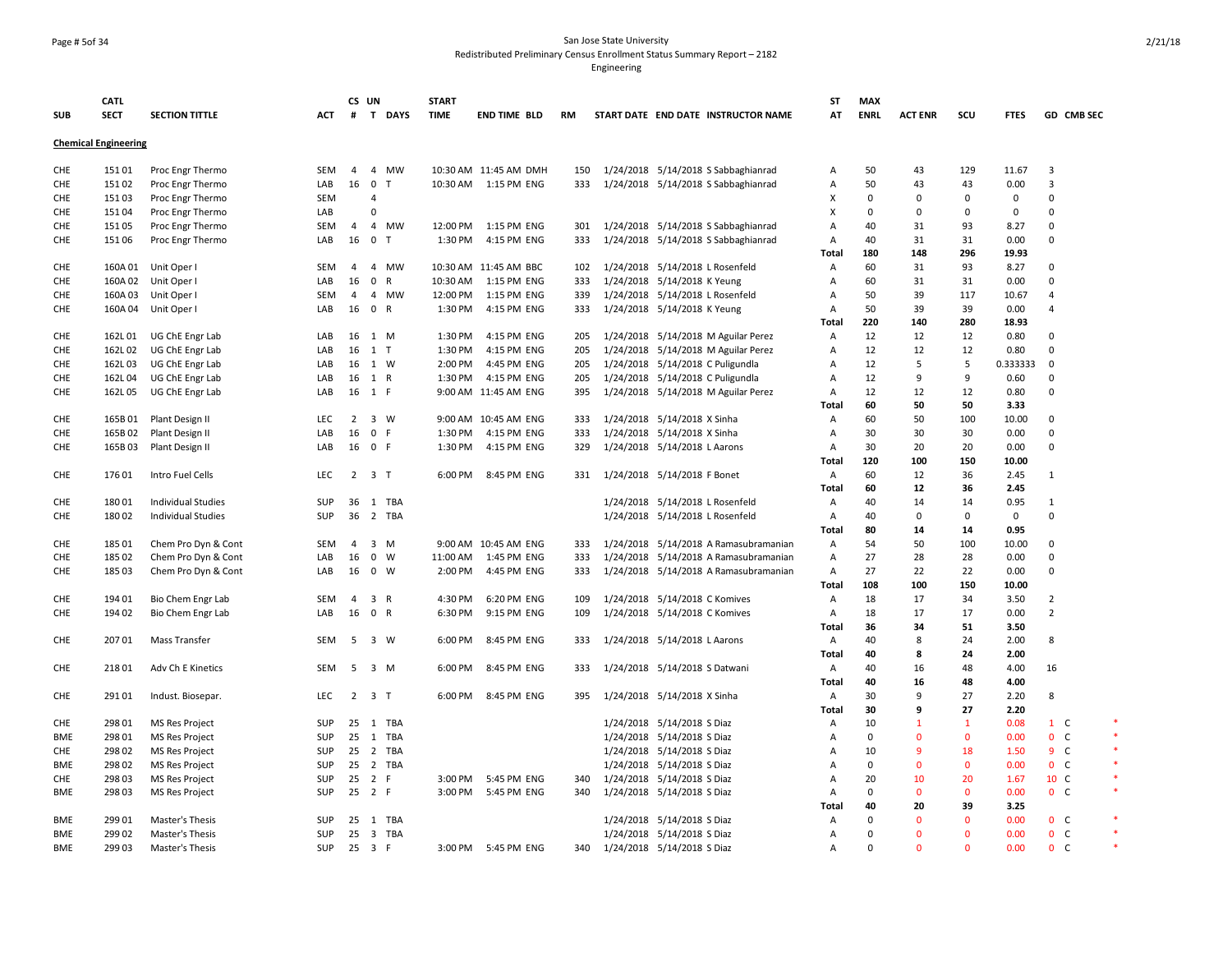### Page # 6of 34 San Jose State University Redistributed Preliminary Census Enrollment Status Summary Report – 2182 Engineering

|            | <b>CATL</b> |                       |            | CS UN |             | <b>START</b> |                     |     |                                     | ST    | MAX         |                |      |             |          |            |  |
|------------|-------------|-----------------------|------------|-------|-------------|--------------|---------------------|-----|-------------------------------------|-------|-------------|----------------|------|-------------|----------|------------|--|
| <b>SUB</b> | <b>SECT</b> | <b>SECTION TITTLE</b> | <b>ACT</b> |       | <b>DAYS</b> | TIME         | END TIME BLD        | RM  | START DATE END DATE INSTRUCTOR NAME | AT    | <b>ENRL</b> | <b>ACT ENR</b> | scu  | <b>FTES</b> |          | GD CMB SEC |  |
| <b>CHE</b> | 299 01      | Master's Thesis       | SUP        |       | 25 1 TBA    |              |                     |     | 1/24/2018 5/14/2018 S Diaz          | A     | - 10        |                |      | 0.00        | 0 C      |            |  |
| CHE        | 299 02      | Master's Thesis       | SUP        |       | 25 3 TBA    |              |                     |     | 1/24/2018 5/14/2018 S Diaz          | A     | 10          |                |      | 0.25        | $1 \, C$ |            |  |
| CHE        | 299 03      | Master's Thesis       | SUP 25 3 F |       |             |              | 3:00 PM 5:45 PM ENG | 340 | 1/24/2018 5/14/2018 S Diaz          | A     | 20          |                |      | 0.25        | $1 \, C$ |            |  |
|            |             |                       |            |       |             |              |                     |     |                                     | Total | 40          |                |      | 0.50        |          |            |  |
|            |             |                       |            |       |             |              |                     |     | <b>Chemical Engineering Total</b>   |       | 1054        | 653            | 1171 | 81.05       |          |            |  |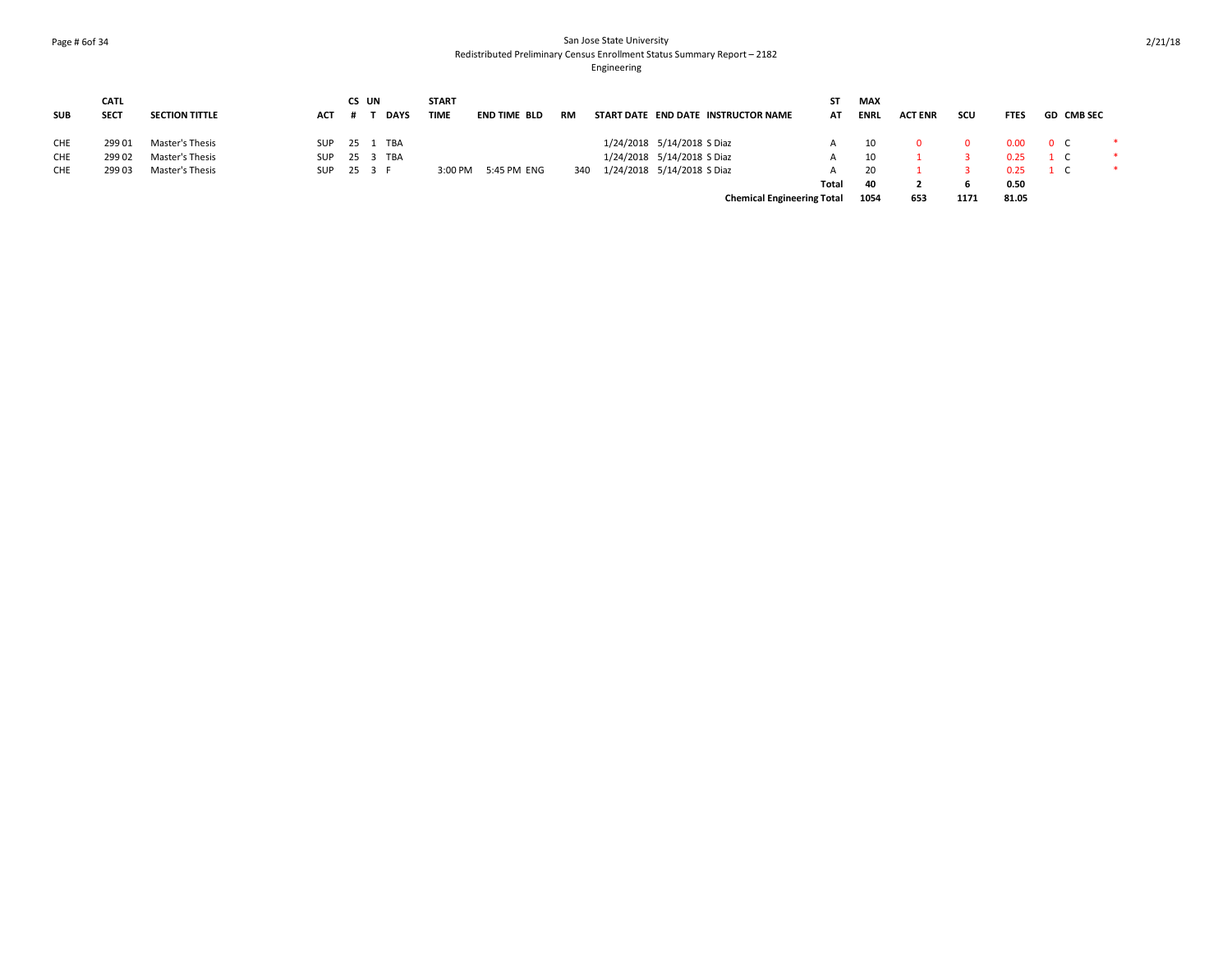### Page # 7of 34 San Jose State University Redistributed Preliminary Census Enrollment Status Summary Report – 2182

|            | <b>CATL</b> |                                              |            |                | CS UN          |        | <b>START</b> |                        |     |                               |                                     | ST             | <b>MAX</b>  |                |                |             |                |
|------------|-------------|----------------------------------------------|------------|----------------|----------------|--------|--------------|------------------------|-----|-------------------------------|-------------------------------------|----------------|-------------|----------------|----------------|-------------|----------------|
| <b>SUB</b> | <b>SECT</b> | <b>SECTION TITTLE</b>                        | ACT        | #              |                | T DAYS | <b>TIME</b>  | <b>END TIME BLD</b>    | RM  |                               | START DATE END DATE INSTRUCTOR NAME | AT             | <b>ENRL</b> | <b>ACT ENR</b> | SCU            | <b>FTES</b> | GD CMB SEC     |
|            |             | <b>Civil &amp; Environmental Engineering</b> |            |                |                |        |              |                        |     |                               |                                     |                |             |                |                |             |                |
| CE         | 801         | <b>Plane Surveying</b>                       | <b>SEM</b> |                | 4 3 TR         |        |              | 7:30 AM 8:20 AM ENG    | 331 |                               | 1/24/2018 5/14/2018 R Kachhapati    | Α              | 72          | 59             | 118            | 11.85       | $\mathbf{1}$   |
| CE         | 802         | <b>Plane Surveying</b>                       | LAB        | 16             | 0 <sub>T</sub> |        |              | 8:30 AM 11:20 AM ENG   | 132 |                               | 1/24/2018 5/14/2018 R Kachhapati    | $\overline{A}$ | 18          | 19             | 19             | 0.00        | $\mathbf 0$    |
| <b>CE</b>  | 803         | <b>Plane Surveying</b>                       | LAB        | 16 0 T         |                |        |              | 12:30 PM 3:15 PM ENG   | 132 |                               | 1/24/2018 5/14/2018 R Kachhapati    | $\overline{A}$ | 18          | 18             | 18             | 0.00        | $\Omega$       |
| СE         | 804         | <b>Plane Surveying</b>                       | LAB        | 16 0 R         |                |        |              | 8:30 AM 11:20 AM ENG   | 132 |                               | 1/24/2018 5/14/2018 R Kachhapati    | $\overline{A}$ | 18          | 18             | 18             | 0.00        | $\mathbf{1}$   |
| СE         | 805         | <b>Plane Surveying</b>                       | LAB        | 16 0 R         |                |        |              | 12:30 PM 3:15 PM ENG   | 132 |                               | 1/24/2018 5/14/2018 R Kachhapati    | $\overline{A}$ | 18          | 4              | $\overline{4}$ | 0.00        | $\mathbf 0$    |
|            |             |                                              |            |                |                |        |              |                        |     |                               |                                     | <b>Total</b>   | 144         | 118            | 177            | 11.85       |                |
| СE         | 2001        | Graphics/CAD/Prog                            | <b>SEM</b> |                |                | 2 3 MW |              | 7:30 AM 8:20 AM ENG    | 331 | 1/24/2018 5/14/2018 A Wong    |                                     | Α              | 72          | 55             | 110            | 11.05       | 1              |
| СE         | 2002        | Graphics/CAD/Prog                            | LAB        | 16             | $0$ M          |        |              | 9:00 AM 11:45 AM ENG   | 407 | 1/24/2018 5/14/2018 A Wong    |                                     | A              | 18          | 17             | 17             | 0.00        | $\Omega$       |
| CE         | 2003        | Graphics/CAD/Prog                            | LAB        | 16             | $0$ M          |        |              | 12:00 PM 2:45 PM ENG   | 407 | 1/24/2018 5/14/2018 A Wong    |                                     | A              | 18          | 19             | 19             | 0.00        | $\mathbf 0$    |
| CE         | 2004        | Graphics/CAD/Prog                            | LAB        | 16 0 W         |                |        |              | 9:00 AM 11:45 AM ENG   | 407 | 1/24/2018 5/14/2018 A Wong    |                                     | Α              | 18          | 19             | 19             | 0.00        | 1              |
| СE         | 2005        | Graphics/CAD/Prog                            | LAB        |                | $\mathbf 0$    |        |              |                        |     |                               |                                     | X              | $\mathbf 0$ | $\mathbf 0$    | $\mathbf 0$    | $\mathsf 0$ | $\Omega$       |
|            |             |                                              |            |                |                |        |              |                        |     |                               |                                     | Total          | 126         | 110            | 165            | 11.05       |                |
| CE         | 9501        | Theory App Statics                           | <b>LEC</b> | $\overline{2}$ |                | 3 TR   |              | 9:00 AM 10:15 AM ENG   | 339 |                               | 1/24/2018 5/14/2018 A Boylan-Ashraf | Α              | 55          | 40             | 120            | 8.10        | $\overline{2}$ |
| CE         | 95 02       | Theory App Statics                           | LEC        | $\overline{2}$ |                | 3 MW   |              | 10:30 AM 11:45 AM ENG  | 339 | 1/24/2018 5/14/2018 R Lukkoor |                                     | Α              | 55          | 45             | 135            | 9.20        | $\overline{4}$ |
| CE         | 9503        | Theory App Statics                           | LEC        |                | 2 3 TR         |        |              | 10:30 AM 11:45 AM ENG  | 331 | 1/24/2018 5/14/2018 H Habib   |                                     | Α              | 55          | 20             | 60             | 4.05        | $\mathbf{1}$   |
| CE         | 95 04       | Theory App Statics                           | <b>LEC</b> | $\overline{2}$ |                | 3 MW   |              | 9:00 AM 10:15 AM ENG   | 339 | 1/24/2018 5/14/2018           |                                     | Α              | 55          | 0              | 0              | $\mathbf 0$ | $\pmb{0}$      |
|            |             |                                              |            |                |                |        |              |                        |     |                               |                                     | Total          | 220         | 105            | 315            | 21.35       |                |
| СE         | 9901        | Intro Statics                                | <b>LEC</b> |                |                | 2 2 MW |              | 8:00 AM 8:50 AM ENG    | 341 | 1/24/2018 5/14/2018 M Maaz    |                                     | Α              | 60          | 50             | 100            | 6.70        | $\mathbf{1}$   |
|            |             |                                              |            |                |                |        |              |                        |     |                               |                                     | Total          | 60          | 50             | 100            | 6.70        |                |
| CE         | 11201       | Mech of Matls                                | <b>LEC</b> | $\overline{2}$ |                | 3 MW   |              | 10:30 AM 11:45 AM ENG  | 329 |                               | 1/24/2018 5/14/2018 K McMullin      | Α              | 55          | 41             | 123            | 8.30        | 2              |
| CE         | 112 02      | Mech of Matls                                | LEC        | $\overline{2}$ |                | 3 TR   |              | 12:00 PM  1:15 PM  ENG | 331 | 1/24/2018 5/14/2018 H Habib   |                                     | Α              | 55          | 55             | 165            | 11.00       | $\mathbf 0$    |
| CE         | 11203       | Mech of Matls                                | <b>LEC</b> | $\overline{2}$ |                | 3 MW   |              | 9:00 AM 10:15 AM ENG   | 341 | 1/24/2018 5/14/2018 M Soliman |                                     | $\overline{A}$ | 55          | 44             | 132            | 8.85        | 1              |
| CE         | 11204       | Mech of Matls                                | <b>LEC</b> |                | 2 3 TR         |        |              | 4:30 PM 5:45 PM ENG    | 341 | 1/24/2018 5/14/2018 M Soliman |                                     | A              | 55          | 50             | 150            | 10.30       | 6              |
|            |             |                                              |            |                |                |        |              |                        |     |                               |                                     | Total          | 220         | 190            | 570            | 38.45       |                |
| CE         | 120 01      | Construc Matl Lab                            | LAB        | 16             | 1 M            |        | 6:00 PM      | 8:45 PM ENG            | 134 | 1/24/2018 5/14/2018           |                                     | Α              | 16          | $\mathbf 0$    | $\mathbf 0$    | 0           | $\Omega$       |
| CE         | 120 02      | Construc Matl Lab                            | LAB        | 16             | 1 R            |        | 6:00 PM      | 8:45 PM ENG            | 134 | 1/24/2018 5/14/2018 M Maaz    |                                     | A              | 16          | 17             | 17             | 1.13        | $\pmb{0}$      |
| CE         | 120 03      | Construc Matl Lab                            | LAB        | 16 1 W         |                |        | 6:00 PM      | 8:45 PM ENG            | 134 | 1/24/2018 5/14/2018 M Maaz    |                                     | Α              | 16          | 18             | 18             | 1.20        | $\mathbf 0$    |
| СE         | 120 04      | Construc Matl Lab                            | LAB        | 16 1 T         |                |        | 6:00 PM      | 8:45 PM ENG            | 134 | 1/24/2018 5/14/2018 M Maaz    |                                     | Α              | 16          | 16             | 16             | 1.07        | $\mathbf 0$    |
|            |             |                                              |            |                |                |        |              |                        |     |                               |                                     | Total          | 64          | 51             | 51             | 3.40        |                |
| CE         | 12101       | <b>Transp Engrg</b>                          | <b>LEC</b> | $\overline{2}$ |                | 3 MW   |              | 10:30 AM 11:20 AM CL   | 222 | 1/24/2018 5/14/2018 J Botha   |                                     | Α              | 54          | 54             | 108            | 10.8        | $\mathbf 0$    |
| CE         | 12102       | <b>Transp Engrg</b>                          | LAB        | 16             | $0$ M          |        | 1:30 PM      | 4:15 PM ENG            | 339 | 1/24/2018 5/14/2018 J Botha   |                                     | Α              | 18          | 18             | 18             | 0.00        | $\pmb{0}$      |
| CE         | 12103       | <b>Transp Engrg</b>                          | LAB        | 16 0 W         |                |        | 1:30 PM      | 4:15 PM ENG            | 339 | 1/24/2018 5/14/2018 J Botha   |                                     | Α              | 18          | 18             | 18             | 0.00        | $\Omega$       |
| СE         | 12104       | <b>Transp Engrg</b>                          | LAB        | 16             | 0 <sub>T</sub> |        | 1:30 PM      | 4:15 PM ENG            | 339 | 1/24/2018 5/14/2018 J Botha   |                                     | A              | 18          | 18             | 18             | 0.00        | $\mathbf 0$    |
| CE         | 12105       | <b>Transp Engrg</b>                          | LEC        | $\overline{2}$ |                | 3 TR   |              | 12:00 PM 12:50 PM ENG  | 327 | 1/24/2018 5/14/2018 S Koosha  |                                     | $\overline{A}$ | 12          | 18             | 36             | 3.65        | 1              |
| CE         | 121 06      | <b>Transp Engrg</b>                          | LAB        | 16             | 0 R            |        | 6:00 PM      | 8:45 PM ENG            | 395 | 1/24/2018 5/14/2018 S Koosha  |                                     | $\overline{A}$ | 12          | 18             | 18             | 0.00        | $\mathbf{1}$   |
|            |             |                                              |            |                |                |        |              |                        |     |                               |                                     | Total          | 132         | 144            | 216            | 14.45       |                |
| CE         | 123 01      | Highway & Stree Des                          | <b>SEM</b> | $\overline{4}$ | 3 <sub>1</sub> |        | 6:00 PM      | 8:45 PM CL             | 234 | 1/24/2018 5/14/2018 S Koosha  |                                     | Α              | 35          | 35             | 105            | 7.05        | 1              |
|            |             |                                              |            |                |                |        |              |                        |     |                               |                                     | Total          | 35          | 35             | 105            | 7.05        |                |
| CE         | 13001       | CE Econ Analysis                             | <b>LEC</b> | $\overline{2}$ | 2 M            |        | 6:00 PM      | 7:50 PM ENG            | 329 | 1/24/2018 5/14/2018 J Tang    |                                     | $\overline{A}$ | 45          | 45             | 90             | 6.07        | $\overline{2}$ |
| CE         | 130 02      | CE Econ Analysis                             | LEC        | $\overline{2}$ | $2 \mathsf{M}$ |        | 8:00 PM      | 9:50 PM ENG            | 329 | 1/24/2018 5/14/2018 J Tang    |                                     | Α              | 45          | 41             | 82             | 5.50        | $\mathbf{1}$   |
|            |             |                                              |            |                |                |        |              |                        |     |                               |                                     | <b>Total</b>   | 90          | 86             | 172            | 11.57       |                |
| CE         | 13101       | Intr to Const Engr                           | LEC        | $\overline{2}$ |                | 3 MW   | 4:30 PM      | 5:45 PM ENG            | 339 | 1/24/2018 5/14/2018 J Durrin  |                                     | $\overline{A}$ | 45          | 45             | 135            | 9.00        | $\mathbf 0$    |
| CE         | 13102       | Intr to Const Engr                           | LEC        | 2              |                | 3 MW   | 6:00 PM      | 7:15 PM DMH            | 160 | 1/24/2018 5/14/2018 J Durrin  |                                     | Α              | 45          | 28             | 84             | 5.70        | $\overline{2}$ |
|            |             |                                              |            |                |                |        |              |                        |     |                               |                                     | <b>Total</b>   | 90          | 73             | 219            | 14.70       |                |
| CE         | 13201       | Constr Meth & Equip                          | <b>SEM</b> | $\overline{4}$ | 3 T            |        | 1:30 PM      | 4:15 PM ENG            | 131 | 1/24/2018 5/14/2018 J Pyeon   |                                     | $\overline{A}$ | 35          | 22             | 66             | 4.90        | 10             |
|            |             |                                              |            |                |                |        |              |                        |     |                               |                                     | <b>Total</b>   | 35          | 22             | 66             | 4.90        |                |
| CE         | 134 01      | Proj Mgt Const                               | SEM        | $\overline{4}$ | $3 \, M$       |        | 1:30 PM      | 4:15 PM ENG            | 131 | 1/24/2018 5/14/2018 J Pyeon   |                                     | Α              | 35          | 33             | 99             | 6.70        | $\overline{2}$ |
|            |             |                                              |            |                |                |        |              |                        |     |                               |                                     | <b>Total</b>   | 35          | 33             | 99             | 6.70        |                |
| <b>CE</b>  | 140 01      | Geotech Engr                                 | <b>SEM</b> |                | 2 3 TR         |        | $9:00$ AM    | 9:50 AM CL             | 222 | 1/24/2018 5/14/2018 A Moore   |                                     | $\overline{A}$ | 54          | 58             | 116            | 11.7        | $\overline{2}$ |
| <b>CE</b>  | 140 02      | Geotech Engr                                 | LAB        | 16 0 T         |                |        | 1:30 PM      | 4:15 PM ENG            | 209 | 1/24/2018 5/14/2018 A Moore   |                                     | Α              | 18          | 20             | 20             | 0.00        | $\overline{2}$ |
|            |             |                                              |            |                |                |        |              |                        |     |                               |                                     |                |             |                |                |             |                |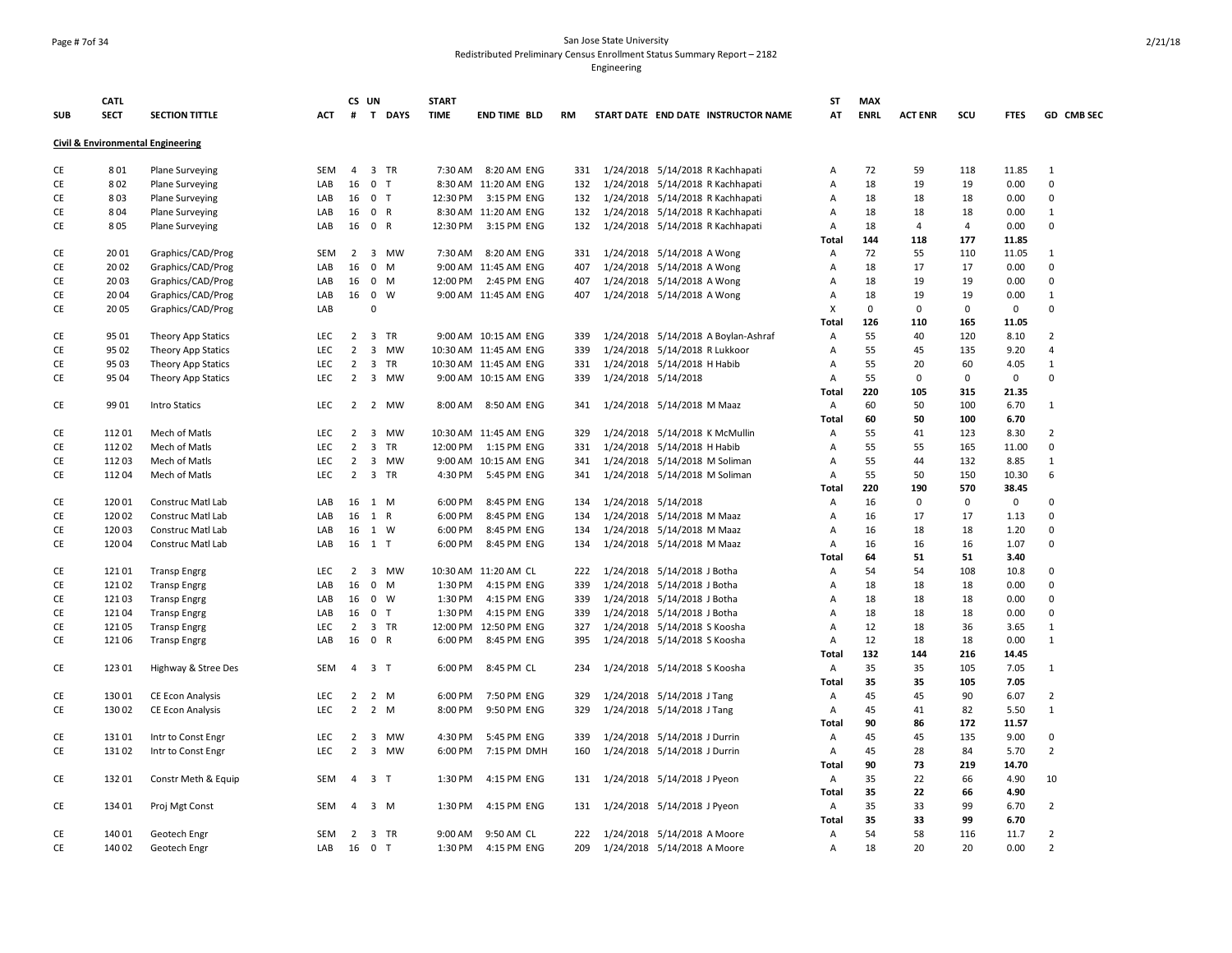# Page # 8of 34 San Jose State University Redistributed Preliminary Census Enrollment Status Summary Report – 2182

|            | <b>CATL</b> |                           |            |                | CS UN               |             | <b>START</b> |                       |           |                            |                                |                                     | ST             | <b>MAX</b>  |                |     |             |                |
|------------|-------------|---------------------------|------------|----------------|---------------------|-------------|--------------|-----------------------|-----------|----------------------------|--------------------------------|-------------------------------------|----------------|-------------|----------------|-----|-------------|----------------|
| <b>SUB</b> | <b>SECT</b> | <b>SECTION TITTLE</b>     | <b>ACT</b> | #              |                     | T DAYS      | <b>TIME</b>  | <b>END TIME BLD</b>   | <b>RM</b> |                            |                                | START DATE END DATE INSTRUCTOR NAME | AT             | <b>ENRL</b> | <b>ACT ENR</b> | SCU | <b>FTES</b> | GD CMB SEC     |
| CE         | 140 03      | Geotech Engr              | LAB        | 16             |                     | $0 \quad W$ | 1:30 PM      | 4:15 PM ENG           | 209       |                            | 1/24/2018 5/14/2018 A Moore    |                                     | Α              | 18          | 18             | 18  | 0.00        | $\pmb{0}$      |
| CE         | 140 04      | Geotech Engr              | LAB        | 16             | 0 R                 |             | 1:30 PM      | 4:15 PM ENG           | 209       |                            | 1/24/2018 5/14/2018 A Moore    |                                     | Α              | 18          | 20             | 20  | 0.00        | $\mathbf 0$    |
| CE         | 140 05      | Geotech Engr              | SEM        | $2^{\circ}$    |                     | 3 TR        | 8:00 AM      | 8:50 AM ENG           | 327       |                            | 1/24/2018 5/14/2018 A Moore    |                                     | $\overline{A}$ | 12          | 19             | 38  | 3.85        | 1              |
| CE         | 140 06      | Geotech Engr              | LAB        | 16             | 0 <sub>T</sub>      |             | 6:00 PM      | 8:45 PM ENG           | 209       |                            | 1/24/2018 5/14/2018 S Huang    |                                     | Α              | 12          | 19             | 19  | 0.00        | $\mathbf{1}$   |
|            |             |                           |            |                |                     |             |              |                       |           |                            |                                |                                     | <b>Total</b>   | 132         | 154            | 231 | 15.55       |                |
| <b>CE</b>  | 144 01      | Porous Media              | <b>LEC</b> |                | $2 \quad 3 \quad T$ |             |              | 6:00 PM 8:45 PM ENG   | 327       |                            | 1/24/2018 5/14/2018 W Wang     |                                     | A              | 30          | 13             | 39  | 3.00        | 8              |
|            |             |                           |            |                |                     |             |              |                       |           |                            |                                |                                     | Total          | 30          | 13             | 39  | 3.00        |                |
| CE         | 145 01      | <b>Foundation Engr</b>    | <b>LEC</b> | $\overline{2}$ |                     | 3 W         | 6:00 PM      | 8:45 PM CL            | 225       |                            |                                | 1/24/2018 5/14/2018 M Thummaluru    | Α              | 35          | 35             | 105 | 7.00        | $\Omega$       |
|            |             |                           |            |                |                     |             |              |                       |           |                            |                                |                                     | <b>Total</b>   | 35          | 35             | 105 | 7.00        |                |
| CE         | 150 01      | Hydro and Hydrau          | SEM        | $\overline{2}$ |                     | 3 MW        |              | 12:00 PM 12:50 PM ENG | 329       |                            | 1/24/2018 5/14/2018 J Lee      |                                     | Α              | 54          | 54             | 108 | 10.85       | $\mathbf{1}$   |
| CE         | 150 02      | Hydro and Hydrau          | LAB        | 16             |                     | $0$ M       | 1:30 PM      | 4:15 PM ENG           | 150       |                            | 1/24/2018 5/14/2018 W Wang     |                                     | Α              | 18          | 19             | 19  | 0.00        | $\mathbf{1}$   |
| СE         | 150 03      | Hydro and Hydrau          | LAB        | 16             | 0 R                 |             | 1:30 PM      | 4:15 PM ENG           | 150       |                            | 1/24/2018 5/14/2018 W Wang     |                                     | Α              | 18          | 17             | 17  | 0.00        | $\mathbf 0$    |
| CE         | 150 04      | Hydro and Hydrau          | LAB        | 16             |                     | 0 W         | 1:30 PM      | 4:15 PM ENG           | 150       |                            | 1/24/2018 5/14/2018 R Guzzetta |                                     | $\overline{A}$ | 18          | 18             | 18  | 0.00        | $\Omega$       |
| CE         | 150 05      | Hydro and Hydrau          | SEM        | $\overline{2}$ |                     | 3 MW        | 4:30 PM      | 5:20 PM ENG           | 327       |                            | 1/24/2018 5/14/2018 W Wang     |                                     | Α              | 12          | 18             | 36  | 3.85        | 5              |
| CE         | 150 06      | Hydro and Hydrau          | LAB        | 16             |                     | $0 \quad W$ | 6:00 PM      | 8:45 PM ENG           | 150       |                            | 1/24/2018 5/14/2018 R Guzzetta |                                     | $\overline{A}$ | 12          | 18             | 18  | 0.00        | 5              |
|            |             |                           |            |                |                     |             |              |                       |           |                            |                                |                                     | Total          | 132         | 144            | 216 | 14.70       |                |
| CE         | 154 01      | <b>Hydraulic Design</b>   | SEM        | $\overline{4}$ | 3 R                 |             | 6:00 PM      | 8:45 PM CL            | 234       |                            | 1/24/2018 5/14/2018 B Kassab   |                                     | $\mathsf{A}$   | 35          | 21             | 63  | 4.30        | $\overline{2}$ |
|            |             |                           |            |                |                     |             |              |                       |           |                            |                                |                                     | <b>Total</b>   | 35          | 21             | 63  | 4.30        |                |
| CE         | 160 01      | <b>Struc Anlys</b>        | SEM        | $\overline{2}$ |                     | 3 TR        |              | 10:30 AM 11:20 AM CL  | 222       |                            |                                | 1/24/2018 5/14/2018 A Boylan-Ashraf | Α              | 54          | 56             | 112 | 11.2        | $\Omega$       |
| CE         | 160 02      | <b>Struc Anlys</b>        | LAB        | 16             | 0 <sub>T</sub>      |             | 1:30 PM      | 4:15 PM ENG           | 340       |                            |                                | 1/24/2018 5/14/2018 A Boylan-Ashraf | Α              | 18          | 20             | 20  | 0.00        | $\mathbf 0$    |
| CE         | 160 03      | <b>Struc Anlys</b>        | LAB        | 16             | 0 R                 |             | 1:30 PM      | 4:15 PM ENG           | 340       |                            |                                | 1/24/2018 5/14/2018 A Boylan-Ashraf | Α              | 18          | 18             | 18  | 0.00        | $\mathbf 0$    |
| CE         | 16004       | Struc Anlys               | LAB        | 16             |                     | 0 M         | 1:30 PM      | 4:15 PM ENG           | 340       |                            |                                | 1/24/2018 5/14/2018 K McMullin      | Α              | 18          | 18             | 18  | 0.00        | $\pmb{0}$      |
| CE         | 160 05      | <b>Struc Anlys</b>        | <b>SEM</b> | $2^{\circ}$    |                     | 3 TR        | 4:30 PM      | 5:20 PM ENG           | 327       |                            | 1/24/2018 5/14/2018 H Park     |                                     | $\overline{A}$ | 12          | 20             | 40  | 4.05        | $\mathbf{1}$   |
| CE         | 160 06      | <b>Struc Anlys</b>        | LAB        | 16             | 0 R                 |             | 6:00 PM      | 8:45 PM ENG           | 340       |                            | 1/24/2018 5/14/2018 H Park     |                                     | Α              | 12          | 20             | 20  | 0.00        | $\mathbf{1}$   |
|            |             |                           |            |                |                     |             |              |                       |           |                            |                                |                                     | <b>Total</b>   | 132         | 152            | 228 | 15.25       |                |
| <b>CE</b>  | 162 01      | <b>Struc Concrete Des</b> | <b>SEM</b> | $\overline{4}$ |                     | 3 TR        |              | 10:30 AM 11:20 AM ENG | 329       |                            |                                | 1/24/2018 5/14/2018 A Al-Manaseer   | $\mathsf{A}$   | 54          | 49             | 98  | 9.80        | $\Omega$       |
| <b>CE</b>  | 162 02      | <b>Struc Concrete Des</b> | LAB        | 16             | 0 <sub>T</sub>      |             | 1:30 PM      | 4:15 PM ENG           | 134       |                            |                                | 1/24/2018 5/14/2018 A Al-Manaseer   | $\overline{A}$ | 18          | 15             | 15  | 0.00        | $\Omega$       |
| CE         | 162 03      | <b>Struc Concrete Des</b> | LAB        | 16             |                     | $0 \quad W$ | 1:30 PM      | 4:15 PM ENG           | 134       |                            |                                | 1/24/2018 5/14/2018 A Al-Manaseer   | Α              | 18          | 18             | 18  | 0.00        | $\Omega$       |
| CE         | 162 04      | <b>Struc Concrete Des</b> | LAB        | 16             | 0 R                 |             | 1:30 PM      | 4:15 PM ENG           | 134       |                            | 1/24/2018 5/14/2018 M Soliman  |                                     | Α              | 18          | 16             | 16  | 0.00        | $\Omega$       |
| CE         | 162 05      | <b>Struc Concrete Des</b> | SEM        | 4              |                     | 3 TR        |              | 10:30 AM 11:20 AM ENG | 340       |                            |                                | 1/24/2018 5/14/2018 B Soumountha    | Α              | 36          | 28             | 56  | 5.60        | $\mathbf 0$    |
| CE         | 162 06      | <b>Struc Concrete Des</b> | LAB        | 16             | $0$ T               |             | 6:00 PM      | 8:45 PM ENG           | 340       |                            | 1/24/2018 5/14/2018 M Soliman  |                                     | Α              | 18          | 16             | 16  | 0.00        | $\mathbf 0$    |
| CE         | 162 07      | <b>Struc Concrete Des</b> | LAB        |                | 16 0 R              |             | 6:00 PM      | 8:45 PM ENG           | 131       |                            | 1/24/2018 5/14/2018 M Soliman  |                                     | Α              | 18          | 12             | 12  | 0.00        | $\Omega$       |
|            |             |                           |            |                |                     |             |              |                       |           |                            |                                |                                     | Total          | 180         | 154            | 231 | 15.40       |                |
| CE         | 163 01      | Design Steel Struc        | SEM        | $\overline{4}$ |                     | 3 W         | 1:30 PM      | 4:15 PM ENG           | 131       |                            |                                | 1/24/2018 5/14/2018 K McMullin      | A              | 35          | 26             | 78  | 5.30        | $\overline{2}$ |
|            |             |                           |            |                |                     |             |              |                       |           |                            |                                |                                     | Total          | 35          | 26             | 78  | 5.30        |                |
| <b>CE</b>  | 170 01      | Prin Environ Engr         | LEC        | 2              |                     | 3 MW        | 9:00 AM      | 9:50 AM CL            | 222       |                            | 1/24/2018 5/14/2018 U Ndon     |                                     | $\overline{A}$ | 54          | 60             | 120 | 12.00       | $\Omega$       |
| <b>CE</b>  | 170 02      | Prin Environ Engr         | LAB        | 16             |                     | $0 \t M$    | 1:30 PM      | 4:15 PM ENG           | 395       |                            | 1/24/2018 5/14/2018 U Ndon     |                                     | Α              | 18          | 20             | 20  | 0.00        | $\Omega$       |
| <b>CE</b>  | 170 03      | Prin Environ Engr         | LAB        | 16             | 0 <sub>T</sub>      |             | 1:30 PM      | 4:15 PM ENG           | 395       |                            | 1/24/2018 5/14/2018 U Ndon     |                                     | $\overline{A}$ | 18          | 20             | 20  | 0.00        | $\Omega$       |
| CE         | 170 04      | Prin Environ Engr         | LAB        |                | 16 0 R              |             | 1:30 PM      | 4:15 PM ENG           | 395       |                            | 1/24/2018 5/14/2018 U Ndon     |                                     | Α              | 18          | 20             | 20  | 0.00        | $\mathbf 0$    |
| CE         | 170 05      | Prin Environ Engr         | LEC        | $\overline{2}$ |                     | 3 MW        |              | 10:30 AM 11:20 AM ENG | 340       |                            | 1/24/2018 5/14/2018 U Ndon     |                                     | Α              | 12          | 18             | 36  | 3.65        | $\mathbf{1}$   |
| CE         | 170 06      | Prin Environ Engr         | LAB        | 16             |                     | $0 \quad W$ | 1:30 PM      | 4:15 PM ENG           | 395       |                            | 1/24/2018 5/14/2018 U Ndon     |                                     | Α              | 12          | 18             | 18  | 0.00        | $\mathbf{1}$   |
|            |             |                           |            |                |                     |             |              |                       |           |                            |                                |                                     | Total          | 132         | 156            | 234 | 15.65       |                |
| CE         | 17201       | Solid Waste Mgt Engr      | <b>SEM</b> |                | 5 3 R               |             | 1:30 PM      | 4:15 PM ENG           | 131       |                            |                                | 1/24/2018 5/14/2018 U Mandlekar     | $\mathsf{A}$   | 35          | 12             | 36  | 2.80        | 8              |
|            |             |                           |            |                |                     |             |              |                       |           |                            |                                |                                     | Total          | 35          | 12             | 36  | 2.80        |                |
| CE         | 174 01      | Wtr Dist WW Coll          | <b>SEM</b> | 5              |                     | 3 M         | 6:00 PM      | 8:45 PM CL            | 225       |                            | 1/24/2018 5/14/2018 B Kassab   |                                     | Α              | 35          | 18             | 54  | 3.80        | $\overline{4}$ |
|            |             |                           |            |                |                     |             |              |                       |           |                            |                                |                                     | <b>Total</b>   | 35          | 18             | 54  | 3.80        |                |
| CE         | 18101       | Civ Eng Systems           | SEM        | 5              |                     | 3 MW        |              | 9:00 AM 10:15 AM ENG  | 401       |                            |                                | 1/24/2018 5/14/2018 I Jeyachandran  | Α              | 18          | 18             | 54  | 3.60        | $\Omega$       |
| CE         | 18102       | Civ Eng Systems           | SEM        | 5              |                     | 3 M         | 6:00 PM      | 8:45 PM ENG           | 340       |                            | 1/24/2018 5/14/2018 S Fakhry   |                                     | Α              | 18          | 16             | 48  | 3.20        | $\Omega$       |
| CE         | 18103       | Civ Eng Systems           | SEM        | 5              |                     | 3 W         |              | 6:00 PM 8:45 PM ENG   | 340       |                            |                                | 1/24/2018 5/14/2018 I Jeyachandran  | Α              | 18          | 18             | 54  | 3.60        | $\pmb{0}$      |
| CE         | 18104       | Civ Eng Systems           | SEM        | 5              |                     | 3 MW        |              | 10:30 AM 11:45 AM ENG | 401       |                            |                                | 1/24/2018 5/14/2018 I Jeyachandran  | Α              | 18          | 11             | 33  | 2.20        | $\mathbf 0$    |
|            |             |                           |            |                |                     |             |              |                       |           |                            |                                |                                     | Total          | 72          | 63             | 189 | 12.60       |                |
| CE         | 190 01      | Numer Solu CE Prob        | <b>LEC</b> |                | 2 2 T               |             |              | 6:00 PM 7:50 PM CL    | 225       | 1/24/2018 5/14/2018 N Pham |                                |                                     | Α              | 45          | 45             | 90  | 6.20        | 6              |
|            |             |                           |            |                |                     |             |              |                       |           |                            |                                |                                     |                |             |                |     |             |                |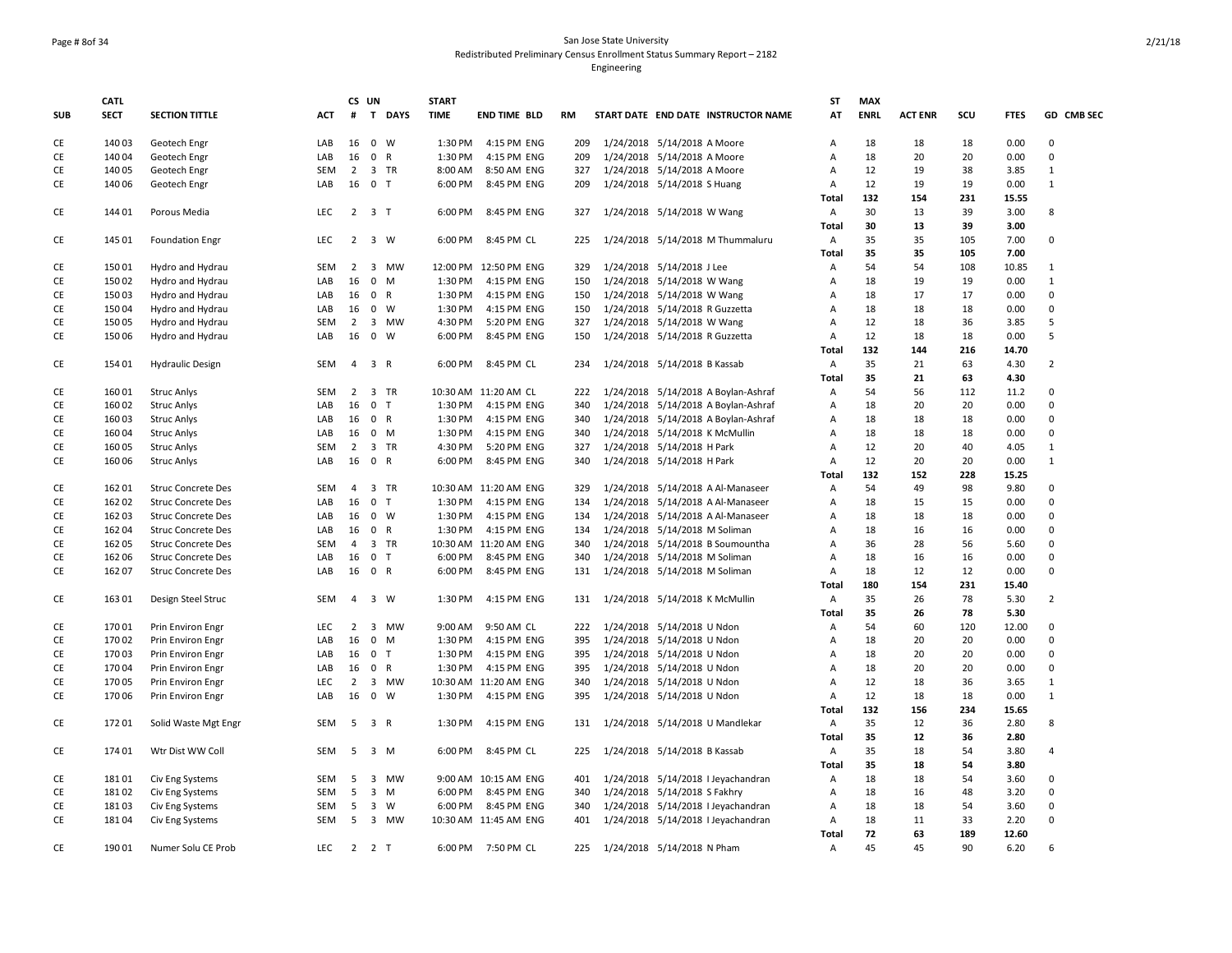# Page # 9of 34 San Jose State University Redistributed Preliminary Census Enrollment Status Summary Report – 2182

|            | <b>CATL</b> |                             |            |                | CS UN               |        | <b>START</b> |                       |           |                               |                             |                                         | <b>ST</b>      | <b>MAX</b>  |                |                |             |                |
|------------|-------------|-----------------------------|------------|----------------|---------------------|--------|--------------|-----------------------|-----------|-------------------------------|-----------------------------|-----------------------------------------|----------------|-------------|----------------|----------------|-------------|----------------|
| <b>SUB</b> | <b>SECT</b> | <b>SECTION TITTLE</b>       | <b>ACT</b> | #              |                     | T DAYS | <b>TIME</b>  | <b>END TIME BLD</b>   | <b>RM</b> |                               |                             | START DATE END DATE INSTRUCTOR NAME     | AT             | <b>ENRL</b> | <b>ACT ENR</b> | SCU            | <b>FTES</b> | GD CMB SEC     |
| CE         | 190 02      | Numer Solu CE Prob          | <b>LEC</b> | $\overline{2}$ | 2 F                 |        |              | 10:00 AM 11:50 AM ENG | 331       | 1/24/2018 5/14/2018 A Wong    |                             |                                         | Α              | 45          | 43             | 86             | 5.80        | $\overline{2}$ |
|            |             |                             |            |                |                     |        |              |                       |           |                               |                             |                                         | Total          | 90          | 88             | 176            | 12.00       |                |
| CE         | 192 01      | Prob Models for CE          | <b>SEM</b> | $\overline{2}$ | 2 R                 |        |              | 6:00 PM 7:50 PM CL    | 310       | 1/24/2018 5/14/2018 R Mukhar  |                             |                                         | Α              | 50          | 51             | 102            | 6.93        | $\overline{4}$ |
| CE         | 192 02      | Prob Models for CE          | <b>SEM</b> | $\overline{2}$ | $\overline{2}$      |        |              |                       |           |                               | 1/24/2018 5/14/2018         |                                         | х              | 0           | 0              | 0              | $\mathbf 0$ | $\Omega$       |
| CE         | 192 03      | Prob Models for CE          | SEM        |                | $2 \quad 2 \quad F$ |        |              | 8:00 AM 9:50 AM ENG   | 301       | 1/24/2018 5/14/2018 R Mukhar  |                             |                                         | $\overline{A}$ | 40          | 40             | 80             | 5.33        | $\mathbf 0$    |
|            |             |                             |            |                |                     |        |              |                       |           |                               |                             |                                         | Total          | 90          | 91             | 182            | 12.27       |                |
| CE         | 220 01      | Pavement Design             | SEM        | 5              | 3 M                 |        |              | 6:00 PM 8:45 PM CL    | 234       | 1/24/2018 5/14/2018 S Koosha  |                             |                                         | Α              | 40          | 16             | 48             | 4.00        | 16             |
|            |             |                             |            |                |                     |        |              |                       |           |                               |                             |                                         | <b>Total</b>   | 40          | 16             | 48             | 4.00        |                |
| CE         | 22201       | Transp Engr Plan            | SEM        | 5              | 3 W                 |        | 6:00 PM      | 8:45 PM ENG           | 232       |                               |                             | 1/24/2018 5/14/2018 J Bhattacharya      | Α              | 30          | 28             | 84             | 7.00        | 28             |
|            |             |                             |            |                |                     |        |              |                       |           |                               |                             |                                         | <b>Total</b>   | 30          | 28             | 84             | 7.00        |                |
| CE         | 236 01      | Constr Op Analysis          | <b>SEM</b> | 5              | 3 R                 |        | 6:00 PM      | 8:45 PM DMH           | 160       |                               |                             | 1/24/2018 5/14/2018 H Tooryani          | $\overline{A}$ | 40          | 44             | 132            | 11.00       | 44             |
|            |             |                             |            |                |                     |        |              |                       |           |                               |                             |                                         | Total          | 40          | 44             | 132            | 11.00       |                |
| CE         | 23801       | Adv Constr Prjt Mgmt        | <b>SEM</b> | 5              | 3 T                 |        | 6:00 PM      | 8:45 PM DMH           | 160       |                               |                             | 1/24/2018 5/14/2018 L Battersby         | $\overline{A}$ | 40          | 37             | 111            | 9.25        | 37             |
|            |             |                             |            |                |                     |        |              |                       |           |                               |                             |                                         | Total          | 40          | 37             | 111            | 9.25        |                |
| CE         | 240 01      | Adv Soil Mech               | <b>LEC</b> | $\overline{2}$ | 3 M                 |        | 6:00 PM      | 8:45 PM ENG           | 232       | 1/24/2018 5/14/2018 S Huang   |                             |                                         | $\overline{A}$ | 30          | 17             | 51             | 4.25        | 17             |
|            |             |                             |            |                |                     |        |              |                       |           |                               |                             |                                         | Total          | 30          | 17             | 51             | 4.25        |                |
| CE         | 254 01      | WRS Mgmt                    | <b>SEM</b> | 5              | 3 M                 |        | 6:00 PM      | 8:45 PM CL            | 303       |                               | 1/24/2018 5/14/2018 J Lee   |                                         | $\overline{A}$ | 40          | 11             | 33             | 2.75        | 11             |
|            |             |                             |            |                |                     |        |              |                       |           |                               |                             |                                         | Total          | 40          | 11             | 33             | 2.75        |                |
| CE         | 255 01      | Sediment Transport          | <b>SEM</b> | 5              | 3 W                 |        |              | 6:00 PM 8:45 PM CL    | 303       |                               | 1/24/2018 5/14/2018 W Wang  |                                         | $\overline{A}$ | 40          | 13             | 39             | 3.25        | 13             |
|            |             |                             |            |                |                     |        |              |                       |           |                               |                             |                                         | Total          | 40          | 13             | 39             | 3.25        |                |
| CE         | 260 01      | <b>Matrix Anal Struct</b>   | <b>SEM</b> | 5              | 3 R                 |        |              | 6:00 PM 8:45 PM ENG   | 303       | 1/24/2018 5/14/2018 A Singhal |                             |                                         | $\overline{A}$ | 40          | 15             | 45             | 3.75        | 15             |
|            |             |                             |            |                |                     |        |              |                       |           |                               |                             |                                         | Total          | 40          | 15             | 45             | 3.75        |                |
| CE         | 26101       | Adv Concrete Des            | <b>SEM</b> |                | 5 3 T               |        |              | 6:00 PM 8:45 PM ENG   | 303       |                               |                             | 1/24/2018 5/14/2018 A Al-Manaseer       | $\overline{A}$ | 40          | 16             | 48             | 4.00        | 16             |
|            |             |                             |            |                |                     |        |              |                       |           |                               |                             |                                         | Total          | 40          | 16             | 48             | 4.00        |                |
| CE         | 272 01      | <b>Biological Processes</b> | <b>SEM</b> |                | 3                   |        |              |                       |           |                               |                             |                                         | X              | $\Omega$    | $\Omega$       | 0              | $\mathbf 0$ | $\mathbf 0$    |
|            |             |                             |            |                |                     |        |              |                       |           |                               |                             |                                         | Total          | 0           | 0              | 0              | $\mathbf 0$ |                |
| CE         | 279 01      | Special Topics in Enviro    | SEM        | -5             | 3 <sub>T</sub>      |        |              | 6:00 PM 8:45 PM CL    | 303       | 1/24/2018 5/14/2018 R Mukhar  |                             |                                         | $\overline{A}$ | 30          | 10             | 30             | 2.50        | 10             |
|            |             |                             |            |                |                     |        |              |                       |           |                               |                             |                                         | Total          | 30          | 10             | 30             | 2.50        |                |
| CE         | 298 01      | <b>Special Problems</b>     | SUP        | 25             |                     | 3 TBA  |              |                       |           |                               | 1/24/2018 5/14/2018 J Pyeon |                                         | Α              | 40          | $\mathbf{1}$   | $\overline{3}$ | 0.25        | 1              |
| CE         | 298 02      | <b>Special Problems</b>     | SUP        | 25             |                     | 3 TBA  |              |                       |           |                               | 1/24/2018 5/14/2018         |                                         | Α              | 40          | $\mathbf 0$    | $\mathbf 0$    | $\mathbf 0$ | $\mathbf 0$    |
| <b>CE</b>  | 298 03      | <b>Special Problems</b>     | SUP        |                | 25 1 TBA            |        |              |                       |           |                               | 1/24/2018 5/14/2018 J Pyeon |                                         | $\overline{A}$ | 1           | $\overline{2}$ | $\overline{2}$ | 0.17        | $\overline{2}$ |
|            |             |                             |            |                |                     |        |              |                       |           |                               |                             |                                         | Total          | 81          | 3              | 5              | 0.42        |                |
| CE         | 299 01      | <b>Masters Thesis</b>       | <b>SUP</b> | 25             |                     | 3 TBA  |              |                       |           |                               | 1/24/2018 5/14/2018         |                                         | $\overline{A}$ | 40          | $\Omega$       | $\Omega$       | $\mathbf 0$ | $\mathbf 0$    |
| <b>CE</b>  | 299 02      | <b>Masters Thesis</b>       | <b>SUP</b> | 25             | 3 TBA               |        |              |                       |           |                               | 1/24/2018 5/14/2018         |                                         | $\overline{A}$ | 40          | $\mathbf 0$    | 0              | $\mathbf 0$ | $\Omega$       |
|            |             |                             |            |                |                     |        |              |                       |           |                               |                             |                                         | Total          | 80          | 0              | $\mathbf 0$    | 0           |                |
|            |             |                             |            |                |                     |        |              |                       |           |                               |                             | Civil & Environmental Engineering Total |                | 2947        | 2354           | 4943           | 343.95      |                |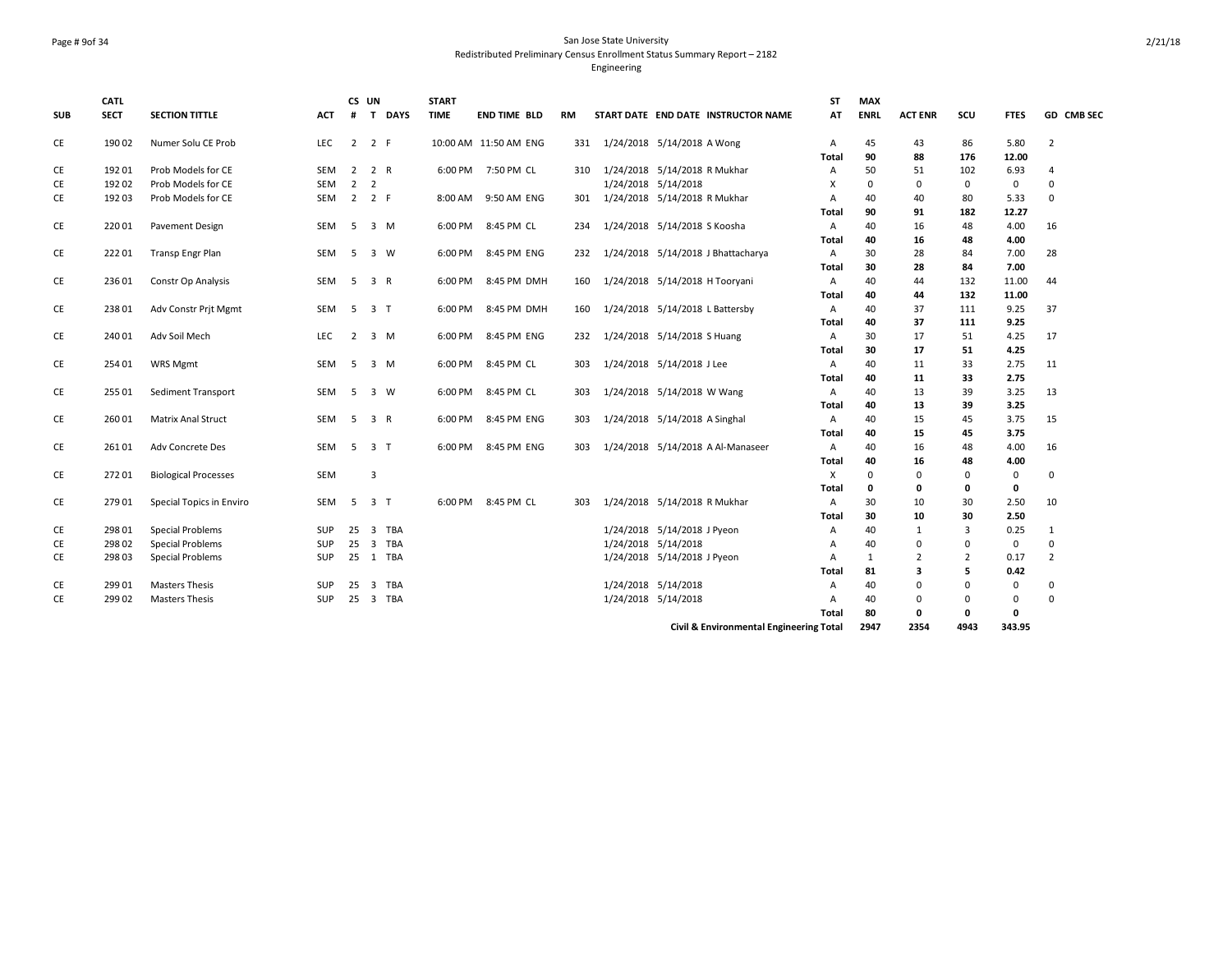### Page # 10of 34 San Jose State University Redistributed Preliminary Census Enrollment Status Summary Report – 2182

|             | <b>CATL</b>                 |                               |            |                | CS UN            | <b>START</b> |                       |           |                                     | ST             | <b>MAX</b>  |                |              |                |                |        |
|-------------|-----------------------------|-------------------------------|------------|----------------|------------------|--------------|-----------------------|-----------|-------------------------------------|----------------|-------------|----------------|--------------|----------------|----------------|--------|
| <b>SUB</b>  | <b>SECT</b>                 | <b>SECTION TITTLE</b>         | ACT        | #              | T DAYS           | <b>TIME</b>  | <b>END TIME BLD</b>   | <b>RM</b> | START DATE END DATE INSTRUCTOR NAME | AT             | <b>ENRL</b> | <b>ACT ENR</b> | SCU          | <b>FTES</b>    | GD CMB SEC     |        |
|             | <b>Computer Engineering</b> |                               |            |                |                  |              |                       |           |                                     |                |             |                |              |                |                |        |
| <b>CMPE</b> | 3001                        | Programming Concept & Meth    | LEC.       | 1              | 3 TR             | 8:00 AM      | 8:50 AM ENG           | 337       | 1/24/2018 5/14/2018 F Mortezaie     | Α              | 60          | 60             | 120          | 12.00          | $\Omega$       |        |
| <b>CMPE</b> | 3002                        | Programming Concept & Meth    | LAB        | 16             | 0 R              | 5:45 PM      | 8:35 PM ENG           | 405       | 1/24/2018 5/14/2018 C Abboud        | $\overline{A}$ | 30          | 30             | 30           | 0.00           | $\mathbf 0$    |        |
| <b>CMPE</b> | 3003                        | Programming Concept & Meth    | LAB        | 16             | $0 \quad W$      | 5:45 PM      | 8:35 PM ENG           | 405       | 1/24/2018 5/14/2018 C Abboud        | $\overline{A}$ | 30          | 30             | 30           | 0.00           | $\mathbf 0$    |        |
| <b>CMPE</b> | 3004                        | Programming Concept & Meth    | <b>LEC</b> | 1              | 3 TR             | 4:30 PM      | 5:20 PM CL            | 222       | 1/24/2018 5/14/2018 B Hartbeck      | $\overline{A}$ | 60          | 60             | 120          | 12.00          | $\Omega$       |        |
| <b>CMPE</b> | 3005                        | Programming Concept & Meth    | LAB        | 16             | 0 <sub>T</sub>   | 5:30 PM      | 8:20 PM ENG           | 405       | 1/24/2018 5/14/2018 B Hartbeck      | Α              | 30          | 30             | 30           | 0.00           | $\mathbf 0$    |        |
| <b>CMPE</b> | 3006                        | Programming Concept & Meth    | LAB        | 16             | 0 F              |              | 10:00 AM 12:50 PM ENG | 405       | 1/24/2018 5/14/2018 B Hartbeck      | $\overline{A}$ | 30          | 30             | 30           | 0.00           | $\Omega$       |        |
|             |                             |                               |            |                |                  |              |                       |           |                                     | Total          | 240         | 240            | 360          | 24.00          |                |        |
| <b>CMPE</b> | 5001                        | Object Orient Concept Meth    | LEC.       | 1              | 3 TR             | 4:30 PM      | 5:20 PM ENG           | 343       | 1/24/2018 5/14/2018 C Tarng         | Α              | 90          | 45             | 90           | 9.05           | $\mathbf{1}$   |        |
| <b>CMPE</b> | 5002                        | Object Orient Concept Meth    | LAB        | 16             | 0 <sub>T</sub>   | 1:30 PM      | 4:20 PM ENG           | 489       | 1/24/2018 5/14/2018 CTarng          | A              | 30          | 26             | 26           | 0.00           | $\mathbf{1}$   |        |
| <b>CMPE</b> | 5003                        | Object Orient Concept Meth    | LAB        | 16             | 0 R              | 1:30 PM      | 4:20 PM ENG           | 489       | 1/24/2018 5/14/2018 C Tarng         | A              | 30          | 19             | 19           | 0.00           | $\mathbf 0$    |        |
| <b>CMPE</b> | 5004                        | Object Orient Concept Meth    | LAB        | 16             | 0 W              | 1:30 PM      | 4:20 PM ENG           | 489       | 1/24/2018 5/14/2018                 | A              | 30          | $\Omega$       | 0            | 0              | $\Omega$       |        |
|             |                             |                               |            |                |                  |              |                       |           |                                     | Total          | 180         | 90             | 135          | 9.05           |                |        |
| <b>CMPE</b> | 102 01                      | Assembly Language Programming | SEM        | 4              | 3 TR             |              | 9:00 AM 10:15 AM ENG  | 325       | 1/24/2018 5/14/2018 F Mortezaie     | A              | 50          | 50             | 150          | 10.00          | 0 <sub>c</sub> | $\ast$ |
| SE          | 102 01                      | Assembly Language Programming | SEM        | 4              | 3 TR             |              | 9:00 AM 10:15 AM ENG  | 325       | 1/24/2018 5/14/2018 F Mortezaie     | A              | $\Omega$    | $\mathbf 0$    | $\mathbf 0$  | 0.00           | 0 <sup>o</sup> |        |
| <b>CMPE</b> | 102 02                      | Assembly Language Programming | SEM        | 4              | 3 <sub>T</sub>   | 6:00 PM      | 8:45 PM CL            | 310       | 1/24/2018 5/14/2018 K Nguyen        | Α              | 50          | 51             | 153          | 10.20          | 0 <sub>c</sub> |        |
| SE          | 102 02                      |                               | SEM        | 4              | 3 <sub>1</sub>   | 6:00 PM      | 8:45 PM CL            | 310       | 1/24/2018 5/14/2018 K Nguyen        | A              | $\mathbf 0$ | $\overline{0}$ | $\mathbf 0$  | 0.00           | 0 <sup>o</sup> |        |
| <b>CMPE</b> | 102 03                      | Assembly Language Programming | SEM        | 4              | 3 MW             | 3:00 PM      | 4:15 PM ENG           | 331       | 1/24/2018 5/14/2018 M Robinson      | A              | 70          | 62             | 186          | 12.40          | 0 <sub>c</sub> |        |
| SE          | 102 03                      | Assembly Language Programming | SEM        | 4              | 3 MW             | 3:00 PM      | 4:15 PM ENG           | 331       |                                     |                | $^{\circ}$  | $\mathbf{0}$   | 0            |                | 0 <sub>c</sub> |        |
|             |                             | Assembly Language Programming |            |                |                  |              |                       |           | 1/24/2018 5/14/2018 M Robinson      | Α              | 170         |                | 489          | 0.00           |                |        |
| <b>CMPE</b> | 11001                       | Electronics                   | SEM        | 4              | 3 MW             |              | 12:00 PM 12:50 PM ENG | 325       |                                     | Total          | 50          | 163<br>50      | 100          | 32.60<br>10.00 | 0              |        |
|             |                             |                               |            |                |                  |              |                       |           | 1/24/2018 5/14/2018 A Bindal        | Α              |             |                |              |                | $\mathbf 0$    |        |
| <b>CMPE</b> | 110 02                      | Electronics                   | LAB        | 16             | 0 <sub>T</sub>   | 1:30 PM      | 4:20 PM ENG           | 286       | 1/24/2018 5/14/2018 A Bindal        | A              | 25          | 27             | 27           | 0.00           |                |        |
| <b>CMPE</b> | 11003                       | Electronics                   | LAB        | 16             | 0 <sub>T</sub>   | 4:30 PM      | 7:20 PM ENG           | 286       | 1/24/2018 5/14/2018 A Bindal        | Α              | 25          | 23             | 23           | 0.00           | 0              |        |
| <b>CMPE</b> | 11004                       | Electronics                   | SEM        | $\overline{4}$ | 3 MW             | 6:00 PM      | 6:50 PM BBC           | 201       | 1/24/2018 5/14/2018 M Smoszna       | A              | 50          | 51             | 102          | 10.20          | $\mathbf 0$    |        |
| <b>CMPE</b> | 11005                       | Electronics                   | LAB        | 16             | $0 \quad M$      | 7:00 PM      | 9:50 PM ENG           | 286       | 1/24/2018 5/14/2018 M Smoszna       | A              | 25          | 26             | 26           | 0.00           | $\mathbf 0$    |        |
| <b>CMPE</b> | 110 06                      | Electronics                   | LAB        | 16             | $0 \quad W$      | 7:00 PM      | 9:50 PM ENG           | 286       | 1/24/2018 5/14/2018 M Smoszna       | A              | 25          | 25             | 25           | 0.00           | $\mathbf 0$    |        |
|             |                             |                               |            |                |                  |              |                       |           |                                     | Total          | 200         | 202            | 303          | 20.20          |                |        |
| <b>CMPE</b> | 12001                       | Computer Org & Arch           | SEM        | 4              | 3 TR             |              | 10:30 AM 11:45 AM ENG | 337       | 1/24/2018 5/14/2018 H Jeon          | A              | 60          | 60             | 180          | 12.00          | 0 <sup>o</sup> |        |
| SE          | 120 01                      | Computer Org & Arch           | <b>SEM</b> | $\overline{4}$ | 3 TR             |              | 10:30 AM 11:45 AM ENG | 337       | 1/24/2018 5/14/2018 H Jeon          | A              | $\mathbf 0$ | $\mathbf{0}$   | $\mathbf{0}$ | 0.00           | 0 <sub>c</sub> |        |
| <b>CMPE</b> | 120 02                      | Computer Org & Arch           | SEM        | 4              | 3 TR             |              | 9:00 AM 10:15 AM ENG  | 301       | 1/24/2018 5/14/2018 H Katircioglu   | $\overline{A}$ | 40          | 35             | 105          | 7.00           | $0-$           |        |
| SE          | 120 02                      | Computer Org & Arch           | <b>SEM</b> | 4              | 3 TR             |              | 9:00 AM 10:15 AM ENG  | 301       | 1/24/2018 5/14/2018 H Katircioglu   | Α              | $\Omega$    | $\Omega$       | $\mathbf 0$  | 0.00           | $0-$           |        |
|             |                             |                               |            |                |                  |              |                       |           |                                     | Total          | 100         | 95             | 285          | 19.00          |                |        |
| <b>CMPE</b> | 124 01                      | Digital Design I              | <b>SEM</b> | $\overline{4}$ | 3 MW             | 8:00 AM      | 8:50 AM ENG           | 337       | 1/24/2018 5/14/2018 H Ozemek        | Α              | 40          | 39             | 78           | 7.80           | $\Omega$       |        |
| <b>CMPE</b> | 124 02                      | Digital Design I              | LAB        | 16             | $0$ M            | 1:30 PM      | 4:20 PM ENG           | 278       | 1/24/2018 5/14/2018 H Ozemek        | Α              | 20          | 19             | 19           | 0.00           | $\mathbf 0$    |        |
| <b>CMPE</b> | 124 03                      | Digital Design I              | LAB        | 16             | $0 \quad W$      | 1:30 PM      | 4:20 PM ENG           | 278       | 1/24/2018 5/14/2018 H Ozemek        | $\overline{A}$ | 20          | 20             | 20           | 0.00           | $\mathbf 0$    |        |
| <b>CMPE</b> | 124 04                      | Digital Design I              | LAB        | 16             | 0 R              | 10:30 AM     | 1:20 PM ENG           | 278       | 1/24/2018 5/14/2018 A Shokouhbakhsh | A              | 20          | 21             | 21           | 0.00           | $\Omega$       |        |
| <b>CMPE</b> | 124 05                      | Digital Design I              | <b>SEM</b> | 4              | 3 MW             | 9:00 AM      | 9:50 AM ENG           | 325       | 1/24/2018 5/14/2018 H Katircioglu   | $\overline{A}$ | 40          | 38             | 76           | 7.60           | $\mathbf 0$    |        |
| <b>CMPE</b> | 124 06                      | Digital Design I              | LAB        | 16             | 0 <sub>T</sub>   | 1:30 PM      | 4:20 PM ENG           | 278       | 1/24/2018 5/14/2018 H Katircioglu   | A              | 20          | 19             | 19           | 0.00           | $\Omega$       |        |
| <b>CMPE</b> | 124 07                      | Digital Design I              | LAB        |                | 16 0 R           | 1:30 PM      | 4:20 PM ENG           | 278       | 1/24/2018 5/14/2018 H Katircioglu   | $\overline{A}$ | 20          | 19             | 19           | 0.00           | $\Omega$       |        |
| CMPE        | 124 08                      | Digital Design I              | LAB        | 16             | 0 <sub>T</sub>   |              | 9:00 AM 11:50 AM ENG  | 278       | 1/24/2018 5/14/2018                 | $\overline{A}$ | 20          | $\Omega$       | 0            | $\mathbf 0$    | $\Omega$       |        |
| <b>CMPE</b> | 124 09                      | Digital Design I              | SEM        | 4              | 3 MW             |              | 11:00 AM 11:50 AM ENG | 206       | 1/24/2018 5/14/2018 H Ozemek        | A              | 25          | 21             | 42           | 4.20           | $\Omega$       |        |
|             |                             |                               |            |                |                  |              |                       |           |                                     | Total          | 225         | 196            | 294          | 19.60          |                |        |
| <b>CMPE</b> | 125 01                      | Digital Design 2              | <b>SEM</b> | $\overline{4}$ | 3<br><b>MW</b>   |              | 12:00 PM 12:50 PM ENG | 337       | 1/24/2018 5/14/2018 D Hung          | Α              | 75          | 71             | 142          | 14.20          | $\Omega$       |        |
| <b>CMPE</b> | 125 02                      | Digital Design 2              | LAB        | 16             | $\mathsf 0$<br>M | 2:30 PM      | 5:20 PM ENG           | 288       | 1/24/2018 5/14/2018 D Hung          | $\overline{A}$ | 25          | 26             | 26           | 0.00           | $\mathbf 0$    |        |
| <b>CMPE</b> | 125 03                      | Digital Design 2              | LAB        |                | $\Omega$         |              |                       |           |                                     | X              | $\mathbf 0$ | $\Omega$       | 0            | $\mathbf 0$    | $\Omega$       |        |
| <b>CMPE</b> | 125 04                      | Digital Design 2              | LAB        | 16             | $0$ M            | 6:00 PM      | 8:50 PM ENG           | 288       | 1/24/2018 5/14/2018 D Hung          | $\overline{A}$ | 25          | 26             | 26           | 0.00           | $\Omega$       |        |
| <b>CMPE</b> | 125 05                      | Digital Design 2              | LAB        | 16             | 0 <sub>T</sub>   | 2:30 PM      | 5:20 PM ENG           | 288       | 1/24/2018 5/14/2018 D Hung          | Α              | 25          | 19             | 19           | 0.00           | $\mathbf 0$    |        |
|             |                             |                               |            |                |                  |              |                       |           |                                     | Total          | 150         | 142            | 213          | 14.20          |                |        |
| <b>CMPE</b> | 126 01                      | Alg & Data Str Des            | <b>LEC</b> | 4              | 3 TR             | 1:30 PM      | 2:20 PM ENG           | 337       | 1/24/2018 5/14/2018 G Saldamli      | $\overline{A}$ | 48          | 48             | 96           | 9.60           | $\Omega$       |        |
| <b>CMPE</b> | 126 02                      | Alg & Data Str Des            | LAB        | 16             | 0 <sub>T</sub>   | 2:30 PM      | 5:20 PM ENG           | 206       | 1/24/2018 5/14/2018 G Saldamli      | Α              | 24          | 24             | 24           | 0.00           | $\Omega$       |        |
| <b>CMPE</b> | 126 03                      | Alg & Data Str Des            | LAB        |                | 16 0 R           | 2:30 PM      | 5:20 PM ENG           | 206       | 1/24/2018 5/14/2018 G Saldamli      | А              | 24          | 24             | 24           | 0.00           | $\Omega$       |        |
|             |                             |                               |            |                |                  |              |                       |           |                                     |                |             |                |              |                |                |        |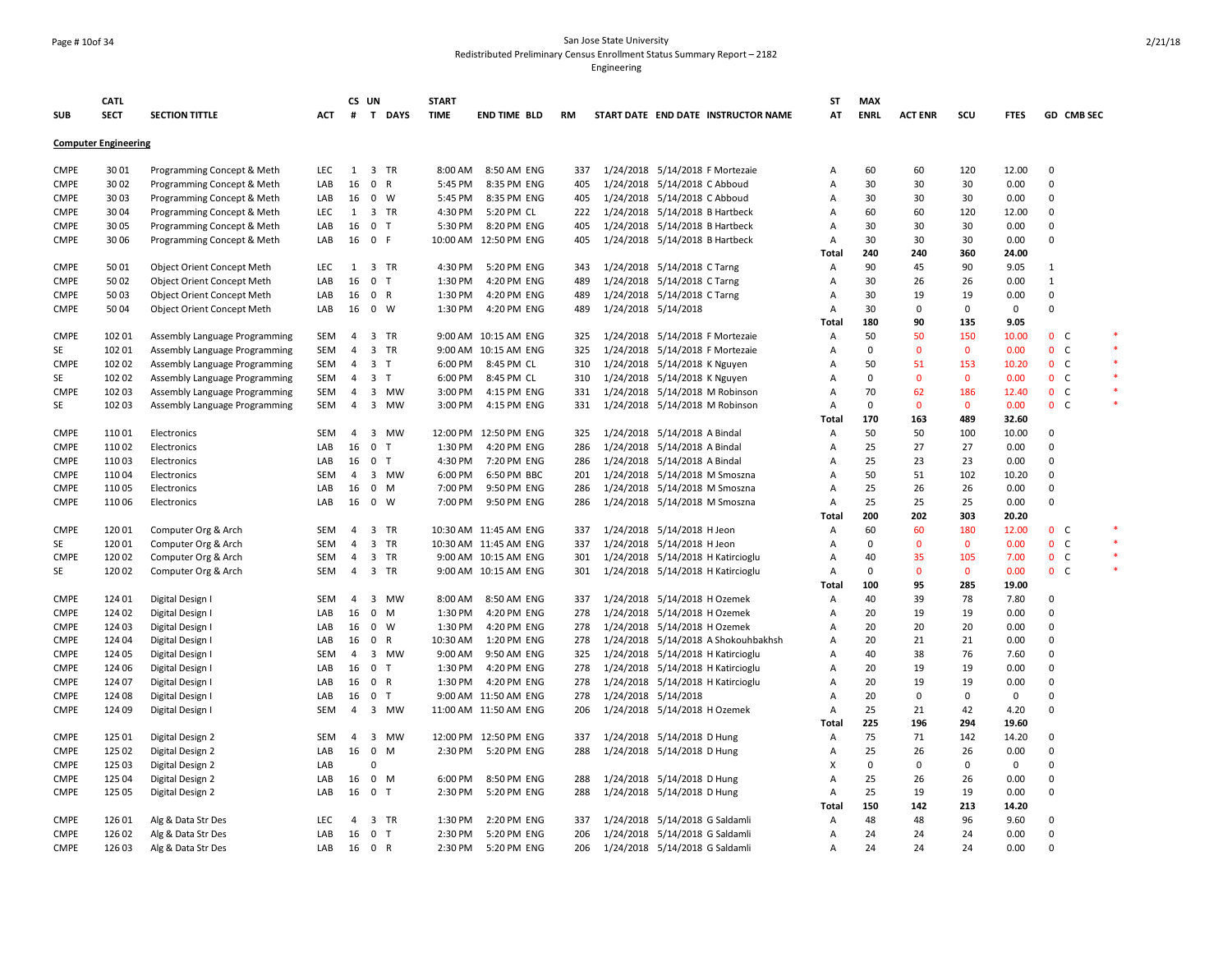## Page # 11of 34 San Jose State University Redistributed Preliminary Census Enrollment Status Summary Report – 2182

|             | <b>CATL</b> |                          |            | CS UN          |                |        | <b>START</b> |                       |     |                               |                                     | ST             | <b>MAX</b>  |                |                     |             |                |                |        |
|-------------|-------------|--------------------------|------------|----------------|----------------|--------|--------------|-----------------------|-----|-------------------------------|-------------------------------------|----------------|-------------|----------------|---------------------|-------------|----------------|----------------|--------|
| <b>SUB</b>  | <b>SECT</b> | <b>SECTION TITTLE</b>    | <b>ACT</b> | #              |                | T DAYS | <b>TIME</b>  | <b>END TIME BLD</b>   | RM  |                               | START DATE END DATE INSTRUCTOR NAME | AT             | <b>ENRL</b> | <b>ACT ENR</b> | SCU                 | <b>FTES</b> |                | GD CMB SEC     |        |
| <b>CMPE</b> | 126 04      | Alg & Data Str Des       | <b>LEC</b> | 4              |                | 3 MW   | 3:00 PM      | 3:50 PM ENG           | 325 | 1/24/2018 5/14/2018 F Lin     |                                     | Α              | 48          | 48             | 96                  | 9.65        | 1              |                |        |
| <b>CMPE</b> | 126 05      | Alg & Data Str Des       | LAB        | 16             | $0$ M          |        | 12:00 PM     | 2:50 PM ENG           | 206 | 1/24/2018 5/14/2018 F Lin     |                                     | Α              | 24          | 24             | 24                  | 0.00        | 0              |                |        |
| <b>CMPE</b> | 126 06      | Alg & Data Str Des       | LAB        | 16             | 0 W            |        | 12:00 PM     | 2:50 PM ENG           | 206 | 1/24/2018 5/14/2018 F Lin     |                                     | $\overline{A}$ | 24          | 24             | 24                  | 0.00        | $\mathbf{1}$   |                |        |
|             |             |                          |            |                |                |        |              |                       |     |                               |                                     | Total          | 192         | 192            | 288                 | 19.25       |                |                |        |
| <b>CMPE</b> | 12701       | Microproc Design 1       | <b>SEM</b> | $\overline{4}$ |                | 3 MW   | 1:30 PM      | 2:20 PM ENG           | 337 | 1/24/2018 5/14/2018 H Ozemek  |                                     | A              | 72          | 48             | 96                  | 9.60        | $\Omega$       |                |        |
| <b>CMPE</b> | 127 02      | Microproc Design 1       | LAB        | 16             | $0 \quad W$    |        | 2:30 PM      | 5:20 PM ENG           | 268 |                               | 1/24/2018 5/14/2018 H Katircioglu   | A              | 24          | 23             | 23                  | 0.00        | 0              |                |        |
| <b>CMPE</b> | 12703       | Microproc Design 1       | LAB        | 16             | $0 \mathsf{M}$ |        | 2:30 PM      | 5:20 PM ENG           | 268 |                               | 1/24/2018 5/14/2018 H Katircioglu   | $\mathsf{A}$   | 24          | 25             | 25                  | 0.00        | $\Omega$       |                |        |
| <b>CMPE</b> | 12704       | Microproc Design 1       | LAB        | 16             | 0 <sub>T</sub> |        | 1:30 PM      | 4:20 PM ENG           | 268 | 1/24/2018 5/14/2018 H Ozemek  |                                     | A              | 24          | 26             | 26                  | 0.00        | 0              |                |        |
| <b>CMPE</b> | 12705       | Microproc Design 1       | <b>SEM</b> | $\overline{4}$ |                | 3 MW   | 9:00 AM      | 9:50 AM ENG           | 337 | 1/24/2018 5/14/2018 H Ozemek  |                                     | A              | 25          | 26             | 52                  | 5.20        | 0              |                |        |
|             |             |                          |            |                |                |        |              |                       |     |                               |                                     | Total          | 169         | 148            | 222                 | 14.80       |                |                |        |
| <b>CMPE</b> | 130 01      | Adv Alg Des              | <b>LEC</b> | $\overline{2}$ | 3 TR           |        |              | 9:00 AM 10:15 AM ENG  | 337 | 1/24/2018 5/14/2018 G Guzun   |                                     | A              | 50          | 49             | 147                 | 9.80        | $\Omega$       |                |        |
| <b>CMPE</b> | 130 02      | Adv Alg Des              | <b>LEC</b> | 2              |                | 3 MW   |              | 9:00 AM 10:15 AM BBC  | 326 | 1/24/2018 5/14/2018 CTarng    |                                     | A              | 50          | 29             | 87                  | 5.80        | 0              |                |        |
|             |             |                          |            |                |                |        |              |                       |     |                               |                                     | Total          | 100         | 78             | 234                 | 15.60       |                |                |        |
| <b>CMPE</b> | 13101       | Software Engr I          | <b>SEM</b> | $\overline{4}$ | 3 TR           |        | 3:00 PM      | 4:15 PM BBC           | 108 | 1/24/2018 5/14/2018 B Eswar   |                                     | $\overline{A}$ | 50          | 46             | 138                 | 9.20        |                | 0 <sup>o</sup> |        |
| SE          | 13101       | Software Engr I          | <b>SEM</b> | $\overline{4}$ | 3 TR           |        | 3:00 PM      | 4:15 PM BBC           | 108 | 1/24/2018 5/14/2018 B Eswar   |                                     | A              | $\mathbf 0$ | $\mathbf{0}$   | $\mathbf{0}$        | 0.00        |                | 0 <sup>o</sup> | $\ast$ |
| <b>CMPE</b> | 13102       | Software Engr I          | <b>SEM</b> | $\overline{4}$ | $3 \, M$       |        | 6:00 PM      | 8:45 PM DMH           | 348 | 1/24/2018 5/14/2018 K Nguyen  |                                     | Α              | 50          | 34             | 102                 | 6.80        |                | 0 <sup>o</sup> |        |
| SE          | 13102       |                          | <b>SEM</b> | $\overline{4}$ | $3 \, M$       |        | 6:00 PM      | 8:45 PM DMH           | 348 |                               |                                     | $\overline{A}$ | $\Omega$    | $\mathbf{0}$   | $\mathbf{0}$        | 0.00        |                | 0 <sup>o</sup> | $\ast$ |
|             |             | Software Engr I          |            |                |                |        |              |                       |     | 1/24/2018 5/14/2018 K Nguyen  |                                     |                | 50          | 36             | 108                 |             |                |                |        |
| <b>CMPE</b> | 13103       | Software Engr I          | <b>SEM</b> | $\overline{4}$ | 3 TR           |        | 4:30 PM      | 5:45 PM ENG           | 331 | 1/24/2018 5/14/2018 H Li      |                                     | Α              | $\Omega$    |                |                     | 7.20        |                | 0 <sup>o</sup> |        |
| <b>SE</b>   | 13103       | Software Engr I          | <b>SEM</b> | $\overline{4}$ | 3 TR           |        | 4:30 PM      | 5:45 PM ENG           | 331 | 1/24/2018 5/14/2018 H Li      |                                     | $\overline{A}$ |             | $\mathbf{0}$   | $\mathbf{0}$        | 0.00        |                | 0 <sup>o</sup> | $\ast$ |
| <b>CMPE</b> | 13104       | Software Engr I          | SEM        | $\overline{4}$ | 3 TR           |        |              | 9:00 AM 10:15 AM BBC  | 105 | 1/24/2018 5/14/2018 B Bhasker |                                     | A              | 50          | 38             | 114                 | 7.60        |                | 0 <sub>c</sub> | $\ast$ |
| <b>SE</b>   | 13104       | Software Engr I          | <b>SEM</b> | $\overline{4}$ | 3 TR           |        |              | 9:00 AM 10:15 AM BBC  | 105 | 1/24/2018 5/14/2018 B Bhasker |                                     | $\overline{A}$ | $\Omega$    | $\overline{0}$ | $\mathbf{0}$        | 0.00        |                | 0 <sup>o</sup> |        |
| <b>CMPE</b> | 13105       | Software Engr I          | <b>SEM</b> | $\overline{4}$ | 3 W            |        | 6:00 PM      | 8:45 PM CL            | 117 | 1/24/2018 5/14/2018 F Butt    |                                     | A              | 50          | 26             | 78                  | 5.20        |                | 0 <sub>c</sub> | $\ast$ |
| SE          | 13105       | Software Engr I          | <b>SEM</b> | $\overline{4}$ | $3 \quad W$    |        | 6:00 PM      | 8:45 PM CL            | 117 | 1/24/2018 5/14/2018 F Butt    |                                     | $\overline{A}$ | $\Omega$    | $\mathbf{0}$   | $\mathbf{0}$        | 0.00        |                | 0 <sup>o</sup> |        |
|             |             |                          |            |                |                |        |              |                       |     |                               |                                     | <b>Total</b>   | 250         | 180            | 540                 | 36.00       |                |                |        |
| <b>CMPE</b> | 13301       | Software Engr II         | SEM        | $\overline{4}$ | 3 <sub>1</sub> |        | 2:30 PM      | 4:15 PM ENG           | 325 | 1/24/2018 5/14/2018 H Meng    |                                     | Α              | 50          | 49             | 98                  | 9.80        |                | 0 <sup>o</sup> |        |
| <b>SE</b>   | 13301       | Software Engr II         | <b>SEM</b> | $\overline{4}$ | 3 <sub>T</sub> |        | 2:30 PM      | 4:15 PM ENG           | 325 | 1/24/2018 5/14/2018 H Meng    |                                     | A              | $\Omega$    | $\mathbf{0}$   | $\mathbf{0}$        | 0.00        |                | 0 <sup>o</sup> | $\ast$ |
| <b>CMPE</b> | 133 02      | Software Engr II         | LAB        | 16             | $0$ M          |        | 10:30 AM     | 1:20 PM ENG           | 489 | 1/24/2018 5/14/2018 H Meng    |                                     | Α              | 25          | 27             | 27                  | 0.00        |                | 0 <sup>o</sup> |        |
| <b>SE</b>   | 133 02      | Software Engr II         | LAB        | 16             | $0 \t M$       |        | 10:30 AM     | 1:20 PM ENG           | 489 | 1/24/2018 5/14/2018 H Meng    |                                     | $\overline{A}$ | $\mathbf 0$ | $\overline{0}$ | $\mathbf{0}$        | 0.00        |                | 0 <sup>o</sup> | $\ast$ |
| <b>CMPE</b> | 133 03      | Software Engr II         | LAB        | 16             | $0 \quad W$    |        | 10:30 AM     | 1:20 PM ENG           | 489 | 1/24/2018 5/14/2018 H Meng    |                                     | A              | 25          | 22             | 22                  | 0.00        |                | 0 <sub>c</sub> | $\ast$ |
| SE          | 133 03      | Software Engr II         | LAB        | 16             | $0 \quad W$    |        | 10:30 AM     | 1:20 PM ENG           | 489 | 1/24/2018 5/14/2018 H Meng    |                                     | Α              | $\mathbf 0$ | $\mathbf{0}$   | $\mathbf{0}$        | 0.00        |                | 0 <sup>o</sup> |        |
| <b>CMPE</b> | 133 04      | Software Engr II         | <b>SEM</b> | $\overline{4}$ | 3 TR           |        | 4:30 PM      | 5:20 PM BBC           | 21  | 1/24/2018 5/14/2018 B Eswar   |                                     | $\overline{A}$ | 50          | 46             | 92                  | 9.20        |                | 0 <sup>o</sup> | $\ast$ |
| SE          | 133 04      | Software Engr II         | SEM        | 4              | 3 TR           |        | 4:30 PM      | 5:20 PM BBC           | 21  | 1/24/2018 5/14/2018 B Eswar   |                                     | A              | $\Omega$    | $\mathbf{0}$   | $\mathbf{0}$        | 0.00        |                | 0 <sub>c</sub> | $\ast$ |
| <b>CMPE</b> | 133 05      | Software Engr II         | LAB        | 16             | $0$ TR         |        | 1:30 PM      | 3:00 PM BBC           | 102 | 1/24/2018 5/14/2018 B Eswar   |                                     | $\overline{A}$ | 50          | 46             | 46                  | 0.00        |                | 0 <sup>o</sup> |        |
| SE          | 133 05      | Software Engr II         | LAB        | 16             | 0 TR           |        | 1:30 PM      | 3:00 PM BBC           | 102 | 1/24/2018 5/14/2018 B Eswar   |                                     | A              | $\Omega$    | $\mathbf 0$    | $\mathbf 0$         | 0.00        |                | 0 <sub>c</sub> | $\ast$ |
|             |             |                          |            |                |                |        |              |                       |     |                               |                                     | <b>Total</b>   | 200         | 190            | 285                 | 19.00       |                |                |        |
| <b>CMPE</b> | 13701       | Mobile Software Engineer | <b>SEM</b> | 5              | 3 W            |        | 3:00 PM      | 5:45 PM CL            | 226 | 1/24/2018 5/14/2018 K Perry   |                                     | A              | 50          | 55             | 165                 | 11.00       |                | 0 <sup>o</sup> |        |
| SE          | 13701       | Mobile Software Engineer | SEM        | 5              | $3 \quad W$    |        | 3:00 PM      | 5:45 PM CL            | 226 | 1/24/2018 5/14/2018 K Perry   |                                     | Α              | $\mathsf 0$ | $\mathbf 0$    | $\mathbf 0$         | 0.00        |                | $0-$           | $\ast$ |
|             |             |                          |            |                |                |        |              |                       |     |                               |                                     | <b>Total</b>   | 50          | 55             | 165                 | 11.00       |                |                |        |
| <b>CMPE</b> | 138 01      | Database Systems I       | SEM        |                | 4 3 TR         |        | 4:30 PM      | 5:45 PM DMH           | 227 | 1/24/2018 5/14/2018 K Li      |                                     | Α              | 50          | 51             | 153                 | 10.30       | $\overline{2}$ |                |        |
|             |             |                          |            |                |                |        |              |                       |     |                               |                                     | Total          | 50          | 51             | 153                 | 10.30       |                |                |        |
| <b>CMPE</b> | 140 01      | Comp Arch & Design       | SEM        | 4              |                | 3 MW   |              | 10:30 AM 11:20 AM ENG | 337 | 1/24/2018 5/14/2018 D Hung    |                                     | Α              | 75          | 75             | 150                 | 15          | $\Omega$       |                |        |
| <b>CMPE</b> | 140 02      | Comp Arch & Design       | LAB        |                | $\Omega$       |        |              |                       |     |                               |                                     | $\pmb{\times}$ | 0           | $\mathsf 0$    | $\mathsf{O}\xspace$ | 0           | 0              |                |        |
| <b>CMPE</b> | 140 03      | Comp Arch & Design       | LAB        | 16             | 0 R            |        | 4:30 PM      | 7:20 PM ENG           | 288 | 1/24/2018 5/14/2018 D Hung    |                                     | Α              | 25          | 26             | 26                  | 0.00        | $\Omega$       |                |        |
| <b>CMPE</b> | 140 04      | Comp Arch & Design       | LAB        | 16             | $0 \quad W$    |        | 2:30 PM      | 5:20 PM ENG           | 288 | 1/24/2018 5/14/2018 D Hung    |                                     | A              | 25          | 26             | 26                  | 0.00        | $\Omega$       |                |        |
| <b>CMPE</b> | 140 05      | Comp Arch & Design       | LAB        | 16             | 0 R            |        | 1:00 PM      | 4:00 PM ENG           | 288 | 1/24/2018 5/14/2018 D Hung    |                                     | Α              | 25          | 23             | 23                  | 0.00        | 0              |                |        |
|             |             |                          |            |                |                |        |              |                       |     |                               |                                     | Total          | 150         | 150            | 225                 | 15.00       |                |                |        |
| <b>CMPE</b> | 142 01      | <b>Operating Systems</b> | SEM        | 4              |                | 3 MW   |              | 10:30 AM 11:45 AM SCI | 258 |                               | 1/24/2018 5/14/2018 S Tavarageri    | Α              | 50          | 41             | 123                 | 8.50        | 6              |                |        |
| <b>CMPE</b> | 142 02      | <b>Operating Systems</b> | SEM        | $\overline{4}$ | 3 <sub>T</sub> |        |              | 6:00 PM 8:45 PM CL    | 202 | 1/24/2018 5/14/2018 J Gomez   |                                     | Α              | 48          | 41             | 123                 | 8.35        | 3              |                |        |
|             |             |                          |            |                |                |        |              |                       |     |                               |                                     | Total          | 98          | 82             | 246                 | 16.85       |                |                |        |
| <b>CMPE</b> | 146 01      | RT Embedded CoDes        | SEM        |                | $\overline{3}$ |        |              |                       |     |                               |                                     | X              | $\Omega$    | $\mathbf 0$    | 0                   | 0           | 0              |                |        |
| <b>CMPE</b> | 146 02      | RT Embedded CoDes        | LAB        |                | $\Omega$       |        |              |                       |     |                               |                                     | X              | $\Omega$    | $\Omega$       | $\mathsf{O}\xspace$ | 0           | $\Omega$       |                |        |
| <b>CMPE</b> | 146 03      | RT Embedded CoDes        | SEM        |                | 4 3 F          |        |              | 8:00 AM 9:40 AM ENG   |     | 1/24/2018 5/14/2018 P Kang    |                                     | Α              | 50          | 51             | 102                 | 10.20       | $\Omega$       |                |        |
|             |             |                          |            |                |                |        |              |                       | 325 |                               |                                     |                |             |                |                     |             |                |                |        |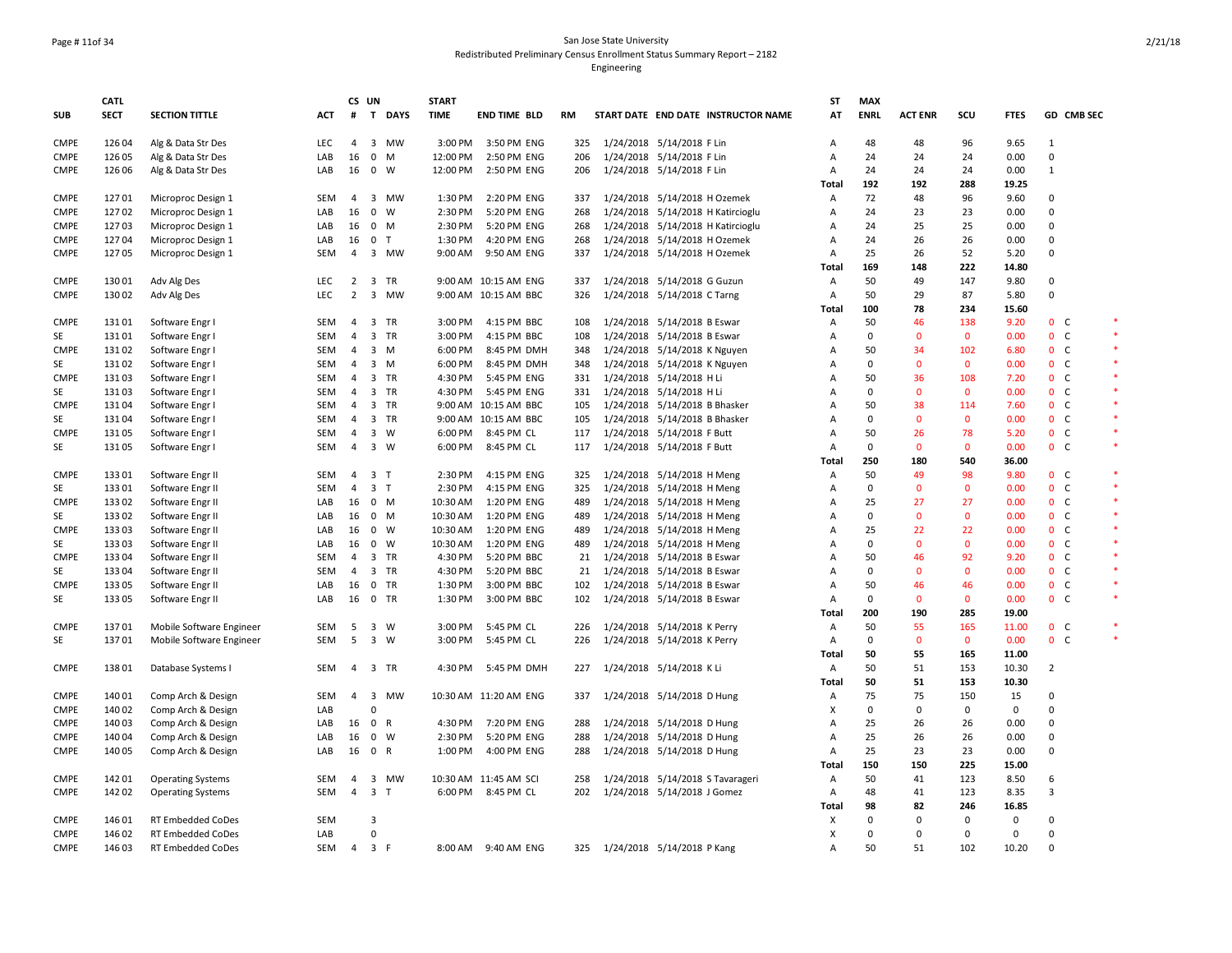### Page # 12of 34 San Jose State University Redistributed Preliminary Census Enrollment Status Summary Report – 2182

|             | <b>CATL</b> |                             |            |                | CS UN                   |           | <b>START</b> |                       |     |                                     | ST             | <b>MAX</b>        |                |              |             |             |                |        |
|-------------|-------------|-----------------------------|------------|----------------|-------------------------|-----------|--------------|-----------------------|-----|-------------------------------------|----------------|-------------------|----------------|--------------|-------------|-------------|----------------|--------|
| <b>SUB</b>  | <b>SECT</b> | <b>SECTION TITTLE</b>       | <b>ACT</b> | #              |                         | T DAYS    | <b>TIME</b>  | <b>END TIME BLD</b>   | RM  | START DATE END DATE INSTRUCTOR NAME | AT             | <b>ENRL</b>       | <b>ACT ENR</b> | SCU          | <b>FTES</b> |             | GD CMB SEC     |        |
| <b>CMPE</b> | 146 04      | <b>RT Embedded CoDes</b>    | LAB        | 16             | 0 F                     |           |              | 9:50 AM 12:40 PM ENG  | 278 | 1/24/2018 5/14/2018 P Kang          | $\overline{A}$ | 25                | 27             | 27           | 0.00        | 0           |                |        |
| <b>CMPE</b> | 146 05      | RT Embedded CoDes           | LAB        |                | $\mathbf 0$             |           |              |                       |     |                                     | x              | $\mathbf 0$       | 0              | 0            | 0           | $\Omega$    |                |        |
| <b>CMPE</b> | 146 06      | RT Embedded CoDes           | SEM        | 4              | 3 F                     |           |              | 10:00 AM 11:40 AM ENG | 325 | 1/24/2018 5/14/2018 F Lin           | A              | 30                | 32             | 64           | 6.40        | $\mathbf 0$ |                |        |
| CMPE        | 146 07      | <b>RT Embedded CoDes</b>    | LAB        | 16             | $0 \mathsf{M}$          |           |              | 6:00 PM 8:45 PM ENG   | 278 | 1/24/2018 5/14/2018 S Azer          | Α              | 30                | 32             | 32           | 0.00        | $\Omega$    |                |        |
| <b>CMPE</b> | 146 08      | RT Embedded CoDes           | LAB        | 16             | 0 <sub>T</sub>          |           | 6:00 PM      | 8:50 PM ENG           | 278 | 1/24/2018 5/14/2018 P Kang          | Α              | 25                | 24             | 24           | 0.00        | $\Omega$    |                |        |
|             |             |                             |            |                |                         |           |              |                       |     |                                     | Total          | 160               | 166            | 249          | 16.60       |             |                |        |
| <b>CMPE</b> | 148 01      | Comptr Networks I           | SEM        | $\overline{4}$ | $3 \quad W$             |           |              | 6:00 PM 8:45 PM ENG   | 325 | 1/24/2018 5/14/2018 B Vinnakota     | Α              | 50                | 50             | 150          | 10.00       |             | 0 <sub>c</sub> |        |
| SE          | 148 01      | <b>Comptr Networks I</b>    | <b>SEM</b> | $\overline{4}$ | $3 \quad W$             |           | 6:00 PM      | 8:45 PM ENG           | 325 | 1/24/2018 5/14/2018 B Vinnakota     | А              | $\mathbf 0$       | $\mathbf{0}$   | $\mathbf 0$  | 0.00        |             | 0 <sub>c</sub> |        |
| <b>CMPE</b> | 148 02      | <b>Comptr Networks I</b>    | <b>SEM</b> | $\overline{4}$ | 3 TR                    |           |              | 10:30 AM 11:45 AM SH  | 100 | 1/24/2018 5/14/2018 R Fatoohi       | Α              | 50                | 71             | 213          | 14.20       |             | 0 <sub>c</sub> | $\ast$ |
| SE          | 148 02      | Comptr Networks I           | <b>SEM</b> | $\overline{4}$ | 3 TR                    |           |              | 10:30 AM 11:45 AM SH  | 100 | 1/24/2018 5/14/2018 R Fatoohi       | Α              | $\Omega$          | $\mathbf{0}$   | $\mathbf{0}$ | 0.00        |             | 0 <sup>o</sup> | $\ast$ |
|             |             |                             |            |                |                         |           |              |                       |     |                                     | <b>Total</b>   | 100               | 121            | 363          | 24.20       |             |                |        |
| <b>CMPE</b> | 152 01      | <b>Compiler Design</b>      | SEM        | 4              | 3 TR                    |           | 3:00 PM      | 3:50 PM ENG           | 337 | 1/24/2018 5/14/2018 M Robinson      | А              | 60                | 45             | 90           | 9.00        | 0           |                |        |
| <b>CMPE</b> | 152 02      | <b>Compiler Design</b>      | LAB        | 16             | 0 TR                    |           | 4:00 PM      | 5:30 PM ENG           | 492 | 1/24/2018 5/14/2018 M Robinson      | A              | 30                | 18             | 18           | 0.00        | $\mathbf 0$ |                |        |
| <b>CMPE</b> | 152 03      | Compiler Design             | LAB        | 16             | 0 TR                    |           |              | 10:30 AM 12:00 PM ENG | 492 | 1/24/2018 5/14/2018 M Robinson      | Α              | 30                | 27             | 27           | 0.00        | $\mathbf 0$ |                |        |
| <b>CMPE</b> | 152 04      | <b>Compiler Design</b>      | SEM        | 4              | 3 TR                    |           | 4:30 PM      | 5:20 PM ENG           | 325 | 1/24/2018 5/14/2018 R Mak           | Α              | 30                | 27             | 54           | 5.40        | 0           |                |        |
| <b>CMPE</b> | 152 05      | <b>Compiler Design</b>      | LAB        | 16             | 0 <sub>T</sub>          |           | 6:00 PM      | 8:45 PM ENG           | 206 | 1/24/2018 5/14/2018 R Mak           | $\overline{A}$ | 30                | 27             | 27           | 0.00        | $\Omega$    |                |        |
|             |             |                             |            |                |                         |           |              |                       |     |                                     |                |                   |                |              |             |             |                |        |
|             |             |                             |            |                |                         |           |              |                       |     |                                     | Total          | 180               | 144            | 216          | 14.40       |             |                |        |
| <b>CMPE</b> | 165 01      | SW Engl Process Mgt         | SEM        | 4              | 3                       | MW        | 4:30 PM      | 5:45 PM ENG           | 325 | 1/24/2018 5/14/2018 H Meng          | Α              | 45                | 50             | 150          | 10.00       |             | 0 <sub>c</sub> | $\ast$ |
| SE          | 165 01      | SW Engl Process Mgt         | <b>SEM</b> | $\overline{4}$ |                         | 3 MW      | 4:30 PM      | 5:45 PM ENG           | 325 | 1/24/2018 5/14/2018 H Meng          | Α              | $\mathbf 0$       | $\mathbf{0}$   | $\mathbf 0$  | 0.00        |             | 0 <sup>o</sup> |        |
|             |             |                             |            |                |                         |           |              |                       |     |                                     | Total          | 45                | 50             | 150          | 10.00       |             |                |        |
| <b>CMPE</b> | 17201       | <b>Enterprise Software</b>  | <b>LEC</b> | $\overline{2}$ | $\overline{\mathbf{3}}$ | <b>TR</b> |              | 9:00 AM 10:15 AM BBC  | 326 | 1/24/2018 5/14/2018 A Bond          | Α              | 60                | 74             | 222          | 14.80       |             | 0 <sup>o</sup> | $\ast$ |
| SE          | 17201       | <b>Enterprise Software</b>  | <b>LEC</b> | $\overline{2}$ | 3 TR                    |           |              | 9:00 AM 10:15 AM BBC  | 326 | 1/24/2018 5/14/2018 A Bond          | А              | $\mathbf{0}$      | $\mathbf{0}$   | $\mathbf 0$  | 0.00        |             | 0 <sub>c</sub> | $\ast$ |
| <b>CMPE</b> | 172 02      | <b>Enterprise Software</b>  | <b>LEC</b> | $\overline{2}$ | 3 TR                    |           | 7:30 AM      | 8:45 AM BBC           | 326 | 1/24/2018 5/14/2018 A Bond          | Α              | 50                | $\overline{7}$ | 21           | 1.40        |             | 0 <sub>c</sub> | $\ast$ |
| SE          | 17202       | <b>Enterprise Software</b>  | <b>LEC</b> | $\overline{2}$ | 3 TR                    |           |              | 7:30 AM 8:45 AM BBC   | 326 | 1/24/2018 5/14/2018 A Bond          | $\overline{A}$ | $\Omega$          | $\mathbf{0}$   | $\mathbf{0}$ | 0.00        |             | 0 <sup>o</sup> | $\ast$ |
|             |             |                             |            |                |                         |           |              |                       |     |                                     | Total          | 110               | 81             | 243          | 16.20       |             |                |        |
| <b>CMPE</b> | 18001       | <b>Individual Studies</b>   | SUP        | 36             |                         | 1 TBA     |              |                       |     | 1/24/2018 5/14/2018 R Fatoohi       | $\overline{A}$ | 15                | $\Omega$       | $\mathbf{0}$ | 0.00        |             | 0 <sup>o</sup> | $\ast$ |
| SE          | 180 01      | <b>Individual Studies</b>   | SUP        | 36             | 1 TBA                   |           |              |                       |     | 1/24/2018 5/14/2018 R Fatoohi       | A              | $\mathbf 0$       | $\mathbf 0$    | $\mathbf 0$  | 0.00        |             | 0 <sub>c</sub> | $\ast$ |
| <b>CMPE</b> | 18002       | <b>Individual Studies</b>   | SUP        | 36             |                         | 3 TBA     |              |                       |     | 1/24/2018 5/14/2018 S Meldal        | Α              | 15                | $\overline{4}$ | 12           | 0.80        |             | $0-$           |        |
| SE          | 18002       | <b>Individual Studies</b>   | SUP        | 36             |                         | 3 TBA     |              |                       |     | 1/24/2018 5/14/2018 S Meldal        | Α              | $\Omega$          | $\Omega$       | $\mathbf 0$  | 0.00        |             | 0 <sub>c</sub> | $\ast$ |
|             |             |                             |            |                |                         |           |              |                       |     |                                     | Total          | 30                | $\overline{a}$ | $12$         | 0.80        |             |                |        |
| <b>CMPE</b> |             | 180A 01 Data Struc/Alg C++  | LEC        |                | $1 \quad 3 \quad R$     |           |              | 6:00 PM 8:45 PM ENG   | 189 | 1/24/2018 5/14/2018 R Mak           | Α              | 90                | 83             | 249          | 20.75       | 83          |                |        |
|             |             |                             |            |                |                         |           |              |                       |     |                                     | Total          | 90                | 83             | 249          | 20.75       |             |                |        |
| <b>CMPE</b> | 180B 01     | Database Systems            | LEC        | 1              | 3 R                     |           | 1:30 PM      | 4:15 PM ENG           | 325 | 1/24/2018 5/14/2018 M Fayad         | Α              | 50                | 33             | 99           | 8.20        | 32          |                |        |
|             |             |                             |            |                |                         |           |              |                       |     |                                     | Total          | 50                | 33             | 99           | 8.20        |             |                |        |
| <b>CMPE</b> | 180C 01     | <b>Operating Systems</b>    | LEC        | 1              | 3 F                     |           | 1:00 PM      | 3:45 PM ENG           | 337 | 1/24/2018 5/14/2018 H Li            | Α              | 90                | 80             | 240          | 20          | 80          |                |        |
|             |             |                             |            |                |                         |           |              |                       |     |                                     | <b>Total</b>   | 90                | 80             | 240          | 20          |             |                |        |
| <b>CMPE</b> |             | 180D 01 Digital Design      | <b>LEC</b> | 1              |                         | 3 MW      |              | 10:30 AM 11:45 AM ENG | 325 | 1/24/2018 5/14/2018 H Katircioglu   | А              | 50                | 29             | 87           | 7.25        | 29          |                |        |
|             |             |                             |            |                |                         |           |              |                       |     |                                     | Total          | 50                | 29             | 87           | 7.25        |             |                |        |
| <b>CMPE</b> | 18701       | Soft Quality Engr           | <b>SEM</b> | $\overline{4}$ | 3 R                     |           | 6:00 PM      | 8:45 PM CL            | 222 | 1/24/2018 5/14/2018 B Eswar         | А              | 70                | 73             | 219          | 14.60       |             | 0 <sup>o</sup> |        |
| SE          |             |                             | SEM        | $\overline{4}$ | 3 R                     |           | 6:00 PM      | 8:45 PM CL            | 222 |                                     | A              | $\mathsf 0$       | $\mathbf 0$    | $\mathbf 0$  | 0.00        |             | 0 <sub>c</sub> | $\ast$ |
|             | 18701       | Soft Quality Engr           |            |                |                         |           |              |                       |     | 1/24/2018 5/14/2018 B Eswar         |                |                   |                |              |             |             |                | $\ast$ |
| <b>CMPE</b> | 18702       | Soft Quality Engr           | SEM        | $\overline{4}$ | 3 <sub>7</sub>          |           | 6:00 PM      | 8:45 PM CL            | 324 | 1/24/2018 5/14/2018 B Eswar         | А              | 45<br>$\mathbf 0$ | 12             | 36           | 2.40        |             | 0 <sub>c</sub> | $\ast$ |
| SE          | 18702       | Soft Quality Engr           | SEM        | $\overline{4}$ | 3 <sub>1</sub>          |           | 6:00 PM      | 8:45 PM CL            | 324 | 1/24/2018 5/14/2018 B Eswar         | Α              |                   | $\mathbf 0$    | $\mathbf 0$  | 0.00        |             | 0 <sub>c</sub> |        |
|             |             |                             |            |                |                         |           |              |                       |     |                                     | Total          | 115               | 85             | 255          | 17.00       |             |                | $\ast$ |
| <b>CMPE</b> | 18801       | Mach Learning/BD            | LEC        | $\overline{2}$ | 3 TR                    |           | 1:30 PM      | 2:45 PM ENG           | 329 | 1/24/2018 5/14/2018 M Eirinaki      | Α              | 50                | 52             | 156          | 10.40       |             | 0 <sub>c</sub> |        |
| SE          | 18801       | Mach Learning/BD            | LEC        | $\overline{2}$ | 3 TR                    |           | 1:30 PM      | 2:45 PM ENG           | 329 | 1/24/2018 5/14/2018 M Eirinaki      | Α              | $\mathbf 0$       | $\mathbf 0$    | $\mathbf 0$  | 0.00        |             | 0 <sub>c</sub> |        |
|             |             |                             |            |                |                         |           |              |                       |     |                                     | Total          | 50                | 52             | 156          | 10.40       |             |                |        |
| <b>CMPE</b> | 18901       | Spcl Topics in CmpE         | SEM        | 4              |                         | 3 MW      |              | 1:30 PM 2:45 PM ENG   | 325 | 1/24/2018 5/14/2018 K Liu           | Α              | 30                | 14             | 42           | 2.80        | 0           |                |        |
| <b>CMPE</b> | 18902       | Spcl Topics in CmpE         | SEM        |                | 3                       |           |              |                       |     |                                     | X              | $\mathbf 0$       | 0              | 0            | 0           | $\Omega$    |                |        |
|             |             |                             |            |                |                         |           |              |                       |     |                                     | <b>Total</b>   | 30                | 14             | 42           | 2.8         |             |                |        |
| <b>CMPE</b> |             | 195A 01 Sr Design Project I | LAB        | 16             |                         | 1 TBA     |              |                       |     | 1/24/2018 5/14/2018                 | Α              | 60                | 47             | 47           | 3.13        |             | 0 <sub>c</sub> |        |
| SE          |             | 195A 01 Sr Design Project I | LAB        | 16             |                         | 1 TBA     |              |                       |     | 1/24/2018 5/14/2018                 | Α              | $\mathbf{0}$      | $\mathbf{0}$   | $\mathbf{0}$ | 0.00        |             | 0 <sub>c</sub> | $\ast$ |
| <b>CMPE</b> |             | 195A 02 Sr Design Project I | LAB        |                | 16 2 TBA                |           |              |                       |     | 1/24/2018 5/14/2018                 | А              | 60                | 67             | 67           | 8.93        |             | 0 <sub>c</sub> | $\ast$ |
|             |             |                             |            |                |                         |           |              |                       |     |                                     |                |                   |                |              |             |             |                |        |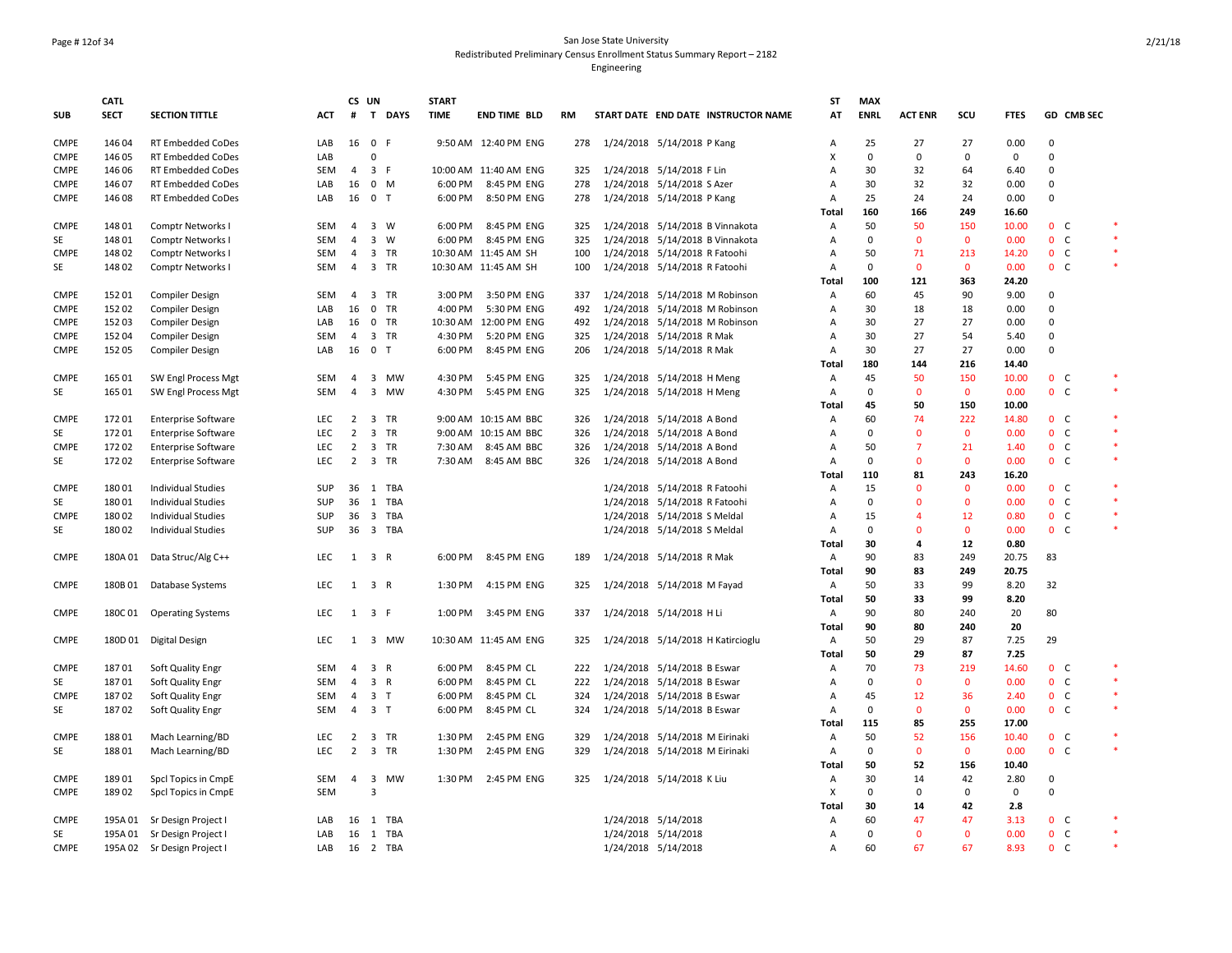# Page # 13of 34 San Jose State University Redistributed Preliminary Census Enrollment Status Summary Report – 2182

|             | <b>CATL</b> |                                                              |                   | CS UN          |                         | <b>START</b> |                       |            |                                                          | <b>ST</b>    | <b>MAX</b>  |                |              |                |                |            |  |
|-------------|-------------|--------------------------------------------------------------|-------------------|----------------|-------------------------|--------------|-----------------------|------------|----------------------------------------------------------|--------------|-------------|----------------|--------------|----------------|----------------|------------|--|
| SUB         | <b>SECT</b> | <b>SECTION TITTLE</b>                                        | ACT               | #              | T DAYS                  | <b>TIME</b>  | <b>END TIME BLD</b>   | RM         | START DATE END DATE INSTRUCTOR NAME                      | AT           | <b>ENRL</b> | <b>ACT ENR</b> | SCU          | <b>FTES</b>    |                | GD CMB SEC |  |
| <b>SE</b>   |             | 195A 02 Sr Design Project I                                  | LAB               |                | 16 2 TBA                |              |                       |            | 1/24/2018 5/14/2018                                      | Α            | $\mathbf 0$ | $\mathbf{0}$   | $\mathbf{0}$ | 0.00           | 0 <sup>o</sup> |            |  |
| <b>CMPE</b> |             |                                                              | LAB               | 16             | 3 TBA                   |              |                       |            | 1/24/2018 5/14/2018                                      | Total<br>Α   | 120<br>60   | 114<br>62      | 114<br>186   | 12.07<br>12.40 | 0 <sub>c</sub> |            |  |
| SE          |             | 195B 01 Sr Design Project II<br>195B 01 Sr Design Project II | LAB               |                | 16 3 TBA                |              |                       |            | 1/24/2018 5/14/2018                                      | Α            | $\mathbf 0$ | $\mathbf{0}$   | $\mathbf 0$  | 0.00           | 0 <sup>o</sup> |            |  |
|             |             |                                                              |                   |                |                         |              |                       |            |                                                          | Total        | 60          | 62             | 186          | 12.40          |                |            |  |
| <b>CMPE</b> | 195F01      | Snr Design Proj II                                           | LAB               | 16             | 3 TBA                   |              |                       |            | 1/24/2018 5/14/2018                                      | A            | 45          | 45             | 135          | 9.00           | $\mathbf 0$    |            |  |
|             |             |                                                              |                   |                |                         |              |                       |            |                                                          | Total        | 45          | 45             | 135          | 9.00           |                |            |  |
| <b>CMPE</b> | 200 01      | Comp Architecture                                            | SEM               | - 5            | 3 W                     | 3:00 PM      | 5:45 PM ENG           | 337        | 1/24/2018 5/14/2018 A Bindal                             | Α            | 50          | 38             | 114          | 9.50           | 38             |            |  |
| CMPE        | 200 02      | Comp Architecture                                            | <b>SEM</b>        | 5              | $3 \, M$                | 6:00 PM      | 8:45 PM CL            | 222        | 1/24/2018 5/14/2018 S Song                               | Α            | 50          | 38             | 114          | 9.50           | 38             |            |  |
|             |             |                                                              |                   |                |                         |              |                       |            |                                                          | Total        | 100         | 76             | 228          | 19.00          |                |            |  |
| <b>CMPE</b> | 202 01      | <b>SW Systems Engr</b>                                       | <b>LEC</b>        | 1              | 3 M                     | 6:00 PM      | 8:45 PM ENG           | 337        | 1/24/2018 5/14/2018 M Fayad                              | Α            | 80          | 56             | 168          | 14             | 56             |            |  |
| <b>CMPE</b> | 202 02      | SW Systems Engr                                              | <b>LEC</b>        | 1              | 3 <sub>T</sub>          | 6:00 PM      | 8:45 PM ENG           | 325        | 1/24/2018 5/14/2018 M Fayad                              | Α            | 50          | 28             | 84           | 7.00           | 28             |            |  |
| <b>CMPE</b> | 202 03      | <b>SW Systems Engr</b>                                       | <b>LEC</b>        | 1              | 3 <sub>5</sub>          | 12:00 PM     | 2:45 PM ENG           | 189        | 1/24/2018 5/14/2018 P Nguyen                             | Α            | 65          | 78             | 234          | 19.5           | 78             |            |  |
|             |             |                                                              |                   |                |                         |              |                       |            |                                                          | Total        | 195         | 162            | 486          | 40.5           |                |            |  |
| <b>CMPE</b> | 206 01      | Comp Netwrk Design                                           | SEM               | 5              | 3 W                     | 6:00 PM      | 8:45 PM DMH           | 227        | 1/24/2018 5/14/2018 J Gomez                              | Α            | 80          | 25             | 75           | 6.25           | 25             |            |  |
|             |             |                                                              |                   |                |                         |              |                       |            |                                                          | <b>Total</b> | 80          | 25             | 75           | 6.25           |                |            |  |
| <b>CMPE</b> | 207 01      | Net Prog & Appl                                              | LEC               | $\overline{4}$ | 3 TR                    | 4:30 PM      | 5:45 PM ENG           | 337        | 1/24/2018 5/14/2018 R Fatoohi                            | Α            | 80          | 14             | 42           | 3.50           | 14             |            |  |
|             |             |                                                              |                   |                |                         |              |                       |            |                                                          | Total        | 80          | 14             | 42           | 3.50           |                |            |  |
| <b>CMPE</b> | 208 01      | Net Arch & Proto                                             | <b>LEC</b>        | $\overline{4}$ | 3 R                     | 6:00 PM      | 8:45 PM DMH           | 227        | 1/24/2018 5/14/2018 S Silberman                          | Α            | 80          | 19             | 57           | 4.75           | 19             |            |  |
|             |             |                                                              |                   |                |                         |              |                       |            |                                                          | Total        | 80          | 19             | 57           | 4.75           |                |            |  |
| <b>CMPE</b> | 209 01      | <b>Network Security</b>                                      | <b>LEC</b>        | 1              | 3 <sub>T</sub>          | 6:00 PM      | 8:45 PM CL            | 226        | 1/24/2018 5/14/2018 G Saldamli                           | Α            | 65          | 35             | 105          | 8.75           | 35 C           |            |  |
| <b>CMPE</b> | 209 02      | <b>Network Security</b>                                      | LEC               | $\mathbf{1}$   | 3 TR                    | 3:00 PM      | 4:15 PM BBC           | 326        | 1/24/2018 5/14/2018 J Zhao                               | Α            | 35          | 25             | 75           | 6.25           | 25 C           |            |  |
| <b>CMPE</b> | 209 03      | <b>Network Security</b>                                      | <b>LEC</b>        |                | $\overline{\mathbf{3}}$ |              |                       |            |                                                          | Х            | $\mathbf 0$ | 0              | $\mathbf 0$  | $\mathbf 0$    | $\mathbf 0$    |            |  |
| EE          | 209 03      | <b>Network Security</b>                                      | <b>LEC</b>        |                | $\overline{\mathbf{3}}$ |              |                       |            |                                                          | X            | $\Omega$    | 0              | $\Omega$     | $\mathbf 0$    | $\Omega$       |            |  |
|             |             |                                                              |                   |                |                         |              |                       |            |                                                          | <b>Total</b> | 100         | 60             | 180          | 15             |                |            |  |
| <b>CMPE</b> | 210 01      | SDN and NFV                                                  | LEC               | 1              | 3 MW                    | 3:00 PM      | 4:15 PM ENG           | 401        | 1/24/2018 5/14/2018 Y Park                               | Α            | 40          | 40             | 120          | 10.00          | 40             |            |  |
|             |             |                                                              |                   |                |                         |              |                       |            |                                                          | Total        | 40          | 40             | 120          | 10.00          |                |            |  |
| <b>CMPE</b> | 21201       | Soc Systems                                                  | <b>SEM</b>        |                | $\overline{3}$          |              |                       |            |                                                          | Х            | $\Omega$    | 0              | 0            | $\mathbf 0$    | $\mathbf 0$    |            |  |
|             |             |                                                              |                   |                |                         |              |                       |            |                                                          | Total        | $\mathbf 0$ | 0              | 0            | 0              |                |            |  |
| <b>CMPE</b> | 21301       | <b>Parallel Computing</b>                                    | LEC               | 1              | 3 TR                    | 1:30 PM      | 2:45 PM ENG           | 301        | 1/24/2018 5/14/2018 D Anastasiu                          | Α            | 25          | 10             | 30           | 2.50           | 10             |            |  |
|             |             |                                                              |                   |                |                         |              |                       |            |                                                          | Total        | 25          | 10             | 30           | 2.50           |                |            |  |
| <b>CMPE</b> | 214 01      | GPU Arch & Prog                                              | <b>LEC</b>        | $\overline{2}$ | $3 \quad W$             | 11:30 AM     | 2:15 PM ENG           | 288        | 1/24/2018 5/14/2018 H Jeon                               | Α            | 30          | 23             | 69           | 5.75           | 23             |            |  |
|             |             |                                                              |                   |                |                         |              |                       |            |                                                          | Total        | 30          | 23             | 69           | 5.75           |                |            |  |
| <b>CMPE</b> | 220 01      | System Software                                              | SEM               | 5              | 3 R                     | 6:00 PM      | 8:45 PM DMH           | 348        | 1/24/2018 5/14/2018 H Li                                 | Α            | 60          | 47             | 141          | 11.75          | 47             |            |  |
| <b>CMPE</b> | 22002       | System Software                                              | <b>SEM</b>        |                | $\overline{\mathbf{3}}$ |              |                       |            |                                                          | X            | $\mathbf 0$ | 0              | $\mathbf 0$  | $\mathsf 0$    | $\mathbf 0$    |            |  |
| <b>CMPE</b> | 220 03      | System Software                                              | SEM               | 5              | 3 W                     | 6:00 PM      | 8:45 PM CL            | 224        | 1/24/2018 5/14/2018 W Yu                                 | Α            | 50          | 20             | 60           | 5.00           | 20             |            |  |
|             |             |                                                              |                   |                |                         |              |                       |            |                                                          | Total        | 110         | 67             | 201          | 16.75          |                |            |  |
| <b>CMPE</b> | 226 01      | Database Design                                              | LEC               | 1              | 3 MW                    | 1:30 PM      | 2:45 PM ENG           | 401        | 1/24/2018 5/14/2018 K Li                                 | Α            | 40<br>40    | 10             | 30<br>30     | 2.50<br>2.50   | 10             |            |  |
| <b>CMPE</b> | 240 01      |                                                              |                   |                | 3 M                     | 3:00 PM      | 5:45 PM ENG           |            |                                                          | Total        | 40          | 10<br>36       | 108          | 9.00           | 36             |            |  |
| <b>CMPE</b> | 240 02      | Adv Comp Design                                              | SEM<br><b>SEM</b> | 5<br>-5        | 3 MW                    | 1:30 PM      | 2:45 PM DMH           | 337<br>150 | 1/24/2018 5/14/2018 A Bindal<br>1/24/2018 5/14/2018 H Li | Α<br>Α       | 50          | 57             | 171          | 14.25          | 57             |            |  |
|             |             | Adv Comp Design                                              |                   |                |                         |              |                       |            |                                                          | <b>Total</b> | 90          | 93             | 279          | 23.25          |                |            |  |
| <b>CMPE</b> | 242 01      | <b>Embedded Hardware Design</b>                              | SEM               | 5              | 3 MW                    | 3:00 PM      | 4:15 PM ENG           | 303        | 1/24/2018 5/14/2018 H Li                                 | Α            | 40          | 24             | 72           | 6.00           | 24 C           |            |  |
| EE          | 242 01      | Embedded Hardware Design                                     | <b>SEM</b>        | 5              | 3 MW                    | 3:00 PM      | 4:15 PM ENG           | 303        | 1/24/2018 5/14/2018 H Li                                 | Α            | $\Omega$    | $\mathbf{0}$   | $\mathbf{0}$ | 0.00           | 0 <sup>o</sup> |            |  |
|             |             |                                                              |                   |                |                         |              |                       |            |                                                          | <b>Total</b> | 40          | 24             | 72           | 6.00           |                |            |  |
| <b>CMPE</b> | 244 01      | <b>Embedded Software</b>                                     | LEC               | 4              | 3 <sub>T</sub>          | 6:00 PM      | 8:45 PM DH            | 135        | 1/24/2018 5/14/2018 P Kang                               | Α            | 70          | 57             | 171          | 14.25          | 57             |            |  |
|             |             |                                                              |                   |                |                         |              |                       |            |                                                          | Total        | 70          | 57             | 171          | 14.25          |                |            |  |
| <b>CMPE</b> | 255 01      | Data Mining                                                  | LEC               | 1              | 3 TR                    |              | 9:00 AM 10:15 AM CL   | 224        | 1/24/2018 5/14/2018 D Anastasiu                          | Α            | 50          | 44             | 132          | 11.00          | 44             |            |  |
| CMPE        | 255 02      | Data Mining                                                  | <b>LEC</b>        | 1              | 3 TR                    |              | 10:30 AM 11:45 AM BBC | 326        | 1/24/2018 5/14/2018 G Guzun                              | Α            | 45          | 43             | 129          | 10.75          | 43             |            |  |
|             |             |                                                              |                   |                |                         |              |                       |            |                                                          | Total        | 95          | 87             | 261          | 21.75          |                |            |  |
| <b>CMPE</b> | 256 01      | LargeScaleAnalyt                                             | LEC               | 1              | 3 TR                    |              | 10:30 AM 11:45 AM ENG | 325        | 1/24/2018 5/14/2018 M Eirinaki                           | Α            | 45          | 45             | 135          | 11.25          | 45             |            |  |
| <b>CMPE</b> | 256 02      | LargeScaleAnalyt                                             | <b>LEC</b>        | 1              | 3 MW                    |              | 1:30 PM 2:45 PM SH    | 431        | 1/24/2018 5/14/2018 S Tavarageri                         | Α            | 45          | 49             | 147          | 12.25          | 49             |            |  |
|             |             |                                                              |                   |                |                         |              |                       |            |                                                          |              |             |                |              |                |                |            |  |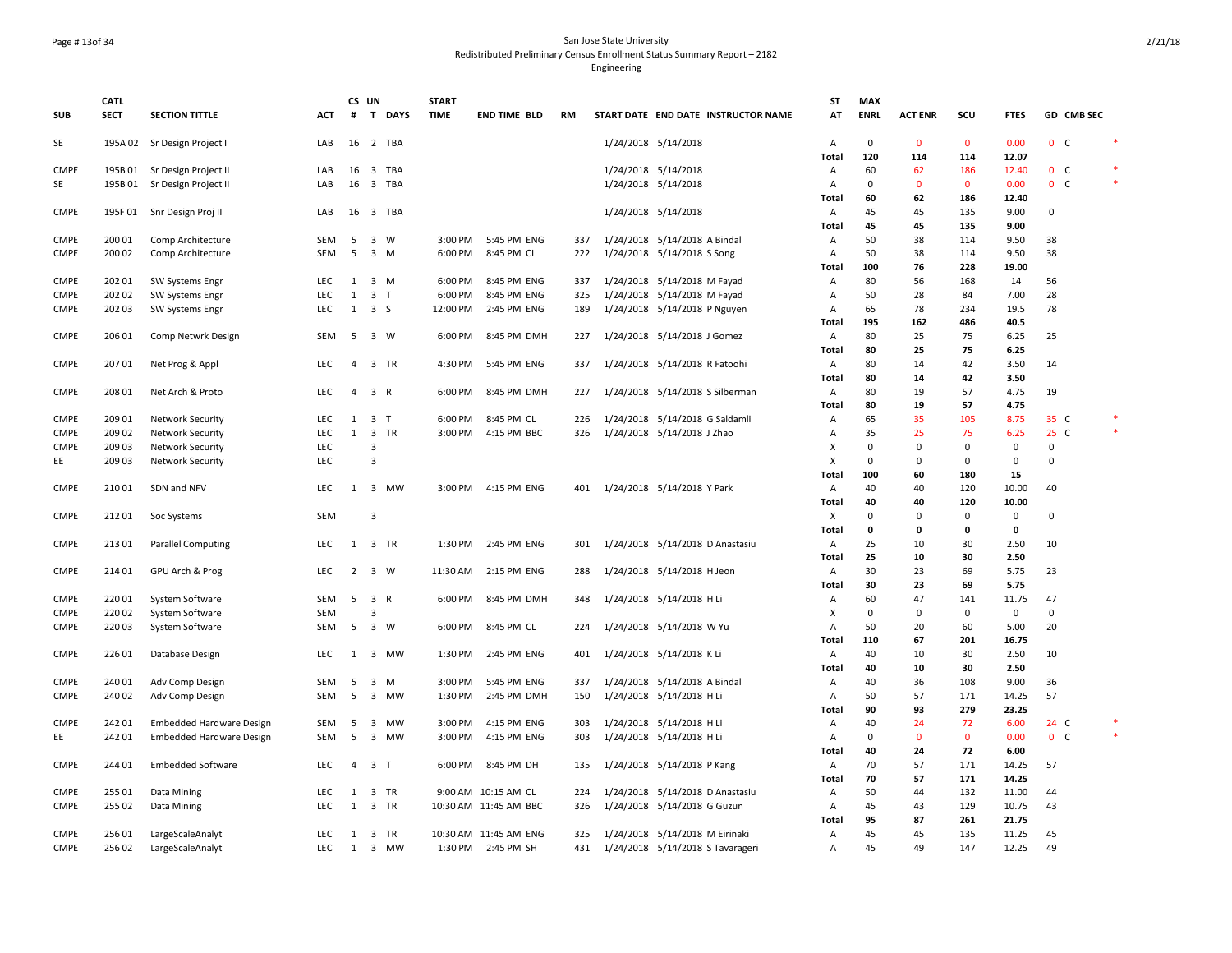### Page # 14of 34 San Jose State University Redistributed Preliminary Census Enrollment Status Summary Report – 2182

|                            | <b>CATL</b>      |                                          |            |                | CS UN                   |                | <b>START</b> |                          |            |                                                              |                                     | <b>ST</b>                        | <b>MAX</b>  |                |                   |                     |                |
|----------------------------|------------------|------------------------------------------|------------|----------------|-------------------------|----------------|--------------|--------------------------|------------|--------------------------------------------------------------|-------------------------------------|----------------------------------|-------------|----------------|-------------------|---------------------|----------------|
| <b>SUB</b>                 | <b>SECT</b>      | <b>SECTION TITTLE</b>                    | <b>ACT</b> |                |                         | # T DAYS       | <b>TIME</b>  | <b>END TIME BLD</b>      | <b>RM</b>  |                                                              | START DATE END DATE INSTRUCTOR NAME | AT                               | <b>ENRL</b> | <b>ACT ENR</b> | scu               | <b>FTES</b>         | GD CMB SEC     |
|                            |                  |                                          |            |                |                         |                |              |                          |            |                                                              |                                     | Total                            | 90          | 94             | 282               | 23.50               |                |
| <b>CMPE</b>                | 25701            | <b>Machine Learning</b>                  | LEC        | 1              | 3 <sub>1</sub>          |                | 6:00 PM      | 8:45 PM CL               | 222        | 1/24/2018 5/14/2018 R Tsou                                   |                                     | Α                                | 70          | 72             | 216               | 18                  | 72             |
| <b>CMPE</b>                | 25702            | <b>Machine Learning</b>                  | <b>LEC</b> | $\mathbf{1}$   |                         | 3 M            | 6:00 PM      | 8:45 PM DMH              | 161        | 1/24/2018 5/14/2018 B Bhasker                                |                                     | Α                                | 49          | 46             | 138               | 11.45               | 45             |
|                            |                  |                                          |            |                |                         |                |              |                          |            |                                                              |                                     | Total                            | 119         | 118            | 354               | 29.45               |                |
| <b>CMPE</b>                | 258 01           | Deep Learning                            | LEC        |                | 3                       |                |              |                          |            |                                                              |                                     | X                                | $\mathbf 0$ | 0              | $\mathbf 0$       | $\mathbf 0$         | $\Omega$       |
| <b>CMPE</b>                | 258 02           | Deep Learning                            | <b>LEC</b> | 1              |                         | 3 TR           | 4:30 PM      | 5:45 PM DMH              | 149A       | 1/24/2018 5/14/2018 T Jeong                                  |                                     | A                                | 45          | 25             | 75                | 6.20                | 24             |
|                            |                  |                                          |            |                |                         |                |              |                          |            |                                                              |                                     | Total                            | 45          | 25             | 75                | 6.20                |                |
| <b>CMPE</b>                | 266 01           | Big Data Eng/Analyt                      | LEC        |                | $1 \quad 3 \quad R$     |                | 6:00 PM      | 8:45 PM BBC              | 204        | 1/24/2018 5/14/2018 W Yu                                     |                                     | Α<br>Total                       | 60<br>60    | 52<br>52       | 156<br>156        | 13.00<br>13.00      | 52             |
| <b>CMPE</b>                | 27201            | Ent SW Platforms                         | LEC        | 1              | 3 W                     |                | 6:00 PM      | 8:45 PM ENG              | 189        | 1/24/2018 5/14/2018 R Ranjan                                 |                                     | Α                                | 90          | 90             | 270               | 22.5                | 90             |
| <b>CMPE</b>                | 27202            | Ent SW Platforms                         | <b>LEC</b> | $\mathbf{1}$   | 3 <sub>5</sub>          |                |              | 9:15 AM 12:00 PM ENG     | 337        | 1/24/2018 5/14/2018 R Sinn                                   |                                     | Α                                | 90          | 52             | 156               | 13.00               | 52             |
|                            |                  |                                          |            |                |                         |                |              |                          |            |                                                              |                                     | Total                            | 180         | 142            | 426               | 35.50               |                |
| <b>CMPE</b>                | 273 01           | Ent Dist Systems                         | LEC        | 1              | 3 T                     |                | 4:30 PM      | 7:15 PM WSQ              | 109        | 1/24/2018 5/14/2018 S Shim                                   |                                     | Α                                | 100         | 57             | 171               | 14.25               | 57             |
| <b>CMPE</b>                | 273 02           | Ent Dist Systems                         | LEC        | $\mathbf{1}$   | 3 R                     |                | 6:00 PM      | 8:45 PM DMH              | 161        | 1/24/2018 5/14/2018 S Aung                                   |                                     | Α                                | 49          | 49             | 147               | 12.25               | 49             |
|                            |                  |                                          |            |                |                         |                |              |                          |            |                                                              |                                     | Total                            | 149         | 106            | 318               | 26.50               |                |
| <b>CMPE</b>                | 274 01           | <b>Bus Intel Tech</b>                    | LEC        | $\overline{4}$ | 3 <sub>1</sub>          |                | 6:00 PM      | 8:45 PM ENG              | 337        | 1/24/2018 5/14/2018 W Yu                                     |                                     | Α                                | 70          | 46             | 138               | 11.50               | 46             |
|                            |                  |                                          |            |                |                         |                |              |                          |            |                                                              |                                     | Total                            | 70          | 46             | 138               | 11.50               |                |
| <b>CMPE</b>                | 275 01           | Enterprise App Dev                       | LEC        | 4              | 3                       | W              | 6:00 PM      | 8:45 PM DMH              | 348        | 1/24/2018 5/14/2018 C Zhang                                  |                                     | $\overline{A}$                   | 60          | 59             | 177               | 14.75               | 59             |
| <b>CMPE</b>                | 275 02           | Enterprise App Dev                       | <b>LEC</b> | 1              |                         | $3 \, M$       | 6:00 PM      | 8:45 PM DMH              | 234        | 1/24/2018 5/14/2018 J Gash                                   |                                     | Α                                | 60          | 19             | 57                | 4.75                | 19             |
|                            |                  |                                          |            |                |                         |                |              |                          |            |                                                              |                                     | Total                            | 120         | 78             | 234               | 19.50               |                |
| <b>CMPE</b>                | 27701            | Smartphone App Dev                       | <b>LEC</b> | 1              | $\overline{\mathbf{3}}$ | M              | 6:00 PM      | 8:45 PM CL               | 226        | 1/24/2018 5/14/2018 K Liu                                    |                                     | Α                                | 50          | $\overline{7}$ | 21                | 1.75                | $\overline{7}$ |
| <b>CMPE</b>                | 27702            | Smartphone App Dev                       | LEC        | $\mathbf{1}$   | 3 R                     |                | 6:00 PM      | 8:45 PM MH               | 324        | 1/24/2018 5/14/2018 C Zhang                                  |                                     | А                                | 60          | 30             | 90                | 7.50                | 30             |
|                            |                  |                                          |            |                |                         |                |              |                          |            |                                                              |                                     | Total                            | 110         | 37             | 111               | 9.25                |                |
| <b>CMPE</b>                | 280 01           | Web UI Design                            | LEC        | 1              | $\overline{\mathbf{3}}$ | $\mathsf{R}$   | 6:30 PM      | 9:15 PM DMH              | 357        |                                                              | 1/24/2018 5/14/2018 C Vuppalapati   | Α                                | 43          | 21             | 63                | 5.25                | 21             |
| <b>CMPE</b>                | 280 02           | Web UI Design                            | LEC        | $\mathbf{1}$   |                         | 3 TR           | 1:30 PM      | 2:45 PM CL               | 225        | 1/24/2018 5/14/2018 R Mak                                    |                                     | Α                                | 50          | 50             | 150               | 12.50               | 50             |
|                            |                  |                                          |            |                |                         |                |              |                          |            |                                                              |                                     | Total                            | 93          | 71             | 213               | 17.75               |                |
| <b>CMPE</b>                | 28101            | Cloud Technologies                       | LEC        | 1              | 3 <sub>5</sub>          |                |              | 9:00 AM 11:45 AM ENG     | 189        | 1/24/2018 5/14/2018 P Nguyen                                 |                                     | Α                                | 90          | 67             | 201               | 16.75               | 67             |
| <b>CMPE</b>                | 28102            | <b>Cloud Technologies</b>                | <b>LEC</b> | 1              | 3 <sub>1</sub>          |                | 6:00 PM      | 8:45 PM DMH              | 227        | 1/24/2018 5/14/2018 Z Gao                                    |                                     | A                                | 90<br>180   | 40             | 120               | 10.00               | 40             |
|                            | 283 01           |                                          | LEC        |                |                         |                | 6:00 PM      | 8:45 PM DMH              | 227        |                                                              |                                     | Total                            | 60          | 107<br>32      | 321<br>96         | 26.75<br>8.00       | 32             |
| <b>CMPE</b><br><b>CMPE</b> | 283 02           | Virtualization Tec<br>Virtualization Tec | LEC.       | 1              | $1 \quad 3 \quad T$     | $3 \, M$       | 6:00 PM      | 8:45 PM CL               | 117        | 1/24/2018 5/14/2018 M Larkin<br>1/24/2018 5/14/2018 M Larkin |                                     | Α<br>Α                           | 60          | 39             | 117               | 9.75                | 39             |
|                            |                  |                                          |            |                |                         |                |              |                          |            |                                                              |                                     | Total                            | 120         | 71             | 213               | 17.75               |                |
| <b>CMPE</b>                | 284 01           | Storage & Nwk Virt                       | LEC        |                | 3                       |                |              |                          |            |                                                              |                                     | Χ                                | 0           | $\mathbf 0$    | 0                 | 0                   | 0              |
|                            |                  |                                          |            |                |                         |                |              |                          |            |                                                              |                                     | Total                            | $\mathbf 0$ | 0              | $\mathbf 0$       | 0                   |                |
| <b>CMPE</b>                | 285 01           | Sw Engr Processes                        | <b>LEC</b> | 1              | 3 M                     |                | 6:00 PM      | 8:45 PM MH               | 523        | 1/24/2018 5/14/2018 R Sinn                                   |                                     | Α                                | 70          | 54             | 162               | 13.5                | 54             |
|                            |                  |                                          |            |                |                         |                |              |                          |            |                                                              |                                     | <b>Total</b>                     | 70          | 54             | 162               | 13.5                |                |
| <b>CMPE</b>                | 28701            | SW Qlty Assur                            | LEC        |                | $1 \quad 3 \quad R$     |                | 6:00 PM      | 8:45 PM CL               | 117        | 1/24/2018 5/14/2018 Z Gao                                    |                                     | Α                                | 70          | 43             | 129               | 10.75               | 43             |
|                            |                  |                                          |            |                |                         |                |              |                          |            |                                                              |                                     | Total                            | 70          | 43             | 129               | 10.75               |                |
| <b>CMPE</b>                | 294 01           | <b>CMPE Seminar</b>                      | <b>SEM</b> | 4              |                         | 3 M            | 6:00 PM      | 8:45 PM ENG              | 492        |                                                              | 1/24/2018 5/14/2018 M Robinson      | Α                                | 25          | 23             | 69                | 5.75                | 23             |
| <b>CMPE</b>                | 294 02           | <b>CMPE Seminar</b>                      | <b>SEM</b> | $\overline{4}$ | 3 R                     |                | 12:00 PM     | 2:45 PM ENG              | 492        | 1/24/2018 5/14/2018 V Parrish                                |                                     | $\overline{A}$                   | 25          | 26             | 78                | 6.50                | 26             |
| <b>CMPE</b>                | 294 03           | <b>CMPE Seminar</b>                      | <b>SEM</b> | $\overline{4}$ |                         | 3 W            | 6:00 PM      | 8:45 PM ENG              | 492        | 1/24/2018 5/14/2018 V Parrish                                |                                     | $\overline{A}$                   | 25          | 25             | 75                | 6.25                | 25             |
| <b>CMPE</b>                | 294 04           | <b>CMPE Seminar</b>                      | SEM        | 4              | 3 <sub>1</sub>          |                | 6:30 PM      | 9:15 PM ENG              | 492        | 1/24/2018 5/14/2018 R Bruce                                  |                                     | $\overline{A}$                   | 25          | 27             | 81                | 6.75                | 27             |
| <b>CMPE</b>                | 294 05           | <b>CMPE Seminar</b>                      | <b>SEM</b> |                | 3                       |                |              |                          |            |                                                              |                                     | X                                | 0           | $\Omega$       | $\Omega$          | $\mathbf 0$         | $\Omega$       |
| <b>CMPE</b>                | 294 06           | <b>CMPE Seminar</b>                      | SEM        | 4              |                         | $3 \, M$       | 12:30 PM     | 3:15 PM ENG              | 492        | 1/24/2018 5/14/2018 V Parrish                                |                                     | A                                | 25          | 26             | 78                | 6.50                | 26             |
| <b>CMPE</b>                | 294 07           | <b>CMPE Seminar</b>                      | SEM        | 4              |                         | $3 \quad W$    | 12:30 PM     | 3:15 PM ENG              | 492        | 1/24/2018 5/14/2018 V Parrish                                |                                     | $\overline{A}$                   | 25          | 26             | 78                | 6.50                | 26             |
| <b>CMPE</b>                | 294 08           | <b>CMPE Seminar</b>                      | <b>SEM</b> | 4              |                         | 3 W            | 6:00 PM      | 8:45 PM ENG              | 489        |                                                              | 1/24/2018 5/14/2018   Robertson     | Α                                | 25          | 23             | 69                | 5.75                | 23             |
|                            |                  |                                          |            |                |                         |                |              |                          |            |                                                              |                                     | Total                            | 175         | 176            | 528               | 44.00               |                |
| <b>CMPE</b>                | 295A 01          | Master Project I                         | LAB        | 16             |                         | 3 TBA          |              | ENG                      | 206        | 1/24/2018 5/14/2018                                          |                                     | Α                                | 30          | 17             | 51                | 4.25                | 17             |
| <b>CMPE</b>                | 295A02           | Master Project I                         | LAB        | 16             |                         | 3 TBA          |              | <b>ENG</b>               | 206        | 1/24/2018 5/14/2018                                          |                                     | A                                | 30          | 16             | 48                | 4.00                | 16             |
| <b>CMPE</b><br><b>CMPE</b> | 295A03<br>295A04 | Master Project                           | LAB<br>LAB | 16<br>16       |                         | 3 TBA<br>3 TBA |              | <b>ENG</b><br><b>ENG</b> | 206<br>276 | 1/24/2018 5/14/2018<br>1/24/2018 5/14/2018                   |                                     | $\overline{A}$<br>$\overline{A}$ | 30<br>30    | 23<br>$\Omega$ | 69<br>$\mathbf 0$ | 5.75<br>$\mathbf 0$ | 23<br>$\Omega$ |
| <b>CMPE</b>                | 295A05           | Master Project I                         | LAB        | 16             |                         | 3 TBA          |              | <b>ENG</b>               | 492        |                                                              |                                     | А                                | 30          | 14             | 42                | 3.50                | 14             |
|                            |                  | Master Project I                         |            |                |                         |                |              |                          |            | 1/24/2018 5/14/2018                                          |                                     |                                  |             |                |                   |                     |                |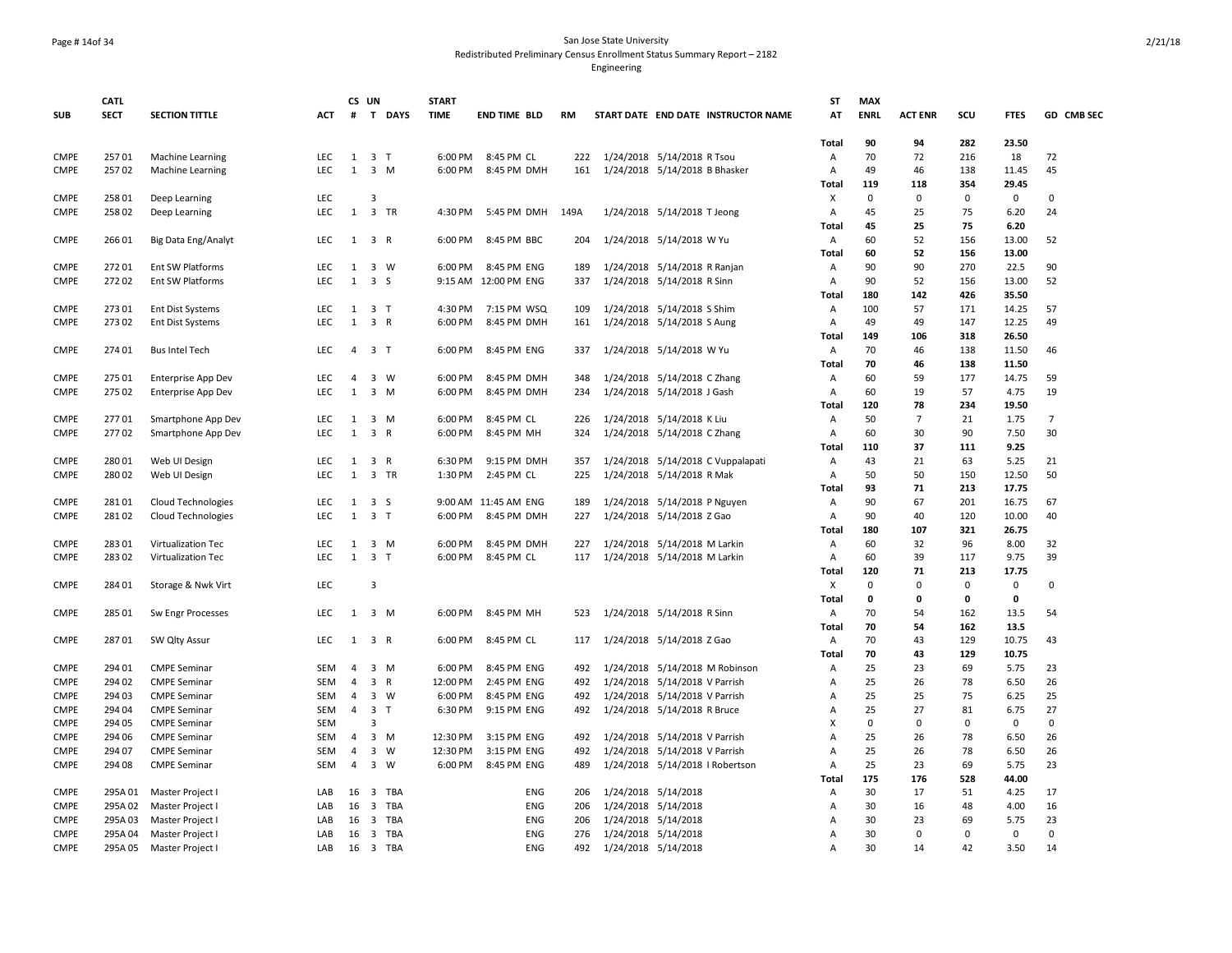## Page # 15of 34 San Jose State University Redistributed Preliminary Census Enrollment Status Summary Report – 2182

|             | CATL        |                           |            |                | CS UN                            |            | <b>START</b> |                     |           |                                     | <b>ST</b>      | <b>MAX</b>  |                |              |                   |                |
|-------------|-------------|---------------------------|------------|----------------|----------------------------------|------------|--------------|---------------------|-----------|-------------------------------------|----------------|-------------|----------------|--------------|-------------------|----------------|
| <b>SUB</b>  | <b>SECT</b> | <b>SECTION TITTLE</b>     | <b>ACT</b> | #              |                                  | T DAYS     | <b>TIME</b>  | <b>END TIME BLD</b> | <b>RM</b> | START DATE END DATE INSTRUCTOR NAME | AT             | <b>ENRL</b> | <b>ACT ENR</b> | SCU          | <b>FTES</b>       | GD CMB SEC     |
| <b>CMPE</b> | 295A06      | Master Project I          | LAB        | 16             |                                  | 3 TBA      |              | <b>ENG</b>          | 276       | 1/24/2018 5/14/2018                 | A              | 30          | 20             | 60           | 5.00              | 20             |
| <b>CMPE</b> | 295A07      | Master Project I          | LAB        | 16             |                                  | 3 TBA      |              | <b>ENG</b>          | 489       | 1/24/2018 5/14/2018                 | $\overline{A}$ | 30          | 20             | 60           | 5.00              | 20             |
| <b>CMPE</b> | 295A08      | Master Project I          | LAB        | 16             |                                  | 3 TBA      |              | <b>ENG</b>          | 405       | 1/24/2018 5/14/2018                 | $\overline{A}$ | 30          | 21             | 63           | 5.25              | 21             |
| <b>CMPE</b> | 295A 09     | Master Project I          | LAB        | 16             |                                  | 3 TBA      |              | ENG                 | 405       | 1/24/2018 5/14/2018                 | $\overline{A}$ | 30          | 8              | 24           | 2.00              | 8              |
| <b>CMPE</b> | 295A 10     | Master Project I          | LAB        | 16             | $\overline{\mathbf{3}}$          | TBA        |              | <b>ENG</b>          | 405       | 1/24/2018 5/14/2018                 | Α              | 30          | 20             | 60           | 5.00              | 20             |
| <b>CMPE</b> | 295A 11     | Master Project I          | LAB        | 16             | $\overline{\mathbf{3}}$          | TBA        |              | ENG                 | 487       | 1/24/2018 5/14/2018                 | $\overline{A}$ | 30          | 17             | 51           | 4.25              | 17             |
| <b>CMPE</b> | 295A 12     | Master Project I          | LAB        | 16             | $\overline{\mathbf{3}}$          | TBA        |              | <b>ENG</b>          | 487       | 1/24/2018 5/14/2018                 | $\overline{A}$ | 30          | 16             | 48           | 4.00              | 16             |
| <b>CMPE</b> | 295A 13     | Master Project I          | LAB        | 16             |                                  | 3 TBA      |              | <b>ENG</b>          | 489       | 1/24/2018 5/14/2018                 | $\overline{A}$ | 30          | $\overline{4}$ | 12           | 1.00              | $\overline{4}$ |
| <b>CMPE</b> | 295A 14     | Master Project I          | LAB        | 16             |                                  | 3 TBA      |              | <b>ENG</b>          | 487       | 1/24/2018 5/14/2018                 | $\overline{A}$ | 30          | $\Omega$       | $\mathbf{0}$ | $\mathbf 0$       | $\mathbf{0}$   |
| <b>CMPE</b> | 295A 15     | Master Project I          | LAB        | 16             |                                  | 3 TBA      |              | ENG                 | 276       | 1/24/2018 5/14/2018                 | $\overline{A}$ | 30          | 0              | $\mathbf{0}$ | $\mathbf 0$       | $\mathbf 0$    |
|             |             |                           |            |                |                                  |            |              |                     |           |                                     | Total          | 450         | 196            | 588          | 49                |                |
| <b>CMPE</b> | 295B01      | Master Project II         | LAB        | 16             | 3                                | TBA        |              | ENG                 | 268       | 1/24/2018 5/14/2018                 | Α              | 30          | 32             | 96           | 8.00              | 32             |
| <b>CMPE</b> | 295B02      | Master Project II         | LAB        | 16             | $\overline{3}$                   | <b>TBA</b> |              | ENG                 | 278       | 1/24/2018 5/14/2018                 | Α              | 30          | 30             | 90           | 7.50              | 30             |
| <b>CMPE</b> | 295B03      | Master Project II         | LAB        | 16             | $\overline{\mathbf{3}}$          | TBA        |              | <b>ENG</b>          | 276       | 1/24/2018 5/14/2018                 | Α              | 30          | 31             | 93           | 7.75              | 31             |
| <b>CMPE</b> | 295B04      | Master Project II         | LAB        | 16             | $\overline{\mathbf{3}}$          | TBA        |              | <b>ENG</b>          | 268       | 1/24/2018 5/14/2018                 | $\overline{A}$ | 30          | 30             | 90           | 7.50              | 30             |
| <b>CMPE</b> | 295B05      | Master Project II         | LAB        | 16             |                                  | 3 TBA      |              | ENG                 | 276       | 1/24/2018 5/14/2018                 | Α              | 30          | 31             | 93           | 7.75              | 31             |
| <b>CMPE</b> | 295B06      | Master Project II         | LAB        | 16             |                                  | 3 TBA      |              | <b>ENG</b>          | 276       | 1/24/2018 5/14/2018                 | $\overline{A}$ | 30          | 10             | 30           | 2.50              | 10             |
| <b>CMPE</b> | 295B07      | Master Project II         | LAB        | 16             |                                  | 3 TBA      |              | <b>ENG</b>          | 268       | 1/24/2018 5/14/2018                 | $\overline{A}$ | 30          | 13             | 39           | 3.25              | 13             |
| <b>CMPE</b> | 295B08      | Master Project II         | LAB        | 16             |                                  | 3 TBA      |              | <b>ENG</b>          | 487       | 1/24/2018 5/14/2018                 | $\overline{A}$ | 30          | $\overline{4}$ | 12           | 1.00              | $\overline{4}$ |
| <b>CMPE</b> | 295B09      | Master Project II         | LAB        | 16             |                                  | 3 TBA      |              | ENG                 | 286       | 1/24/2018 5/14/2018                 | A              | 30          | 5              | 15           | 1.25              | 5              |
| <b>CMPE</b> | 295B 10     | Master Project II         | LAB        | 16             | $\overline{\mathbf{3}}$          | TBA        |              | <b>ENG</b>          | 278       | 1/24/2018 5/14/2018                 | $\overline{A}$ | 30          | 12             | 36           | 3.00              | 12             |
| <b>CMPE</b> | 295B 11     | Master Project II         | LAB        | 16             | $\overline{\mathbf{3}}$          | TBA        |              | ENG                 | 487       | 1/24/2018 5/14/2018                 | $\overline{A}$ | 30          | 11             | 33           | 2.75              | 11             |
| <b>CMPE</b> | 295B 12     | Master Project II         | LAB        | 16             |                                  | 3 TBA      |              | ENG                 | 405       | 1/24/2018 5/14/2018                 | $\overline{A}$ | 30          | 13             | 39           | 3.25              | 13             |
|             |             |                           |            |                |                                  |            |              |                     |           |                                     | Total          | 360         | 222            | 666          | 55.50             |                |
| <b>CMPE</b> | 29701       | <b>Special Topics</b>     | <b>SEM</b> | 2              | $\overline{\mathbf{3}}$          | M          | 6:00 PM      | 8:45 PM CL          | 117       | 1/24/2018 5/14/2018 A Rayes         | Α              | 50          | 49             | 147          | 12.25             | 49             |
| <b>CMPE</b> | 29702       | <b>Special Topics</b>     | <b>SEM</b> |                | $\overline{3}$<br>$\overline{3}$ |            |              |                     |           |                                     | X              | 0           | $\Omega$       | 0            | $\mathbf 0$       | 0              |
| <b>CMPE</b> | 29703       | <b>Special Topics</b>     | <b>SEM</b> |                |                                  |            |              |                     |           |                                     | X              | 0           | $\mathbf 0$    | 0            | $\mathbf 0$       | 0              |
| <b>CMPE</b> | 297 04      | <b>Special Topics</b>     | SEM        | $\overline{2}$ | 3 R                              |            | 3:00 PM      | 5:45 PM CL          | 303       | 1/24/2018 5/14/2018 H Li            | $\overline{A}$ | 50<br>100   | 3<br>52        | 9            | 0.75              | $\overline{3}$ |
| <b>CMPE</b> | 298 01      |                           | <b>SUP</b> | 25             | 1                                | TBA        |              |                     |           |                                     | Total<br>Α     | 20          | 5              | 156<br>5     | 13.00<br>0.416667 | 5              |
|             |             | <b>Special Problems</b>   |            |                |                                  |            |              |                     |           | 1/24/2018 5/14/2018 D Harkey        | Total          | 20          | 5              | 5            | 0.416667          |                |
| <b>CMPE</b> | 298131      | CMPE/SE Internship        | <b>SUP</b> | 48             | $\overline{\mathbf{3}}$          | TBA        |              |                     |           | 1/24/2018 5/14/2018 B Eswar         | Α              | 25          | 24             | 72           | 6.00              | 24             |
| <b>CMPE</b> | 298132      | CMPE/SE Internship        | SUP        | 48             |                                  | 3 TBA      |              |                     |           | 1/24/2018 5/14/2018 B Eswar         | $\overline{A}$ | 25          | 23             | 69           | 5.75              | 23             |
| <b>CMPE</b> | 298133      | CMPE/SE Internship        | <b>SUP</b> | 48             |                                  | 3 TBA      |              |                     |           | 1/24/2018 5/14/2018 B Eswar         | $\overline{A}$ | 25          | 24             | 72           | 6.00              | 24             |
| <b>CMPE</b> | 298134      | CMPE/SE Internship        | <b>SUP</b> | 48             |                                  | 3 TBA      |              |                     |           | 1/24/2018 5/14/2018 B Eswar         | $\overline{A}$ | 25          | 24             | 72           | 6.00              | 24             |
| <b>CMPE</b> | 298135      | CMPE/SE Internship        | SUP        | 48             |                                  | 3 TBA      |              |                     |           | 1/24/2018 5/14/2018 B Eswar         | $\overline{A}$ | 25          | 25             | 75           | 6.25              | 25             |
| <b>CMPE</b> | 298136      | CMPE/SE Internship        | <b>SUP</b> | 48             | $\overline{\mathbf{3}}$          | TBA        |              |                     |           | 1/24/2018 5/14/2018 B Eswar         | $\overline{A}$ | 25          | 8              | 24           | 2.00              | 8              |
| <b>CMPE</b> | 298137      | CMPE/SE Internship        | SUP        | 48             | $\overline{\mathbf{3}}$          | TBA        |              |                     |           | 1/24/2018 5/14/2018 B Eswar         | A              | 25          | $\Omega$       | 0            | $\mathbf 0$       | 0              |
| <b>CMPE</b> | 298138      | CMPE/SE Internship        | SUP        | 48             | $\overline{\mathbf{3}}$          | TBA        |              |                     |           | 1/24/2018 5/14/2018 B Eswar         | $\overline{A}$ | 25          | 0              | $\Omega$     | $\mathbf 0$       | $\mathbf 0$    |
| <b>CMPE</b> | 298139      | CMPE/SE Internship        | <b>SUP</b> | 48             |                                  | 3 TBA      |              |                     |           | 1/24/2018 5/14/2018 B Eswar         | $\overline{A}$ | 25          | $\Omega$       | $\Omega$     | $\Omega$          | $\mathbf{0}$   |
| <b>CMPE</b> | 298140      | CMPE/SE Internship        | <b>SUP</b> | 48             |                                  | 3 TBA      |              |                     |           | 1/24/2018 5/14/2018 B Eswar         | $\overline{A}$ | 25          | $\Omega$       | $\Omega$     | $\mathbf 0$       | $\Omega$       |
| <b>CMPE</b> | 298141      | CMPE/SE Internship        | SUP        | 48             |                                  | 3 TBA      |              |                     |           | 1/24/2018 5/14/2018 B Eswar         | $\overline{A}$ | 25          | $\Omega$       | $\Omega$     | $\mathbf 0$       | $\mathbf 0$    |
| <b>CMPE</b> | 298142      | <b>CMPE/SE Internship</b> | <b>SUP</b> | 48             |                                  | 3 TBA      |              |                     |           | 1/24/2018 5/14/2018 B Eswar         | A              | 25          | 0              | $\mathbf{0}$ | $\mathbf 0$       | $\mathbf{0}$   |
|             |             |                           |            |                |                                  |            |              |                     |           |                                     | Total          | 300         | 128            | 384          | 32                |                |
| <b>CMPE</b> |             | 299A 01 Master Thesis I   | <b>SUP</b> | 25             |                                  | 3 TBA      |              |                     |           | 1/24/2018 5/14/2018 D Harkey        | Α              | 15          | 3              | 9            | 0.75              | 3              |
|             |             |                           |            |                |                                  |            |              |                     |           |                                     | Total          | 15          | 3              | 9            | 0.75              |                |
| <b>CMPE</b> | 299B 01     | Master Thesis II          | <b>SUP</b> | 25             |                                  | 3 TBA      |              |                     |           | 1/24/2018 5/14/2018 D Harkey        | Α              | 10          | $\overline{4}$ | 12           | 1.00              | $\overline{4}$ |
|             |             |                           |            |                |                                  |            |              |                     |           |                                     | Total          | 10          | 4              | 12           | 1.00              |                |
|             |             |                           |            |                |                                  |            |              |                     |           | <b>Computer Engineering Total</b>   |                | 7930        | 6014           | 15014        | 1146.83           |                |
|             |             |                           |            |                |                                  |            |              |                     |           |                                     |                |             |                |              |                   |                |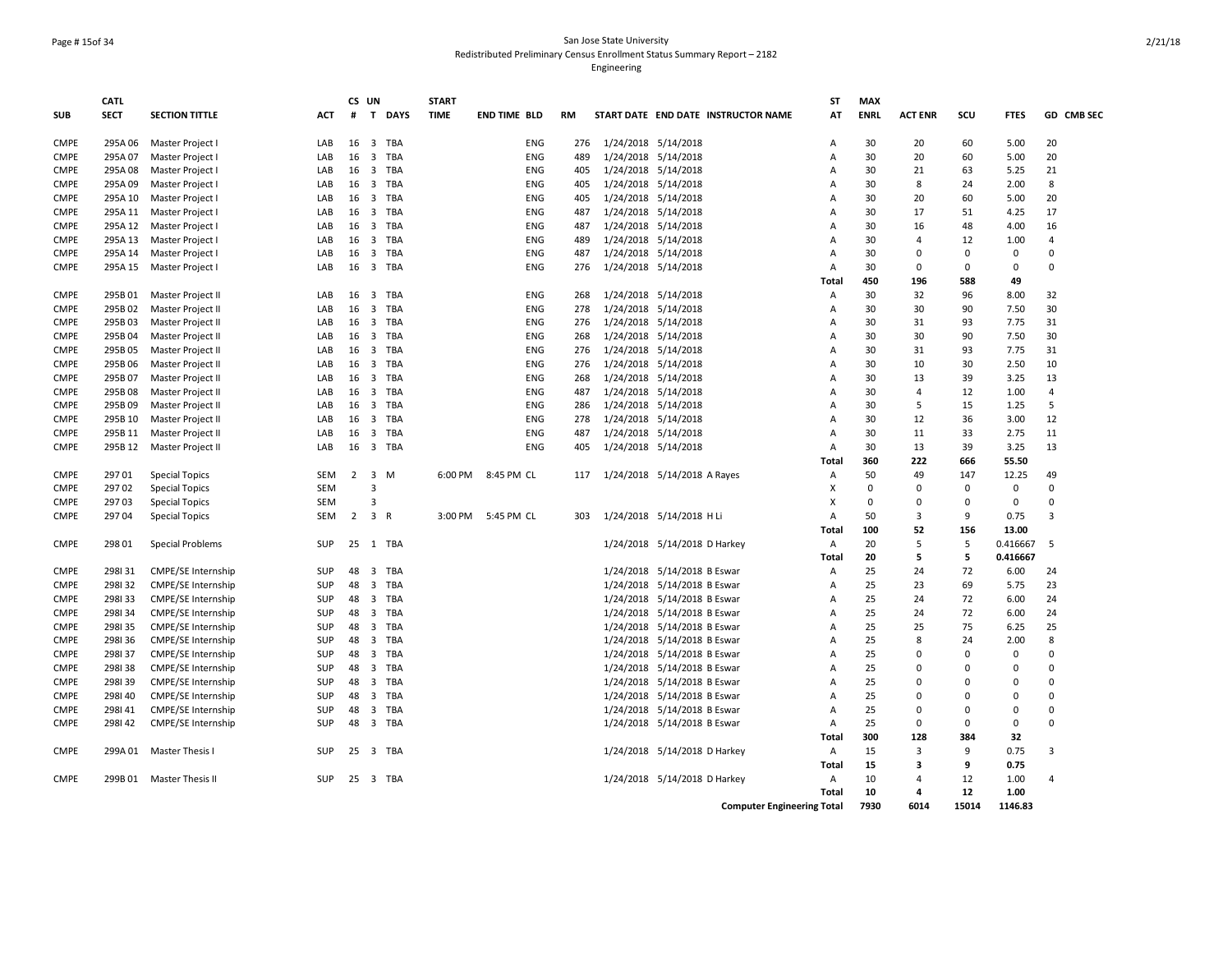### Page # 16of 34 San Jose State University Redistributed Preliminary Census Enrollment Status Summary Report – 2182

|            | <b>CATL</b>                   |                               |            | CS UN          |                  | <b>START</b> |                       |           |                               |                                     | <b>ST</b>      | <b>MAX</b>  |                |                |             |                |
|------------|-------------------------------|-------------------------------|------------|----------------|------------------|--------------|-----------------------|-----------|-------------------------------|-------------------------------------|----------------|-------------|----------------|----------------|-------------|----------------|
| <b>SUB</b> | <b>SECT</b>                   | <b>SECTION TITTLE</b>         | <b>ACT</b> |                | # T DAYS         | <b>TIME</b>  | <b>END TIME BLD</b>   | <b>RM</b> |                               | START DATE END DATE INSTRUCTOR NAME | AT             | <b>ENRL</b> | <b>ACT ENR</b> | scu            | <b>FTES</b> | GD CMB SEC     |
|            | <b>Electrical Engineering</b> |                               |            |                |                  |              |                       |           |                               |                                     |                |             |                |                |             |                |
| EE         | 3001                          | Intr PRGM MC EE               | <b>LEC</b> | $\mathbf{1}$   | 3 MW             | 1:30 PM      | 2:20 PM ENG           | 329       | 1/24/2018 5/14/2018 F Lin     |                                     | Α              | 55          | 24             | 48             | 4.80        | $\Omega$       |
| EE         | 3002                          | Intr PRGM MC EE               | LAB        | 16             | $\mathbf 0$<br>M | 2:30 PM      | 5:20 PM ENG           | 290       | 1/24/2018 5/14/2018 F Lin     |                                     | $\overline{A}$ | 30          | 24             | 24             | 0.00        | $\Omega$       |
| EE         | 3003                          | Intr PRGM MC EE               | LAB        |                | $\mathbf 0$      |              |                       |           |                               |                                     | X              | $\mathbf 0$ | 0              | $\mathbf 0$    | $\mathbf 0$ | $\Omega$       |
|            |                               |                               |            |                |                  |              |                       |           |                               |                                     | Total          | 85          | 48             | 72             | 4.8         |                |
| EE         | 9701                          | Intro EE Lab                  | LAB        | 17             | 1 R              | 6:00 PM      | 8:45 PM ENG           | 249       | 1/24/2018 5/14/2018 S Datar   |                                     | A              | 20          | 19             | 19             | 1.27        | $\Omega$       |
| EE         | 9702                          | Intro EE Lab                  | LAB        | 17             | $1$ T            | 1:30 PM      | 4:15 PM ENG           | 249       | 1/24/2018 5/14/2018 K Ghadiri |                                     | $\overline{A}$ | 20          | 20             | 20             | 1.33        | $\Omega$       |
| EE         | 9703                          | Intro EE Lab                  | LAB        | 17             | 1 R              | 1:30 PM      | 4:15 PM ENG           | 249       | 1/24/2018 5/14/2018 K Ghadiri |                                     | $\overline{A}$ | 20          | 18             | 18             | 1.20        | $\Omega$       |
| EE         | 9704                          | Intro EE Lab                  | LAB        |                | 17 1 F           |              | 9:00 AM 11:45 AM ENG  | 249       | 1/24/2018 5/14/2018 M Sharma  |                                     | A              | 20          | 20             | 20             | 1.33        | $\Omega$       |
| EE         | 9705                          | Intro EE Lab                  | LAB        | 17             | 1 R              |              | 9:00 AM 11:45 AM ENG  | 249       | 1/24/2018 5/14/2018 K Ghadiri |                                     | $\overline{A}$ | 20          | 18             | 18             | 1.20        | $\Omega$       |
|            |                               |                               |            |                |                  |              |                       |           |                               |                                     | Total          | 100         | 95             | 95             | 6.33        |                |
| EE         | 9801                          | Intro Ckt Analysis            | <b>SEM</b> | $\overline{4}$ | 3 MW             | 1:30 PM      | 2:45 PM ENG           | 331       | 1/24/2018 5/14/2018 M Zand    |                                     | Α              | 80          | 82             | 246            | 16.5        | $\overline{2}$ |
| EE         | 9802                          | Intro Ckt Analysis            | <b>SEM</b> |                | 3                |              |                       |           |                               |                                     | X              | $\mathbf 0$ | $\Omega$       | $\mathbf 0$    | $\mathbf 0$ | $\Omega$       |
| EE         | 9803                          | Intro Ckt Analysis            | <b>SEM</b> | 4              | 3 TR             | 1:30 PM      | 2:45 PM ENG           | 345       |                               | 1/24/2018 5/14/2018 E Bellegarda    | $\overline{A}$ | 80          | 74             | 222            | 14.80       | $\Omega$       |
| EE         | 9804                          | Intro Ckt Analysis            | <b>SEM</b> | $\overline{4}$ | 3 TR             |              | 6:00 PM 7:15 PM MH    | 523       | 1/24/2018 5/14/2018 K Lau     |                                     | $\overline{A}$ | 70          | 56             | 168            | 11.25       | $\mathbf{1}$   |
|            |                               |                               |            |                |                  |              |                       |           |                               |                                     | Total          | 230         | 212            | 636            | 42.55       |                |
| EE         | 98H 01                        | Honors Intro Circuit Analysis | <b>LEC</b> | 4              | 3 TR             |              | 10:30 AM 11:45 AM ENG | 341       | 1/24/2018 5/14/2018 P Hsu     |                                     | $\overline{A}$ | 60          | 21             | 63             | 4.20        | $\Omega$       |
|            |                               |                               |            |                |                  |              |                       |           |                               |                                     | Total          | 60          | 21             | 63             | 4.20        |                |
| EE         | 101 01                        | Cir/Conc & Prob So            | ACT        | 13             | 1 R              | 12:00 PM     | 2:00 PM ENG           | 339       | 1/24/2018 5/14/2018 D Parent  |                                     | Α              | 35          | 11             | 11             | 0.73        | $\mathbf 0$    |
|            |                               |                               |            |                |                  |              |                       |           |                               |                                     | <b>Total</b>   | 35          | 11             | 11             | 0.73        |                |
| EE         | 102 01                        | Prob/Stat in EE               | SEM        | $\overline{4}$ | 3 MW             |              | 10:30 AM 11:45 AM BBC | 202       | 1/24/2018 5/14/2018 J Zhao    |                                     | Α              | 100         | 74             | 222            | 14.80       | $\mathbf 0$    |
|            |                               |                               |            |                |                  |              |                       |           |                               |                                     | Total          | 100         | 74             | 222            | 14.80       |                |
| EE         | 110 01                        | <b>Circuits and Systems</b>   | SEM        | 4              | 3 MW             | 3:00 PM      | 4:15 PM ENG           | 345       | 1/24/2018 5/14/2018 D Parent  |                                     | A              | 55          | 32             | 96             | 6.45        | 1              |
| EE         | 110 02                        | <b>Circuits and Systems</b>   | <b>SEM</b> | $\overline{4}$ | 3 MW             | 3:00 PM      | 4:15 PM ENG           | 329       |                               | 1/24/2018 5/14/2018 E Bellegarda    | $\overline{A}$ | 45          | 45             | 135            | 9.05        | 1              |
|            |                               |                               |            |                |                  |              |                       |           |                               |                                     | Total          | 100         | 77             | 231            | 15.50       |                |
| EE         | 110L 01                       | C and D Sys Lab               | LAB        | 16             | 1 F              |              | 9:00 AM 11:45 AM ENG  | 290       | 1/24/2018 5/14/2018 R Bhaskar |                                     | Α              | 20          | 21             | 21             | 1.40        | $\mathbf 0$    |
| EE         | 110L02                        | C and D Sys Lab               | LAB        | 16             | 1 F              |              | 9:00 AM 11:45 AM ENG  | 258       | 1/24/2018 5/14/2018 U Vyas    |                                     | A              | 20          | 20             | 20             | 1.33        | $\mathbf 0$    |
| EE         | 110L03                        | C and D Sys Lab               | LAB        | 16             | 1 F              | 1:30 PM      | 4:15 PM ENG           | 290       | 1/24/2018 5/14/2018 D Bhatt   |                                     | Α              | 20          | 23             | 23             | 1.53        | $\mathbf 0$    |
| EE         | 110L04                        | C and D Sys Lab               | LAB        |                | 16 1 F           | 1:30 PM      | 4:15 PM ENG           | 258       | 1/24/2018 5/14/2018 S Nalla   |                                     | $\overline{A}$ | 20          | $\Omega$       | $\mathbf 0$    | $\mathbf 0$ | $\Omega$       |
|            |                               |                               |            |                |                  |              |                       |           |                               |                                     | Total          | 80          | 64             | 64             | 4.266667    |                |
| EE         | 112 01                        | <b>Signal Processing</b>      | SEM        | 4              | 3 MW             | 4:30 PM      | 5:45 PM MH            | 324       |                               | 1/24/2018 5/14/2018 P Santacruz     | Α              | 45          | 49             | 147            | 9.85        | $\mathbf{1}$   |
| EE         | 11202                         | <b>Signal Processing</b>      | SEM        | $\overline{4}$ | 3 MW             | 4:30 PM      | 5:45 PM ENG           | 345       | 1/24/2018 5/14/2018 J Ponniah |                                     | Α              | 55          | 21             | 63             | 4.25        | $\mathbf{1}$   |
|            |                               |                               |            |                |                  |              |                       |           |                               |                                     | Total          | 100         | 70             | 210            | 14.10       |                |
| EE         | 11801                         | Dig Lgc Crt Dsgn              | <b>SEM</b> | 4              | 4 MW             |              | 10:30 AM 11:45 AM ENG | 345       | 1/24/2018 5/14/2018 T Nguyen  |                                     | Α              | 90          | 60             | 180            | 16.20       | 3              |
| EE         | 11802                         | Dig Lgc Crt Dsgn              | LAB        | 16             | $\mathbf 0$<br>R |              | 9:00 AM 11:45 AM ENG  | 305       |                               | 1/24/2018 5/14/2018 N Chandupatla   | A              | 20          | $\overline{7}$ | $\overline{7}$ | 0.00        | $\mathbf 0$    |
| EE         | 11803                         | Dig Lgc Crt Dsgn              | LAB        | 16             | 0 R              | 6:00 PM      | 8:45 PM ENG           | 305       | 1/24/2018 5/14/2018 R Pawar   |                                     | Α              | 20          | 18             | 18             | 0.00        | $\overline{2}$ |
| EE         | 11804                         | Dig Lgc Crt Dsgn              | LAB        | 16             | $\mathbf 0$<br>T |              | 9:00 AM 11:45 AM ENG  | 305       | 1/24/2018 5/14/2018 J Wang    |                                     | A              | 20          | 15             | 15             | 0.00        | $\mathbf{1}$   |
| EE         | 11805                         | Dig Lgc Crt Dsgn              | LAB        | 16             | $\mathbf 0$<br>T | 1:30 PM      | 4:15 PM ENG           | 305       |                               | 1/24/2018 5/14/2018 A Bhattacharjee | A              | 20          | 20             | 20             | 0.00        | $\Omega$       |
|            |                               |                               |            |                |                  |              |                       |           |                               |                                     | <b>Total</b>   | 170         | 120            | 240            | 16.20       |                |
| EE         | 120 01                        | Microp Sys Design             | SEM        | 4              | 4 MW             | 1:30 PM      | 2:45 PM ENG           | 341       | 1/24/2018 5/14/2018 Y Kim     |                                     | Α              | 90          | 76             | 228            | 20.53333    | $\overline{4}$ |
| EE         | 120 02                        | Microp Sys Design             | LAB        | 16             | $\mathbf 0$<br>T | 1:30 PM      | 4:15 PM ENG           | 307       | 1/24/2018 5/14/2018 D Raval   |                                     | A              | 20          | 20             | 20             | 0.00        | $\Omega$       |
| EE         | 120 03                        | Microp Sys Design             | LAB        | 16             | 0 R              | 1:30 PM      | 4:15 PM ENG           | 307       | 1/24/2018 5/14/2018 M Garcia  |                                     | $\overline{A}$ | 20          | 19             | 19             | 0.00        | $\mathbf{1}$   |
| EE         | 120 04                        | Microp Sys Design             | LAB        | 16             | $0 \quad W$      | 6:00 PM      | 8:45 PM ENG           | 307       | 1/24/2018 5/14/2018 A Chen    |                                     | $\overline{A}$ | 20          | 20             | 20             | 0.00        | $\overline{2}$ |
| EE         | 120 05                        | Microp Sys Design             | LAB        | 16             | $0 \quad M$      | 6:00 PM      | 8:45 PM ENG           | 307       | 1/24/2018 5/14/2018 Y Zhao    |                                     | $\overline{A}$ | 20          | 17             | 17             | 0.00        | $\mathbf{1}$   |
|            |                               |                               |            |                |                  |              |                       |           |                               |                                     | <b>Total</b>   | 170         | 152            | 304            | 20.53       |                |
| EE         | 122 01                        | Electr Design I               | SEM        | $\overline{4}$ | 4 TR             |              | 9:00 AM 10:15 AM ENG  | 345       |                               | 1/24/2018 5/14/2018 S Hamedi-Hagh   | Α              | 90          | 65             | 195            | 17.60       | $\overline{4}$ |
| EE         | 122 02                        | Electr Design I               | LAB        | 16             | 0 <sub>T</sub>   | 6:00 PM      | 8:45 PM ENG           | 290       | 1/24/2018 5/14/2018 J Jiang   |                                     | Α              | 20          | 16             | 16             | 0.00        | 1              |
| EE         | 122 03                        | Electr Design I               | LAB        | 16             | 0 <sub>T</sub>   | 1:30 PM      | 4:15 PM ENG           | 290       | 1/24/2018 5/14/2018 M Teoh    |                                     | Α              | 20          | 24             | 24             | 0.00        | $\mathbf{1}$   |
| EE         | 122 04                        | Electr Design I               | LAB        | 16             | 0 <sub>T</sub>   | 10:30 AM     | 1:15 PM ENG           | 290       | 1/24/2018 5/14/2018 K Huynh   |                                     | $\overline{A}$ | 20          | 15             | 15             | 0.00        | $\overline{2}$ |
| EE         | 12205                         | Electr Design I               | LAB        | 16             | 0 R              | 6:00 PM      | 8:45 PM ENG           | 290       |                               | 1/24/2018 5/14/2018 C Mevawala      | $\overline{A}$ | 20          | 10             | 10             | 0.00        | $\Omega$       |
|            |                               |                               |            |                |                  |              |                       |           |                               |                                     | <b>Total</b>   | 170         | 130            | 260            | 17.60       |                |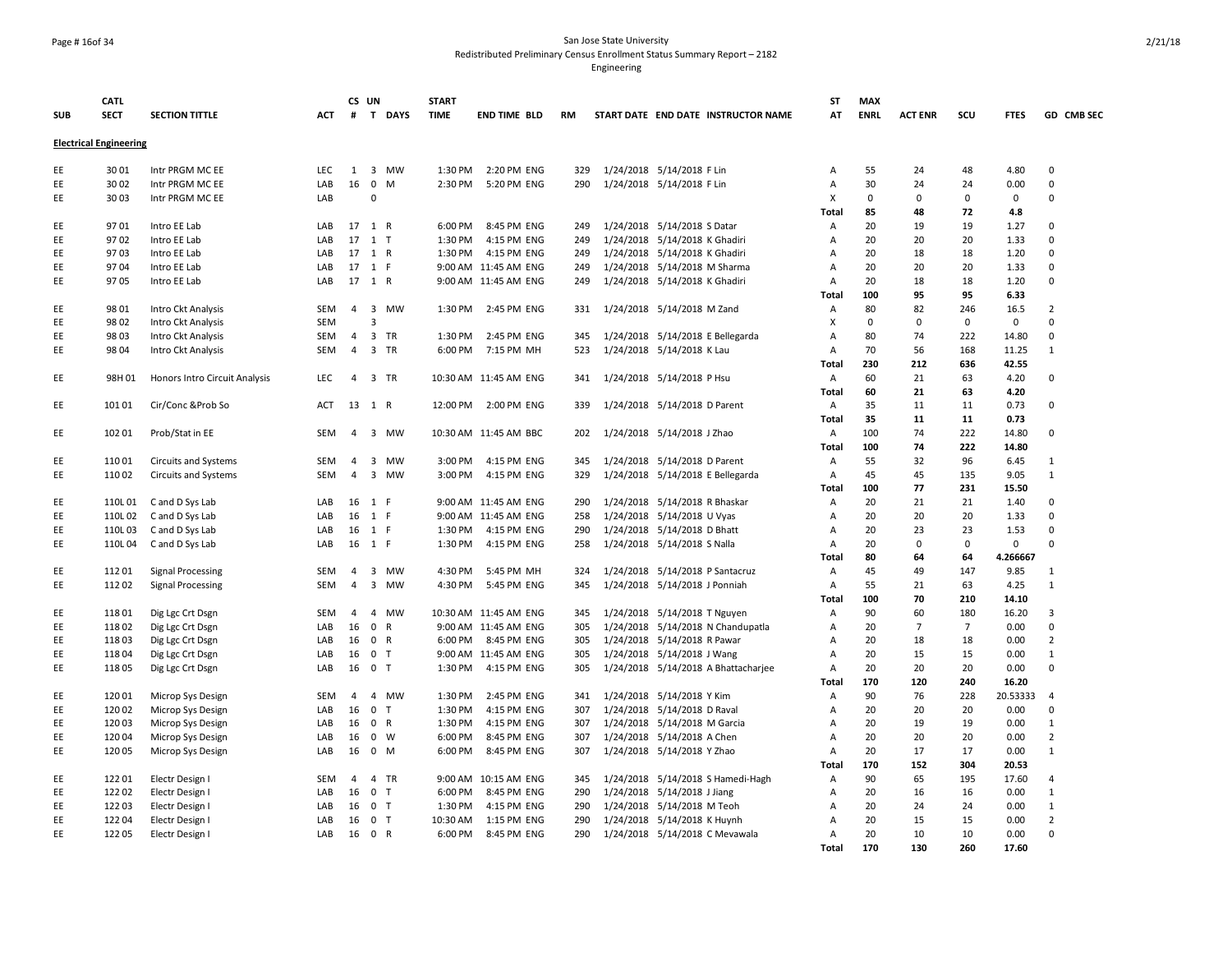## Page # 17of 34 San Jose State University Redistributed Preliminary Census Enrollment Status Summary Report – 2182

|            | <b>CATL</b> |                           |            |                | CS UN          |        | <b>START</b> |                       |     |                                        | ST             | <b>MAX</b>  |                |             |              |                |
|------------|-------------|---------------------------|------------|----------------|----------------|--------|--------------|-----------------------|-----|----------------------------------------|----------------|-------------|----------------|-------------|--------------|----------------|
| <b>SUB</b> | <b>SECT</b> | <b>SECTION TITTLE</b>     | ACT        | #              |                | T DAYS | <b>TIME</b>  | <b>END TIME BLD</b>   | RM  | START DATE END DATE INSTRUCTOR NAME    | AT             | <b>ENRL</b> | <b>ACT ENR</b> | SCU         | <b>FTES</b>  | GD CMB SEC     |
| EE         | 124 01      | Electr Design II          | SEM        | 4              |                | 4 MW   |              | 9:00 AM 10:15 AM BBC  | 202 | 1/24/2018 5/14/2018 S Lee              | A              | 80          | 94             | 282         | 25.06667     | $\mathbf 0$    |
| EE         | 124 02      | Electr Design II          | LAB        | 16             | 0 R            |        | 1:30 PM      | 4:15 PM ENG           | 258 | 1/24/2018 5/14/2018 S Rallabandi       | Α              | 20          | 20             | 20          | 0.00         | $\mathbf 0$    |
| EE         | 124 03      | Electr Design II          | LAB        | 16             | 0 R            |        | 6:00 PM      | 8:45 PM ENG           | 258 | 1/24/2018 5/14/2018 S Mallangada Bose  | А              | 20          | 14             | 14          | 0.00         | $\mathbf 0$    |
| EE         | 124 04      | Electr Design II          | LAB        | 16 0 T         |                |        | 6:00 PM      | 8:45 PM ENG           | 258 | 1/24/2018 5/14/2018 S Rallabandi       | Α              | 20          | 17             | 17          | 0.00         | $\Omega$       |
| EE         | 124 05      | Electr Design II          | LAB        | 16             | 0 R            |        | 10:30 AM     | 1:15 PM ENG           | 258 | 1/24/2018 5/14/2018 T Lan              | Α              | 20          | 24             | 24          | 0.00         | $\mathbf 0$    |
| EE         | 124 06      | Electr Design II          | LAB        |                | 16 0 T         |        | 1:30 PM      | 4:15 PM ENG           | 258 | 1/24/2018 5/14/2018 S Nalla            | Α              | 20          | 19             | 19          | 0.00         | $\mathbf{0}$   |
|            |             |                           |            |                |                |        |              |                       |     |                                        | Total          | 180         | 188            | 376         | 25.07        |                |
| EE         | 12701       | Elec Biomed Appl          | LEC        | $\overline{2}$ | 3 F            |        | 6:30 PM      | 9:15 PM ENG           | 345 | 1/24/2018 5/14/2018 C Nguyen           | Α              | 35          | 31             | 93          | 6.35         | 3              |
|            |             |                           |            |                |                |        |              |                       |     |                                        | Total          | 35          | 31             | 93          | 6.35         |                |
| EE         | 128 01      | <b>Phys Electronics</b>   | SEM        | 4              |                | 3 TR   |              | 10:30 AM 11:45 AM ENG | 345 | 1/24/2018 5/14/2018 L He               | Α              | 90          | 72             | 216         | 14.4         | $\mathbf 0$    |
|            |             |                           |            |                |                |        |              |                       |     |                                        | <b>Total</b>   | 90          | 72             | 216         | 14.4         |                |
| EE         | 13001       | Elec. Mach. Drv.          | SEM        | $\overline{4}$ | 3 F            |        |              | 3:30 PM 6:15 PM ENG   | 345 | 1/24/2018 5/14/2018 A Shahsiah         | Α              | 55          | 51             | 153         | 10.20        | $\mathbf 0$    |
|            |             |                           |            |                |                |        |              |                       |     |                                        | Total          | 55          | 51             | 153         | 10.20        |                |
| EE         | 13201       | Theo Auto Controls        | SEM        |                |                | 4 3 MW |              | 1:30 PM 2:45 PM ENG   | 345 | 1/24/2018 5/14/2018 A Bhattacharya     | Α              | 65          | 72             | 216         | 14.4         | 0              |
|            |             |                           |            |                |                |        |              |                       |     |                                        | Total          | 65          | 72             | 216         | 14.4         |                |
| EE         | 134 01      | Power Systems             | <b>LEC</b> |                | 3              |        |              |                       |     |                                        | X              | $\mathbf 0$ | $\mathbf 0$    | $\mathbf 0$ | $\mathbf{0}$ | $\mathbf 0$    |
|            |             |                           |            |                |                |        |              |                       |     |                                        | <b>Total</b>   | 0           | $\mathbf 0$    | 0           | $\mathbf 0$  |                |
| EE         | 13601       | <b>Power Electronics</b>  | SEM        | $\overline{4}$ |                | 3 TR   |              | 4:30 PM 5:45 PM ENG   | 345 | 1/24/2018 5/14/2018 M Badawy           | Α              | 35<br>35    | 36<br>36       | 108         | 7.40         | $\overline{4}$ |
| EE         | 13801       |                           | SEM        |                | 5 3 TR         |        |              | 6:00 PM 7:15 PM ENG   | 401 |                                        | Total          | 35          | 40             | 108<br>120  | 7.40<br>8.00 | 0              |
|            |             | Embd Cntrl Sys Des        |            |                |                |        |              |                       |     | 1/24/2018 5/14/2018 C Pham             | Α              | 35          | 40             | 120         | 8.00         |                |
| EE         | 140 01      | Prin of E & M Flds        | SEM        | 4              |                | 3 TR   |              | 9:00 AM 10:15 AM ENG  | 341 | 1/24/2018 5/14/2018 R Kwok             | Total<br>Α     | 88          | 87             | 261         | 17.45        | 1              |
| EE         | 140 02      | Prin of E & M Flds        | SEM        | $\overline{4}$ |                | 3 MW   |              | 9:00 AM 10:15 AM ENG  | 345 | 1/24/2018 5/14/2018 R Kwok             | Α              | 60          | 24             | 72          | 4.80         | $\mathbf 0$    |
|            |             |                           |            |                |                |        |              |                       |     |                                        | Total          | 148         | 111            | 333         | 22.25        |                |
| EE         | 161 01      | Digital Comm Sys          | LEC        |                | 2 3 TR         |        |              | 4:30 PM 5:45 PM ENG   | 401 | 1/24/2018 5/14/2018 R Morelos-Zaragoza | Α              | 35          | 35             | 105         | 7.00         | 0              |
|            |             |                           |            |                |                |        |              |                       |     |                                        | Total          | 35          | 35             | 105         | 7.00         |                |
| EE         | 16601       | <b>CMOS Dgtl Circuits</b> | SEM        | $\overline{4}$ | 3 TR           |        | 7:30 PM      | 8:45 PM BBC           | 120 | 1/24/2018 5/14/2018 S Oh               | Α              | 35          | 26             | 78          | 6.05         | 17             |
|            |             |                           |            |                |                |        |              |                       |     |                                        | Total          | 35          | 26             | 78          | 6.05         |                |
| EE         | 17201       | Intro MicrowavesEngr      | <b>SEM</b> |                | 3              |        |              |                       |     |                                        | X              | $\mathbf 0$ | $\Omega$       | $\mathbf 0$ | $\mathbf 0$  | $\mathsf 0$    |
|            |             |                           |            |                |                |        |              |                       |     |                                        | <b>Total</b>   | $\mathbf 0$ | $\mathbf 0$    | 0           | $\mathbf 0$  |                |
| EE         | 174 01      | INT ALG PR EBD SYS        | SEM        | $\overline{4}$ |                | 3 MW   |              | 7:30 PM 8:45 PM ENG   | 345 | 1/24/2018 5/14/2018 T Nguyen           | $\overline{A}$ | 40          | 40             | 120         | 8.00         | $\mathbf 0$    |
|            |             |                           |            |                |                |        |              |                       |     |                                        | Total          | 40          | 40             | 120         | 8.00         |                |
| EE         | 17801       | Dig Design w FPGAS        | SEM        | 4              |                | 3 TR   | 7:30 PM      | 8:45 PM ENG           | 339 | 1/24/2018 5/14/2018 E Crabill          | Α              | 55          | 31             | 93          | 6.20         | 0              |
|            |             |                           |            |                |                |        |              |                       |     |                                        | Total          | 55          | 31             | 93          | 6.20         |                |
| EE         | 198A 01     | EE Sr Dsgn Proj I         | LAB        | 16 1 F         |                |        |              | 10:00 AM 12:45 PM ENG | 244 | 1/24/2018 5/14/2018 P Hsu              | Α              | 25          | 42             | 42          | 2.80         | $\mathbf 0$    |
| EE         | 198A 02     | EE Sr Dsgn Proj I         | LAB        | 16             | 1 F            |        |              | 10:00 AM 12:45 PM ENG | 244 | 1/24/2018 5/14/2018 P Hsu              | Α              | 25          | 25             | 25          | 1.67         | $\mathbf 0$    |
| EE         | 198A03      | EE Sr Dsgn Proj I         | LAB        | 16 1 F         |                |        |              | 10:00 AM 12:45 PM ENG | 244 | 1/24/2018 5/14/2018 P Hsu              | Α              | 25          | 24             | 24          | 1.60         | $\mathsf 0$    |
|            |             |                           |            |                |                |        |              |                       |     |                                        | Total          | 75          | 91             | 91          | 6.07         |                |
| EE         | 198B01      | EE Sr Dsgn Proj II        | LAB        | 16 3 S         |                |        | 9:00 AM      | 6:00 PM ENG           | 376 | 1/24/2018 5/14/2018 P Hsu              | Α              | 25          | 27             | 81          | 5.40         | $\mathbf 0$    |
| EE         | 198B 02     | EE Sr Dsgn Proj II        | LAB        |                | 16 3 S         |        | 9:00 AM      | 6:00 PM ENG           | 376 | 1/24/2018 5/14/2018 P Hsu              | Α              | 25          | 25             | 75          | 5.00         | $\mathsf 0$    |
| EE         | 198B03      | EE Sr Dsgn Proj II        | LAB        | 16 3 S         |                |        | 9:00 AM      | 6:00 PM ENG           | 376 | 1/24/2018 5/14/2018 P Hsu              | Α              | 25          | 15             | 45          | 3.00         | $\mathbf 0$    |
|            |             |                           |            |                |                |        |              |                       |     |                                        | Total          | 75          | 67             | 201         | 13.40        |                |
| EE         | 209 01      | Network Security          | <b>LEC</b> | 1              | 3 <sub>1</sub> |        | 6:00 PM      | 8:45 PM CL            | 226 | 1/24/2018 5/14/2018 G Saldamli         | Α              | $\mathbf 0$ | 21             | 63          | 5.25         | 21 C           |
| EE         | 209 02      | <b>Network Security</b>   | <b>LEC</b> | 1              | 3 TR           |        | 3:00 PM      | 4:15 PM BBC           | 326 | 1/24/2018 5/14/2018 J Zhao             | Α              | $\mathbf 0$ | 19             | 57          | 4.65         | 17 C           |
|            |             |                           |            |                |                |        |              |                       |     |                                        | Total          | 0           | 40             | 120         | 9.90         |                |
| EE         | 21001       | Linear Systems            | SEM        | 5              |                | 3 TR   | 4:30 PM      | 5:45 PM CL            | 310 | 1/24/2018 5/14/2018 K Ghadiri          | Α              | 60          | 50             | 150         | 12.50        | 50             |
|            |             |                           |            |                |                |        |              |                       |     |                                        | <b>Total</b>   | 60          | 50             | 150         | 12.50        |                |
| EE         | 220 01      | RFIC Design I             | LEC        |                |                | 3 3 MW | 7:30 PM      | 8:45 PM ENG           | 301 | 1/24/2018 5/14/2018 Y Chen             | Α              | 35          | 29             | 87          | 7.20         | 28             |
|            |             |                           |            |                |                |        |              |                       |     |                                        | Total          | 35          | 29             | 87          | 7.20         |                |
| EE         | 22101       | Prin of Semi Dev I        | SEM        | 5              |                | 3 TR   | 3:00 PM      | 4:15 PM ENG           | 329 | 1/24/2018 5/14/2018 L He               | Α              | 55          | 30             | 90          | 7.25         | 25             |
| EE         | 22102       | Prin of Semi Dev I        | SEM        | 5              | 3 TR           |        |              | 6:00 PM 7:15 PM ENG   | 339 | 1/24/2018 5/14/2018 B Mantha           | Α              | 35          | 34             | 102         | 8.50         | 34             |
|            |             |                           |            |                |                |        |              |                       |     |                                        | Total          | 90          | 64             | 192         | 15.75        |                |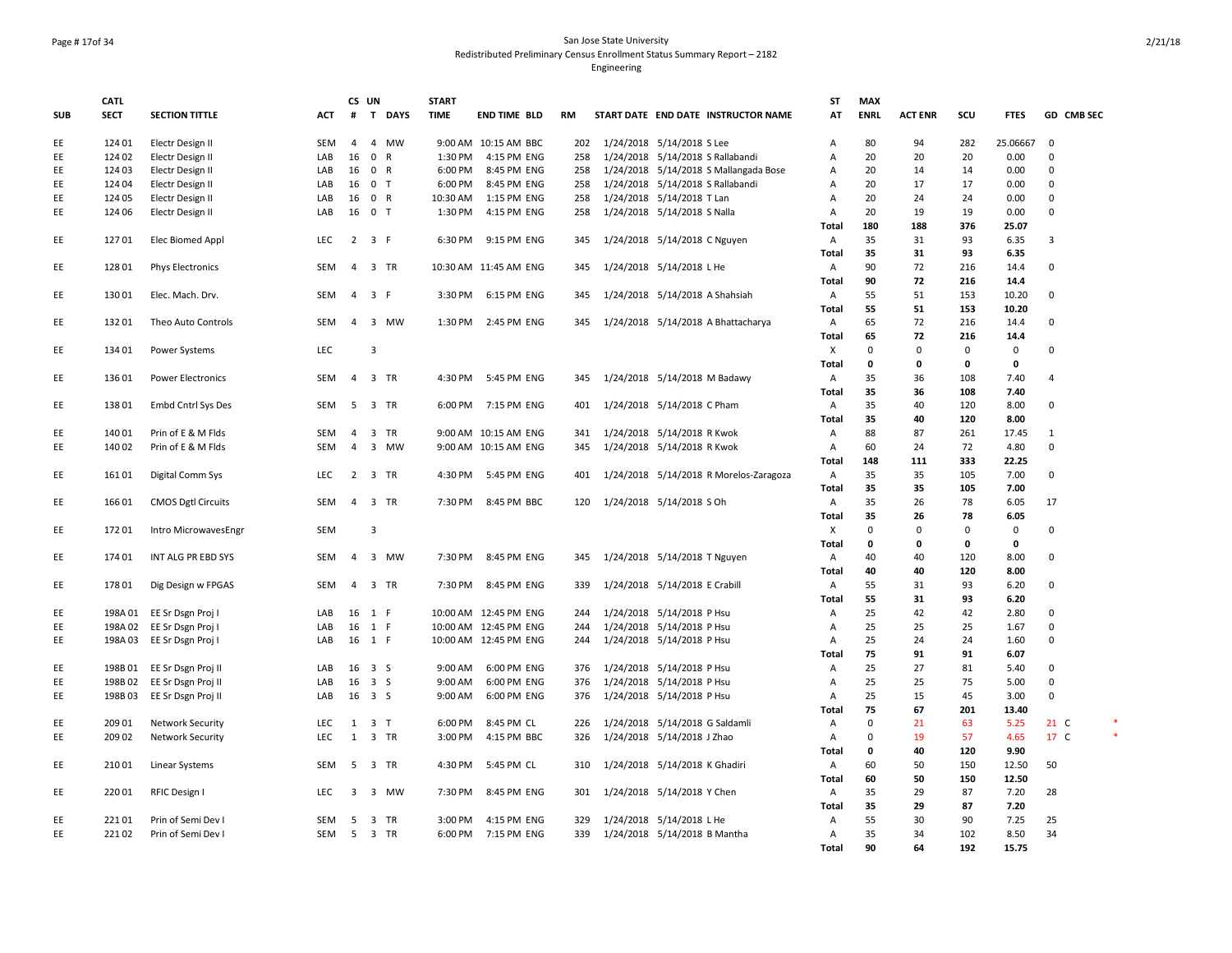**CATL** 

**SECT SECTION TITTLE** 

**SUB**

### Page # 18of 34 San Jose State University Redistributed Preliminary Census Enrollment Status Summary Report – 2182 Engineering

**MAX** 

**ENRL ACT ENR SCU FTES GD CMB SEC**

**CS UN # T DAYS START TIME END TIME BLD RM START DATE END DATE INSTRUCTOR NAME ST AT** ed the control of the control of the control of the control of the control of the control of the control of the control of the control of the control of the control of the control of the control of the control of the contr EE 22702 Signal Integrity--AMS IC SEM 3<br>
Total 0 0 0 0 0 **Total 0 0 0 0**

| EE  | 23701   | Ctrl of AC Machine           | SEM        | 5 <sup>5</sup> | 3 F                     |           | 1:00 PM | 3:45 PM ENG           | 403 | 1/24/2018 5/14/2018 P Hsu              | Α            | 34       | 19             | 57          | 4.70         | 18             |
|-----|---------|------------------------------|------------|----------------|-------------------------|-----------|---------|-----------------------|-----|----------------------------------------|--------------|----------|----------------|-------------|--------------|----------------|
|     |         |                              |            |                |                         |           |         |                       |     |                                        | <b>Total</b> | 34       | 19             | 57          | 4.70         |                |
| EE. | 23801   | Adv. Pwr. Electrncs.         | <b>SEM</b> |                | 5 3 TR                  |           | 7:30 PM | 8:45 PM ENG           | 401 | 1/24/2018 5/14/2018 M Badawy           | Α            | 35       | 23             | 69          | 5.75         | 23             |
|     |         |                              |            |                |                         |           |         |                       |     |                                        | <b>Total</b> | 35       | 23             | 69          | 5.75         |                |
| EE  | 250 01  | Prob Ran Vari & St Prc       | SEM        | 5              | 3                       | <b>MW</b> | 3:00 PM | 4:15 PM ENG           | 341 | 1/24/2018 5/14/2018 K Ghadiri          | Α            | 60       | 41             | 123         | 10.20        | 40             |
| EE  | 250 02  | Prob Ran Vari & St Prc       | <b>SEM</b> |                | $\overline{3}$          |           |         |                       |     |                                        | X            | 0        | $\Omega$       | $\mathsf 0$ | 0            | 0              |
|     |         |                              |            |                |                         |           |         |                       |     |                                        | <b>Total</b> | 60       | 41             | 123         | 10.2         |                |
| EE  | 252 01  | Adv. Comm Systems            | LEC        |                | 2 3 MW                  |           | 4:30 PM | 5:45 PM ENG           | 303 | 1/24/2018 5/14/2018 R Morelos-Zaragoza | Α            | 35       | 16             | 48          | 4.00         | 16             |
|     |         |                              |            |                |                         |           |         |                       |     |                                        | Total        | 35       | 16             | 48          | 4.00         |                |
| EE  | 253 01  | <b>Signal Processing</b>     | SEM        | 5              | 3 TR                    |           | 6:00 PM | 7:15 PM BBC           | 125 | 1/24/2018 5/14/2018 R Morelos-Zaragoza | Α            | 34       | 27             | 81          | 6.50         | 22             |
|     |         |                              |            |                |                         |           |         |                       |     |                                        | <b>Total</b> | 34       | 27             | 81          | 6.50         |                |
| EE. | 259 01  | Selct Top in Sig Prc         | <b>SEM</b> | 5              | 3 TR                    |           | 3:00 PM | 4:15 PM ENG           | 345 | 1/24/2018 5/14/2018 B Sirkeci          | А            | 75       | 54             | 162         | 13.4         | 52             |
|     |         |                              |            |                |                         |           |         |                       |     |                                        | Total        | 75       | 54             | 162         | 13.4         |                |
| EE  | 270 01  | Adv Logic Design             | <b>SEM</b> | 5              | $\overline{\mathbf{3}}$ | MW        | 4:30 PM | 5:45 PM ENG           | 401 | 1/24/2018 5/14/2018 J Kim              | Α            | 35       | 16             | 48          | 3.95         | 15             |
|     |         |                              |            |                |                         |           |         |                       |     |                                        | Total        | 35       | 16             | 48          | 3.95         |                |
| EE  | 27101   | Digital Sys Design           | SEM        | 5              |                         | 3 MW      | 6:00 PM | 7:15 PM ENG           | 339 | 1/24/2018 5/14/2018 J Kim              | А            | 55<br>55 | 28<br>28       | 84<br>84    | 7.00<br>7.00 | 28             |
| EE  | 27201   | <b>SOC DESIGN</b>            | <b>SEM</b> | 5              | $\overline{\mathbf{3}}$ | <b>MW</b> | 7:30 PM | 8:45 PM ENG           | 341 |                                        | Total<br>А   | 65       | 21             | 63          | 5.25         | 21             |
|     |         |                              |            |                |                         |           |         |                       |     | 1/24/2018 5/14/2018 M Jones            | Total        | 65       | 21             | 63          | 5.25         |                |
| EE  | 275 01  | Adv Comp Architect           | <b>SEM</b> | 5              | 3                       | MW        | 6:00 PM | 7:15 PM ENG           | 341 | 1/24/2018 5/14/2018 C Choo             | Α            | 55       | 43             | 129         | 10.75        | 43             |
|     |         |                              |            |                |                         |           |         |                       |     |                                        | <b>Total</b> | 55       | 43             | 129         | 10.75        |                |
| EE  | 277A01  | Embedded SoC Des.            | SEM        | 5              | $\overline{\mathbf{3}}$ | TR        | 4:30 PM | 5:45 PM ENG           | 395 | 1/24/2018 5/14/2018 Y Kim              | А            | 30       | 16             | 48          | 3.85         | 13             |
|     |         |                              |            |                |                         |           |         |                       |     |                                        | <b>Total</b> | 30       | 16             | 48          | 3.85         |                |
| EE  | 279 01  | <b>Topics in Digital</b>     | <b>SEM</b> | 5              | 3                       | TR        | 6:00 PM | 7:15 PM ENG           | 345 | 1/24/2018 5/14/2018 M Jones            | Α            | 55       | 21             | 63          | 5.25         | 21             |
|     |         |                              |            |                |                         |           |         |                       |     |                                        | <b>Total</b> | 55       | 21             | 63          | 5.25         |                |
| EE  | 28101   | Internetworking              | SEM        | 4              | 3                       | MW        | 6:00 PM | 7:15 PM ENG           | 345 | 1/24/2018 5/14/2018 J Ponniah          | А            | 60       | 33             | 99          | 8.25         | 33             |
|     |         |                              |            |                |                         |           |         |                       |     |                                        | Total        | 60       | 33             | 99          | 8.25         |                |
| EE  | 283 01  | Broadband Comm Nt            | <b>SEM</b> | $\overline{4}$ | 3                       | <b>MW</b> | 1:30 PM | 2:45 PM ENG           | 343 | 1/24/2018 5/14/2018 N Mir              | Α            | 60       | 52             | 156         | 12.95        | 51             |
| EE  | 28302   | Broadband Comm Nt            | <b>SEM</b> | $\overline{4}$ | $\overline{\mathbf{3}}$ | MW        | 4:30 PM | 5:45 PM ENG           | 341 | 1/24/2018 5/14/2018 N Mir              | Α            | 80       | 54             | 162         | 13.5         | 54             |
|     |         |                              |            |                |                         |           |         |                       |     |                                        | Total        | 140      | 106            | 318         | 26.45        |                |
| EE  | 284 01  | Voice & Data Net             | <b>SEM</b> | 5              |                         | 3 MW      | 7:30 PM | 8:45 PM ENG           | 401 | 1/24/2018 5/14/2018 B Venkatraman      | Α            | 65       | 27             | 81          | 6.75         | 27             |
|     |         |                              |            |                |                         |           |         |                       |     |                                        | Total        | 65       | 27             | 81          | 6.75         |                |
| EE  | 28601   | Mob/Wireless Net             | SEM        | 5              | 3 TR                    |           | 6:00 PM | 7:15 PM ENG           | 341 | 1/24/2018 5/14/2018 P Santacruz        | А            | 80       | 43             | 129         | 10.75        | 43             |
|     |         |                              |            |                |                         |           |         |                       |     |                                        | <b>Total</b> | 80       | 43             | 129         | 10.75        |                |
| EE  | 28701   | <b>ASIC CMOS Design</b>      | <b>SEM</b> | 5              | 3 TR                    |           | 7:30 PM | 8:45 PM ENG           | 341 | 1/24/2018 5/14/2018 M Jones            | Α            | 65       | 34             | 102         | 8.50         | 34             |
|     |         |                              |            |                |                         |           |         |                       |     |                                        | <b>Total</b> | 65       | 34             | 102         | 8.50         |                |
| EE  | 28801   | Data Conv for AMS            | LEC        | $\overline{2}$ | 3                       | MW        | 6:00 PM | 7:15 PM ENG           | 303 | 1/24/2018 5/14/2018 S Lee              | Α            | 35       | 19             | 57          | 4.75         | 19             |
|     |         |                              |            |                |                         |           |         |                       |     |                                        | <b>Total</b> | 35       | 19             | 57          | 4.75         |                |
| EE  | 295 01  | <b>Technical Writing</b>     | LEC        | 3              | 3                       | TR        |         | 10:30 AM 11:45 AM ENG | 339 | 1/24/2018 5/14/2018 J Freeman          | А            | 40       | 40             | 120         | 10.00        | 40             |
| EE  | 295 02  | <b>Technical Writing</b>     | <b>LEC</b> | 3              | 3                       | TR        | 4:30 PM | 5:45 PM ENG           | 339 | 1/24/2018 5/14/2018 J Freeman          | A            | 40       | 39             | 117         | 9.75         | 39             |
| EE  | 295 03  | <b>Technical Writing</b>     | <b>LEC</b> | 3              | 3 RF                    |           | 7:30 AM | 8:45 AM ENG           | 345 | 1/24/2018 5/14/2018 T Wrappe           | A            | 60       | 27             | 81          | 6.75         | 27             |
|     |         |                              |            |                |                         |           |         |                       |     |                                        | <b>Total</b> | 140      | 106            | 318         | 26.50        |                |
| EE  | 297A 01 | <b>MSEE Project Proposal</b> | LAB        | 16             | 3 S                     |           | 9:00 AM | 6:00 PM ENG           | 238 | 1/24/2018 5/14/2018 B Sirkeci          | Α            | 10       | 10             | 30          | 2.50         | 10             |
| EE  | 297A02  | <b>MSEE Project Proposal</b> | LAB        | 16             | 3S                      |           | 9:00 AM | 6:00 PM ENG           | 244 | 1/24/2018 5/14/2018 B Sirkeci          | Α            | 10       | 10             | 30          | 2.50         | 10             |
| EE  | 297A03  | <b>MSEE Project Proposal</b> | LAB        | 16             | 3 S                     |           | 9:00 AM | 6:00 PM ENG           | 249 | 1/24/2018 5/14/2018 B Sirkeci          | Α            | 10       | 11             | 33          | 2.75         | 11             |
| EE  | 297A 04 | <b>MSEE Project Proposal</b> | LAB        |                | 16 3 S                  |           | 9:00 AM | 6:00 PM ENG           | 258 | 1/24/2018 5/14/2018 B Sirkeci          | Α            | 10       | 9              | 27          | 2.25         | 9              |
| EE  | 297A05  | <b>MSEE Project Proposal</b> | LAB        | 16             | 3 S                     |           | 9:00 AM | 6:00 PM ENG           | 289 | 1/24/2018 5/14/2018 B Sirkeci          | A            | 10       | 10             | 30          | 2.50         | 10             |
| EE  | 297A06  | <b>MSEE Project Proposal</b> | LAB        | 16             | 3S                      |           | 9:00 AM | 6:00 PM ENG           | 290 | 1/24/2018 5/14/2018 B Sirkeci          | А            | 10       | $\overline{7}$ | 21          | 1.75         | $\overline{7}$ |
|     |         |                              |            |                |                         |           |         |                       |     |                                        | Total        | 60       | 57             | 171         | 14.25        |                |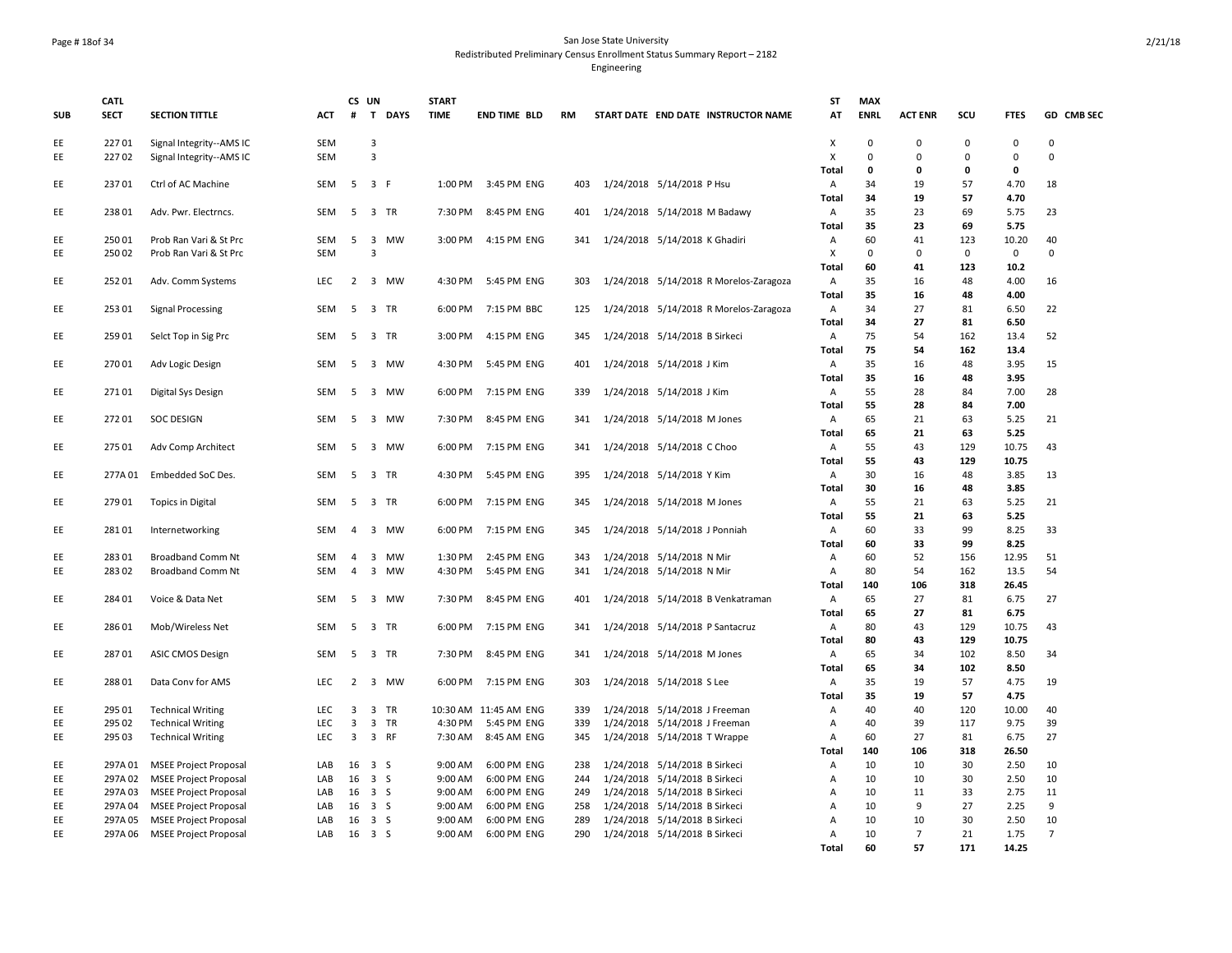# Page # 19of 34 San Jose State University Redistributed Preliminary Census Enrollment Status Summary Report – 2182

|            | <b>CATL</b> |                             |            | CS UN |                               |             | <b>START</b> |                     |     |                                     |                               | <b>ST</b> | <b>MAX</b>  |                |          |             |                   |
|------------|-------------|-----------------------------|------------|-------|-------------------------------|-------------|--------------|---------------------|-----|-------------------------------------|-------------------------------|-----------|-------------|----------------|----------|-------------|-------------------|
| <b>SUB</b> | <b>SECT</b> | <b>SECTION TITTLE</b>       | <b>ACT</b> | #     | T                             | <b>DAYS</b> | <b>TIME</b>  | <b>END TIME BLD</b> | RM  | START DATE END DATE INSTRUCTOR NAME |                               | AT        | <b>ENRL</b> | <b>ACT ENR</b> | scu      | <b>FTES</b> | <b>GD CMB SEC</b> |
| EE         | 297B01      | <b>MSEE Project</b>         | LAB        | 16    | 3S                            |             | 9:00 AM      | 6:00 PM ENG         | 291 | 1/24/2018 5/14/2018 B Sirkeci       |                               | A         | 10          | 16             | 48       | 4.00        | 16                |
| EE         | 297B02      | <b>MSEE Project</b>         | LAB        | 16    | 3 S                           |             | 9:00 AM      | 6:00 PM ENG         | 295 | 1/24/2018 5/14/2018 B Sirkeci       |                               | A         | 10          | 15             | 45       | 3.75        | 15                |
| EE         | 297B03      | <b>MSEE Project</b>         | LAB        | 16    | 3 S                           |             | 9:00 AM      | 6:00 PM ENG         | 305 | 1/24/2018 5/14/2018 B Sirkeci       |                               | A         | 10          | 16             | 48       | 4.00        | 16                |
| EE         | 297B04      | <b>MSEE Project</b>         | LAB        | 16    | 3 S                           |             | 9:00 AM      | 6:00 PM ENG         | 307 | 1/24/2018 5/14/2018 B Sirkeci       |                               | A         | 10          | 15             | 45       | 3.75        | 15                |
| EE         | 297B05      | <b>MSEE Project</b>         | LAB        | 16    | 3 S                           |             | 9:00 AM      | 6:00 PM ENG         | 317 | 1/24/2018 5/14/2018 B Sirkeci       |                               | A         | 10          | 14             | 42       | 3.50        | 14                |
| EE         | 297B 06     | <b>MSEE Project</b>         | LAB        | 16    | 3 S                           |             | 9:00 AM      | 6:00 PM ENG         | 319 | 1/24/2018 5/14/2018 B Sirkeci       |                               | A         | 10          | 15             | 45       | 3.75        | 15                |
| EE         | 297B07      | <b>MSEE Project</b>         | LAB        | 16    | 3 S                           |             | 9:00 AM      | 6:00 PM ENG         | 321 | 1/24/2018 5/14/2018 B Sirkeci       |                               | A         | 10          | 16             | 48       | 4.00        | 16                |
| EE         | 297B08      | <b>MSEE Project</b>         | LAB        | 16    | $\overline{3}$ $\overline{5}$ |             | 9:00 AM      | 6:00 PM ENG         | 386 | 1/24/2018 5/14/2018 B Sirkeci       |                               | A         | 10          | 16             | 48       | 4.00        | 16                |
| EE         | 297B09      | <b>MSEE Project</b>         | LAB        | 16    | 3 S                           |             | 9:00 AM      | 6:00 PM ENG         | 387 | 1/24/2018 5/14/2018 B Sirkeci       |                               | A         | 10          | 15             | 45       | 3.75        | 15                |
| EE         | 297B 10     | <b>MSEE Project</b>         | LAB        | 16    | $\overline{3}$ $\overline{5}$ |             | 9:00 AM      | 6:00 PM ENG         | 389 | 1/24/2018 5/14/2018 B Sirkeci       |                               | A         | 10          | 16             | 48       | 4.00        | 16                |
| EE         | 297B 11     | <b>MSEE Project</b>         | LAB        | 16    | $\overline{3}$ $\overline{5}$ |             | 9:00 AM      | 6:00 PM ENG         | 291 | 1/24/2018 5/14/2018 B Sirkeci       |                               | A         | 10          | 16             | 48       | 4.00        | 16                |
| EE         | 297B 12     | <b>MSEE Project</b>         | LAB        | 16    | 3S                            |             | 9:00 AM      | 6:00 PM ENG         | 295 | 1/24/2018 5/14/2018 B Sirkeci       |                               | А         | 10          | 16             | 48       | 4.00        | 16                |
|            |             |                             |            |       |                               |             |              |                     |     |                                     | <b>Total</b>                  |           | 120         | 186            | 558      | 46.50       |                   |
| EE         | 298101      | EE Internship Experience    | SUP        | 48    | 1 TBA                         |             |              |                     |     | 1/24/2018 5/14/2018 T Le            |                               | A         | 5           | 0              | $\Omega$ | $\mathbf 0$ |                   |
| EE         | 298102      | EE Internship Experience    | SUP        | 48    | 2 TBA                         |             |              |                     |     | 1/24/2018 5/14/2018 T Le            |                               | A         | 5           | 0              |          | $\mathbf 0$ | $\Omega$          |
| EE         | 298103      | EE Internship Experience    | SUP        | 48    | 3 TBA                         |             |              |                     |     | 1/24/2018 5/14/2018 T Le            |                               | A         | 100         | 52             | 156      | 12.90       | 50                |
|            |             |                             |            |       |                               |             |              |                     |     |                                     | <b>Total</b>                  |           | 110         | 52             | 156      | 12.90       |                   |
| EE         | 299A 01     | <b>MSEE Thesis Proposal</b> | <b>SUP</b> | 25    | 3 TBA                         |             |              |                     |     | 1/24/2018 5/14/2018 B Sirkeci       |                               | A         | 10          | $\mathbf{1}$   | 3        | 0.25        | 1                 |
|            |             |                             |            |       |                               |             |              |                     |     |                                     | <b>Total</b>                  |           | 10          | $\mathbf{1}$   | 3        | 0.25        |                   |
| EE         | 299B01      | <b>MSEE Thesis</b>          | <b>SUP</b> | 25    | 3 TBA                         |             |              |                     |     | 1/24/2018 5/14/2018 B Sirkeci       |                               | A         | 10          | 6              | 18       | 1.50        | 6                 |
|            |             |                             |            |       |                               |             |              |                     |     |                                     | Total                         |           | 10          | 6              | 18       | 1.50        |                   |
|            |             |                             |            |       |                               |             |              |                     |     |                                     | <b>Electrical Engineering</b> |           | 4006        | 3143           | 8245     | 609.70      |                   |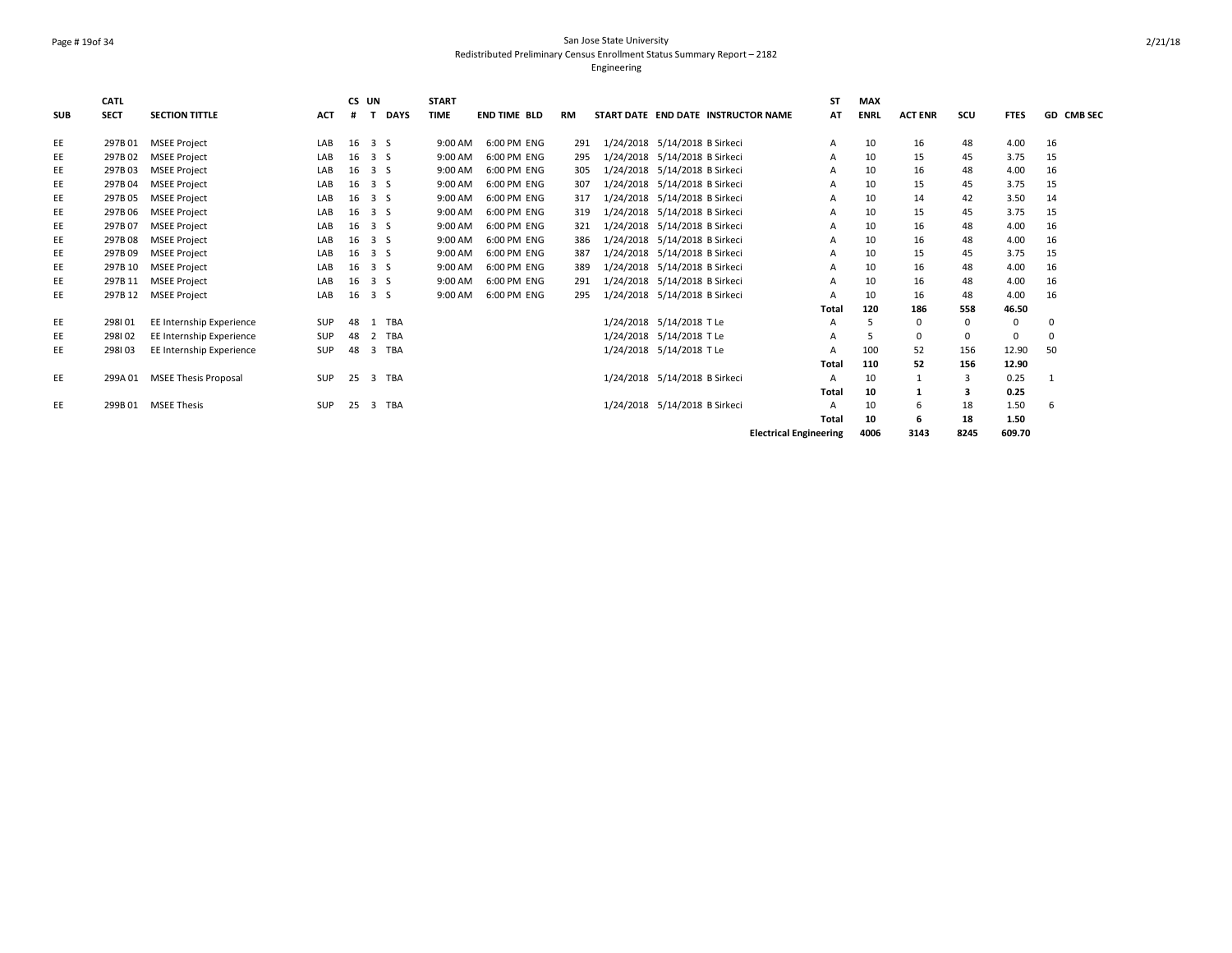### Page # 20of 34 San Jose State University Redistributed Preliminary Census Enrollment Status Summary Report – 2182

|             | <b>CATL</b>                |                       |            | CS UN          |                |        | <b>START</b> |                      |     |                                |                                     | <b>ST</b> | <b>MAX</b>  |                |                |             |                |  |
|-------------|----------------------------|-----------------------|------------|----------------|----------------|--------|--------------|----------------------|-----|--------------------------------|-------------------------------------|-----------|-------------|----------------|----------------|-------------|----------------|--|
| <b>SUB</b>  | <b>SECT</b>                | <b>SECTION TITTLE</b> | <b>ACT</b> | #              |                | T DAYS | <b>TIME</b>  | <b>END TIME BLD</b>  | RM  |                                | START DATE END DATE INSTRUCTOR NAME | AT        | <b>ENRL</b> | <b>ACT ENR</b> | SCU            | <b>FTES</b> | GD CMB SEC     |  |
|             | <b>General Engineering</b> |                       |            |                |                |        |              |                      |     |                                |                                     |           |             |                |                |             |                |  |
| ENGR        | 10 01                      | Intro to Engr         | SEM        | 5              |                | 3 MW   |              | 12:00 PM 12:50 PM MD | 101 | 1/24/2018 5/14/2018 J Warecki  |                                     | Α         | 250         | 181            | 362            | 36.20       | 0              |  |
| ENGR        | 1002                       | Intro to Engr         | SEM        | 5              |                | 3 MW   |              | 1:30 PM 2:20 PM MD   | 101 | 1/24/2018 5/14/2018 K Youssefi |                                     | Α         | 250         | 226            | 452            | 45.2        | $\mathbf 0$    |  |
| ENGR        | 1003                       | Intro to Engr         | LAB        | 16             | 0 R            |        |              | 9:00 AM 11:45 AM ENG | 391 | 1/24/2018 5/14/2018 S Duorah   |                                     | Α         | 22          | 24             | 24             | 0.00        | 0              |  |
| ENGR        | 1004                       | Intro to Engr         | LAB        | 16             | 0 <sub>T</sub> |        | 3:00 PM      | 5:45 PM ENG          | 391 |                                | 1/24/2018 5/14/2018 A Boylan-Ashraf | Α         | 22          | 24             | 24             | 0.00        | 0              |  |
| ENGR        | 1005                       | Intro to Engr         | LAB        | 16             | 0 R            |        | 3:00 PM      | 5:45 PM ENG          | 391 | 1/24/2018 5/14/2018 C Foster   |                                     | Α         | 22          | 25             | 25             | 0.00        | 0              |  |
| ENGR        | 1006                       | Intro to Engr         | LAB        | 16             | 0 W            |        |              | 9:00 AM 11:45 AM ENG | 391 |                                | 1/24/2018 5/14/2018 A Boylan-Ashraf | A         | 22          | 24             | 24             | 0.00        | $\Omega$       |  |
| ENGR        | 1007                       | Intro to Engr         | LAB        | 16             | $0 \quad W$    |        | 3:00 PM      | 5:45 PM ENG          | 391 | 1/24/2018 5/14/2018 A Banafa   |                                     | Α         | 22          | 24             | 24             | 0.00        | 0              |  |
| <b>ENGR</b> | 1008                       | Intro to Engr         | LAB        | 16             | 0 F            |        |              | 9:00 AM 11:45 AM ENG | 391 | 1/24/2018 5/14/2018 A Banafa   |                                     | Α         | 22          | 24             | 24             | 0.00        | $\mathbf 0$    |  |
| ENGR        | 1009                       | Intro to Engr         | LAB        | 16             | 0 F            |        | 12:30 PM     | 3:15 PM ENG          | 391 | 1/24/2018 5/14/2018 K Youssefi |                                     | Α         | 22          | 24             | 24             | 0.00        | $\mathbf{0}$   |  |
| ENGR        | 10 10                      | Intro to Engr         | LAB        | 16             | 0 <sub>T</sub> |        | 12:00 PM     | 2:45 PM ENG          | 391 | 1/24/2018 5/14/2018 J Warecki  |                                     | Α         | 22          | 23             | 23             | 0.00        | 0              |  |
| ENGR        | 10 11                      | Intro to Engr         | LAB        | 16             | 0 <sub>T</sub> |        | 6:00 PM      | 8:45 PM ENG          | 391 | 1/24/2018 5/14/2018 S Sepka    |                                     | Α         | 22          | 24             | 24             | 0.00        | $\mathbf 0$    |  |
| ENGR        | 10 12                      | Intro to Engr         | LAB        | 16             | 0 R            |        | 12:00 PM     | 2:45 PM ENG          | 391 | 1/24/2018 5/14/2018 C Foster   |                                     | A         | 22          | 24             | 24             | 0.00        | 0              |  |
| ENGR        | 10 13                      | Intro to Engr         | LAB        | 16             | $0 \quad W$    |        | 3:00 PM      | 5:45 PM ENG          | 393 |                                | 1/24/2018 5/14/2018 F Marbouti      | A         | 22          | 24             | 24             | 0.00        | $\Omega$       |  |
| ENGR        | 10 14                      | Intro to Engr         | LAB        | 16             | 0 <sub>T</sub> |        |              | 9:00 AM 11:45 AM ENG | 393 | 1/24/2018 5/14/2018 S Duorah   |                                     | Α         | 22          | 24             | 24             | 0.00        | 0              |  |
| <b>ENGR</b> | 10 15                      | Intro to Engr         | LAB        | 16             | 0 W            |        |              | 9:00 AM 11:45 AM ENG | 393 | 1/24/2018 5/14/2018 F Marbouti |                                     | Α         | 22          | 24             | 24             | 0.00        | $\mathbf 0$    |  |
| ENGR        | 10 16                      | Intro to Engr         | LAB        | 16             | 0 R            |        | 6:00 PM      | 8:45 PM ENG          | 393 | 1/24/2018 5/14/2018 J Valencia |                                     | Α         | 22          | 23             | 23             | 0.00        | $\mathbf{0}$   |  |
| <b>ENGR</b> | 10 17                      | Intro to Engr         | LAB        | 16             | 0 F            |        |              | 9:00 AM 11:45 AM ENG | 393 | 1/24/2018 5/14/2018 S Sepka    |                                     | Α         | 22          | 24             | 24             | 0.00        | 0              |  |
| <b>ENGR</b> | 10 18                      | Intro to Engr         | LAB        | 16             | 0 F            |        | 12:30 PM     | 3:15 PM ENG          | 393 | 1/24/2018 5/14/2018 C Foster   |                                     | Α         | 22          | 24             | 24             | 0.00        | $\mathbf 0$    |  |
| <b>ENGR</b> | 10 19                      | Intro to Engr         | LAB        | 16             | 0 W            |        | 6:00 PM      | 8:45 PM ENG          | 391 | 1/24/2018 5/14/2018 S Duorah   |                                     | Α         | 24          | 24             | 24             | 0.00        | $\Omega$       |  |
|             |                            |                       |            |                |                |        |              |                      |     |                                |                                     | Total     | 876         | 814            | 1221           | 81.40       |                |  |
| <b>ENGR</b> | 25 01                      | Digital World         | LEC        | $\overline{2}$ | 3 F            |        | 1:30 PM      | 4:15 PM ENG          | 232 | 1/24/2018 5/14/2018 B Wei      |                                     | Α         | 30          | 22             | 66             | 4.40        | 0 <sub>c</sub> |  |
| CS          | 25 01                      | Digital World         | LEC        | $\overline{2}$ | 3 F            |        | 1:30 PM      | 4:15 PM ENG          | 232 | 1/24/2018 5/14/2018 B Wei      |                                     | Α         | 0           | $\mathbf{0}$   | $\mathbf{0}$   | 0.00        | 0 <sub>c</sub> |  |
|             |                            |                       |            |                |                |        |              |                      |     |                                |                                     | Total     | 30          | 22             | 66             | 4.40        |                |  |
| <b>ENGR</b> | 60SL 03 EPICS              |                       | LAB        | 15 1 W         |                |        | 6:00 PM      | 8:45 PM ENG          | 329 |                                | 1/24/2018 5/14/2018 J Thompson      | Α         | 30          | $\overline{2}$ | $\overline{2}$ | 0.13        | $\mathbf 0$    |  |
|             |                            |                       |            |                |                |        |              |                      |     |                                |                                     | Total     | 30          | $\overline{2}$ | $\overline{2}$ | 0.13        |                |  |
| <b>ENGR</b> |                            | 100W 01 Engr Reports  | SEM        | 5              |                | 3 MW   | 7:30 AM      | 8:20 AM ENG          | 392 | 1/24/2018 5/14/2018 B Hsia     |                                     | Α         | 22          | 21             | 42             | 4.20        | $\mathbf{0}$   |  |
| ENGR        |                            | 100W 02 Engr Reports  | LAB        | 16             | $\mathbf 0$    | W      | 12:00 PM     | 1:15 PM ENG          | 189 | 1/24/2018 5/14/2018 B Hsia     |                                     | Α         | 22          | 21             | 21             | 0.00        | 0              |  |
| <b>ENGR</b> |                            | 100W 03 Engr Reports  | SEM        | 5              |                | 3 MW   | 7:30 AM      | 8:20 AM ENG          | 388 | 1/24/2018 5/14/2018 S Tran     |                                     | Α         | 22          | 21             | 42             | 4.20        | $\mathbf{0}$   |  |
| <b>ENGR</b> |                            | 100W 04 Engr Reports  | LAB        | 16             | $\mathbf 0$    | W      | 12:00 PM     | 1:15 PM ENG          | 189 | 1/24/2018 5/14/2018 S Tran     |                                     | Α         | 22          | 21             | 21             | 0.00        | $\mathbf 0$    |  |
| ENGR        |                            | 100W 05 Engr Reports  | <b>SEM</b> | 5              |                | 3 MW   |              | 9:30 AM 10:20 AM ENG | 394 | 1/24/2018 5/14/2018 C Cordero  |                                     | A         | 22          | 24             | 48             | 4.80        | $\Omega$       |  |
| <b>ENGR</b> |                            | 100W 06 Engr Reports  | LAB        | 16             | $\mathbf 0$    | W      | 12:00 PM     | 1:15 PM ENG          | 189 | 1/24/2018 5/14/2018 C Cordero  |                                     | Α         | 22          | 24             | 24             | 0.00        | $\mathbf 0$    |  |
| <b>ENGR</b> |                            | 100W 07 Engr Reports  | <b>SEM</b> | 5              |                | 3 MW   |              | 9:30 AM 10:20 AM ENG | 392 | 1/24/2018 5/14/2018 B Hsia     |                                     | A         | 22          | 18             | 36             | 3.60        | $\Omega$       |  |
| ENGR        |                            | 100W 08 Engr Reports  | LAB        | 16             | $\mathbf 0$    | W      | 12:00 PM     | 1:15 PM ENG          | 189 | 1/24/2018 5/14/2018 B Hsia     |                                     | A         | 22          | 18             | 18             | 0.00        | $\mathbf{0}$   |  |
| <b>ENGR</b> |                            | 100W 09 Engr Reports  | SEM        | 5              |                | 3 MW   |              | 9:30 AM 10:20 AM ENG | 388 | 1/24/2018 5/14/2018 S Tran     |                                     | A         | 22          | 22             | 44             | 4.40        | $\mathbf 0$    |  |
| <b>ENGR</b> |                            | 100W 10 Engr Reports  | LAB        | 16             | $\mathbf 0$    | W      | 12:00 PM     | 1:15 PM ENG          | 189 | 1/24/2018 5/14/2018 S Tran     |                                     | Α         | 22          | 22             | 22             | 0.00        | $\mathbf 0$    |  |
| <b>ENGR</b> |                            | 100W 11 Engr Reports  | <b>SEM</b> | 5              |                | 3 MW   | 1:30 PM      | 2:20 PM ENG          | 388 | 1/24/2018 5/14/2018 J Melvin   |                                     | Α         | 22          | 22             | 44             | 4.40        | $\mathbf 0$    |  |
| <b>ENGR</b> |                            | 100W 12 Engr Reports  | LAB        | 16             | $\mathbf 0$    | W      | 12:00 PM     | 1:15 PM ENG          | 189 | 1/24/2018 5/14/2018 J Melvin   |                                     | A         | 22          | 22             | 22             | 0.00        | $\Omega$       |  |
| <b>ENGR</b> |                            | 100W 13 Engr Reports  | SEM        | 5              |                | 3 MW   | 1:30 PM      | 2:20 PM ENG          | 394 | 1/24/2018 5/14/2018 C Cordero  |                                     | Α         | 22          | 23             | 46             | 4.60        | $\mathbf 0$    |  |
| <b>ENGR</b> |                            | 100W 14 Engr Reports  | LAB        | 16             | $\mathbf 0$    | W      | 12:00 PM     | 1:15 PM ENG          | 189 | 1/24/2018 5/14/2018 C Cordero  |                                     | Α         | 22          | 23             | 23             | 0.00        | $\Omega$       |  |
| <b>ENGR</b> |                            | 100W 15 Engr Reports  | SEM        | 5              |                | 3 MW   | 1:30 PM      | 2:20 PM ENG          | 392 | 1/24/2018 5/14/2018 V Sansome  |                                     | Α         | 22          | 23             | 46             | 4.60        | 0              |  |
| ENGR        |                            | 100W 16 Engr Reports  | LAB        | 16             | $\mathbf 0$    | W      | 12:00 PM     | 1:15 PM ENG          | 189 |                                | 1/24/2018 5/14/2018 V Sansome       | Α         | 22          | 23             | 23             | 0.00        | $\mathbf 0$    |  |
| <b>ENGR</b> |                            | 100W 17 Engr Reports  | SEM        | 5              |                | 3 MW   | 3:30 PM      | 4:20 PM ENG          | 394 |                                | 1/24/2018 5/14/2018 B Murphy-Wesley | Α         | 22          | 26             | 52             | 5.20        | $\mathbf 0$    |  |
| <b>ENGR</b> |                            | 100W 18 Engr Reports  | LAB        | 16             | $\mathbf 0$    | W      | 12:00 PM     | 1:15 PM ENG          | 189 |                                | 1/24/2018 5/14/2018 B Murphy-Wesley | Α         | 22          | 26             | 26             | 0.00        | $\Omega$       |  |
| ENGR        |                            | 100W 19 Engr Reports  | SEM        | 5              |                | 3 MW   | 3:30 PM      | 4:20 PM ENG          | 392 |                                | 1/24/2018 5/14/2018 V Sansome       | Α         | 22          | 22             | 44             | 4.40        | $\mathbf 0$    |  |
| ENGR        |                            | 100W 20 Engr Reports  | LAB        | 16             | $\mathbf 0$    | W      | 12:00 PM     | 1:15 PM ENG          | 189 | 1/24/2018 5/14/2018            |                                     | Α         | 22          | 22             | 22             | 0.00        | $\mathbf 0$    |  |
| ENGR        |                            | 100W 21 Engr Reports  | SEM        | 5              |                | 3 MW   | 3:30 PM      | 4:20 PM ENG          | 388 | 1/24/2018 5/14/2018 J Melvin   |                                     | Α         | 22          | 24             | 48             | 4.80        | $\mathbf 0$    |  |
| ENGR        |                            | 100W 22 Engr Reports  | LAB        | 16             | $0 \quad W$    |        | 12:00 PM     | 1:15 PM ENG          | 189 | 1/24/2018 5/14/2018 J Melvin   |                                     | A         | 22          | 24             | 24             | 0.00        | $\mathbf 0$    |  |
| ENGR        |                            | 100W 27 Engr Reports  | SEM        | 5              | 3 TR           |        | 8:00 AM      | 8:50 AM ENG          | 394 |                                | 1/24/2018 5/14/2018 Q Hancock       | Α         | 22          | 24             | 48             | 4.80        | 0              |  |
| <b>ENGR</b> |                            | 100W 28 Engr Reports  | LAB        | 16             | 0 TR           |        |              | 8:50 AM 10:20 AM ENG | 394 | 1/24/2018 5/14/2018 Q Hancock  |                                     | Α         | 22          | 24             | 24             | 0.00        | $\mathbf 0$    |  |
| ENGR        |                            | 100W 29 Engr Reports  | SEM        |                | 5 3 T          |        |              | 11:00 AM 12:50 PM    |     | 1/24/2018 5/14/2018 S Knapp    |                                     | Α         | 22          | 21             | 42             | 4.20        | $\Omega$       |  |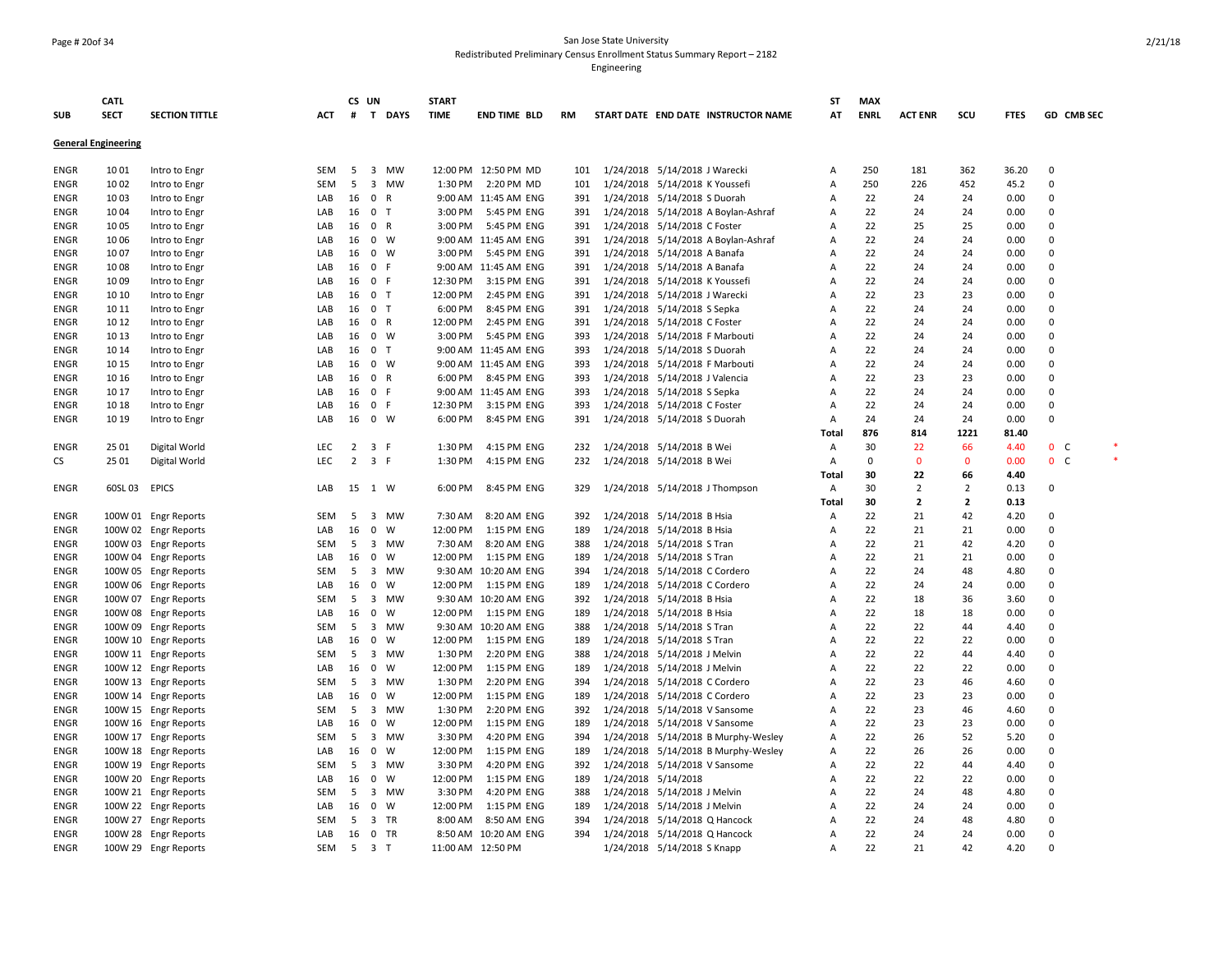# Page # 21of 34 San Jose State University Redistributed Preliminary Census Enrollment Status Summary Report – 2182

|             | <b>CATL</b> |                               |            | CS UN          |                         |             | <b>START</b> |                      |     |                                |                                     | ST             | <b>MAX</b>  |                |              |              |                |            |
|-------------|-------------|-------------------------------|------------|----------------|-------------------------|-------------|--------------|----------------------|-----|--------------------------------|-------------------------------------|----------------|-------------|----------------|--------------|--------------|----------------|------------|
| <b>SUB</b>  | <b>SECT</b> | <b>SECTION TITTLE</b>         | <b>ACT</b> | #              |                         | T DAYS      | <b>TIME</b>  | <b>END TIME BLD</b>  | RM  |                                | START DATE END DATE INSTRUCTOR NAME | AT             | <b>ENRL</b> | <b>ACT ENR</b> | SCU          | <b>FTES</b>  |                | GD CMB SEC |
| ENGR        |             | 100W 30 Engr Reports          | LAB        | 16             | 0 R                     |             | 11:00 AM     | 1:50 PM ENG          | 394 | 1/24/2018 5/14/2018 S Knapp    |                                     | Α              | 22          | 21             | 21           | 0.00         | 0              |            |
| ENGR        |             | 100W 31 Engr Reports          | SEM        | 5              | 3 R                     |             | 11:00 AM     | 12:50 PM             |     | 1/24/2018 5/14/2018 L Zou      |                                     | Α              | 22          | 23             | 46           | 4.60         | 0              |            |
| <b>ENGR</b> |             | 100W 32 Engr Reports          | LAB        | 16             | 0 <sub>T</sub>          |             | 11:00 AM     | 1:50 PM ENG          | 394 | 1/24/2018 5/14/2018 L Zou      |                                     | Α              | 22          | 23             | 23           | 0.00         | 0              |            |
| ENGR        |             | 100W 33 Engr Reports          | SEM        | 5              | 3 <sub>1</sub>          |             | 2:00 PM      | 3:50 PM              |     | 1/24/2018 5/14/2018 S Knapp    |                                     | A              | 22          | 22             | 44           | 4.40         | $\Omega$       |            |
| <b>ENGR</b> |             | 100W 34 Engr Reports          | LAB        | 16             | 0 R                     |             | 2:00 PM      | 4:50 PM ENG          | 394 | 1/24/2018 5/14/2018 S Knapp    |                                     | Α              | 22          | 22             | 22           | 0.00         | 0              |            |
| <b>ENGR</b> |             | 100W 35 Engr Reports          | SEM        | 5              | 3 R                     |             | 2:00 PM      | 3:50 PM              |     | 1/24/2018 5/14/2018 L Zou      |                                     | Α              | 22          | 23             | 46           | 4.60         | $\mathbf 0$    |            |
| ENGR        |             | 100W 36 Engr Reports          | LAB        | 16             | 0 <sub>T</sub>          |             | 2:00 PM      | 4:50 PM ENG          | 394 | 1/24/2018 5/14/2018 L Zou      |                                     | Α              | 22          | 23             | 23           | 0.00         | $\mathbf{0}$   |            |
| <b>ENGR</b> |             | 100W 37 Engr Reports          | SEM        | 5              |                         | 3 TR        | 5:00 PM      | 5:50 PM ENG          | 394 |                                | 1/24/2018 5/14/2018 Q Hancock       | A              | 22          | 24             | 48           | 4.80         | $\mathbf 0$    |            |
| <b>ENGR</b> |             | 100W 38 Engr Reports          | LAB        | 16             |                         | 0 TR        | 5:50 PM      | 7:20 PM ENG          | 394 |                                | 1/24/2018 5/14/2018 Q Hancock       | A              | 22          | 24             | 24           | 0.00         | $\Omega$       |            |
| <b>ENGR</b> |             | 100W 39 Engr Reports          | <b>SEM</b> | 5              |                         | 3 TR        | 6:00 PM      | 6:50 PM ENG          | 392 |                                | 1/24/2018 5/14/2018 S Evans-Wemusa  | Α              | 22          | 25             | 50           | 5.00         | $\Omega$       |            |
| <b>ENGR</b> |             | 100W 40 Engr Reports          | LAB        | 16             |                         | 0 TR        | 6:50 PM      | 8:20 PM ENG          | 392 |                                | 1/24/2018 5/14/2018 S Evans-Wemusa  | A              | 22          | 25             | 25           | 0.00         | $\Omega$       |            |
| <b>ENGR</b> |             | 100W 41 Engr Reports          | <b>SEM</b> | 5              | 3 F                     |             |              | 9:30 AM 11:20 AM ENG | 392 | 1/24/2018 5/14/2018 J Leih     |                                     | Α              | 22          | 24             | 48           | 4.80         | $\mathbf 0$    |            |
| ENGR        |             | 100W 42 Engr Reports          | LAB        | 16             | 0 F                     |             | 1:00 PM      | 2:50 PM ENG          | 392 | 1/24/2018 5/14/2018 J Leih     |                                     | Α              | 22          | 24             | 24           | 0.00         | $\mathbf 0$    |            |
| ENGR        |             | 100W 43 Engr Reports          | SEM        | 5              | 3 F                     |             |              | 9:30 AM 11:20 AM ENG | 388 |                                | 1/24/2018 5/14/2018 A Petrosyan     | Α              | 22          | 27             | 54           | 5.40         | $\Omega$       |            |
| <b>ENGR</b> |             | 100W 44 Engr Reports          | LAB        | 16             | 0 F                     |             | 1:00 PM      | 2:50 PM ENG          | 388 | 1/24/2018 5/14/2018            |                                     | Α              | 22          | 27             | 27           | 0.00         | 0              |            |
| <b>ENGR</b> |             | 100W 45 Engr Reports          | SEM        | 5              |                         | 3 TR        | 3:00 PM      | 3:50 PM ENG          | 392 | 1/24/2018 5/14/2018 C Peters   |                                     | Α              | 22          | 25             | 50           | 5.00         | 0              |            |
| ENGR        |             | 100W 46 Engr Reports          | LAB        | 16             |                         | 0 TR        | 3:50 PM      | 5:20 PM ENG          | 392 | 1/24/2018 5/14/2018 C Peters   |                                     | Α              | 22          | 25             | 25           | 0.00         | $\mathbf{0}$   |            |
| ENGR        |             | 100W 47 Engr Reports          | SEM        | 5              | 3 F                     |             |              | 9:30 AM 11:20 AM ENG | 394 |                                | 1/24/2018 5/14/2018 B Murphy-Wesley | Α              | 22          | 26             | 52           | 5.20         | 0              |            |
| <b>ENGR</b> |             | 100W 48 Engr Reports          | LAB        | 16             | 0 F                     |             | 1:00 PM      | 2:50 PM ENG          | 394 |                                | 1/24/2018 5/14/2018 B Murphy-Wesley | Α              | 22          | 26             | 26           | 0.00         | $\Omega$       |            |
| <b>ENGR</b> |             | 100W 51 Engr Reports          | SEM        | 5              |                         | 3 TR        | 2:30 PM      | 3:20 PM ENG          | 388 | 1/24/2018 5/14/2018 J Leih     |                                     | Α              | 22          | 24             | 48           | 4.85         | $\mathbf{1}$   |            |
| <b>ENGR</b> |             | 100W 52 Engr Reports          | LAB        | 16             | $\mathbf 0$             | TR          | 3:30 PM      | 5:00 PM ENG          | 388 | 1/24/2018 5/14/2018 J Leih     |                                     | A              | 22          | 24             | 24           | 0.00         | $\mathbf{1}$   |            |
| <b>ENGR</b> |             | 100W 53 Engr Reports          | SEM        | 5              |                         | 3 MW        | 6:00 PM      | 6:50 PM ENG          | 392 |                                | 1/24/2018 5/14/2018 V Sansome       | Α              | 22          | 20             | 40           | 4.00         | 0              |            |
| <b>ENGR</b> |             | 100W 54 Engr Reports          | LAB        | 16             | $\mathbf 0$             | <b>MW</b>   | 6:50 PM      | 8:20 PM ENG          | 392 |                                | 1/24/2018 5/14/2018 V Sansome       | Α              | 22          | 20             | 20           | 0.00         | $\mathbf 0$    |            |
| <b>ENGR</b> |             | 100W 55 Engr Reports          | SEM        | 5              | $\overline{\mathbf{3}}$ | <b>MW</b>   | 6:00 PM      | 6:50 PM ENG          | 394 | 1/24/2018 5/14/2018 J Melvin   |                                     | A              | 22          | 23             | 46           | 4.60         | $\Omega$       |            |
| <b>ENGR</b> |             | 100W 56 Engr Reports          | LAB        | 16             | $\mathbf 0$             | <b>MW</b>   | 6:50 PM      | 8:20 PM ENG          | 394 | 1/24/2018 5/14/2018 J Melvin   |                                     | A              | 22          | 23             | 23           | 0.00         | $\mathbf 0$    |            |
| <b>ENGR</b> |             | 100W 57 Engr Reports          | <b>SEM</b> | 5              | $\overline{\mathbf{3}}$ | <b>MW</b>   | 6:00 PM      | 6:50 PM ENG          | 388 |                                | 1/24/2018 5/14/2018 S Evans-Wemusa  | A              | 22          | 22             | 44           | 4.40         | $\Omega$       |            |
| <b>ENGR</b> |             | 100W 58 Engr Reports          | LAB        | 16             | $\mathbf 0$             | <b>MW</b>   | 6:50 PM      | 8:20 PM ENG          | 388 |                                | 1/24/2018 5/14/2018 S Evans-Wemusa  | А              | 22          | 22             | 22           | 0.00         | $\Omega$       |            |
|             |             |                               |            |                |                         |             |              |                      |     |                                |                                     | Total          | 1144        | 1198           | 1797         | 119.85       |                |            |
| <b>ENGR</b> | 103 01      | Life Cycle Engineering        | LEC        | $\overline{2}$ | 3 TR                    |             | 4:30 PM      | 5:45 PM SH           | 315 | 1/24/2018 5/14/2018 J Flahaux  |                                     | Α              | 30          | $\mathbf{0}$   | $\mathbf{0}$ | 0.00         | 0 <sup>o</sup> |            |
|             |             |                               |            |                |                         |             |              |                      |     |                                |                                     | Total          | 30          | 0              | 0            | 0.00         |                |            |
| <b>ENGR</b> | 120 01      | Prog for Soc Sci              | <b>LEC</b> |                | 2 3 TR                  |             | 12:00 PM     | 1:15 PM ENG          | 301 | 1/24/2018 5/14/2018 V Carr     |                                     | Α              | 40          | 40             | 120          | 8.25         | 5              |            |
|             |             |                               |            |                |                         |             |              |                      |     |                                |                                     | Total          | 40          | 40             | 120          | 8.25         |                |            |
| <b>ENGR</b> | 121 01      | Algo. for Soc Sci             | <b>LEC</b> | $\overline{2}$ |                         | 3 TR        | 3:00 PM      | 4:15 PM ENG          | 303 | 1/24/2018 5/14/2018 M Jones    |                                     | Α              | 40          | 28             | 84           | 5.75         | 3              |            |
|             |             |                               |            |                |                         |             |              |                      |     |                                |                                     | Total          | 40          | 28             | 84           | 5.75         |                |            |
| <b>ENGR</b> |             | 160SL 02 EPICS UD             | LAB        | 15 1 W         |                         |             | 6:00 PM      | 8:45 PM ENG          | 329 | 1/24/2018 5/14/2018 K Perry    |                                     | Α              | 10          | 15             | 15           | 1.00         | $\mathbf 0$    |            |
|             |             |                               |            |                |                         |             |              |                      |     |                                |                                     | <b>Total</b>   | 10          | 15             | 15           | 1.00         |                |            |
| <b>ENGR</b> | 18001       | <b>Indiv Studies</b>          | SUP        |                |                         | 36 1 TBA    |              |                      |     | 1/24/2018 5/14/2018            |                                     | Α              | 10          | $\Omega$       | $\mathbf 0$  | $\Omega$     | $\mathbf 0$    |            |
| ENGR        | 180 02      | <b>Indiv Studies</b>          | SUP        | 36             |                         | 2 TBA       |              |                      |     | 1/24/2018 5/14/2018            |                                     | Α              | 15          | $\mathbf 0$    | 0            | $\mathbf{0}$ | $\mathbf 0$    |            |
| <b>ENGR</b> | 18003       | <b>Indiv Studies</b>          | SUP        |                |                         | 36 3 TBA    |              |                      |     | 1/24/2018 5/14/2018            |                                     | A              | 15          | $\mathbf 0$    | $\mathbf 0$  | $\mathbf 0$  | $\Omega$       |            |
|             |             |                               |            |                |                         |             |              |                      |     |                                |                                     | <b>Total</b>   | 40          | 0              | 0            | $\Omega$     |                |            |
| <b>ENGR</b> | 195A 01     | Glob/Soc Iss Engr             | SEM        | 1              | 1 F                     |             | 1:30 PM      | 2:45 PM ENG          | 189 | 1/24/2018 5/14/2018 C Cox      |                                     | А              | 150         | 137            | 137          | 9.133333     | $\Omega$       |            |
| ENGR        | 195B01      | Glob/Soc Iss Engr             | LEC        | 1              | 1 F                     |             | 12:00 PM     | 1:15 PM MD           | 101 | 1/24/2018 5/14/2018 K Yrigoyen |                                     | Α              | 250         | 251            | 251          | 16.73333     | $\mathbf 0$    |            |
| ENGR        | 195B 02     | Glob/Soc Iss Engr             | <b>LEC</b> |                | 1 1 F                   |             | 1:30 PM      | 2:45 PM MD           | 101 | 1/24/2018 5/14/2018 K Yrigoyen |                                     | Α              | 250         | 197            | 197          | 13.13333     | 0              |            |
|             |             |                               |            |                |                         |             |              |                      |     |                                |                                     | Total          | 650         | 585            | 585          | 39           |                |            |
| <b>ENGR</b> |             | 195D 01 Inter Sr Proj II      | SEM        | 5              | 3 W                     |             | 6:00 PM      | 8:45 PM ENG          | 329 | 1/24/2018 5/14/2018 K Perry    |                                     | Α              | 20          | 18             | 54           | 3.60         | 0              |            |
| <b>ENGR</b> |             | 195D 02 Inter Sr Proj II      | <b>SEM</b> | -5             |                         | $3 \quad W$ | 6:00 PM      | 8:45 PM ENG          | 329 |                                | 1/24/2018 5/14/2018 J Thompson      | Α              | 20          | 16             | 48           | 3.20         | 0              |            |
|             |             |                               |            |                |                         |             |              |                      |     |                                |                                     | Total          | 40          | 34             | 102          | 6.80         |                |            |
| ENGR        |             | 195E 01 Inter. Computing Proj | LEC        |                | $2 \quad 3 \quad F$     |             | 12:00 PM     | 2:45 PM ENG          | 303 | 1/24/2018 5/14/2018 B Wei      |                                     | Α              | 30          | 5              | 15           | 1            | 0              |            |
|             |             |                               |            |                |                         |             |              |                      |     |                                |                                     | Total          | 30          | 5              | 15           | 1            |                |            |
| <b>ENGR</b> |             | 200W 01 Engr Grad Reports     | <b>LEC</b> |                | 3                       |             |              |                      |     |                                |                                     | X              | 0           | $\mathbf 0$    | $\mathbf 0$  | $\mathbf 0$  | $\mathbf{0}$   |            |
| <b>ENGR</b> |             | 200W 02 Engr Grad Reports     | <b>LEC</b> | $\overline{2}$ | 3 <sub>T</sub>          |             |              | 7:30 AM 10:15 AM ENG | 388 |                                | 1/24/2018 5/14/2018 F De La Calle   | $\overline{A}$ | 25          | 15             | 45           | 3.75         | 15             |            |
| <b>ENGR</b> |             | 200W 03 Engr Grad Reports     | <b>LEC</b> |                | $2 \quad 3 \quad T$     |             |              | 7:00 PM 9:45 PM ENG  | 388 | 1/24/2018 5/14/2018 J Leih     |                                     | А              | 24          | 12             | 36           | 3.00         | 12             |            |
|             |             |                               |            |                |                         |             |              |                      |     |                                |                                     |                |             |                |              |              |                |            |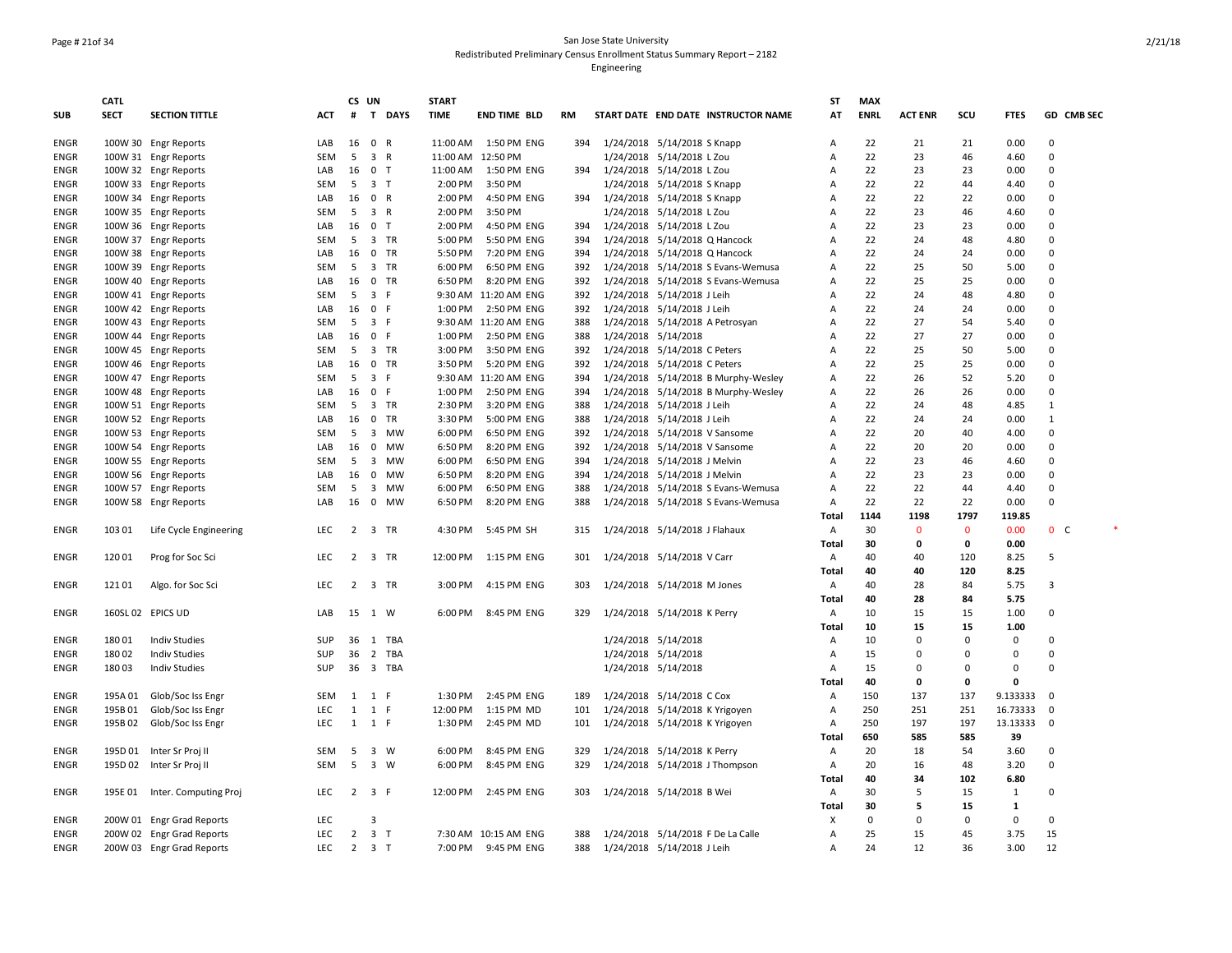### Page # 22of 34 San Jose State University Redistributed Preliminary Census Enrollment Status Summary Report – 2182

|             | CATL        |                                  |            | CS UN  |     |             | <b>START</b> |                     |           |                                 |                                     | <b>ST</b>    | <b>MAX</b>  |                |                |             |                   |
|-------------|-------------|----------------------------------|------------|--------|-----|-------------|--------------|---------------------|-----------|---------------------------------|-------------------------------------|--------------|-------------|----------------|----------------|-------------|-------------------|
| <b>SUB</b>  | <b>SECT</b> | <b>SECTION TITTLE</b>            | <b>ACT</b> |        |     | <b>DAYS</b> | <b>TIME</b>  | <b>END TIME BLD</b> | <b>RM</b> |                                 | START DATE END DATE INSTRUCTOR NAME | AΤ           | <b>ENRL</b> | <b>ACT ENR</b> | scu            | <b>FTES</b> | <b>GD CMB SEC</b> |
|             |             |                                  |            |        |     |             |              |                     |           |                                 |                                     | <b>Total</b> | 49          | 27             | 81             | 6.75        |                   |
| ENGR        | 28101       | Master's Project                 | LAB        | 16 1 F |     |             | 6:00 PM      | 8:45 PM ENG         | 388       | 1/24/2018 5/14/2018 R Venkatesh |                                     | A            | 25          | $\overline{2}$ |                | 0.17        | $\overline{2}$    |
|             |             |                                  |            |        |     |             |              |                     |           |                                 |                                     | <b>Total</b> | 25          | $\overline{2}$ | $\overline{2}$ | 0.17        |                   |
| ENGR        | 297C 01     | Spec Tpcs Sys Engr               | <b>SEM</b> | -5     |     | 3 TBA       |              |                     |           | 1/24/2018 5/14/2018             |                                     | Α            | 30          | $\mathbf 0$    | 0              | 0           | 0                 |
|             |             |                                  |            |        |     |             |              |                     |           |                                 |                                     | Total        | 30          | 0              | 0              | 0           |                   |
| ENGR        | 297D 01     | Topics Emerge Tech               | LEC        | 2      |     | 2 TBA       |              |                     |           | 1/24/2018 5/14/2018             |                                     | А            | 30          | $\mathbf 0$    | $\mathbf 0$    | 0           | 0                 |
| ENGR        | 297D 02     | <b>Topics Emerge Tech</b>        | LEC        |        |     | <b>TBA</b>  |              |                     |           | 1/24/2018 5/14/2018             |                                     | А            | 20          | $\mathbf 0$    | $\Omega$       | 0           | 0                 |
| ENGR        | 297D03      | Topics Emerge Tech               | LEC        | 2      |     | 3 TBA       |              |                     |           | 1/24/2018 5/14/2018             |                                     | А            | 20          | $\mathbf 0$    | $\mathbf 0$    | 0           | 0                 |
|             |             |                                  |            |        |     |             |              |                     |           |                                 |                                     | Total        | 70          | 0              | 0              | 0           |                   |
| <b>ENGR</b> | 298 01      | Master's Project                 | LAB        | 16     | 2 F |             | 5:00 PM      | 7:45 PM ENG         | 388       | 1/24/2018 5/14/2018 R Venkatesh |                                     | Α            | 30          | 3              | 6              | 0.50        | 3                 |
|             |             |                                  |            |        |     |             |              |                     |           |                                 |                                     | Total        | 30          | 3              | 6              | 0.50        |                   |
| ENGR        | 298101      | MSE Internship Experience        | SUP        | 48     |     | 1 TBA       |              |                     |           | 1/24/2018 5/14/2018             |                                     | А            | 30          | 0              | 0              | 0           | 0                 |
| ENGR        | 298102      | <b>MSE Internship Experience</b> | SUP        | 48     |     | 2 TBA       |              |                     |           | 1/24/2018 5/14/2018             |                                     |              | 30          | $\Omega$       | $\Omega$       | 0           | 0                 |
| ENGR        | 298103      | MSE Internship Experience        | SUP        | 48     |     | 3 TBA       |              |                     |           | 1/24/2018 5/14/2018             |                                     |              | 30          | $\Omega$       | $\Omega$       | 0           | 0                 |
|             |             |                                  |            |        |     |             |              |                     |           |                                 |                                     | Total        | 90          | 0              | 0              | 0           |                   |
| <b>ENGR</b> | 299 01      | Masters Thesis                   | <b>SUP</b> | 25     |     | 1 TBA       |              |                     |           | 1/24/2018 5/14/2018             |                                     | А            | 30          | $\Omega$       | $\Omega$       | 0           | 0                 |
| ENGR        | 299 02      | Masters Thesis                   | SUP        | 25     |     | 2 TBA       |              |                     |           | 1/24/2018 5/14/2018             |                                     | А            | 25          | $\Omega$       | $\Omega$       | 0           | 0                 |
| ENGR        | 299 03      | <b>Masters Thesis</b>            | SUP        | 25     |     | 3 TBA       |              |                     |           | 1/24/2018 5/14/2018             |                                     | А            | 25          | $\Omega$       | $\Omega$       | 0           | 0                 |
| ENGR        | 299 04      | <b>Masters Thesis</b>            | SUP        | 25     | 4   | <b>TBA</b>  |              |                     |           | 1/24/2018 5/14/2018             |                                     | А            | 25          | $\Omega$       | $\Omega$       | 0           |                   |
| ENGR        | 299 05      | <b>Masters Thesis</b>            | SUP        | 25     |     | 5 TBA       |              |                     |           | 1/24/2018 5/14/2018             |                                     |              | 25          | $\Omega$       | $\Omega$       | 0           | 0                 |
|             |             |                                  |            |        |     |             |              |                     |           |                                 |                                     | <b>Total</b> | 130         | 0              | 0              | 0           |                   |
|             |             |                                  |            |        |     |             |              |                     |           |                                 | <b>General Engineering Total</b>    |              | 3384        | 2775           | 4096           | 275         |                   |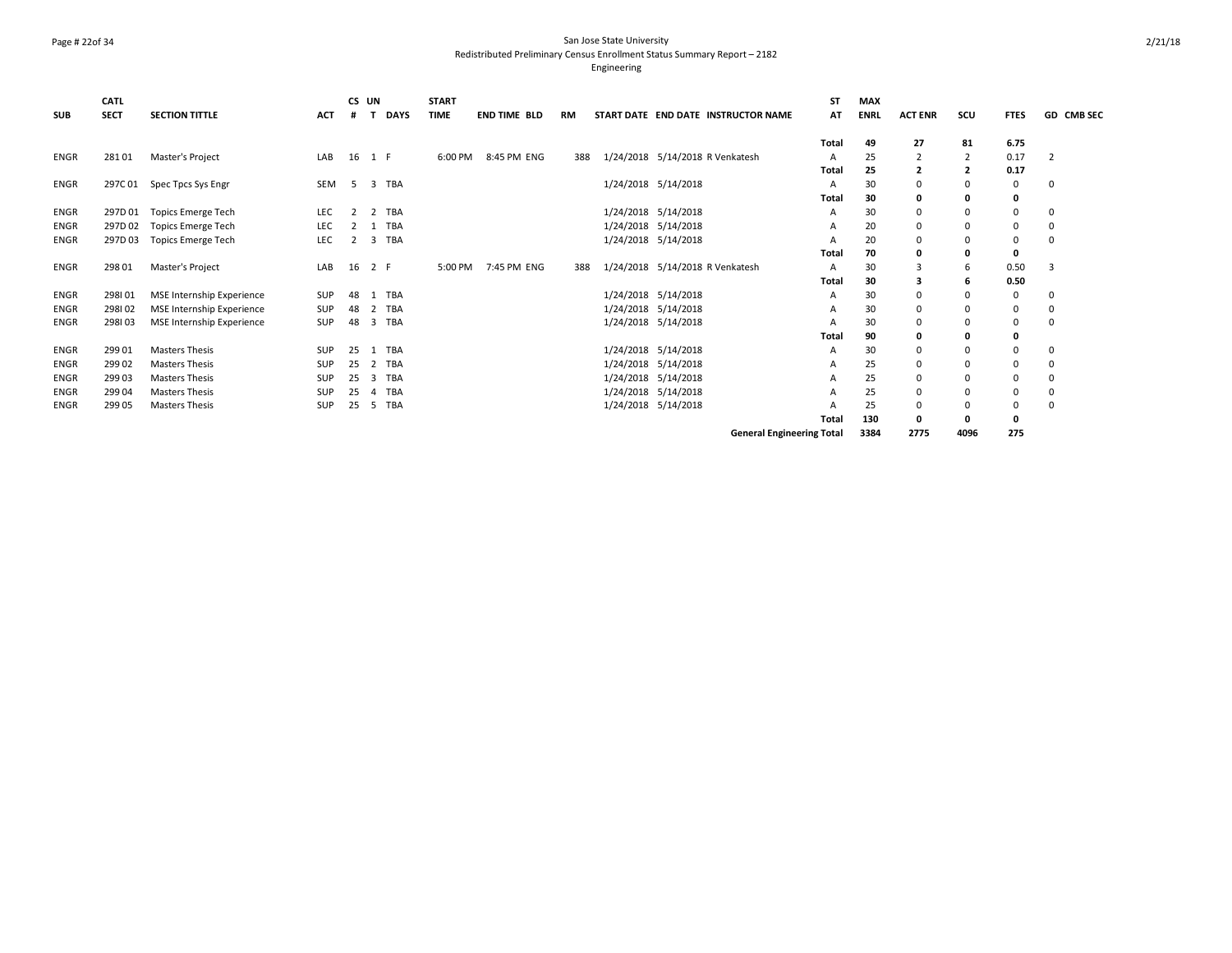### Page # 23of 34 San Jose State University Redistributed Preliminary Census Enrollment Status Summary Report – 2182

|            | <b>CATL</b> |                                             |            | CS UN          |                | <b>START</b> |                       |     |                               |                                      | ST           | <b>MAX</b>  |                |              |              |                       |
|------------|-------------|---------------------------------------------|------------|----------------|----------------|--------------|-----------------------|-----|-------------------------------|--------------------------------------|--------------|-------------|----------------|--------------|--------------|-----------------------|
| <b>SUB</b> | <b>SECT</b> | <b>SECTION TITTLE</b>                       | ACT        |                | # T DAYS       | <b>TIME</b>  | <b>END TIME BLD</b>   | RM  |                               | START DATE END DATE INSTRUCTOR NAME  | AT           | <b>ENRL</b> | <b>ACT ENR</b> | SCU          | <b>FTES</b>  | GD CMB SEC            |
|            |             | <b>Industrial &amp; Systems Engineering</b> |            |                |                |              |                       |     |                               |                                      |              |             |                |              |              |                       |
| ISE        | 103 01      | Life Cycle Engineering                      | LEC        |                | 2 3 TR         |              | 4:30 PM 5:45 PM SH    | 315 | 1/24/2018 5/14/2018 J Flahaux |                                      | A            | 0           | 29             | 87           | 5.85         | $\ast$<br>$1 \quad C$ |
|            |             |                                             |            |                |                |              |                       |     |                               |                                      | <b>Total</b> | $\mathbf 0$ | 29             | 87           | 5.85         |                       |
| ISE        | 105 01      | Intr Syst Engr                              | SEM        | $\overline{4}$ | 3 MW           |              | 10:30 AM 11:45 AM ENG | 341 | 1/24/2018 5/14/2018 S Amin    |                                      | Α            | 90          | 70             | 210          | 14           | $\mathbf 0$           |
|            |             |                                             |            |                |                |              |                       |     |                               |                                      | Total        | 90          | 70             | 210          | 14           |                       |
| <b>ISE</b> | 115 01      | Lean Intgr Mfg                              | <b>SEM</b> | $\overline{4}$ | $3 \quad W$    | 6:00 PM      | 7:50 PM ENG           | 343 | 1/24/2018 5/14/2018 A Kumar   |                                      | Α            | 72          | 65             | 130          | 13.00        | $\Omega$              |
| ISE        | 115 02      | Lean Intgr Mfg                              | LAB        | 16             | $0$ M          | 6:00 PM      | 8:45 PM ENG           | 194 | 1/24/2018 5/14/2018 H Bae     |                                      | Α            | 24          | 22             | 22           | 0.00         | $\Omega$              |
| <b>ISE</b> | 115 03      | Lean Intgr Mfg                              | LAB        | 16             | 0 <sub>T</sub> | 6:00 PM      | 8:45 PM ENG           | 194 | 1/24/2018 5/14/2018 H Bae     |                                      | Α            | 24          | 20             | 20           | 0.00         | $\Omega$              |
| ISE        | 115 04      | Lean Intgr Mfg                              | LAB        |                | 16 0 W         | 3:00 PM      | 5:50 PM ENG           | 194 | 1/24/2018 5/14/2018 H Bae     |                                      | Α            | 24          | 23             | 23           | 0.00         | $\mathbf 0$           |
|            |             |                                             |            |                |                |              |                       |     |                               |                                      | Total        | 144         | 130            | 195          | 13.00        |                       |
| ISE        | 120 01      | Methods Design                              | LEC        |                | 3              |              |                       |     |                               |                                      | X            | 0           | 0              | $\mathsf 0$  | 0            | $\mathbf 0$           |
| <b>ISE</b> | 120 02      | Methods Design                              | LAB        | 16             | 0 <sub>T</sub> | 4:00 PM      | 6:45 PM ENG           | 488 |                               | 1/24/2018 5/14/2018 D Nathan-Roberts | Α            | 45          | 42             | 42           | 0.00         | $\mathbf 0$           |
| ISE        | 120 03      | Methods Design                              | LAB        |                | 16 0 R         | 4:00 PM      | 6:45 PM ENG           | 488 |                               | 1/24/2018 5/14/2018 D Nathan-Roberts | Α            | 45          | 33             | 33           | 0.00         | $\mathbf{1}$          |
| <b>ISE</b> | 120 04      | Methods Design                              | LEC        |                | $\overline{3}$ |              |                       |     |                               |                                      | X            | $\mathbf 0$ | $\mathbf 0$    | $\mathbf 0$  | $\mathbf 0$  | $\Omega$              |
| <b>ISE</b> | 120 05      | <b>Methods Design</b>                       | <b>LEC</b> | 1              | 3 TR           | 3:00 PM      | 3:50 PM ENG           | 189 |                               | 1/24/2018 5/14/2018 D Nathan-Roberts | Α            | 90          | 75             | 150          | 15.05        | $\mathbf{1}$          |
|            |             |                                             |            |                |                |              |                       |     |                               |                                      | Total        | 180         | 150            | 225          | 15.05        |                       |
| <b>ISE</b> | 130 01      | <b>Engr Statistics</b>                      | <b>LEC</b> | $\overline{4}$ | 3 TR           |              | 9:00 AM 10:15 AM ENG  | 189 | 1/24/2018 5/14/2018 N Patel   |                                      | Α            | 150         | 137            | 411          | 27.9         | 10                    |
|            |             |                                             |            |                |                |              |                       |     |                               |                                      | Total        | 150         | 137            | 411          | 27.9         |                       |
| <b>ISE</b> | 13101       | <b>Statistical Proc Control</b>             | SEM        |                | 3              |              |                       |     |                               |                                      | Χ            | $\mathsf 0$ | $\mathsf 0$    | $\mathsf 0$  | $\mathsf 0$  | $\Omega$              |
| ISE        | 13102       | <b>Statistical Proc Control</b>             | SEM        | $\overline{4}$ | 3 MW           | 3:00 PM      | 4:15 PM BBC           | 204 | 1/24/2018 5/14/2018 H Tsao    |                                      | A            | 90          | 65             | 195          | 13.00        | $\mathbf 0$           |
|            |             |                                             |            |                |                |              |                       |     |                               |                                      | Total        | 90          | 65             | 195          | 13.00        |                       |
| ISE        | 142 01      | Svc Sys Engrg & Mgmt                        | SEM        | $\overline{4}$ | 3 M            | 12:00 PM     | 2:45 PM ENG           | 189 | 1/24/2018 5/14/2018 K Mabrouk |                                      | Α            | 90          | 75             | 225          | 15           | 0                     |
|            |             |                                             |            |                |                |              |                       |     |                               |                                      | Total        | 90          | 75             | 225          | 15           |                       |
| <b>ISE</b> | 155 01      | Supply Chain Engr                           | SEM        | $\overline{4}$ | 3 R            | 6:00 PM      | 8:45 PM ENG           | 343 | 1/24/2018 5/14/2018 D Steele  |                                      | A            | 90          | 80             | 240          | 16           | $\mathbf 0$           |
|            |             |                                             |            |                |                |              |                       |     |                               |                                      | Total        | 90          | 80             | 240          | 16           |                       |
| ISE        | 160 01      | <b>Healthcare Del Sys</b>                   | LEC        | $\overline{2}$ | 3 <sub>1</sub> | 6:00 PM      | 8:45 PM BBC           | 108 | 1/24/2018 5/14/2018 C Brown   |                                      | Α            | 20          | 8              | 24           | 1.60         | $\mathbf 0$           |
|            |             |                                             |            |                |                |              |                       |     |                               |                                      | Total        | 20          | 8              | 24           | 1.60         |                       |
| <b>ISE</b> | 164 01      | Comp & Hum Interact                         | <b>SEM</b> | $\overline{4}$ | 3 <sub>7</sub> | 6:00 PM      | 8:45 PM ENG           | 343 | 1/24/2018 5/14/2018 A Moallem |                                      | Α            | 90          | 83             | 249          | 16.6         | $\mathbf 0$           |
|            |             |                                             |            |                |                |              |                       |     |                               |                                      | Total        | 90          | 83             | 249          | 16.6         |                       |
| <b>ISE</b> | 170 01      | <b>Operation Research</b>                   | SEM        | $\overline{4}$ | 3 TR           | 1:30 PM      | 2:45 PM ENG           | 341 | 1/24/2018 5/14/2018 S Erdogan |                                      | Α            | 90          | 61             | 183          | 12.25        | $\mathbf{1}$          |
|            |             |                                             |            |                |                |              |                       |     |                               |                                      | Total        | 90          | 61             | 183          | 12.25        |                       |
| <b>ISE</b> | 18001       | <b>Individ Studies</b>                      | SUP        | 36             | 1 TBA          |              |                       |     | 1/24/2018 5/14/2018           |                                      | Α            | 40          | 0              | 0            | 0            | 0                     |
| <b>ISE</b> | 180 02      | <b>Individ Studies</b>                      | SUP        |                | 36 2 TBA       |              |                       |     | 1/24/2018 5/14/2018           |                                      | Α            | 40          | 0              | 0            | $\mathbf 0$  | $\mathbf 0$           |
| ISE        | 18003       | <b>Individ Studies</b>                      | SUP        | 36             | 3 TBA          |              |                       |     | 1/24/2018 5/14/2018           |                                      | Α            | 40          | 0              | 0            | $\mathbf 0$  | $\mathbf 0$           |
|            |             |                                             |            |                |                |              |                       |     |                               |                                      | Total        | 120         | 0              | $\mathbf{0}$ | $\mathbf{0}$ |                       |
| <b>ISE</b> | 194 01      | Anlyt Wrkshp                                | LAB        |                | 16 1 W         |              | 10:30 AM  1:15 PM ENG | 488 | 1/24/2018 5/14/2018 H Liu     |                                      | A            | 50          | 24             | 24           | 1.60         | $\mathbf 0$           |
|            |             |                                             |            |                |                |              |                       |     |                               |                                      | Total        | 50          | 24             | 24           | 1.60         |                       |
| <b>ISE</b> |             | 195A 01 Sr ISE Design I                     | LAB        |                | 16 1 F         |              | 9:30 AM 12:15 PM ENG  | 488 | 1/24/2018 5/14/2018 B Saeed   |                                      | Α            | 50          | 19             | 19           | 1.27         | $\Omega$              |
|            |             |                                             |            |                |                |              |                       |     |                               |                                      | Total        | 50          | 19             | 19           | 1.27         |                       |
| <b>ISE</b> |             | 195B 01 Sr ISE Design II                    | LAB        |                | 16 3 F         | 1:00 PM      | 3:45 PM ENG           | 488 | 1/24/2018 5/14/2018 B Saeed   |                                      | Α            | 50          | 45             | 135          | 9.00         | $\Omega$              |
|            |             |                                             |            |                |                |              |                       |     |                               |                                      | <b>Total</b> | 50          | 45             | 135          | 9.00         |                       |
| <b>ISE</b> | 200 01      | Fincl Mthds Engr                            | SEM        | 5              | 3 R            | 6:00 PM      | 8:45 PM ENG           | 331 | 1/24/2018 5/14/2018 B Saeed   |                                      | Α            | 80          | 60             | 180          | 14.95        | 59                    |
|            |             |                                             |            |                |                |              |                       |     |                               |                                      | Total        | 80          | 60             | 180          | 14.95        |                       |
| ISE        | 201 01      | Engr Stat                                   | SEM        |                | 3              |              |                       |     |                               |                                      | х            | 0           | $\mathsf 0$    | $\mathsf 0$  | $\mathsf 0$  | $\mathbf 0$           |
| ISE        | 201 02      | <b>Engr Stat</b>                            | <b>SEM</b> | $\overline{4}$ | 3 R            | 6:00 PM      | 8:45 PM BBC           | 201 | 1/24/2018 5/14/2018 S Amin    |                                      | A            | 60          | 23             | 69           | 5.75         | 23                    |
|            |             |                                             |            |                |                |              |                       |     |                               |                                      | Total        | 60          | 23             | 69           | 5.75         |                       |
| ISE        | 202 01      | Des Ana Engr Exp                            | SEM        | 5              | 3 W            | 6:00 PM      | 8:45 PM ENG           | 331 | 1/24/2018 5/14/2018 D Steele  |                                      | A            | 90          | 31             | 93           | 7.75         | 31                    |
|            |             |                                             |            |                |                |              |                       |     |                               |                                      | Total        | 90          | 31             | 93           | 7.75         |                       |
| ISE        | 21301       | Princip of Engr Mgmt                        | <b>LEC</b> | 2              | $3 \, M$       | 6:00 PM      | 8:45 PM ENG           | 331 | 1/24/2018 5/14/2018 A Kumar   |                                      | Α            | 70          | 74             | 222          | 18.50        | 74                    |
|            |             |                                             |            |                |                |              |                       |     |                               |                                      | Total        | 70          | 74             | 222          | 18.50        |                       |
| <b>ISE</b> | 215 01      | <b>Usability Testing</b>                    | SEM        | 4              | 3 R            | 3:00 PM      | 5:45 PM CL            | 226 | 1/24/2018 5/14/2018 A Andre   |                                      | Α            | 50          | 39             | 117          | 9.75         | 39                    |
|            |             |                                             |            |                |                |              |                       |     |                               |                                      |              |             |                |              |              |                       |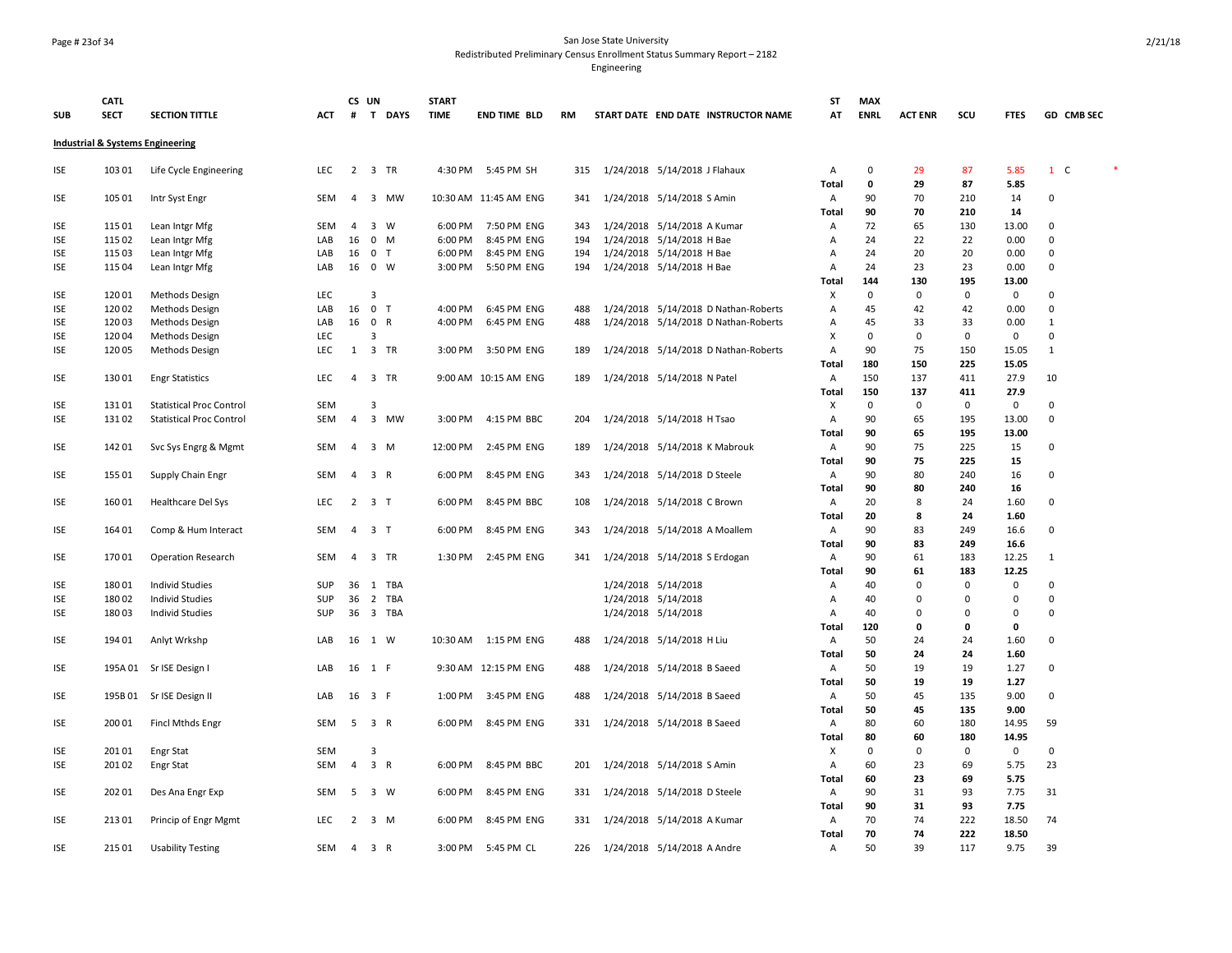### Page # 24of 34 San Jose State University Redistributed Preliminary Census Enrollment Status Summary Report – 2182

| <b>SUB</b>  | <b>CATL</b><br><b>SECT</b> | <b>SECTION TITTLE</b>     | ACT        | CS UN<br>#     | T DAYS                                | <b>START</b><br><b>TIME</b> | <b>END TIME BLD</b> | RM  | START DATE END DATE INSTRUCTOR NAME    | <b>ST</b><br>AT | <b>MAX</b><br><b>ENRL</b> | <b>ACT ENR</b> | SCU            | <b>FTES</b> | GD CMB SEC     |        |
|-------------|----------------------------|---------------------------|------------|----------------|---------------------------------------|-----------------------------|---------------------|-----|----------------------------------------|-----------------|---------------------------|----------------|----------------|-------------|----------------|--------|
|             |                            |                           |            |                |                                       |                             |                     |     |                                        | Total           | 50                        | 39             | 117            | 9.75        |                |        |
| <b>ISE</b>  | 21801                      | Int. Design I             | <b>LEC</b> | $\overline{2}$ | $3 \, M$                              |                             | 6:00 PM 8:45 PM BBC | 107 | 1/24/2018 5/14/2018 D Rosenberg        | Α               | 50                        | 40             | 120            | 10.00       | 40             |        |
|             |                            |                           |            |                |                                       |                             |                     |     |                                        | Total           | 50                        | 40             | 120            | 10.00       |                |        |
| <b>ISE</b>  | 21901                      | <b>HCI Security</b>       | SEM        | $\overline{4}$ | 3 R                                   |                             | 6:00 PM 8:45 PM CL  | 303 | 1/24/2018 5/14/2018 A Moallem          | A               | 50                        | 47             | 141            | 11.75       | 47 C           | $\ast$ |
| <b>CMPE</b> | 219 01                     | <b>HCI Security</b>       | <b>SEM</b> | $\overline{4}$ | 3 R                                   | 6:00 PM                     | 8:45 PM CL          | 303 | 1/24/2018 5/14/2018 A Moallem          | A               | 0                         | $\mathbf 0$    | $\mathbf{0}$   | 0.00        | 0 <sub>c</sub> | $\ast$ |
|             |                            |                           |            |                |                                       |                             |                     |     |                                        | Total           | 50                        | 47             | 141            | 11.75       |                |        |
| <b>ISE</b>  | 240 01                     | Analytics Sys Engr        | <b>SEM</b> |                | 3                                     |                             |                     |     |                                        | X               | 0                         | 0              | $\mathbf 0$    | 0           | 0              |        |
| <b>ISE</b>  | 240 02                     | Analytics Sys Engr        | SEM        | 5              | 3 W                                   |                             | 3:00 PM 5:45 PM DMH | 150 | 1/24/2018 5/14/2018 S Erdogan          | Α               | 60                        | 58             | 174            | 14.5        | 58             |        |
|             |                            |                           |            |                |                                       |                             |                     |     |                                        | Total           | 60                        | 58             | 174            | 14.5        |                |        |
| ISE         | 242 01                     | Adv Scv Sys Engrg & Mgmt  | SEM        | $\overline{4}$ | $3 \, M$                              |                             | 3:00 PM 5:45 PM ENG | 488 | 1/24/2018 5/14/2018 K Mabrouk          | Α               | 40                        | 20             | 60             | 5.00        | 20             |        |
|             |                            |                           |            |                |                                       |                             |                     |     |                                        | Total           | 40                        | 20             | 60             | 5.00        |                |        |
| <b>ISE</b>  | 24701                      | Logistics Supl Chn        | SEM        | $\overline{a}$ | $3 \, M$                              | 6:00 PM                     | 8:45 PM ENG         | 488 | 1/24/2018 5/14/2018 H Liu              | Α               | 50                        | 55             | 165            | 13.75       | 55             |        |
|             |                            |                           |            |                |                                       |                             |                     |     |                                        | Total           | 50                        | 55             | 165            | 13.75       |                |        |
| <b>ISE</b>  | 250 01                     | Leading 6Sigma Improvmt   | SEM        | $\overline{4}$ | 3 <sub>1</sub>                        | 6:00 PM                     | 8:45 PM ENG         | 189 | 1/24/2018 5/14/2018 D Steele           | Α               | 150                       | 122            | 366            | 30.05       | 113            |        |
|             |                            |                           |            |                |                                       |                             |                     |     |                                        | Total           | 150                       | 122            | 366            | 30.05       |                |        |
| <b>ISE</b>  | 260 01                     | <b>Healthcare Del Sys</b> | LEC        | $\overline{2}$ | 3 <sub>T</sub>                        | 6:00 PM                     | 8:45 PM BBC         | 108 | 1/24/2018 5/14/2018 C Brown            | Α               | 49                        | 41             | 123            | 10.25       | 41             |        |
|             |                            |                           |            |                |                                       |                             |                     |     |                                        | Total           | 49                        | 41             | 123            | 10.25       |                |        |
| <b>ISE</b>  | 297 01                     | Sp Topics IE              | SEM        | -5             | 1 TBA                                 |                             |                     |     | 1/24/2018 5/14/2018                    | Α               | 20                        | 0              | $\mathbf 0$    | 0           | 0              |        |
| <b>ISE</b>  | 297 02                     | Sp Topics IE              | <b>SEM</b> | 5              | 2<br><b>TBA</b>                       |                             |                     |     | 1/24/2018 5/14/2018                    | A               | 20                        | 0              | 0              | 0           | 0              |        |
| <b>ISE</b>  | 29703                      | Sp Topics IE              | <b>SEM</b> | 5              | 3 TBA                                 |                             |                     |     | 1/24/2018 5/14/2018                    | A               | 20                        | 0              | $\Omega$       | 0           | 0              |        |
|             |                            |                           |            |                |                                       |                             |                     |     |                                        | <b>Total</b>    | 60                        | 0              | 0              | 0           |                |        |
| <b>ISE</b>  | 298 01                     | Spec Prob                 | <b>SUP</b> | 25             | 1 TBA                                 |                             |                     |     | 1/24/2018 5/14/2018 D Rosenberg        | $\overline{A}$  | 40                        | 26             | 26             | 2.17        | 26             |        |
| <b>ISE</b>  | 298 02                     | Spec Prob                 | SUP        | 25             | 2 TBA                                 |                             |                     |     | 1/24/2018 5/14/2018 L Freund           | A               | 40                        | 11             | 22             | 1.83        | 11             |        |
| <b>ISE</b>  | 298 03                     | Spec Prob                 | <b>SUP</b> | 25             | $\overline{3}$<br><b>TBA</b>          |                             |                     |     | 1/24/2018 5/14/2018 A Kumar            | A               | 40                        | 54             | 162            | 13.5        | 54             |        |
| <b>ISE</b>  | 298 04                     | Spec Prob                 | <b>SUP</b> | 25             | 4 TBA                                 |                             |                     |     | 1/24/2018 5/14/2018 A Andre            | $\overline{A}$  | 40                        | 6              | 24             | 2.00        | 6              |        |
|             |                            |                           |            |                |                                       |                             |                     |     |                                        | Total           | 160                       | 97             | 234            | 19.50       |                |        |
| <b>ISE</b>  | 299 01                     | <b>Masters Thesis</b>     | <b>SUP</b> | 25             | 1 TBA                                 |                             |                     |     | 1/24/2018 5/14/2018                    | A               | 30                        | $\mathbf 0$    | $\mathbf 0$    | 0           | $\mathbf 0$    |        |
| <b>ISE</b>  | 299 02                     | <b>Masters Thesis</b>     | SUP        | 25             | 2 TBA                                 |                             |                     |     | 1/24/2018 5/14/2018                    | A               | 30                        | 0              | $\mathbf 0$    | 0           | 0              |        |
| <b>ISE</b>  | 299 03                     | <b>Masters Thesis</b>     | <b>SUP</b> | 25             | $\overline{\mathbf{3}}$<br><b>TBA</b> |                             |                     |     | 1/24/2018 5/14/2018                    | A               | 30                        | 0              | 0              | 0           | 0              |        |
| <b>ISE</b>  | 299 04                     | <b>Masters Thesis</b>     | <b>SUP</b> | 25             | <b>TBA</b><br>$\overline{4}$          |                             |                     |     | 1/24/2018 5/14/2018 A Andre            | A               | 30                        | $\mathbf{1}$   | $\overline{4}$ | 0.33        | 1              |        |
|             |                            |                           |            |                |                                       |                             |                     |     |                                        | Total           | 120                       | 1              | 4              | 0.33        |                |        |
| <b>PSYC</b> | 21901                      | <b>HCI Security</b>       | SEM        | 4              | 3<br>R                                | 6:00 PM                     | 8:45 PM CL          | 303 | 1/24/2018 5/14/2018 A Moallem          | Α               | $\mathbf 0$               | $\mathbf{0}$   | $\mathbf 0$    | 0.00        | 0 <sub>c</sub> | $\ast$ |
|             |                            |                           |            |                |                                       |                             |                     |     |                                        | Total           | 0                         | 0              | $\mathbf 0$    | 0.00        |                |        |
|             |                            |                           |            |                |                                       |                             |                     |     | Industrial & Systems Engineering Total |                 | 2443                      | 1684           | 4490           | 333.95      |                |        |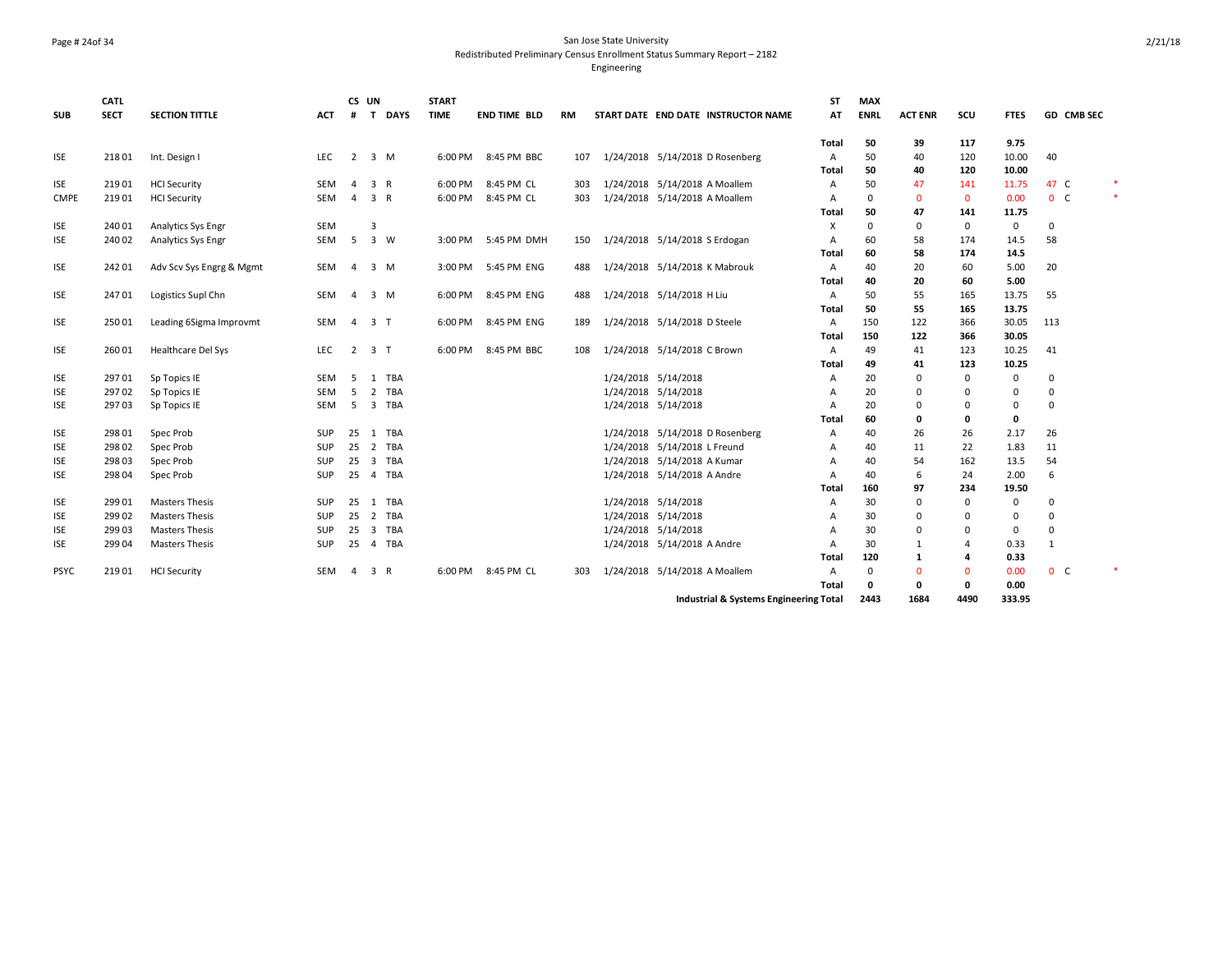### Page # 25of 34 San Jose State University Redistributed Preliminary Census Enrollment Status Summary Report – 2182

|             | <b>CATL</b>                  |                              |            | CS UN          |                                | <b>START</b> |                       |     |                                     | ST             | <b>MAX</b>  |                |              |             |                   |        |
|-------------|------------------------------|------------------------------|------------|----------------|--------------------------------|--------------|-----------------------|-----|-------------------------------------|----------------|-------------|----------------|--------------|-------------|-------------------|--------|
| <b>SUB</b>  | <b>SECT</b>                  | <b>SECTION TITTLE</b>        | ACT        | #              | T DAYS                         | <b>TIME</b>  | <b>END TIME BLD</b>   | RM  | START DATE END DATE INSTRUCTOR NAME | AT             | <b>ENRL</b> | <b>ACT ENR</b> | scu          | <b>FTES</b> | GD CMB SEC        |        |
|             | <b>Materials Engineering</b> |                              |            |                |                                |              |                       |     |                                     |                |             |                |              |             |                   |        |
| MATE        | 25 01                        | Intro to Materials           | <b>LEC</b> | $\overline{2}$ | 3 MW                           | 4:30 PM      | 5:45 PM ENG           | 189 | 1/24/2018 5/14/2018 M Oye           | Α              | 120         | 122            | 244          | 24.75       | $\overline{7}$    |        |
| MATE        | 2502                         | Intro to Materials           | LEC        | 1              | $\overline{\mathbf{3}}$<br>MW  |              | 9:00 AM 10:15 AM ENG  | 331 | 1/24/2018 5/14/2018 O Keles         | A              | 90          | 82             | 246          | 16.6        | 4                 |        |
| MATE        | 2503                         | Intro to Materials           | <b>LEC</b> |                | $\overline{3}$                 |              |                       |     |                                     | X              | $\mathbf 0$ | 0              | $\mathbf 0$  | $\mathbf 0$ | $\Omega$          |        |
|             |                              |                              |            |                |                                |              |                       |     |                                     | Total          | 210         | 204            | 490          | 41.35       |                   |        |
| <b>MATE</b> | 129 01                       | Intro IC Proc Desgn          | <b>SEM</b> | 4              | 3 R                            | 6:00 PM      | 7:45 PM ENG           | 327 | 1/24/2018 5/14/2018 E Lucow         | Α              | 18          | 25             | 50           | 5.15        | $3-$              | $\ast$ |
| EE          | 129 01                       | Intro IC Proc Desgn          | SEM        | 4              | $\overline{3}$<br>$\mathsf{R}$ | 6:00 PM      | 7:45 PM ENG           | 327 | 1/24/2018 5/14/2018 E Lucow         | Α              | $\mathbf 0$ | $\mathbf{0}$   | $\mathbf 0$  | 0.00        | 0 <sup>o</sup>    | $\ast$ |
| MATE        | 129 02                       | Intro IC Proc Desgn          | LAB        |                | 0                              |              |                       |     |                                     | X              | $\Omega$    | 0              | 0            | 0           | $\Omega$          |        |
| EE          | 129 02                       | Intro IC Proc Desgn          | LAB        |                | $\Omega$                       |              |                       |     |                                     | X              | 0           | $\mathbf 0$    | 0            | 0           | $\Omega$          |        |
| MATE        | 129 03                       | Intro IC Proc Desgn          | LAB        | 16             | 0 <sub>T</sub>                 | 6:00 PM      | 8:45 PM ENG           | 311 | 1/24/2018 5/14/2018 N Peters        | A              | 18          | 16             | 16           | 0.00        | $2\degree$ C      | $\ast$ |
| EE          | 129 03                       | Intro IC Proc Desgn          | LAB        | 16             | 0 <sub>T</sub>                 | 6:00 PM      | 8:45 PM ENG           | 311 | 1/24/2018 5/14/2018 N Peters        | A              | $\Omega$    | $\mathbf{0}$   | $\mathbf{0}$ | 0.00        | $\mathbf{0}$<br>C | $\ast$ |
| <b>MATE</b> | 129 04                       | Intro IC Proc Desgn          | LAB        |                | $\Omega$                       |              |                       |     |                                     | X              | $\mathbf 0$ | $\mathbf 0$    | 0            | 0           | 0                 |        |
| EE          | 129 04                       | Intro IC Proc Desgn          | LAB        |                | $\mathbf 0$                    |              |                       |     |                                     | X              | $\Omega$    | $\Omega$       | 0            | 0           | $\Omega$          |        |
| MATE        | 129 05                       | Intro IC Proc Desgn          | LAB        | 16             | $0 \quad W$                    | 6:00 PM      | 8:45 PM ENG           | 311 | 1/24/2018 5/14/2018 N Peters        | $\overline{A}$ | 20          | 9              | 9            | 0.00        | $1\quad$ C        |        |
| EE          | 129 05                       | Intro IC Proc Desgn          | LAB        | 16             | $0 \quad W$                    | 6:00 PM      | 8:45 PM ENG           | 311 | 1/24/2018 5/14/2018 N Peters        | Α              | 0           | $\Omega$       | $\mathbf 0$  | 0.00        | 0 <sub>c</sub>    | $\ast$ |
|             |                              |                              |            |                |                                |              |                       |     |                                     | Total          | 56          | 50             | 75           | 5.15        |                   |        |
| <b>MATE</b> | 135 01                       | Intro Composite Matls        | SEM        | 5              | 3 TR                           | 1:30 PM      | 2:45 PM CL            | 226 | 1/24/2018 5/14/2018 T Pan           | Α              | 60          | 44             | 132          | 9.05        | 5 <sub>c</sub>    |        |
| AE          | 135 01                       | Intro Composite Matls        | <b>SEM</b> | 5              | 3 TR                           | 1:30 PM      | 2:45 PM CL            | 226 | 1/24/2018 5/14/2018 T Pan           | Α              | 0           | $\Omega$       | $\mathbf 0$  | 0.00        | 0 <sub>c</sub>    | $\ast$ |
| ME          | 135 01                       | Intro Composite Matls        | SEM        | 5              | 3 TR                           | 1:30 PM      | 2:45 PM CL            | 226 | 1/24/2018 5/14/2018 T Pan           | Α              | $\mathbf 0$ | $\mathbf{0}$   | $\mathbf 0$  | 0.00        | 0 <sub>c</sub>    | $\ast$ |
|             |                              |                              |            |                |                                |              |                       |     |                                     | Total          | 60          | 44             | 132          | 9.05        |                   |        |
| MATE        | 141 01                       | <b>Strctr Analys Matls</b>   | SEM        |                | 5 3 TR                         | 1:30 PM      | 2:45 PM ENG           | 401 | 1/24/2018 5/14/2018 C England       | Α              | 30          | 18             | 54           | 3.60        | $\Omega$          |        |
|             |                              |                              |            |                |                                |              |                       |     |                                     | Total          | 30          | 18             | 54           | 3.60        |                   |        |
| <b>MATE</b> | 143 01                       | Prin Scng Micrscpy           | LAB        | 16             | 1 M                            | 1:30 PM      | 4:15 PM ENG           | 223 | 1/24/2018 5/14/2018 C Peters        | Α              | 12          | 12             | 12           | 0.82        | 1                 |        |
| MATE        | 143 02                       | Prin Scng Micrscpy           | LAB        | 16             | 1 T                            | 10:30 AM     | 1:15 PM ENG           | 223 | 1/24/2018 5/14/2018 C Peters        | Α              | 12          | 10             | 10           | 0.67        | $\Omega$          |        |
|             |                              |                              |            |                |                                |              |                       |     |                                     | Total          | 24          | 22             | 22           | 1.48        |                   |        |
| MATE        | 144 01                       | XRD Lab                      | LAB        |                | 16 1 F                         | 1:30 PM      | 4:15 PM ENG           | 223 | 1/24/2018 5/14/2018 C Peters        | Α              | 12          | 14             | 14           | 0.93        | 0                 |        |
|             |                              |                              |            |                |                                |              |                       |     |                                     | Total          | 12          | 14             | 14           | 0.93        |                   |        |
| <b>MATE</b> | 145 01                       | <b>Princ Scnng Probes</b>    | LAB        |                | 16 1 F                         |              | 9:00 AM 11:45 AM ENG  | 115 | 1/24/2018 5/14/2018 M Goedert       | Α              | 12          | 9              | 9            | 0.68        | 5                 |        |
|             |                              |                              |            |                |                                |              |                       |     |                                     | Total          | 12          | 9              | 9            | 0.68        |                   |        |
| <b>MATE</b> | 15101                        | Solid State Thermo           | <b>LEC</b> | $\overline{4}$ | 3 MW                           |              | 10:30 AM 11:45 AM ENG | 303 | 1/24/2018 5/14/2018 S Agarwal       | Α              | 40          | 16             | 48           | 3.20        | $\mathbf 0$       |        |
|             |                              |                              |            |                |                                |              |                       |     |                                     | Total          | 40          | 16             | 48           | 3.20        |                   |        |
| <b>MATE</b> | 152 01                       | Solid State Kin              | <b>SEM</b> | $\overline{4}$ | 3 TR                           |              | 9:00 AM 10:15 AM ENG  | 303 | 1/24/2018 5/14/2018 T Pan           | Α              | 40          | 10             | 30           | 2.05        | $\mathbf{1}$      |        |
|             |                              |                              |            |                |                                |              |                       |     |                                     | Total          | 40          | 10             | 30           | 2.05        |                   |        |
| <b>MATE</b> | 153 01                       | <b>EO&amp;M Props Solids</b> | <b>LEC</b> | 2              | 3 TR                           | 4:30 PM      | 5:20 PM SH            | 100 | 1/24/2018 5/14/2018 T Pan           | Α              | 100         | 76             | 152          | 15.35       | 3                 |        |
| MATE        | 153 02                       | <b>EO&amp;M Props Solids</b> | LAB        | 16             | 0 <sub>T</sub>                 |              | 9:00 AM 11:45 AM ENG  | 105 | 1/24/2018 5/14/2018 B Serrano       | Α              | 16          | 15             | 15           | 0.00        | $\Omega$          |        |
| MATE        | 153 03                       | <b>EO&amp;M Props Solids</b> | LAB        | 16             | 0 <sub>T</sub>                 | 1:30 PM      | 4:15 PM ENG           | 105 | 1/24/2018 5/14/2018 B Serrano       | Α              | 16          | 14             | 14           | 0.00        | $\Omega$          |        |
| <b>MATE</b> | 153 04                       | <b>EO&amp;M Props Solids</b> | LAB        | 16             | 0 <sub>T</sub>                 | 6:00 PM      | 8:45 PM ENG           | 105 | 1/24/2018 5/14/2018 S Morgan        | Α              | 16          | 15             | 15           | 0.00        | $\overline{2}$    |        |
| MATE        | 153 05                       | <b>EO&amp;M Props Solids</b> | LAB        | 16             | 0 R                            |              | 9:00 AM 11:45 AM ENG  | 105 | 1/24/2018 5/14/2018 E Ishida        | A              | 16          | 16             | 16           | 0.00        | $\mathbf 0$       |        |
| <b>MATE</b> | 153 06                       | <b>EO&amp;M Props Solids</b> | LAB        | 16             | $0 \quad W$                    | 12:00 PM     | 2:45 PM ENG           | 105 | 1/24/2018 5/14/2018 A Andrews       | Α              | 16          | 16             | 16           | 0.00        | 1                 |        |
| MATE        | 153 07                       | <b>EO&amp;M Props Solids</b> | LAB        |                | $\mathbf 0$                    |              |                       |     |                                     | X              | $\mathbf 0$ | $\mathbf 0$    | 0            | 0           | $\mathbf 0$       |        |
| MATE        | 153 08                       | <b>EO&amp;M Props Solids</b> | LAB        |                | $\mathbf 0$                    |              |                       |     |                                     | X              | $\Omega$    | 0              | 0            | $\Omega$    | $\Omega$          |        |
| <b>MATE</b> | 153 09                       | <b>EO&amp;M Props Solids</b> | LAB        |                | $\Omega$                       |              |                       |     |                                     | X              | $\mathbf 0$ | $\mathbf 0$    | 0            | $\mathbf 0$ | $\Omega$          |        |
|             |                              |                              |            |                |                                |              |                       |     |                                     | Total          | 180         | 152            | 228          | 15.35       |                   |        |
| <b>MATE</b> | 154 01                       | Metals and Alloys            | <b>SEM</b> | $\overline{4}$ | $3 \, M$                       | 3:00 PM      | 4:40 PM CL            | 226 | 1/24/2018 5/14/2018 D Chafey        | Α              | 40          | 19             | 38           | 3.80        | $\Omega$          |        |
| MATE        | 154 02                       | Metals and Alloys            | LAB        | 16             | $0 \quad W$                    | 3:00 PM      | 5:45 PM ENG           | 105 | 1/24/2018 5/14/2018 D Chafey        | A              | 20          | 19             | 19           | 0.00        | $\mathbf 0$       |        |
| <b>MATE</b> | 154 03                       | Metals and Alloys            | LAB        | 16             | 0 W                            | 6:00 PM      | 8:45 PM ENG           | 105 | 1/24/2018 5/14/2018                 | Α              | 20          | $\Omega$       | $\mathbf 0$  | $\mathbf 0$ | $\Omega$          |        |
|             |                              |                              |            |                |                                |              |                       |     |                                     | Total          | 80          | 38             | 57           | 3.8         |                   |        |
| MATE        | 155 01                       | Matls Select Desgn           | SEM        | 5              | 3 MW                           | 12:00 PM     | 1:15 PM ENG           | 303 | 1/24/2018 5/14/2018 W Chung         | Α              | 30          | 19             | 57           | 3.85        | $\mathbf{1}$      |        |
|             |                              |                              |            |                |                                |              |                       |     |                                     | Total          | 30          | 19             | 57           | 3.85        |                   |        |
| <b>MATE</b> | 168 01                       | Microfluidics Lab            | LAB        |                | 16 1 R                         | 1:30 PM      | 4:15 PM ENG           | 115 | 1/24/2018 5/14/2018 S Lee           | Α              | $\mathbf 0$ | 8              | 8            | 0.57        | 2 <sub>c</sub>    |        |
|             |                              |                              |            |                |                                |              |                       |     |                                     | <b>Total</b>   | $\Omega$    | 8              | 8            | 0.57        |                   |        |
|             |                              |                              |            |                |                                |              |                       |     |                                     |                |             |                |              |             |                   |        |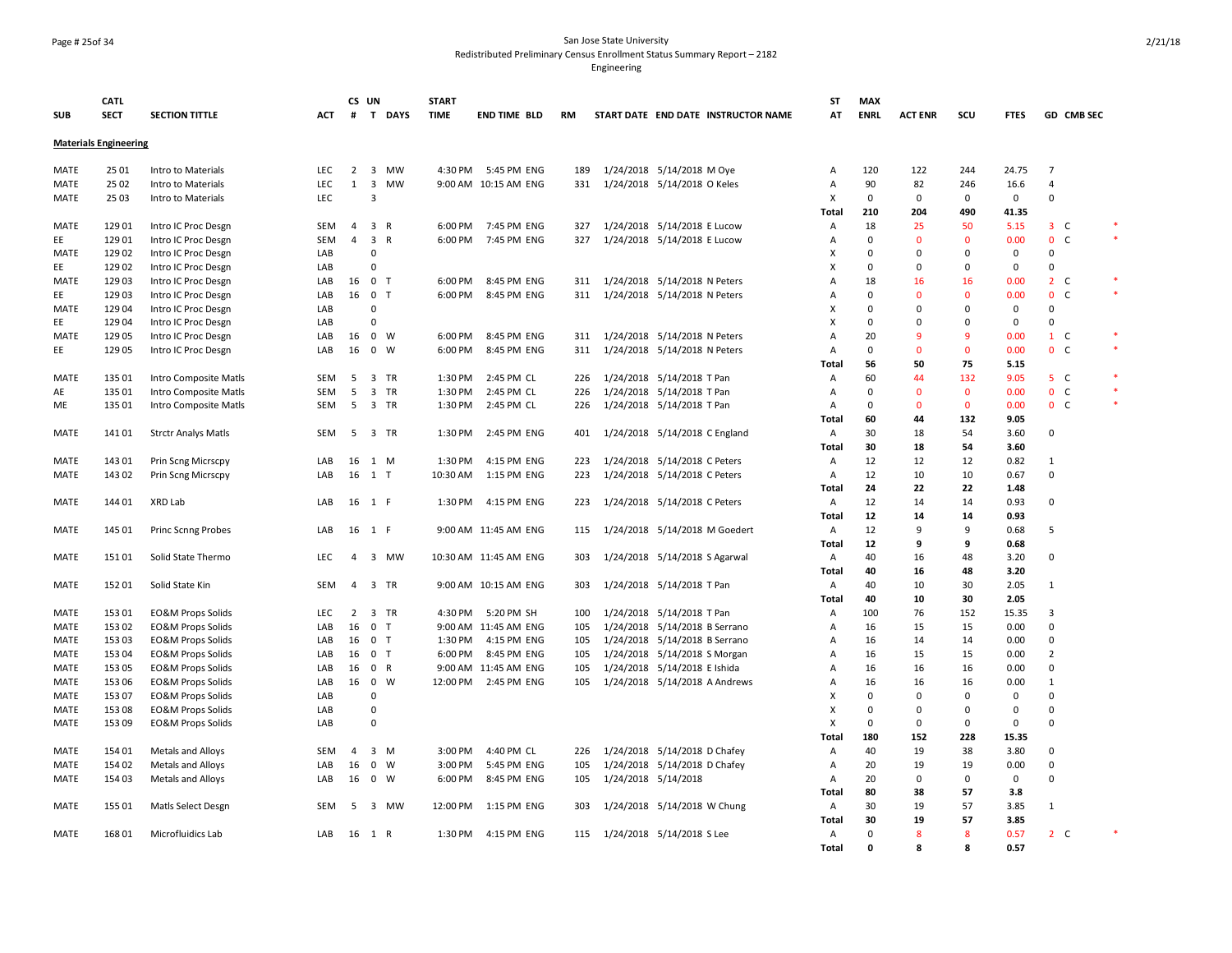### Page # 26of 34 San Jose State University Redistributed Preliminary Census Enrollment Status Summary Report – 2182 Engineering

|             | <b>CATL</b> |                       |            | CS UN          |                             | <b>START</b> |                       |     |                                     |                                    | <b>ST</b>      | <b>MAX</b>  |                |             |             |                   |        |
|-------------|-------------|-----------------------|------------|----------------|-----------------------------|--------------|-----------------------|-----|-------------------------------------|------------------------------------|----------------|-------------|----------------|-------------|-------------|-------------------|--------|
| <b>SUB</b>  | <b>SECT</b> | <b>SECTION TITTLE</b> | <b>ACT</b> | #              | <b>DAYS</b><br>$\mathbf{T}$ | <b>TIME</b>  | <b>END TIME BLD</b>   | RM  | START DATE END DATE INSTRUCTOR NAME |                                    | AT             | <b>ENRL</b> | <b>ACT ENR</b> | SCU         | <b>FTES</b> | <b>GD CMB SEC</b> |        |
| MATE        | 18001       | Ind Studies           | SUP        |                | 36 1 TBA                    |              |                       |     | 1/24/2018 5/14/2018 G Selvaduray    |                                    | Α              | 10          | -1             | 1           | 0.07        | 0                 |        |
| <b>MATE</b> | 180 02      | Ind Studies           | <b>SUP</b> | 36             | 2 TBA                       |              |                       |     | 1/24/2018 5/14/2018 G Selvaduray    |                                    | A              | 10          | 0              | 0           | 0           | 0                 |        |
|             |             |                       |            |                |                             |              |                       |     |                                     |                                    | Total          | 20          | 1              | 1           | 0.066667    |                   |        |
| <b>MATE</b> | 186 01      | Polymers              | SEM        | -5             | 3 TR                        |              | 10:30 AM 11:45 AM ENG | 301 | 1/24/2018 5/14/2018 F Erogbogbo     |                                    | A              | 30          | 32             | 96          | 6.70        | 6                 |        |
|             |             |                       |            |                |                             |              |                       |     |                                     |                                    | Total          | 30          | 32             | 96          | 6.70        |                   |        |
| MATE        | 198B01      | Sr Design Proj        | <b>SEM</b> | $\overline{4}$ | 2 F                         |              | 9:30 AM 10:20 AM ENG  | 340 | 1/24/2018 5/14/2018 W Slocumb       |                                    | A              | 30          | 8              | 8           | 1.07        | 0                 |        |
| <b>MATE</b> | 198B02      | Sr Design Proj        | LAB        | 16             | 0 F                         | 10:30 AM     | 1:15 PM ENG           | 340 | 1/24/2018 5/14/2018 W Slocumb       |                                    | A              | 30          | 8              | 8           | 0.00        | 0                 |        |
|             |             |                       |            |                |                             |              |                       |     |                                     |                                    | Total          | 60          | 16             | 16          | 1.07        |                   |        |
| <b>MATE</b> | 215 01      | Solid State Matls     | SEM        | 5              | 3 M                         | 6:00 PM      | 8:45 PM ENG           | 343 | 1/24/2018 5/14/2018 M Oye           |                                    | $\mathsf{A}$   | 40          | 22             | 66          | 5.30        | 18                |        |
|             |             |                       |            |                |                             |              |                       |     |                                     |                                    | Total          | 40          | 22             | 66          | 5.30        |                   |        |
| MATE        | 25101       | Adv Sld St Thermo     | SEM        | -5             | 3 W                         | 6:00 PM      | 8:45 PM ENG           | 395 | 1/24/2018 5/14/2018 D Oh            |                                    | A              | 30          | 19             | 57          | 4.75        | 19                |        |
|             |             |                       |            |                |                             |              |                       |     |                                     |                                    | Total          | 30          | 19             | 57          | 4.75        |                   |        |
| <b>MATE</b> | 265 01      | Nanomaterials         | <b>LEC</b> |                | 3                           |              |                       |     |                                     |                                    | X              | $\mathbf 0$ | $\mathbf 0$    | $\mathbf 0$ | $\mathbf 0$ | 0                 |        |
| <b>MATE</b> | 265 02      | Nanomaterials         | <b>LEC</b> | 1              | 3 R                         | 6:00 PM      | 8:45 PM CL            | 225 | 1/24/2018 5/14/2018 O Keles         |                                    | A              | 50          | 11             | 33          | 2.60        | 8                 |        |
|             |             |                       |            |                |                             |              |                       |     |                                     |                                    | Total          | 50          | 11             | 33          | 2.60        |                   |        |
| MATE        | 270 01      | Meth Thin Flim Dep    | <b>SEM</b> |                | 3                           |              |                       |     |                                     |                                    | X              | 0           | $\mathbf 0$    | $\mathbf 0$ | 0           | 0                 |        |
| <b>MATE</b> | 27002       | Meth Thin Flim Dep    | SEM        | 5              | 3 <sub>1</sub>              | 6:00 PM      | 8:45 PM SCI           | 253 | 1/24/2018 5/14/2018 C England       |                                    | А              | 50          | 12             | 36          | 2.95        | 11                |        |
|             |             |                       |            |                |                             |              |                       |     |                                     |                                    | Total          | 50          | 12             | 36          | 2.95        |                   |        |
| <b>MATE</b> | 28101       | Thesis Prep Sem       | LAB        |                | 16 1 F                      | 3:00 PM      | 5:45 PM ENG           | 339 | 1/24/2018 5/14/2018 C England       |                                    | A              | 45          | 28             | 28          | 2.33        | 28 C              |        |
| BME         | 28101       | Thesis Prep Sem       | LAB        | 16             | 1 F                         | 3:00 PM      | 5:45 PM ENG           | 339 | 1/24/2018 5/14/2018 C England       |                                    | A              | 0           | $\mathbf 0$    | $\mathbf 0$ | 0.00        | 0 <sub>c</sub>    | $\ast$ |
| CHE         | 28101       | Thesis Prep Sem       | LAB        | 16             | 1 F                         | 3:00 PM      | 5:45 PM ENG           | 339 | 1/24/2018 5/14/2018 C England       |                                    | A              | 0           | $\mathbf 0$    | $\mathbf 0$ | 0.00        | 0 <sub>c</sub>    | $\ast$ |
|             |             |                       |            |                |                             |              |                       |     |                                     |                                    | Total          | 45          | 28             | 28          | 2.33        |                   |        |
| <b>MATE</b> | 298 01      | MS Res Project        | SUP        | 25             | 1 TBA                       |              |                       |     | 1/24/2018 5/14/2018 S Diaz          |                                    | A              | 20          | 1              | 1           | 0.08        | 1                 |        |
| <b>MATE</b> | 298 02      | <b>MS Res Project</b> | SUP        | 25             | 2 TBA                       |              |                       |     | 1/24/2018 5/14/2018 S Diaz          |                                    | A              | 20          | 0              | 0           | 0           | 0                 |        |
| <b>MATE</b> | 298 03      | <b>MS Res Project</b> | SUP        | 25             | 2 F                         | 3:00 PM      | 5:45 PM ENG           | 340 | 1/24/2018 5/14/2018 S Diaz          |                                    | A              | 40          | 13             | 26          | 2.17        | 13                |        |
|             |             |                       |            |                |                             |              |                       |     |                                     |                                    | Total          | 80          | 14             | 27          | 2.25        |                   |        |
| <b>MATE</b> | 299 01      | Master's Thesis       | <b>SUP</b> | 25             | 1 TBA                       |              |                       |     | 1/24/2018 5/14/2018 S Diaz          |                                    | A              | 20          | $\mathbf 0$    | $\mathbf 0$ | $\mathbf 0$ | 0                 |        |
| <b>MATE</b> | 299 02      | Master's Thesis       | <b>SUP</b> | 25             | 3 TBA                       |              |                       |     | 1/24/2018 5/14/2018 S Diaz          |                                    | A              | 20          | 0              | 0           | 0           | 0                 |        |
| MATE        | 299 03      | Master's Thesis       | <b>SUP</b> |                | 25 3 F                      | 3:00 PM      | 5:45 PM ENG           | 340 | 1/24/2018 5/14/2018 S Diaz          |                                    | $\overline{A}$ | 20          | 0              | 0           | 0           | 0                 |        |
|             |             |                       |            |                |                             |              |                       |     |                                     |                                    | Total          | 60          | 0              | 0           | 0           |                   |        |
|             |             |                       |            |                |                             |              |                       |     |                                     | <b>Materials Engineering Total</b> |                | 1239        | 759            | 1584        | 119.0833    |                   |        |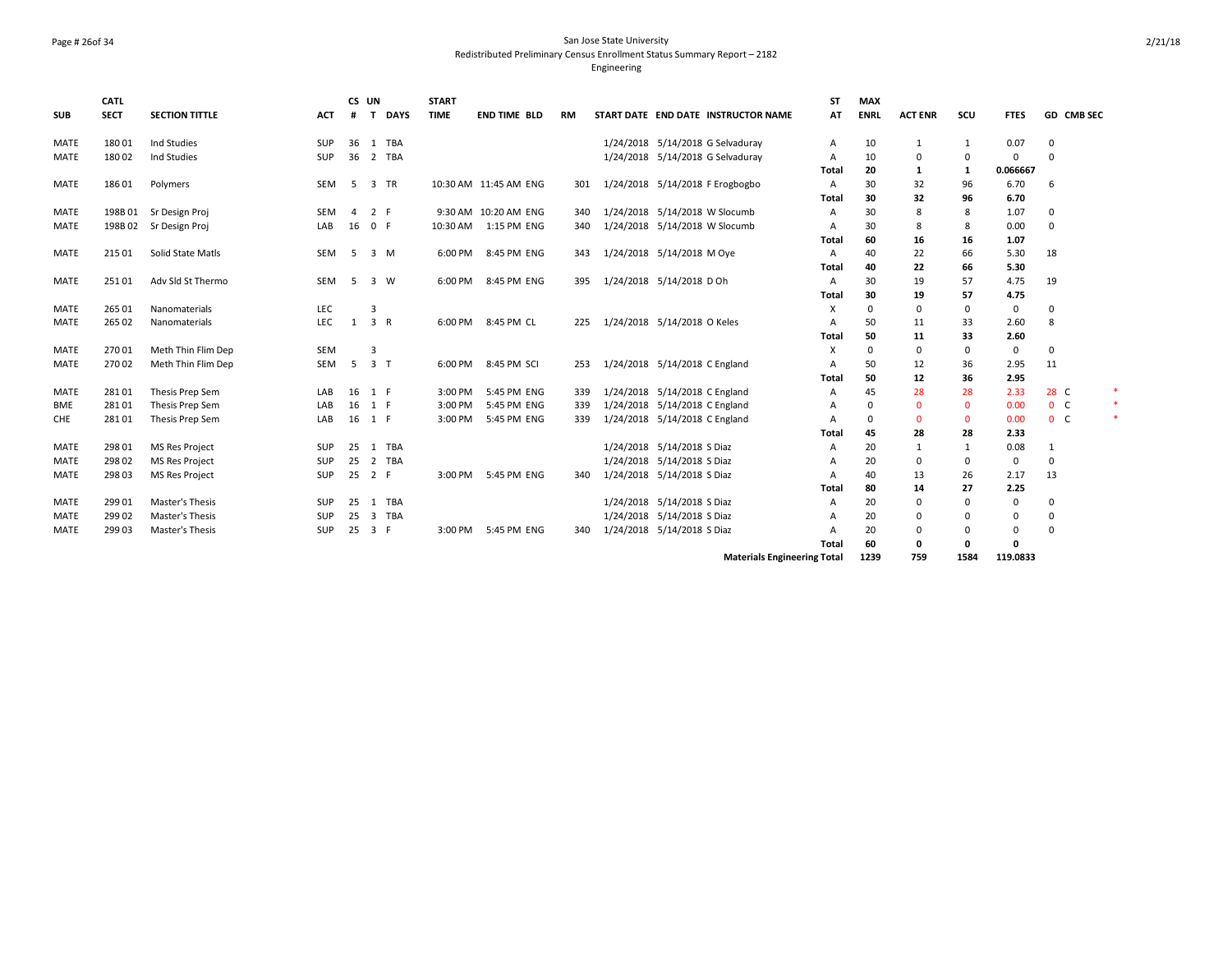### Page # 27of 34 San Jose State University Redistributed Preliminary Census Enrollment Status Summary Report – 2182

|            | <b>CATL</b>                   |                           |            | CS UN          |                                      | <b>START</b> |                       |     |           |                                  |                                             | ST     | <b>MAX</b>  |                |              |             |                   |            |
|------------|-------------------------------|---------------------------|------------|----------------|--------------------------------------|--------------|-----------------------|-----|-----------|----------------------------------|---------------------------------------------|--------|-------------|----------------|--------------|-------------|-------------------|------------|
| <b>SUB</b> | <b>SECT</b>                   | <b>SECTION TITTLE</b>     | ACT        |                | # T DAYS                             | <b>TIME</b>  | <b>END TIME BLD</b>   | RM  |           |                                  | START DATE END DATE INSTRUCTOR NAME         | AT     | <b>ENRL</b> | <b>ACT ENR</b> | SCU          | <b>FTES</b> |                   | GD CMB SEC |
|            | <b>Mechanical Engineering</b> |                           |            |                |                                      |              |                       |     |           |                                  |                                             |        |             |                |              |             |                   |            |
| ME         | 2001                          | Design & Graphics         | SEM        | -5             | 2 M                                  | 9:00 AM      | 9:50 AM ENG           | 189 |           | 1/24/2018 5/14/2018 K Youssefi   |                                             | Α      | 190         | 103            | 103          | 13.73333    | 0                 |            |
| ME         | 2002                          | Design & Graphics         | LAB        | 16             | $0$ M                                |              | 10:00 AM 12:45 PM ENG | 213 | 1/24/2018 | 5/14/2018 K Youssefi             |                                             | A      | 28          | 27             | 27           | 0.00        | $\mathbf 0$       |            |
| ME         | 2003                          | Design & Graphics         | LAB        | 16             | $0 \t M$                             | 1:30 PM      | 4:15 PM ENG           | 213 |           | 1/24/2018 5/14/2018 K Youssefi   |                                             | A      | 28          | 17             | 17           | 0.00        | $\Omega$          |            |
| ME         | 2004                          | Design & Graphics         | LAB        | 16             | $\mathbf{0}$<br>T                    |              | 9:00 AM 11:45 AM ENG  | 213 |           | 1/24/2018 5/14/2018 K Youssefi   |                                             | Α      | 28          | 26             | 26           | 0.00        | $\mathbf 0$       |            |
| ME         | 2005                          | Design & Graphics         | LAB        |                | $\mathbf 0$                          |              |                       |     |           |                                  |                                             | X      | 0           | 0              | $\mathbf 0$  | 0           | $\mathbf 0$       |            |
| ME         | 2006                          | Design & Graphics         | LAB        | 16             | $0 \quad W$                          | 1:30 PM      | 4:15 PM ENG           | 213 |           | 1/24/2018 5/14/2018 K Youssefi   |                                             | A      | 28          | 18             | 18           | 0.00        | $\Omega$          |            |
| ME         | 2007                          | Design & Graphics         | LAB        | 16             | $\mathbf 0$<br>$\mathsf{R}$          | 1:30 PM      | 4:15 PM ENG           | 213 |           | 1/24/2018 5/14/2018 K Youssefi   |                                             | Α      | 28          | 15             | 15           | 0.00        | $\mathbf 0$       |            |
| ME         | 2008                          | Design & Graphics         | LAB        |                | $\Omega$                             |              |                       |     |           |                                  |                                             | X      | $\mathbf 0$ | $\mathbf 0$    | $\mathbf 0$  | $\mathbf 0$ | $\Omega$          |            |
|            |                               |                           |            |                |                                      |              |                       |     |           |                                  |                                             | Total  | 330         | 206            | 206          | 13.73333    |                   |            |
| ME         | 3001                          | <b>Comp Applications</b>  | SEM        | 5              | 2 W                                  |              | 12:00 PM 12:50 PM CL  | 222 |           | 1/24/2018 5/14/2018 B Burlingame |                                             | Α      | 72          | 72             | 72           | 9.6         | $\mathbf 0$       |            |
| ME         | 3002                          | <b>Comp Applications</b>  | LAB        | 16             | 0 <sub>T</sub>                       | 1:30 PM      | 4:15 PM ENG           | 407 | 1/24/2018 | 5/14/2018 B Burlingame           |                                             | Α      | 25          | 23             | 23           | 0.00        | $\mathbf 0$       |            |
|            | 3003                          |                           | LAB        |                | $0 \quad W$                          | 1:30 PM      | 4:15 PM ENG           |     |           |                                  |                                             |        | 25          | 28             | 28           | 0.00        | $\Omega$          |            |
| ME         |                               | <b>Comp Applications</b>  |            | 16             |                                      |              |                       | 407 |           | 1/24/2018 5/14/2018 B Burlingame |                                             | Α      | 25          |                |              |             | $\Omega$          |            |
| ME         | 3004                          | <b>Comp Applications</b>  | LAB        | 16             | 0 R                                  | 1:30 PM      | 4:15 PM ENG           | 407 |           | 1/24/2018 5/14/2018 B Burlingame |                                             | Α      |             | 21             | 21           | 0.00        |                   |            |
|            |                               |                           |            |                |                                      |              |                       |     |           |                                  |                                             | Total  | 147         | 144            | 144          | 9.60        |                   |            |
| ME         | 101 01                        | Dynamics                  | SEM        | $\overline{4}$ | 3 TR                                 | 1:30 PM      | 2:45 PM ENG           | 327 |           | 1/24/2018 5/14/2018 R Agarwal    |                                             | Α      | 30          | 30             | 90           | 6.00        | $\mathbf 0$       |            |
| ME         | 101 02                        | Dynamics                  | SEM        | 4              | $\overline{\mathbf{3}}$<br><b>TR</b> | 3:00 PM      | 4:15 PM ENG           | 327 | 1/24/2018 | 5/14/2018 R Agarwal              |                                             | Α      | 30          | 18             | 54           | 3.65        | 1                 |            |
| ME         | 101 03                        | Dynamics                  | <b>SEM</b> | $\overline{4}$ | 3 MW                                 |              | 10:30 AM 11:45 AM ENG | 327 | 1/24/2018 |                                  | 5/14/2018 V Cherickal Viswanathan           | Α      | 30          | 30             | 90           | 6.00        | $\Omega$          |            |
| ME         | 101 04                        | Dynamics                  | <b>SEM</b> | $\overline{4}$ | 3 MW                                 | 1:30 PM      | 2:45 PM ENG           | 327 |           |                                  | 1/24/2018 5/14/2018 V Cherickal Viswanathan | A      | 30          | 30             | 90           | 6.00        | $\Omega$          |            |
| ME         | 101 05                        | Dynamics                  | SEM        | 4              | 3<br>TR                              | 1:30 PM      | 2:45 PM ENG           | 303 | 1/24/2018 | 5/14/2018 R Tsou                 |                                             | A      | 30          | 39             | 117          | 7.80        | $\Omega$          |            |
| ME         | 101 06                        | Dynamics                  | <b>SEM</b> | $\overline{4}$ | 3 MW                                 | 4:30 PM      | 5:45 PM CL            | 303 |           | 1/24/2018 5/14/2018 S Bowley     |                                             | $\,$ A | 30          | 32             | 96           | 6.40        | $\mathbf 0$       |            |
|            |                               |                           |            |                |                                      |              |                       |     |           |                                  |                                             | Total  | 180         | 179            | 537          | 35.85       |                   |            |
| ME         | 106 01                        | Fund Mechatro Engr        | <b>SEM</b> | 4              | $\overline{3}$<br>TR                 | 4:30 PM      | 5:20 PM ENG           | 189 |           | 1/24/2018 5/14/2018 B Furman     |                                             | A      | 135         | 146            | 292          | 29.40       | $4-$              |            |
| EE         | 106 01                        | Fund Mechatro Engr        | SEM        | $\overline{4}$ | $\overline{\mathbf{3}}$<br>TR        | 4:30 PM      | 5:20 PM ENG           | 189 |           | 1/24/2018 5/14/2018 B Furman     |                                             | Α      | $\mathbf 0$ | $\mathbf{0}$   | $\mathbf 0$  | 0.00        | 0 <sub>c</sub>    |            |
| ME         | 106 03                        | Fund Mechatro Engr        | LAB        |                | $\Omega$                             |              |                       |     |           |                                  |                                             | X      | $\Omega$    | 0              | $\mathbf 0$  | 0           | $\Omega$          |            |
| EE         | 106 03                        | Fund Mechatro Engr        | LAB        |                | $\Omega$                             |              |                       |     |           |                                  |                                             | X      | $\Omega$    | $\Omega$       | $\mathbf 0$  | $\Omega$    | $\Omega$          |            |
| ME         | 106 04                        | Fund Mechatro Engr        | LAB        | 16             | $\mathbf 0$<br>W                     | 6:00 PM      | 8:45 PM ENG           | 125 |           | 1/24/2018 5/14/2018 B Furman     |                                             | A      | 20          | 19             | 19           | 0.00        | $1 \quad C$       |            |
| EE         | 106 04                        | Fund Mechatro Engr        | LAB        | 16             | $\mathbf 0$<br>W                     | 6:00 PM      | 8:45 PM ENG           | 125 |           | 1/24/2018 5/14/2018 B Furman     |                                             | A      | $\Omega$    | $\Omega$       | $\mathbf{0}$ | 0.00        | $\mathbf{0}$<br>C | $\ast$     |
| ME         | 106 05                        | Fund Mechatro Engr        | LAB        |                | $\Omega$                             |              |                       |     |           |                                  |                                             | X      | $\Omega$    | $\Omega$       | $\mathbf{0}$ | $\Omega$    | $\Omega$          |            |
| EE         | 106 05                        | <b>Fund Mechatro Engr</b> | LAB        |                | $\Omega$                             |              |                       |     |           |                                  |                                             | X      | $\Omega$    | $\mathbf 0$    | $\mathbf 0$  | $\pmb{0}$   | $\mathbf 0$       |            |
| ME         | 106 06                        | <b>Fund Mechatro Engr</b> | LAB        | 16             | 0 R                                  | 6:00 PM      | 8:45 PM ENG           | 125 | 1/24/2018 | 5/14/2018 B Furman               |                                             | A      | 20          | 20             | 20           | 0.00        | 0 <sup>o</sup>    | $\ast$     |
|            |                               |                           | LAB        |                | 0 R                                  | 6:00 PM      | 8:45 PM ENG           |     |           |                                  |                                             |        | 0           | $\mathbf{0}$   | $\mathbf{0}$ | 0.00        | 0 <sub>c</sub>    |            |
| EE         | 106 06                        | Fund Mechatro Engr        |            | 16             |                                      |              |                       | 125 |           | 1/24/2018 5/14/2018 B Furman     |                                             | A      |             |                |              |             |                   |            |
| ME         | 106 07                        | Fund Mechatro Engr        | LAB        | 16             | 0 F                                  |              | 9:00 AM 11:45 AM ENG  | 125 |           | 1/24/2018 5/14/2018 B Furman     |                                             | A      | 20          | 19             | 19           | 0.00        | 0 C               | $\ast$     |
| EE         | 106 07                        | Fund Mechatro Engr        | LAB        | 16             | 0 F                                  |              | 9:00 AM 11:45 AM ENG  | 125 | 1/24/2018 | 5/14/2018 B Furman               |                                             | A      | $\Omega$    | $\Omega$       | $\mathbf{0}$ | 0.00        | 0 <sub>c</sub>    |            |
| ME         | 106 08                        | Fund Mechatro Engr        | LAB        | 16             | 0 F                                  | 1:30 PM      | 4:15 PM ENG           | 125 | 1/24/2018 | 5/14/2018 B Furman               |                                             | Α      | 20          | 16             | 16           | 0.00        | 0 <sub>c</sub>    |            |
| EE         | 106 08                        | Fund Mechatro Engr        | LAB        | 16             | 0 F                                  | 1:30 PM      | 4:15 PM ENG           | 125 |           | 1/24/2018 5/14/2018 B Furman     |                                             | A      | 0           | $\mathbf 0$    | $\mathbf 0$  | 0.00        | 0 <sub>c</sub>    |            |
| ME         | 106 09                        | Fund Mechatro Engr        | LAB        | 16             | $0$ M                                | 1:30 PM      | 4:15 PM ENG           | 125 | 1/24/2018 | 5/14/2018 B Furman               |                                             | A      | 20          | 19             | 19           | 0.00        | 0 <sub>c</sub>    | $\ast$     |
| EE         | 106 09                        | Fund Mechatro Engr        | LAB        | 16             | $0 \t M$                             | 1:30 PM      | 4:15 PM ENG           | 125 | 1/24/2018 | 5/14/2018 B Furman               |                                             | A      | $\Omega$    | $\mathbf{0}$   | $\mathbf{0}$ | 0.00        | 0 <sub>c</sub>    |            |
| ME         | 106 10                        | Fund Mechatro Engr        | LAB        | 16             | 0 <sub>T</sub>                       | 1:30 PM      | 4:15 PM ENG           | 125 |           | 1/24/2018 5/14/2018 B Furman     |                                             | A      | 20          | 16             | 16           | 0.00        | $1 \quad C$       |            |
| EE         | 106 10                        | <b>Fund Mechatro Engr</b> | LAB        | 16             | 0 <sub>T</sub>                       | 1:30 PM      | 4:15 PM ENG           | 125 | 1/24/2018 | 5/14/2018 B Furman               |                                             | Α      | $\mathbf 0$ | $\mathbf{0}$   | $\mathbf 0$  | 0.00        | 0 <sub>c</sub>    | $\ast$     |
| ME         | 106 11                        | <b>Fund Mechatro Engr</b> | LAB        | 16             | 0 R                                  | 1:30 PM      | 4:15 PM ENG           | 125 |           | 1/24/2018 5/14/2018 B Furman     |                                             | Α      | 20          | 19             | 19           | 0.00        | $1\quad C$        |            |
| EE         | 106 11                        | Fund Mechatro Engr        | LAB        | 16             | 0 R                                  | 1:30 PM      | 4:15 PM ENG           | 125 |           | 1/24/2018 5/14/2018 B Furman     |                                             | A      | 0           | $\mathbf{0}$   | $\mathbf{0}$ | 0.00        | 0 <sub>c</sub>    |            |
| ME         | 106 12                        | Fund Mechatro Engr        | LAB        | 16             | 0 <sub>T</sub>                       | 6:00 PM      | 8:45 PM ENG           | 125 | 1/24/2018 | 5/14/2018 B Furman               |                                             | A      | 20          | 18             | 18           | 0.00        | $1 \quad C$       |            |
| EE         | 106 12                        | <b>Fund Mechatro Engr</b> | LAB        | 16             | 0 <sub>T</sub>                       | 6:00 PM      | 8:45 PM ENG           | 125 |           | 1/24/2018 5/14/2018 B Furman     |                                             | A      | 0           | $\mathbf{0}$   | $\mathbf{0}$ | 0.00        | 0 <sup>o</sup>    |            |
|            |                               |                           |            |                |                                      |              |                       |     |           |                                  |                                             | Total  | 295         | 292            | 438          | 29.40       |                   |            |
| ME         | 11101                         | Fluid Mech                | <b>SEM</b> |                | $\overline{3}$                       |              |                       |     |           |                                  |                                             | X      | $\mathbf 0$ | 0              | $\mathbf 0$  | 0           | $\mathbf 0$       |            |
| ME         | 11102                         | <b>Fluid Mech</b>         | SEM        | 4              | 3 TR                                 |              | 9:00 AM 10:15 AM ENG  | 329 | 1/24/2018 | 5/14/2018 N Okamoto              |                                             | Α      | 60          | 59             | 177          | 11.90       | $\overline{2}$    |            |
| ME         | 11103                         | Fluid Mech                | <b>SEM</b> | $\overline{4}$ | 3 TR                                 | 4:30 PM      | 5:45 PM ENG           | 329 |           | 1/24/2018 5/14/2018 P Kutler     |                                             | Α      | 50          | 57             | 171          | 11.40       | $\mathbf 0$       |            |
| ME         | 11104                         | Fluid Mech                | <b>SEM</b> | $\overline{4}$ | 3 TR                                 | 3:00 PM      | 4:15 PM ENG           | 341 |           | 1/24/2018 5/14/2018 C Han        |                                             | Α      | 70          | 72             | 216          | 14.45       | 1                 |            |
|            |                               |                           |            |                |                                      |              |                       |     |           |                                  |                                             | Total  | 180         | 188            | 564          | 37.75       |                   |            |
|            | 113 01                        |                           | SEM        | $\overline{4}$ | 4 TR                                 |              | 8:00 AM 9:40 AM ENG   | 329 |           | 1/24/2018 5/14/2018 A Tabrizi    |                                             |        | 45          | 52             | 208          | 13.87       | $\mathbf 0$       |            |
| ME         |                               | Thermodynamics            |            |                |                                      |              |                       |     |           |                                  |                                             | Α      |             |                |              |             |                   |            |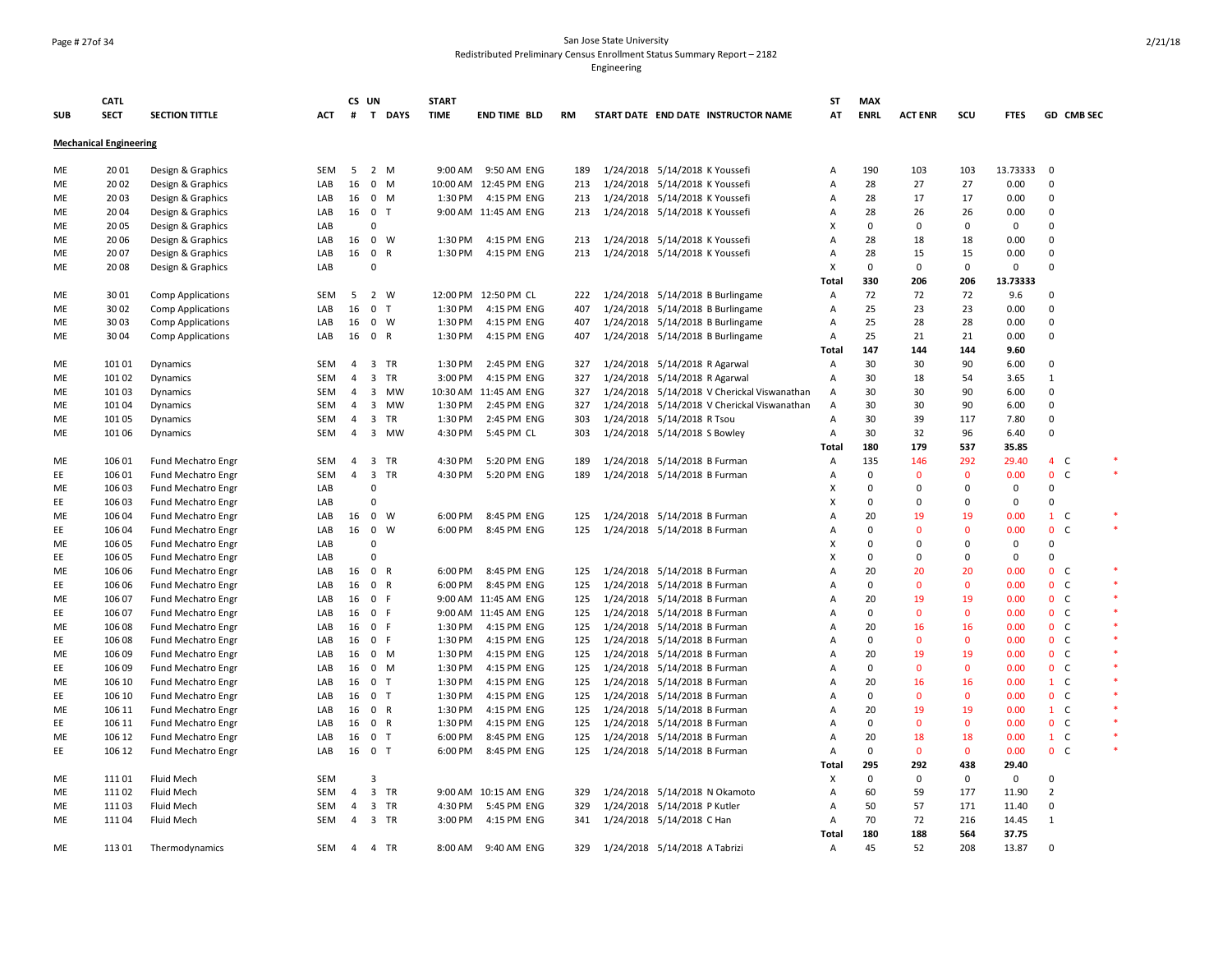### Page # 28of 34 San Jose State University Redistributed Preliminary Census Enrollment Status Summary Report – 2182

|            | <b>CATL</b>    |                                       |            |                | CS UN                   |           | <b>START</b>         |                       |     |                               |                                                                |                                     | SΤ           | <b>MAX</b>  |                     |                |                     |                  |   |
|------------|----------------|---------------------------------------|------------|----------------|-------------------------|-----------|----------------------|-----------------------|-----|-------------------------------|----------------------------------------------------------------|-------------------------------------|--------------|-------------|---------------------|----------------|---------------------|------------------|---|
| <b>SUB</b> | <b>SECT</b>    | <b>SECTION TITTLE</b>                 | ACT        | #              |                         | T DAYS    | <b>TIME</b>          | <b>END TIME BLD</b>   | RM  |                               |                                                                | START DATE END DATE INSTRUCTOR NAME | AT           | <b>ENRL</b> | <b>ACT ENR</b>      | SCU            | <b>FTES</b>         | GD CMB SEC       |   |
| ME         | 113 02         | Thermodynamics                        | <b>SEM</b> | 4              |                         | 4 MW      | 7:30 PM              | 9:10 PM ENG           | 303 |                               | 1/24/2018 5/14/2018 S Zaidi                                    |                                     | A            | 35          | 40                  | 160            | 10.67               | $\Omega$         |   |
|            |                |                                       |            |                |                         |           |                      |                       |     |                               |                                                                |                                     | <b>Total</b> | 80          | 92                  | 368            | 24.53               |                  |   |
| ME         | 114 01         | <b>Heat Transfer</b>                  | SEM        | $\overline{4}$ | 3 TR                    |           | 3:00 PM              | 4:15 PM ENG           | 331 |                               | 1/24/2018 5/14/2018 K Gosselin                                 |                                     | Α            | 70          | 59                  | 177            | 11.85               | $\mathbf{1}$     |   |
| ME         | 114 02         | <b>Heat Transfer</b>                  | <b>SEM</b> | 4              | $\overline{\mathbf{3}}$ | TR        |                      | 10:30 AM 11:45 AM ENG | 303 |                               | 1/24/2018 5/14/2018 S Zaidi                                    |                                     | Α            | 35          | 39                  | 117            | 7.85                | $\mathbf{1}$     |   |
| ME         | 114 03         | <b>Heat Transfer</b>                  | SEM        | 4              |                         | 3 MW      | 6:00 PM              | 7:15 PM CL            | 310 |                               | 1/24/2018 5/14/2018 H Kabbani                                  |                                     | Α            | 35          | 35                  | 105            | 7.10                | $\overline{2}$   |   |
|            |                |                                       |            |                |                         |           |                      |                       |     |                               |                                                                |                                     | Total        | 140         | 133                 | 399            | 26.80               |                  |   |
| ME         | 115 01         | Thermal Eng Lab                       | LAB        | 16             | $1$ T                   |           | 10:30 AM             | 1:15 PM ENG           | 113 |                               | 1/24/2018 5/14/2018 Y Lam                                      |                                     | Α            | 18          | 15                  | 15             | 1.00                | $\mathbf 0$      |   |
| ME         | 115 02         | Thermal Eng Lab                       | LAB        | 16             | $1$ T                   |           | 1:30 PM              | 4:15 PM ENG           | 113 |                               | 1/24/2018 5/14/2018 Y Lam                                      |                                     | Α            | 18          | 17                  | 17             | 1.13                | $\mathbf 0$      |   |
| ME         | 115 03         | Thermal Eng Lab                       | LAB        |                | 16 1 M                  |           |                      | 10:00 AM 12:45 PM ENG | 113 |                               | 1/24/2018 5/14/2018 M Tran                                     |                                     | Α            | 18          | 17                  | 17             | 1.13                | $\mathbf 0$      |   |
| ME         | 115 04         | Thermal Eng Lab                       | LAB        | 16             | 1 M                     |           | 1:30 PM              | 4:15 PM ENG           | 113 |                               | 1/24/2018 5/14/2018 M Tran                                     |                                     | A            | 18          | 19                  | 19             | 1.27                | $\mathbf 0$      |   |
| ME         | 115 05         | Thermal Eng Lab                       | LAB        | 16             | 1 R                     |           | 1:30 PM              | 4:15 PM ENG           | 113 |                               | 1/24/2018 5/14/2018 S Zaidi                                    |                                     | Α            | 18          | 15                  | 15             | 1.00                | $\pmb{0}$        |   |
| ME         | 115 06         | Thermal Eng Lab                       | LAB        | 16             | 1 W                     |           | 4:30 PM              | 7:15 PM ENG           | 113 |                               | 1/24/2018 5/14/2018 S Zaidi                                    |                                     | A            | 18          | 19                  | 19             | 1.27                | $\mathbf 0$      |   |
|            |                |                                       |            |                |                         |           |                      |                       |     |                               |                                                                |                                     | Total        | 108         | 102                 | 102            | 6.80                |                  |   |
| ME         | 120 01         | <b>Experimental Meths</b>             | <b>SEM</b> | $\overline{4}$ | 2 W                     |           | 9:00 AM              | 9:50 AM ENG           | 189 |                               | 1/24/2018 5/14/2018 A Mysore                                   |                                     | Α            | 80          | 64                  | 64             | 8.533333            | $\Omega$         |   |
| ME         | 120 02         | <b>Experimental Meths</b>             | LAB        |                | $\mathbf 0$             |           |                      |                       |     |                               |                                                                |                                     | X            | $\mathbf 0$ | $\Omega$            | $\mathbf 0$    | $\mathbf 0$         | $\Omega$         |   |
| ME         | 12003          | <b>Experimental Meths</b>             | LAB        | 16             | 0 <sub>T</sub>          |           | 1:30 PM              | 4:15 PM ENG           | 133 |                               | 1/24/2018 5/14/2018 A Mysore                                   |                                     | Α            | 16          | 15                  | 15             | 0.00                | $\mathbf 0$      |   |
| ME         | 120 04         | <b>Experimental Meths</b>             | LAB        | 16             | 0 <sub>T</sub>          |           | 5:30 PM              | 8:15 PM ENG           | 133 |                               | 1/24/2018 5/14/2018 A Mysore                                   |                                     | Α            | 16          | 11                  | 11             | 0.00                | $\mathbf 0$      |   |
| ME         | 120 05         | <b>Experimental Meths</b>             | LAB        | 16             | $0 \quad W$             |           |                      | 10:00 AM 12:45 PM ENG | 133 |                               | 1/24/2018 5/14/2018 A Mysore                                   |                                     | Α            | 16          | 16                  | 16             | 0.00                | $\mathbf 0$      |   |
| <b>ME</b>  | 120 06         | <b>Experimental Meths</b>             | LAB        |                | $\Omega$                |           |                      |                       |     |                               |                                                                |                                     | x            | $\mathbf 0$ | $\mathbf 0$         | $\mathbf 0$    | $\mathsf 0$         | $\mathbf 0$      |   |
| ME         | 120 07         | <b>Experimental Meths</b>             | LAB        | 16             | 0 R                     |           | 1:30 PM              | 4:15 PM ENG           | 133 |                               | 1/24/2018 5/14/2018 A Mysore                                   |                                     | A            | 16          | 16                  | 16             | 0.00                | $\mathbf 0$      |   |
| ME         | 120 08         | <b>Experimental Meths</b>             | LAB        | 16             | $0 \quad W$             |           | 1:30 PM              | 4:15 PM               |     |                               | 1/24/2018 5/14/2018 A Mysore                                   |                                     | Α            | 16          | 6                   | 6              | 0.00                | $\mathbf 0$      |   |
|            |                |                                       |            |                |                         |           |                      |                       |     |                               |                                                                |                                     | Total        | 160         | 128                 | 128            | 8.53                |                  |   |
| ME         | 13001          | <b>Appl Engr Analysis</b>             | <b>SEM</b> | $\overline{4}$ | 3 TR                    |           |                      | 9:00 AM 10:15 AM ENG  | 331 |                               | 1/24/2018 5/14/2018 T Hsu                                      |                                     | Α            | 75          | 57                  | 171            | 11.40               | $\mathbf 0$      |   |
| ME         | 130 02         | <b>Appl Engr Analysis</b>             | SEM        | 4              | 3 TR                    |           | 12:00 PM             | 1:15 PM ENG           | 303 |                               |                                                                | 1/24/2018 5/14/2018 D Abdollahian   | Α            | 40          | 39                  | 117            | 7.80                | $\mathbf 0$      |   |
| ME         | 13003          | Appl Engr Analysis                    | <b>SEM</b> | $\overline{4}$ |                         | 3 MW      | 1:30 PM              | 2:45 PM CL            | 225 |                               | 1/24/2018 5/14/2018 K Gosselin                                 |                                     | Α            | 50          | 50                  | 150            | 10.00               | $\mathbf 0$      |   |
|            |                |                                       |            |                |                         |           |                      |                       |     |                               |                                                                |                                     | Total        | 165         | 146                 | 438            | 29.20               |                  |   |
| ME         | 13601          | Des For Manufactur                    | <b>SEM</b> | 4              | 3 TR                    |           | 7:30 PM              | 8:45 PM ENG           | 329 |                               | 1/24/2018 5/14/2018 E Cydzik                                   |                                     | Α            | 35          | 26                  | 78             | 5.45                | 5                |   |
|            |                |                                       |            |                |                         |           |                      |                       |     |                               |                                                                |                                     | Total        | 35          | 26                  | 78             | 5.45                |                  |   |
| ME         | 14701          | Dyn Sys Vibs Cntrl                    | SEM        | $\overline{4}$ | 3                       | MW        | 4:30 PM              | 5:45 PM ENG           | 331 |                               | 1/24/2018 5/14/2018 F Barez                                    |                                     | Α            | 40          | 45                  | 135            | 9.00                | $\mathbf 0$      |   |
| ME         | 14702          | Dyn Sys Vibs Cntrl                    | SEM        | 4              |                         | 3 MW      | 7:30 PM              | 8:45 PM CL            | 310 |                               | 1/24/2018 5/14/2018 A Rahimi                                   |                                     | Α            | 60          | 47                  | 141            | 9.45                | $\mathbf{1}$     |   |
|            |                |                                       |            |                |                         |           |                      |                       |     |                               |                                                                |                                     | Total        | 100         | 92                  | 276            | 18.45               |                  |   |
| <b>ME</b>  | 154 01         | Mech Engr Design                      | <b>SEM</b> | $\overline{a}$ | $\overline{4}$          | <b>MW</b> |                      | 10:30 AM 12:10 PM ENG | 331 | 1/24/2018 5/14/2018 R Yee     |                                                                |                                     | A            | 80          | 54                  | 216            | 14.46667            | 1                |   |
| ME         | 154 02         | Mech Engr Design                      | SEM        | $\overline{4}$ | 4                       | TBA       |                      |                       |     |                               | 1/24/2018 5/14/2018                                            |                                     | Α            | 70          | 68                  | 272            | 18.13333            | $\Omega$         |   |
|            |                |                                       |            |                |                         |           |                      |                       |     |                               |                                                                |                                     | Total        | 150         | 122                 | 488            | 32.6                |                  |   |
| ME         | 160 01         | Finite Ele Methods                    | SEM        | 4              | 3 TR                    |           | 6:00 PM              | 7:15 PM ENG           | 403 | 1/24/2018 5/14/2018 E Chan    |                                                                |                                     | Α            | 35          | 36                  | 108            | 7.20                | 0                |   |
|            |                |                                       |            |                |                         |           |                      |                       |     |                               |                                                                |                                     | Total        | 35          | 36                  | 108            | 7.20                |                  |   |
| ME         | 165 80         | Com Aid Des in ME                     | SEM        | 4              | 3                       | TBA       |                      |                       |     |                               | 1/24/2018 5/14/2018 S Bowley                                   |                                     | Α            | 35          | 41                  | 123            | 8.20                | 0<br>$\mathbf 0$ |   |
| <b>ME</b>  | 16581          | Com Aid Des in ME                     | <b>SEM</b> | $\overline{4}$ |                         | 3 TBA     |                      |                       |     |                               | 1/24/2018 5/14/2018 S Bowley                                   |                                     | А            | 28          | 34                  | 102            | 6.80                |                  |   |
|            |                |                                       |            |                |                         |           |                      |                       |     |                               |                                                                |                                     | Total        | 63          | 75                  | 225            | 15.00               |                  | × |
| ME         | 16701          | Intro Eng Biomecha                    | <b>SEM</b> | $\overline{4}$ |                         | 3 TR      | 4:30 PM              | 5:45 PM BBC           | 204 |                               |                                                                | 1/24/2018 5/14/2018 M Leineweber    | Α            | 70          | $\Omega$            | $\mathbf{0}$   | 0.00                | 0 <sup>o</sup>   |   |
|            |                |                                       |            |                |                         |           |                      |                       |     |                               |                                                                |                                     | Total        | 70          | $\mathbf 0$         | 0              | 0.00                |                  |   |
| ME         | 168 01         | Microfluidics Lab                     | LAB        |                | 16 1 R                  |           | 1:30 PM              | 4:15 PM ENG           | 115 |                               | 1/24/2018 5/14/2018 S Lee                                      |                                     | Α            | 20          | 8<br>$\Omega$       | 8              | 0.67                | 8 C              |   |
| EE         | 168 01         | Microfluidics Lab                     | LAB        |                | 16 1 R                  |           | 1:30 PM              | 4:15 PM ENG           | 115 |                               | 1/24/2018 5/14/2018 S Lee                                      |                                     | Α            | $\mathbf 0$ |                     | 0<br>8         | 0.00                | $0-$             |   |
|            | 18001          | <b>Indiv Studies</b>                  | SUP        | 36             |                         | 1 TBA     |                      |                       |     |                               |                                                                |                                     | Total        | 20<br>15    | 8<br>$\overline{2}$ | $\overline{2}$ | 0.67<br>0.15        | $\mathbf{1}$     |   |
| ME         |                |                                       |            |                |                         |           |                      |                       |     |                               |                                                                | 1/24/2018 5/14/2018 N Okamoto       | Α            |             |                     | $\overline{2}$ |                     | $\Omega$         |   |
| ME         | 18002          | <b>Indiv Studies</b>                  | SUP        | 36             |                         | 2 TBA     |                      |                       |     |                               |                                                                | 1/24/2018 5/14/2018 N Okamoto       | Α            | 15          | $\mathbf{1}$        | $\mathbf 0$    | 0.13<br>$\mathbf 0$ | $\mathbf 0$      |   |
| ME         | 18003<br>18004 | <b>Indiv Studies</b>                  | SUP<br>SUP |                | 36 3 TBA                |           |                      | 5:20 PM CL            |     |                               |                                                                | 1/24/2018 5/14/2018 N Okamoto       | Α            | 15<br>30    | 0<br>29             | 29             |                     |                  |   |
| ME<br>ME   | 18005          | <b>Indiv Studies</b>                  | SUP        | 36<br>36       | 1 T<br>1 W              |           | 4:30 PM<br>6:00 PM   | 7:15 PM               | 111 | 1/24/2018 5/14/2018 N Okamoto |                                                                |                                     | Α            | 35          | 14                  | 14             | 1.95<br>0.93        | 1<br>0           |   |
|            | 18006          | <b>Indiv Studies</b>                  | SUP        |                | 1 T                     |           |                      | 1:30 PM               |     |                               | 1/24/2018 5/14/2018 R Agarwal                                  |                                     | Α<br>A       | 35          | 16                  | 16             |                     | $\Omega$         |   |
| ME<br>ME   | 18007          | Indiv Studies<br><b>Indiv Studies</b> | <b>SUP</b> | 36             | 36 1 R                  |           | 12:00 PM<br>12:00 PM | 1:30 PM               |     |                               | 1/24/2018 5/14/2018 R Agarwal<br>1/24/2018 5/14/2018 R Agarwal |                                     | A            | 35          | 9                   | 9              | 1.07<br>0.60        | $\Omega$         |   |
|            |                |                                       |            |                |                         |           |                      |                       |     |                               |                                                                |                                     | <b>Total</b> | 180         | 71                  | 72             | 4.83                |                  |   |
|            |                |                                       |            |                |                         |           |                      |                       |     |                               |                                                                |                                     |              |             |                     |                |                     |                  |   |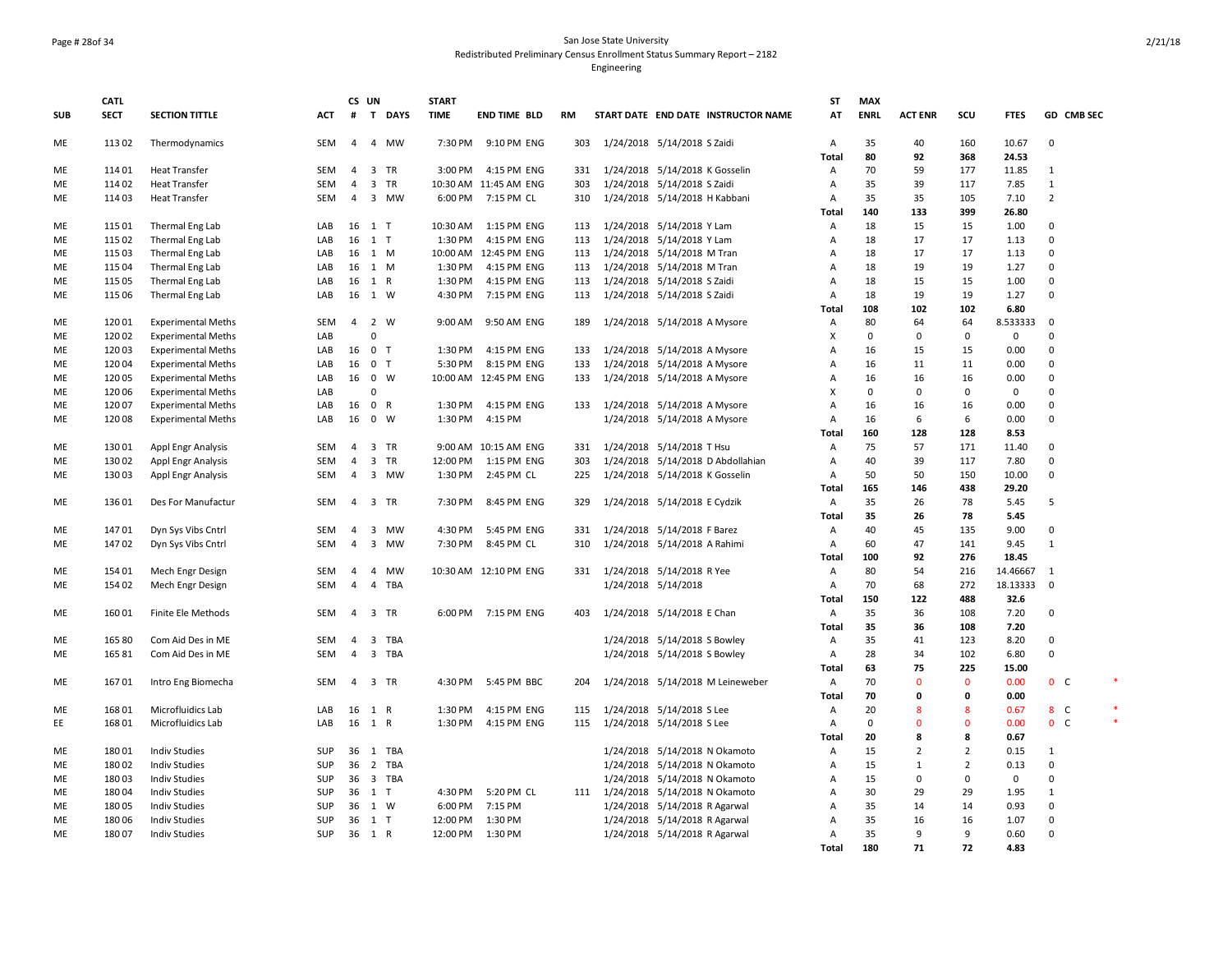### Page # 29of 34 San Jose State University Redistributed Preliminary Census Enrollment Status Summary Report – 2182 Engineering

|            | <b>CATL</b> |                               |            | CS UN           |                                       | <b>START</b> |                     |     |                                             | <b>ST</b>      | <b>MAX</b>  |                |                |             |                |
|------------|-------------|-------------------------------|------------|-----------------|---------------------------------------|--------------|---------------------|-----|---------------------------------------------|----------------|-------------|----------------|----------------|-------------|----------------|
| <b>SUB</b> | <b>SECT</b> | <b>SECTION TITTLE</b>         | <b>ACT</b> | #               | T DAYS                                | <b>TIME</b>  | <b>END TIME BLD</b> | RM  | START DATE END DATE INSTRUCTOR NAME         | AT             | <b>ENRL</b> | <b>ACT ENR</b> | SCU            | <b>FTES</b> | GD CMB SEC     |
| <b>ME</b>  | 18101       | Fund of Biosensors            | <b>LEC</b> | 2               | 3 MW                                  | 4:30 PM      | 5:45 PM ENG         |     | 192 1/24/2018 5/14/2018 W Du                | Α              | 50          | 12             | 36             | 2.50        | $\overline{2}$ |
|            |             |                               |            |                 |                                       |              |                     |     |                                             | <b>Total</b>   | 50          | 12             | 36             | 2.50        |                |
| ME         | 18301       | <b>HVAC Sys Design</b>        | <b>SEM</b> | $\overline{4}$  | 3 TR                                  | 6:00 PM      | 7:15 PM ENG         | 329 | 1/24/2018 5/14/2018 S Ishaya                | Α              | 50          | 35             | 105            | 7.15        | $\overline{3}$ |
|            |             |                               |            |                 |                                       |              |                     |     |                                             | Total          | 50          | 35             | 105            | 7.15        |                |
| ME         | 185 01      | <b>HEV&amp;EV Fundamental</b> | <b>LEC</b> | $\overline{4}$  | 3 MW                                  | 6:00 PM      | 7:15 PM ENG         | 401 | 1/24/2018 5/14/2018 F Barez                 | Α              | 35          | 24             | 72             | 5.30        | 10             |
|            |             |                               |            |                 |                                       |              |                     |     |                                             | <b>Total</b>   | 35          | 24             | 72             | 5.30        |                |
| ME         | 18701       | Auto Control Dsgn             | SEM        | $\overline{4}$  | 3 TR                                  | 4:30 PM      | 5:45 PM ENG         | 232 | 1/24/2018 5/14/2018 J Wang                  | Α              | 40          | 12             | 36             | 2.40        | $\mathbf 0$    |
|            |             |                               |            |                 |                                       |              |                     |     |                                             | Total          | 40          | 12             | 36             | 2.40        |                |
| ME         | 195B01      | Sr Design Proj II             | SEM        | 5               | 3 W                                   | 1:30 PM      | 4:15 PM ENG         | 135 | 1/24/2018 5/14/2018 R Agarwal               | Α              | 30          | 26             | 78             | 5.20        | 0              |
| <b>ME</b>  | 195B02      | Sr Design Proj II             | <b>SEM</b> | 5               | 3 W                                   | 1:30 PM      | 4:15 PM ENG         | 111 | 1/24/2018 5/14/2018 R Yee                   | А              | 30          | 30             | 90             | 6.00        | $\Omega$       |
| ME         | 195B03      | Sr Design Proj II             | SEM        | $5\phantom{.0}$ | 3 W                                   | 1:30 PM      | 4:15 PM ENG         | 192 | 1/24/2018 5/14/2018 W Du                    | $\overline{A}$ | 30          | 17             | 51             | 3.40        | $\mathbf 0$    |
| <b>ME</b>  | 195B04      | Sr Design Proj II             | <b>SEM</b> | -5              | $\overline{3}$<br>W                   | 1:30 PM      | 4:15 PM ENG         | 141 | 1/24/2018 5/14/2018 B Furman                | A              | 30          | 24             | 72             | 4.80        | $\Omega$       |
| ME         | 195B05      | Sr Design Proj II             | SEM        | 5               | 3 W                                   | 1:30 PM      | 4:15 PM ENG         | 133 | 1/24/2018 5/14/2018 S Zaidi                 | А              | 30          | 42             | 126            | 8.40        | $\mathbf{0}$   |
|            |             |                               |            |                 |                                       |              |                     |     |                                             | Total          | 150         | 139            | 417            | 27.80       |                |
| ME         | 210 01      | Adv Thermodynamics            | <b>SEM</b> | -5              | 3 MW                                  | 6:00 PM      | 7:15 PM ENG         | 403 | 1/24/2018 5/14/2018 Y Shabany               | Α              | 35          | 11             | 33             | 2.75        | 11             |
|            |             |                               |            |                 |                                       |              |                     |     |                                             | Total          | 35          | 11             | 33             | 2.75        |                |
| ME         | 230 01      | Ad Mech Eng Analys            | SEM        | 5               | 3 MW                                  | 7:30 PM      | 8:45 PM ENG         | 403 | 1/24/2018 5/14/2018 Y Shabany               | Α              | 35          | 23             | 69             | 5.70        | 22             |
|            |             |                               |            |                 |                                       |              |                     |     |                                             | Total          | 35          | 23             | 69             | 5.70        |                |
| ME         | 240 01      | Rigid Body Dynamic            | SEM        |                 | 5 3 TR                                | 7:30 PM      | 8:45 PM ENG         | 301 | 1/24/2018 5/14/2018 P Woytowitz             | Α              | 35          | 10             | 30             | 2.50        | 10             |
|            |             |                               |            |                 |                                       |              |                     |     |                                             | Total          | 35          | 10             | 30             | 2.50        |                |
| ME         | 250 01      | Precision Mach Des            | SEM        | - 5             | 3 TR                                  | 6:00 PM      | 7:15 PM ENG         | 301 | 1/24/2018 5/14/2018 M Pharand               | Α              | 35          | 32             | 96             | 8.00        | 32             |
|            |             |                               |            |                 |                                       |              |                     |     |                                             | Total          | 35          | 32             | 96             | 8.00        |                |
| ME         | 265 01      | Computer Aid ME Des           | SEM        | 5               | 3 MW                                  | 4:30 PM      | 5:45 PM ENG         | 329 | 1/24/2018 5/14/2018 K Youssefi              | Α              | 50          | 49             | 147            | 12.20       | 48             |
|            |             |                               |            |                 |                                       |              |                     |     |                                             | Total          | 50          | 49             | 147            | 12.20       |                |
| ME         | 27101       | Comp Fluid Dyn ME             | LEC        |                 | 2 3 MW                                | 7:30 PM      | 8:45 PM ENG         | 339 | 1/24/2018 5/14/2018 E Thurlow               | Α              | 35          | 20             | 60             | 4.95        | 19             |
|            |             |                               |            |                 |                                       |              |                     |     |                                             | Total          | 35          | 20             | 60             | 4.95        |                |
| ME         | 273 01      | Finite El Meth Eng            | SEM        | 4               | 3 TR                                  | 7:30 PM      | 8:45 PM ENG         | 403 | 1/24/2018 5/14/2018 E Chan                  | Α              | 35          | 33             | 99             | 8.20        | 32             |
|            |             |                               |            |                 |                                       |              |                     |     |                                             | Total          | 35          | 33             | 99             | 8.20        |                |
| ME         | 285 01      | Mechatronic Sys En            | SEM        | - 5             | 3 MW                                  | 7:30 PM      | 8:45 PM ENG         | 135 | 1/24/2018 5/14/2018 N Hemati                | Α              | 35          | 29             | 58             | 7.20        | 28             |
| ME         | 285 02      | Mechatronic Sys En            | LAB        | 16              | 0 TBA                                 |              | ENG                 | 135 | 1/24/2018 5/14/2018 N Hemati                | Α              | 35          | 29             | 29             | 0.00        | 28             |
|            |             |                               |            |                 |                                       |              |                     |     |                                             | Total          | 70          | 58             | 87             | 7.20        |                |
| ME         | 295A01      | ME Project I                  | SUP        |                 | 25 3 TBA                              |              |                     |     | 1/24/2018 5/14/2018                         | Α              | 20          | 0              | $\Omega$       | $\mathsf 0$ | $\Omega$       |
| ME         | 295A02      | ME Project I                  | SUP        | 25              | 3 TBA                                 |              |                     |     | 1/24/2018 5/14/2018 R Agarwal               | А              | 20          | $\overline{2}$ | 6              | 0.50        | $\overline{2}$ |
| ME         | 295A03      | ME Project I                  | SUP        | 25              | 3 TBA                                 |              |                     |     | 1/24/2018 5/14/2018 S Bashash               | Α              | 20          | 6              | 18             | 1.50        | 6              |
| ME         | 295A04      | ME Project                    | <b>SUP</b> | 25              | 3 TBA                                 |              |                     |     | 1/24/2018 5/14/2018 W Du                    | $\overline{A}$ | 20          | $\overline{3}$ | 9              | 0.75        | $\overline{3}$ |
| ME         | 295A05      | ME Project I                  | SUP        |                 | 25 3 TBA                              |              |                     |     | 1/24/2018 5/14/2018 B Furman                | Α              | 20          | 1              | $\overline{3}$ | 0.25        | $\mathbf{1}$   |
| ME         | 295A06      | ME Project I                  | SUP        | 25              | $\overline{\mathbf{3}}$<br><b>TBA</b> |              |                     |     | 1/24/2018 5/14/2018 K Gosselin              | Α              | 20          | $\Omega$       | $\mathbf{0}$   | $\mathbf 0$ | $\mathbf 0$    |
| ME         | 295A07      | ME Project I                  | SUP        |                 | 25 3 TBA                              |              |                     |     | 1/24/2018 5/14/2018 T Hsu                   | $\overline{A}$ | 20          | $\Omega$       | $\Omega$       | $\mathbf 0$ | $\mathbf 0$    |
| ME         | 295A08      | ME Project I                  | SUP        |                 | 25 3 TBA                              |              |                     |     | 1/24/2018 5/14/2018 S Lee                   | $\overline{A}$ | 20          | $\Omega$       | $\Omega$       | $\mathbf 0$ | $\Omega$       |
| ME         | 295A09      | ME Project I                  | SUP        | 25              | 3 TBA                                 |              |                     |     | 1/24/2018 5/14/2018 N Okamoto               | A              | 20          | $\overline{4}$ | 12             | 1.00        | $\overline{4}$ |
| ME         | 295A 10     | ME Project I                  | SUP        | 25              | 3 TBA                                 |              |                     |     | 1/24/2018 5/14/2018 R Yee                   | $\overline{A}$ | 20          | $\overline{3}$ | 9              | 0.75        | 3              |
| ME         | 295A 11     | ME Project I                  | <b>SUP</b> | 25              | 3 TBA                                 |              |                     |     | 1/24/2018 5/14/2018 V Cherickal Viswanathan | Α              | 20          | $\mathbf{1}$   | $\overline{3}$ | 0.25        | $\mathbf{1}$   |
|            |             |                               |            |                 |                                       |              |                     |     |                                             | <b>Total</b>   | 220         | 20             | 60             | 5.00        |                |
| ME         | 295B01      | ME Project II                 | SUP        | 25              | 3 TBA                                 |              |                     |     | 1/24/2018 5/14/2018 R Agarwal               | Α              | 20          | $\mathbf 0$    | $\mathbf 0$    | $\mathsf 0$ | $\mathbf 0$    |
| ME         | 295B02      | ME Project II                 | SUP        | 25              | 3 TBA                                 |              |                     |     | 1/24/2018 5/14/2018 R Agarwal               | А              | 20          | 3              | 9              | 0.75        | $\overline{3}$ |
| ME         | 295B03      | ME Project II                 | SUP        |                 | 25 3 TBA                              |              |                     |     | 1/24/2018 5/14/2018 S Bashash               | $\overline{A}$ | 20          | 6              | 18             | 1.50        | 6              |
| <b>ME</b>  | 295B04      | ME Project II                 | <b>SUP</b> |                 | 25 3 TBA                              |              |                     |     | 1/24/2018 5/14/2018 W Du                    | A              | 20          | $\overline{2}$ | 6              | 0.50        | $\overline{2}$ |
| ME         | 295B05      | ME Project II                 | SUP        | 25              | 3 TBA                                 |              |                     |     | 1/24/2018 5/14/2018 B Furman                | А              | 20          | $\mathbf{1}$   | $\overline{3}$ | 0.25        | $\mathbf{1}$   |
| ME         | 295B06      | ME Project II                 | SUP        | 25              | 3 TBA                                 |              |                     |     | 1/24/2018 5/14/2018 K Gosselin              | $\overline{A}$ | 20          | 4              | 12             | 1.00        | $\overline{4}$ |
| ME         | 295B07      | ME Project II                 | SUP        |                 | 25 3 TBA                              |              |                     |     | 1/24/2018 5/14/2018 T Hsu                   | $\overline{A}$ | 20          | $\Omega$       | $\Omega$       | $\mathbf 0$ | $\Omega$       |
| ME         | 295B08      | ME Project II                 | SUP        |                 | 25 3 TBA                              |              |                     |     | 1/24/2018 5/14/2018 S Lee                   | $\overline{A}$ | 20          | $\overline{2}$ | 6              | 0.50        | $\overline{2}$ |
| ME         | 295B09      | ME Project II                 | <b>SUP</b> |                 | 25 3 TBA                              |              |                     |     | 1/24/2018 5/14/2018 N Okamoto               | A              | 20          | з              | $\mathbf{q}$   | 0.75        | $\mathbf{a}$   |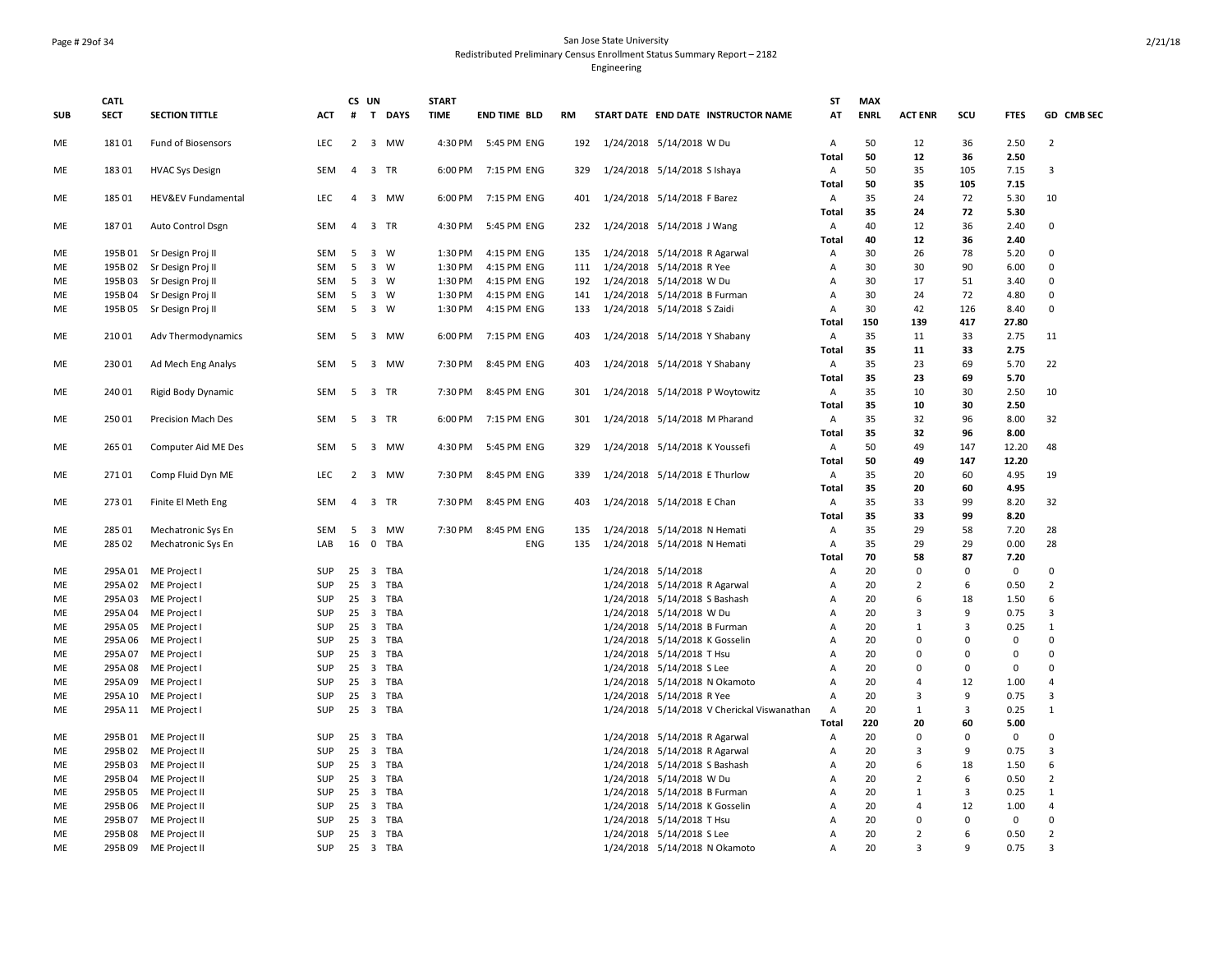## Page # 30of 34 San Jose State University Redistributed Preliminary Census Enrollment Status Summary Report – 2182

|            | CATL        |                       |            | CS UN |     |             | <b>START</b> |                     |     |                               |                                             | <b>ST</b> | <b>MAX</b>  |                |      |             |                   |
|------------|-------------|-----------------------|------------|-------|-----|-------------|--------------|---------------------|-----|-------------------------------|---------------------------------------------|-----------|-------------|----------------|------|-------------|-------------------|
| <b>SUB</b> | <b>SECT</b> | <b>SECTION TITTLE</b> | <b>ACT</b> | #     |     | <b>DAYS</b> | <b>TIME</b>  | <b>END TIME BLD</b> | RM  |                               | START DATE END DATE INSTRUCTOR NAME         | AT        | <b>ENRL</b> | <b>ACT ENR</b> | scu  | <b>FTES</b> | <b>GD CMB SEC</b> |
| ME         | 295B 10     | ME Project II         | <b>SUP</b> | -25   |     | 3 TBA       |              |                     |     | 1/24/2018 5/14/2018 R Yee     |                                             | A         | 20          |                | b    | 0.50        |                   |
| <b>ME</b>  | 295B 11     | ME Project II         | <b>SUP</b> | -25   |     | 3 TBA       |              |                     |     |                               | 1/24/2018 5/14/2018 V Cherickal Viswanathan |           | 20          |                | 21   | 1.75        |                   |
|            |             |                       |            |       |     |             |              |                     |     |                               |                                             | Total     | 220         | 30             | 90   | 7.50        |                   |
| <b>ME</b>  | 296N 01     | Apl Nonlin Control    | <b>LEC</b> |       |     | 3 TR        | 6:00 PM      | 7:15 PM SH          | 239 | 1/24/2018 5/14/2018 S Bashash |                                             | A         | 35          | 16             | 48   | 3.95        | 15                |
|            |             |                       |            |       |     |             |              |                     |     |                               |                                             | Total     | 35          | 16             | 48   | 3.95        |                   |
| ME         | 298 01      | Special Project ME    | <b>SUP</b> | -25   |     | <b>TBA</b>  |              |                     |     |                               | 1/24/2018 5/14/2018 N Okamoto               | A         | 15          |                |      | 0.08        |                   |
| ME         | 298 02      | Special Project ME    | <b>SUP</b> | 25    |     | 2 TBA       |              |                     |     |                               | 1/24/2018 5/14/2018 N Okamoto               | A         | 15          | $\mathbf{0}$   |      | $\mathbf 0$ | $\Omega$          |
| ME         | 298 03      | Special Project ME    | <b>SUP</b> | 25    |     | 3 TBA       |              |                     |     |                               | 1/24/2018 5/14/2018 N Okamoto               | A         | 15          | 3              | a    | 0.75        |                   |
|            |             |                       |            |       |     |             |              |                     |     |                               |                                             | Total     | 45          | 4              | 10   | 0.83        |                   |
| ME         | 299 01      | Master's Thesis       | <b>SUP</b> | -25   | 3 F |             | 5:00 PM      | 7:30 PM             |     | 1/24/2018 5/14/2018 R Agarwal |                                             | A         | 20          | $\overline{a}$ | 12   | 1.00        |                   |
|            |             |                       |            |       |     |             |              |                     |     |                               |                                             | Total     | 20          | 4              | 12   | 1.00        |                   |
|            |             |                       |            |       |     |             |              |                     |     |                               | <b>Mechanical Engineering Total</b>         |           | 3633        | 2572           | 6086 | 421.33      |                   |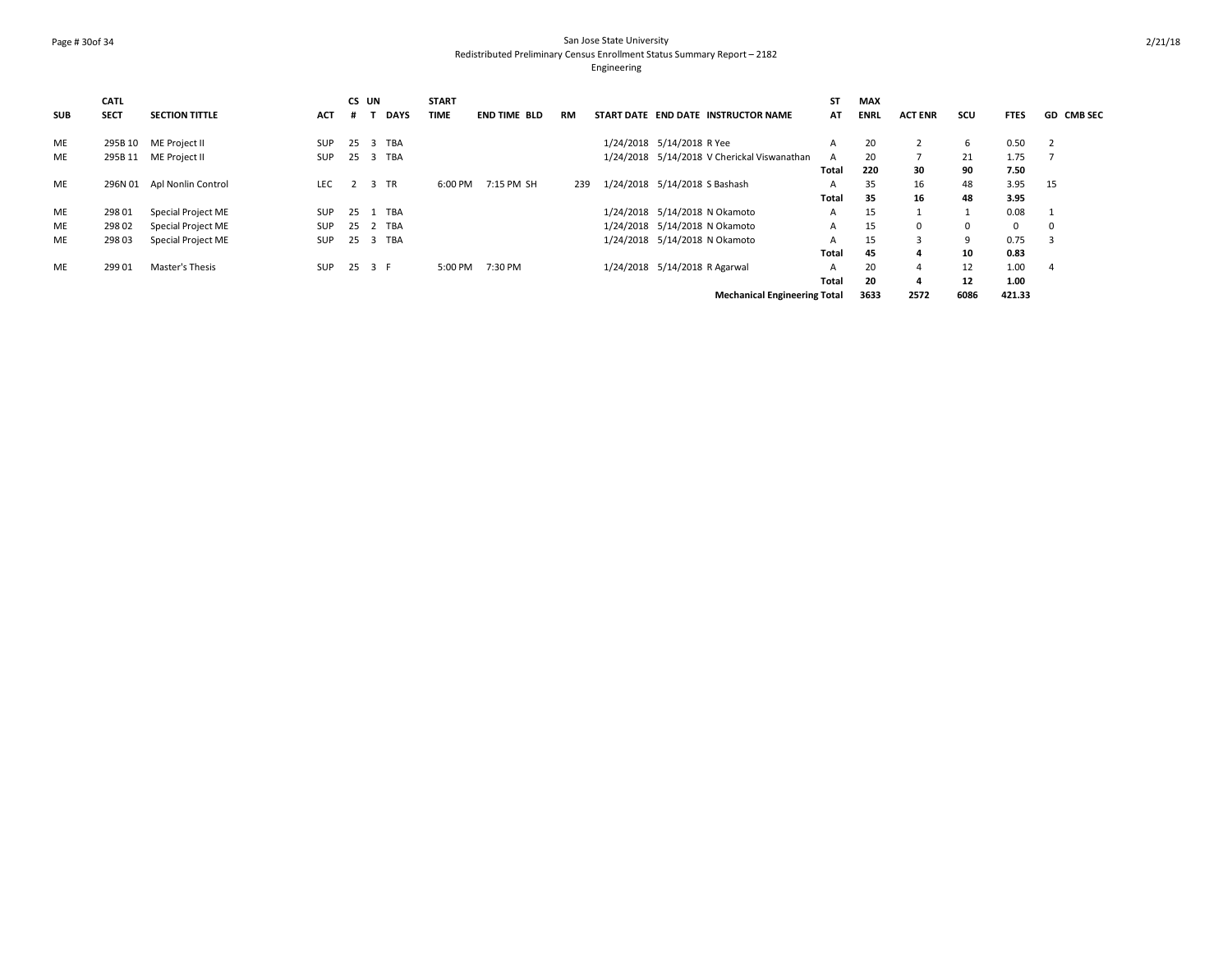### Page # 31of 34 San Jose State University Redistributed Preliminary Census Enrollment Status Summary Report – 2182

|             | <b>CATL</b> |                        |            |                | CS UN               |             | <b>START</b> |                       |           |                     |                                         | <b>ST</b>    | <b>MAX</b>  |                |              |              |              |                |   |
|-------------|-------------|------------------------|------------|----------------|---------------------|-------------|--------------|-----------------------|-----------|---------------------|-----------------------------------------|--------------|-------------|----------------|--------------|--------------|--------------|----------------|---|
| <b>SUB</b>  | <b>SECT</b> | <b>SECTION TITTLE</b>  | <b>ACT</b> | #              |                     | T DAYS      | <b>TIME</b>  | <b>END TIME BLD</b>   | <b>RM</b> |                     | START DATE END DATE INSTRUCTOR NAME     | AT           | <b>ENRL</b> | <b>ACT ENR</b> | SCU          | <b>FTES</b>  |              | GD CMB SEC     |   |
| Technology  |             |                        |            |                |                     |             |              |                       |           |                     |                                         |              |             |                |              |              |              |                |   |
| TECH        | 20A 01      | Comp Aid Graphics      | <b>LEC</b> | $\overline{2}$ | 2 F                 |             |              | 9:30 AM 10:20 AM ENG  | 103       |                     | 1/24/2018 5/14/2018 K Haydari Shayesteh | Α            | 30          | 12             | 12           | 1.60         | $\mathbf 0$  |                |   |
| TECH        | 20A 11      | Comp Aid Graphics      | LAB        | 16             | 0 F                 |             | 10:30 AM     | 1:15 PM ENG           | 103       |                     | 1/24/2018 5/14/2018 K Haydari Shayesteh | А            | 30          | 12             | 12           | 0.00         | $\mathbf 0$  |                |   |
|             |             |                        |            |                |                     |             |              |                       |           |                     |                                         | Total        | 60          | 24             | 24           | 1.60         |              |                |   |
| TECH        | 25 01       | Intro Materials Tech   | LEC        | 2              |                     | 3 TR        |              | 12:00 PM 12:50 PM ENG | 103       |                     | 1/24/2018 5/14/2018 D Yan               | Α            | 30          | 22             | 44           | 4.40         | $\mathbf 0$  |                |   |
| <b>TECH</b> | 25 11       | Intro Materials Tech   | LAB        | 16             | 0 R                 |             | 1:30 PM      | 4:15 PM ENG           | 105       |                     | 1/24/2018 5/14/2018 N Gupta             | Α            | 15          | 12             | 12           | 0.00         | $\mathbf 0$  |                |   |
| TECH        | 25 12       | Intro Materials Tech   | LAB        |                | $\mathbf 0$         |             |              |                       |           |                     |                                         | X            | $\mathbf 0$ | $\mathbf 0$    | 0            | $\mathbf 0$  | $\mathbf 0$  |                |   |
| TECH        | 25 13       | Intro Materials Tech   | LAB        | 16             | $\mathbf{0}$        | W           |              | 9:00 AM 11:45 AM ENG  | 105       |                     | 1/24/2018 5/14/2018 D Yan               | A            | 15          | 10             | 10           | 0.00         | $\mathbf 0$  |                |   |
|             |             |                        |            |                |                     |             |              |                       |           |                     |                                         | Total        | 60          | 44             | 66           | 4.40         |              |                |   |
| TECH        | 3101        | Qual Assur & Control   | <b>LEC</b> | $\overline{2}$ |                     | 3 MW        |              | 10:30 AM 11:45 AM ENG | 103       |                     | 1/24/2018 5/14/2018 N Nader             | Α            | 35          | 39             | 78           | 7.80         | $\mathbf 0$  |                |   |
| <b>TECH</b> | 3102        | Qual Assur & Control   | <b>LEC</b> | 1              |                     | 3 MW        |              | 10:30 AM 11:45 AM IS  | 216       |                     | 1/24/2018 5/14/2018 A Zargar            | Α            | 30          | 26             | 78           | 5.20         | $\mathbf 0$  |                |   |
|             |             |                        |            |                |                     |             |              |                       |           |                     |                                         | Total        | 65          | 65             | 156          | 13.00        |              |                |   |
| <b>TECH</b> | 41 11       | Mach Shop Safety       | LAB        |                | 16 1 M              |             | 6:00 PM      | 8:45 PM IS            | 120       | 1/24/2018 5/14/2018 |                                         | A            | 22          | 22             | 22           | 1.47         |              | 0 <sub>c</sub> | × |
| ME          | 41 11       | Mach Shop Safety       | LAB        | 16             | 1 M                 |             | 6:00 PM      | 8:45 PM IS            | 120       |                     | 1/24/2018 5/14/2018                     | A            | 0           | $\mathbf{0}$   | $\mathbf 0$  | 0.00         |              | 0 <sup>o</sup> |   |
| <b>TECH</b> | 41 12       | Mach Shop Safety       | LAB        | 16             | 1 T                 |             | 12:00 PM     | 2:45 PM IS            | 120       |                     | 1/24/2018 5/14/2018                     | A            | 22          | 29             | 29           | 1.93         |              | 0 <sub>c</sub> |   |
| ME          | 41 12       | Mach Shop Safety       | LAB        | 16             | 1 T                 |             | 12:00 PM     | 2:45 PM IS            | 120       | 1/24/2018 5/14/2018 |                                         | Α            | 0           | $\mathbf{0}$   | $\mathbf 0$  | 0.00         |              | 0 <sub>c</sub> |   |
| <b>TECH</b> | 41 13       | Mach Shop Safety       | LAB        | 16             | $1$ T               |             | 3:00 PM      | 5:45 PM IS            | 120       |                     | 1/24/2018 5/14/2018                     | Α            | 22          | 25             | 25           | 1.67         |              | 0 <sub>c</sub> |   |
| ME          | 41 13       | Mach Shop Safety       | LAB        |                | 16 1 T              |             | 3:00 PM      | 5:45 PM IS            | 120       | 1/24/2018 5/14/2018 |                                         | A            | $\mathbf 0$ | $\mathbf{0}$   | 0            | 0.00         |              | 0 <sup>o</sup> |   |
| TECH        | 41 14       | Mach Shop Safety       | LAB        | 16             | 1 R                 |             | 6:00 PM      | 8:45 PM IS            | 120       |                     | 1/24/2018 5/14/2018 D Muntz             | A            | 22          | 27             | 27           | 1.80         |              | 0 <sub>c</sub> |   |
| ME          | 41 14       | Mach Shop Safety       | LAB        | 16             | 1 R                 |             | 6:00 PM      | 8:45 PM IS            | 120       |                     | 1/24/2018 5/14/2018 D Muntz             | Α            | 0           | $\Omega$       | $\mathbf 0$  | 0.00         |              | 0 <sub>c</sub> |   |
| TECH        | 41 15       | Mach Shop Safety       | LAB        | 16             | 1 W                 |             | 6:00 PM      | 8:45 PM IS            | 120       |                     | 1/24/2018 5/14/2018 D Muntz             | A            | 22          | 24             | 24           | 1.60         |              | $0\quad C$     |   |
| ME          | 41 15       | Mach Shop Safety       | LAB        | 16             | 1 W                 |             | 6:00 PM      | 8:45 PM IS            | 120       |                     | 1/24/2018 5/14/2018 D Muntz             | A            | $\mathbf 0$ | $\mathbf{0}$   | $\mathbf{0}$ | 0.00         |              | 0 <sup>o</sup> |   |
|             |             |                        |            |                |                     |             |              |                       |           |                     |                                         | <b>Total</b> | 110         | 127            | 127          | 8.47         |              |                |   |
| <b>TECH</b> | 42 11       | Mfg Mach Shop Proj     | LAB        | 16             | $1$ T               |             | 6:00 PM      | 8:45 PM IS            | 120       |                     | 1/24/2018 5/14/2018 D Muntz             | Α            | 24          | 10             | 10           | 0.67         |              | 0 <sup>o</sup> |   |
| ME          | 42 11       | Mfg Mach Shop Proj     | LAB        | 16             | 1 T                 |             | 6:00 PM      | 8:45 PM IS            | 120       |                     | 1/24/2018 5/14/2018 D Muntz             | Α            | $\mathbf 0$ | $\mathbf{0}$   | $\mathbf 0$  | 0.00         |              | 0 <sup>o</sup> |   |
|             |             |                        |            |                |                     |             |              |                       |           |                     |                                         | Total        | 24          | 10             | 10           | 0.67         |              |                |   |
| <b>TECH</b> | 45 01       | Sus Facilities Pln     | <b>LEC</b> | 2              |                     | $3 \quad W$ | 6:00 PM      | 8:45 PM ENG           | 103       |                     | 1/24/2018 5/14/2018 S Obi               | Α            | 30          | 37             | 111          | 7.40         | $\mathbf 0$  |                |   |
|             |             |                        |            |                |                     |             |              |                       |           |                     |                                         | Total        | 30          | 37             | 111          | 7.40         |              |                |   |
| TECH        | 46 01       | Mach Oper & Mgmt       | <b>LEC</b> | $\overline{2}$ |                     | 3 TBA       |              | IS                    | 120       |                     | 1/24/2018 5/14/2018 D Muntz             | A            | 24          | 22             | 44           | 4.40         | $\mathbf{0}$ |                |   |
| <b>TECH</b> | 46 02       | Mach Oper & Mgmt       | LAB        | 16             | $\mathbf 0$         | <b>TBA</b>  |              | IS                    | 119       |                     | 1/24/2018 5/14/2018 D Muntz             | Α            | 24          | 22             | 22           | 0.00         | $\mathbf 0$  |                |   |
|             |             |                        |            |                |                     |             |              |                       |           |                     |                                         | Total        | 48          | 44             | 66           | 4.40         |              |                |   |
| <b>TECH</b> | 6001        | Intro Electronics      | <b>LEC</b> |                | $2 \quad 3 \quad F$ |             |              | 9:30 AM 11:15 AM ENG  | 341       |                     | 1/24/2018 5/14/2018 M Zand              | A            | 40          | 30             | 60           | 6.00         | $\mathbf 0$  |                |   |
| TECH        | 6002        | Intro Electronics      | <b>LEC</b> |                | $\overline{3}$      |             |              |                       |           |                     |                                         | х            | $\mathbf 0$ | $\Omega$       | $\Omega$     | $\mathbf{0}$ | $\mathbf 0$  |                |   |
| <b>TECH</b> | 6003        | Intro Electronics      | <b>LEC</b> | $\overline{2}$ |                     | $3 \, M$    | 3:00 PM      | 4:45 PM IS            | 133       |                     | 1/24/2018 5/14/2018 F Mahzabeen         | A            | 20          | 22             | 44           | 4.40         | $\mathbf 0$  |                |   |
| TECH        | 60 11       | Intro Electronics      | LAB        | 16             | $\overline{0}$      | F           | 12:00 PM     | 2:45 PM IS            | 117       |                     | 1/24/2018 5/14/2018 M Zand              | A            | 20          | 29             | 29           | 0.00         | $\mathbf 0$  |                |   |
| TECH        | 60 12       | Intro Electronics      | LAB        |                | $\Omega$            |             |              |                       |           |                     |                                         | х            | $\Omega$    | $\Omega$       | $\Omega$     | 0            | $\mathbf{0}$ |                |   |
| TECH        | 60 13       | Intro Electronics      | LAB        |                | $\Omega$            |             |              |                       |           |                     |                                         | X            | 0           | 0              | 0            | 0            | $\mathbf 0$  |                |   |
| TECH        | 60 14       | Intro Electronics      | LAB        | 16             |                     | 0 W         | 12:00 PM     | 2:45 PM IS            | 117       |                     | 1/24/2018 5/14/2018 F Mahzabeen         | A            | 20          | 23             | 23           | 0.00         | $\mathbf 0$  |                |   |
|             |             |                        |            |                |                     |             |              |                       |           |                     |                                         | Total        | 100         | 104            | 156          | 10.40        |              |                |   |
| <b>TECH</b> | 6201        | <b>Analog Circuits</b> | LEC        | $\overline{2}$ |                     | 3 TR        | 3:00 PM      | 3:50 PM IS            | 216       |                     | 1/24/2018 5/14/2018 M Mortezaie         | Α            | 30          | 39             | 78           | 7.80         | 0            |                |   |
| TECH        | 62 11       | <b>Analog Circuits</b> | LAB        |                | $\Omega$            |             |              |                       |           |                     |                                         | х            | 0           | 0              | 0            | 0            | $\mathbf 0$  |                |   |
| TECH        | 62 12       | <b>Analog Circuits</b> | LAB        | 16             | 0 R                 |             | 12:00 PM     | 2:45 PM IS            | 117       |                     | 1/24/2018 5/14/2018 J Modi              | Α            | 30          | 27             | 27           | 0.00         | $\mathbf 0$  |                |   |
| <b>TECH</b> | 62 13       | <b>Analog Circuits</b> | LAB        | 16             | 0 R                 |             | 4:30 PM      | 7:15 PM IS            | 117       |                     | 1/24/2018 5/14/2018 R Shah              | A            | 30          | 12             | 12           | 0.00         | $\mathbf 0$  |                |   |
|             |             |                        |            |                |                     |             |              |                       |           |                     |                                         | Total        | 90          | 78             | 117          | 7.80         |              |                |   |
| <b>TECH</b> | 6301        | Analog Digital Circ    | <b>LEC</b> | $\overline{2}$ |                     | 3 MW        |              | 12:00 PM 12:50 PM IS  | 216       |                     | 1/24/2018 5/14/2018 P Ostovari          | Α            | 30          | 37             | 74           | 7.40         | $\mathbf{0}$ |                |   |
| TECH        | 63 11       | Analog Digital Circ    | LAB        | 16             | $\mathsf 0$         | M           | 3:00 PM      | 5:45 PM IS            | 117       |                     | 1/24/2018 5/14/2018 P Ostovari          | Α            | 30          | 29             | 29           | 0.00         | $\mathbf 0$  |                |   |
| TECH        | 63 12       | Analog Digital Circ    | LAB        | 16             | 0 <sub>T</sub>      |             | 4:30 PM      | 7:15 PM IS            | 117       |                     | 1/24/2018 5/14/2018 A Saeidi Ashtiyani  | Α            | 30          | 8              | 8            | 0.00         | $\mathbf 0$  |                |   |
|             |             |                        |            |                |                     |             |              |                       |           |                     |                                         | Total        | 90          | 74             | 111          | 7.40         |              |                |   |
| TECH        | 6501        | Netwrk Theory/Appl     | <b>LEC</b> | 2              |                     | 3 TR        |              | 10:30 AM 11:20 AM ENG | 103       |                     | 1/24/2018 5/14/2018 O Rashel            | A            | 40          | 41             | 82           | 8.20         | $\mathbf 0$  |                |   |
| <b>TECH</b> | 65 11       | Netwrk Theory/Appl     | LAB        | 16             | 0 <sub>T</sub>      |             | 1:30 PM      | 4:15 PM ENG           | 490       | 1/24/2018 5/14/2018 |                                         | A            | 40          | 41             | 41           | 0.00         | $\mathbf{0}$ |                |   |
|             |             |                        |            |                |                     |             |              |                       |           |                     |                                         | Total        | 80          | 82             | 123          | 8.20         |              |                |   |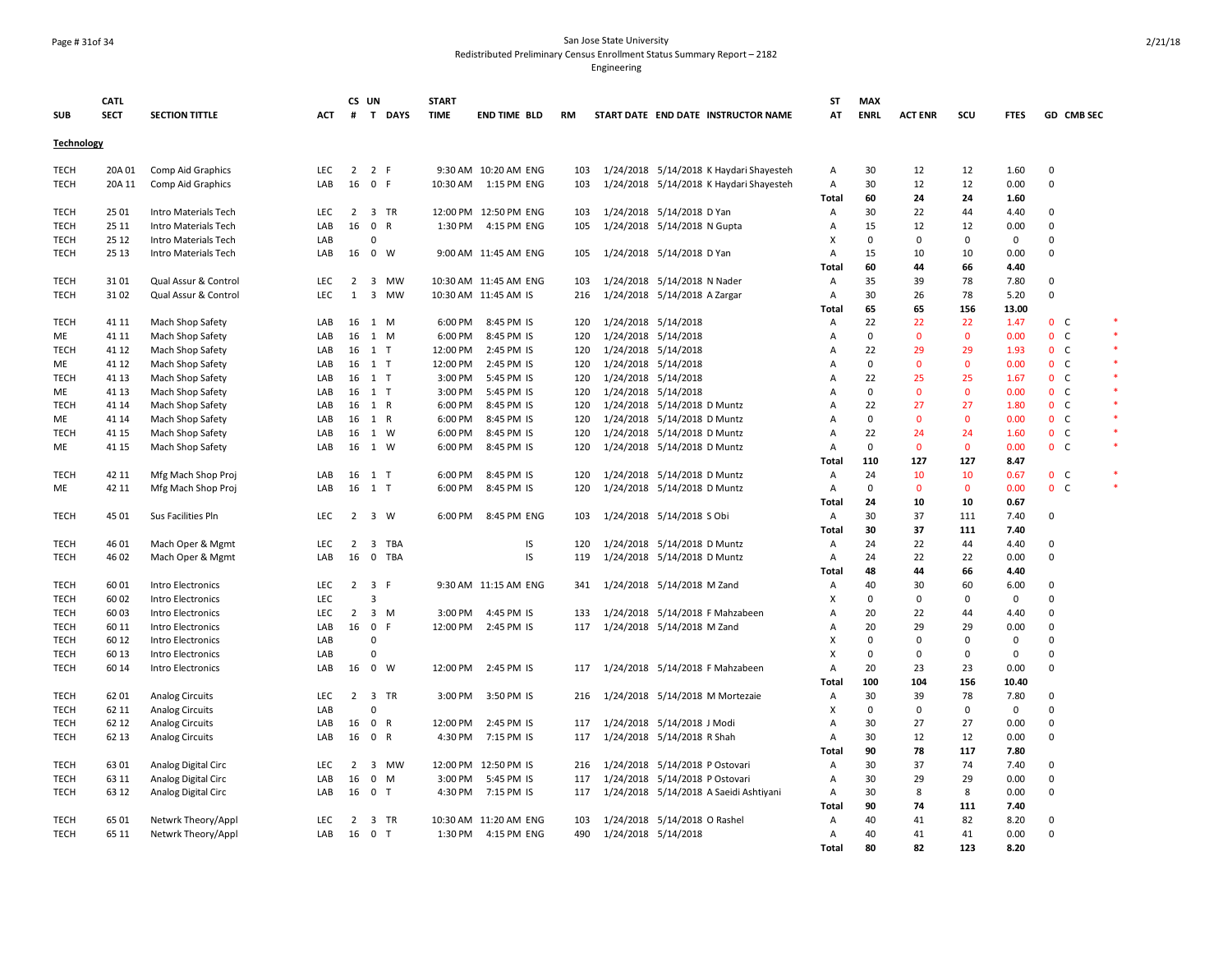## Page # 32of 34 San Jose State University Redistributed Preliminary Census Enrollment Status Summary Report – 2182

|             | <b>CATL</b> |                               |            | CS UN          |                         |        | <b>START</b> |                      |     |                                         | ST           | <b>MAX</b>   |                  |                     |               |                |            |  |
|-------------|-------------|-------------------------------|------------|----------------|-------------------------|--------|--------------|----------------------|-----|-----------------------------------------|--------------|--------------|------------------|---------------------|---------------|----------------|------------|--|
| <b>SUB</b>  | <b>SECT</b> | <b>SECTION TITTLE</b>         | <b>ACT</b> | #              |                         | T DAYS | <b>TIME</b>  | <b>END TIME BLD</b>  | RM  | START DATE END DATE INSTRUCTOR NAME     | AT           | <b>ENRL</b>  | <b>ACT ENR</b>   | SCU                 | <b>FTES</b>   |                | GD CMB SEC |  |
| <b>TECH</b> | 6601        | Network Admin                 | LEC        |                | $\overline{3}$          |        |              |                      |     |                                         | X            | 0            | $\mathbf 0$      | $\mathbf 0$         | $\pmb{0}$     | $\mathbf 0$    |            |  |
| <b>TECH</b> | 66 11       | Network Admin                 | LAB        |                | $\mathbf 0$             |        |              |                      |     |                                         | X            | $\Omega$     | $\Omega$         | $\Omega$            | $\mathbf 0$   | $\mathbf 0$    |            |  |
|             |             |                               |            |                |                         |        |              |                      |     |                                         | <b>Total</b> | $\mathbf{0}$ | $\mathbf 0$      | 0                   | $\mathbf{0}$  |                |            |  |
| <b>TECH</b> | 115 01      | Automation & Cntrl            | LEC        | $\overline{2}$ | 3 F                     |        | 8:00 AM      | 9:45 AM IS           | 216 | 1/24/2018 5/14/2018 R Werkman           | Α            | 60           | 56               | 112                 | 11.2          | $\mathbf 0$    |            |  |
| <b>TECH</b> | 115 11      | Automation & Cntrl            | LAB        | 16             | $0$ M                   |        | 6:00 PM      | 8:45 PM IS           | 117 | 1/24/2018 5/14/2018 R Werkman           | А            | 30           | 30               | 30                  | 0.00          | $\mathbf 0$    |            |  |
| <b>TECH</b> | 115 12      | <b>Automation &amp; Cntrl</b> | LAB        |                | 16 0 T                  |        |              | 7:30 AM 10:15 AM IS  | 117 | 1/24/2018 5/14/2018 R Werkman           | Α            | 30           | 26               | 26                  | 0.00          | $\Omega$       |            |  |
|             |             |                               |            |                |                         |        |              |                      |     |                                         | Total        | 120          | 112              | 168                 | 11.20         |                |            |  |
| <b>TECH</b> | 145 01      | Lean Manufacturing            | LEC        | 3              | 3 TR                    |        | 7:30 PM      | 8:45 PM IS           | 216 | 1/24/2018 5/14/2018 K Suleman           | Α            | 60           | 66               | 198                 | 13.20         | $\mathbf 0$    |            |  |
|             |             |                               |            |                |                         |        |              |                      |     |                                         | Total        | 60           | 66               | 198                 | 13.20         |                |            |  |
| <b>TECH</b> | 146 01      | 3D Printing & App             | LEC        | $\overline{4}$ | 3 R                     |        | 6:00 PM      | 7:15 PM ENG          | 103 | 1/24/2018 5/14/2018                     | Α            | 35           | 18               | 54                  | 3.70          | $\overline{2}$ |            |  |
|             |             |                               |            |                |                         |        |              |                      |     |                                         | <b>Total</b> | 35           | 18               | 54                  | 3.70          |                |            |  |
| <b>TECH</b> | 14701       | Green Mfg Managemt            | LEC        |                | $\overline{3}$          |        |              |                      |     |                                         | Х            | $\Omega$     | 0                | $\Omega$            | $\mathbf 0$   | 0              |            |  |
| <b>TECH</b> | 147 11      | Green Mfg Managemt            | LAB        |                | $\mathbf 0$             |        |              |                      |     |                                         | X            | 0            | $\mathbf 0$      | 0                   | $\mathbf{0}$  | $\mathbf{0}$   |            |  |
|             |             |                               |            |                |                         |        |              |                      |     |                                         | Total        | 0            | 0                | 0                   | $\mathbf 0$   |                |            |  |
| <b>TECH</b> | 149 01      | <b>CIM Systems</b>            | <b>LEC</b> | 2              | 3 MW                    |        | 1:30 PM      | 2:20 PM ENG          | 303 | 1/24/2018 5/14/2018 S Obi               | Α            | 24           | 36               | 72                  | 7.20          | 0              |            |  |
| <b>TECH</b> | 149 11      | <b>CIM Systems</b>            | LAB        | 16             | $0 \quad W$             |        | 3:00 PM      | 5:45 PM IS           | 122 | 1/24/2018 5/14/2018                     | Α            | 24           | 36               | 36                  | 0.00          | $\mathsf 0$    |            |  |
|             |             |                               |            |                |                         |        |              |                      |     |                                         | Total        | 48           | 72               | 108                 | 7.20          |                |            |  |
| <b>TECH</b> | 160 01      | Mcropro Theory & AP           | LEC        | 2              | $3 \, M$                |        | 3:00 PM      | 4:45 PM IS           | 216 | 1/24/2018 5/14/2018 M Zand              | Α            | 50           | 57               | 114                 | 11.40         | 0              |            |  |
| <b>TECH</b> | 160 11      | Mcropro Theory & AP           | LAB        | 16             | $0 \quad W$             |        | 3:00 PM      | 5:45 PM IS           | 117 | 1/24/2018 5/14/2018 M Zand              | Α            | 30           | 31               | 31                  | 0.00          | 0              |            |  |
| <b>TECH</b> | 160 12      | Mcropro Theory & AP           | LAB        |                | 16 0 F                  |        | 3:00 PM      | 5:45 PM IS           | 117 | 1/24/2018 5/14/2018 M Zand              | Α            | 30           | 26               | 26                  | 0.00          | $\mathbf 0$    |            |  |
|             |             |                               |            |                |                         |        |              |                      |     |                                         | Total        | 110          | 114              | 171                 | 11.40         |                |            |  |
| <b>TECH</b> | 163 01      | Telecomm Systems              | <b>LEC</b> | $\overline{2}$ | 3 TR                    |        | 6:00 PM      | 7:15 PM CCB          | 101 | 1/24/2018 5/14/2018 A Dolatshahi-Pirooz | Α            | 40           | 27               | 81                  | 5.40          | 0              |            |  |
| <b>TECH</b> | 163 02      | <b>Telecomm Systems</b>       | LEC        | $\overline{2}$ | 3 TR                    |        | 6:00 PM      | 7:15 PM IS           | 133 | 1/24/2018 5/14/2018 A Sanei             | Α            | 20           | 21               | 63                  | 4.20          | $\mathbf 0$    |            |  |
|             |             |                               |            |                |                         |        |              |                      |     |                                         | <b>Total</b> | 60           | 48               | 144                 | 9.60          |                |            |  |
| <b>TECH</b> | 165 01      | Wireless Comm Tech            | LEC        | $\overline{2}$ | 3 MW                    |        |              | 10:30 AM 11:20 AM IS | 117 | 1/24/2018 5/14/2018 P Ostovari          | Α            | 30           | 32               | 64                  | 6.40          | 0              |            |  |
| <b>TECH</b> | 165 11      | Wireless Comm Tech            | LAB        | 16             | $\mathbf 0$             | M      | 12:00 PM     | 2:45 PM IS           | 117 | 1/24/2018 5/14/2018 F Mahzabeen         | Α            | 30           | 32               | 32                  | 0.00          | $\mathsf 0$    |            |  |
|             |             |                               |            |                |                         |        |              |                      |     |                                         | <b>Total</b> | 60           | 64               | 96                  | 6.40          |                |            |  |
| <b>TECH</b> | 16701       | <b>Control Systems</b>        | LEC        | 2              | 3 TR                    |        |              | 10:30 AM 11:20 AM IS | 117 | 1/24/2018 5/14/2018 T Brown Jr.         | Α            | 30           | 28               | 56                  | 5.60          | $\mathbf 0$    |            |  |
| <b>TECH</b> | 167 11      | <b>Control Systems</b>        | LAB        | 16             | 0 <sub>T</sub>          |        | 12:00 PM     | 2:45 PM IS           | 117 | 1/24/2018 5/14/2018 T Brown Jr.         | Α            | 30           | 28               | 28                  | 0.00          | $\mathbf 0$    |            |  |
|             |             |                               |            |                |                         |        |              |                      |     |                                         | <b>Total</b> | 60           | 56               | 84                  | 5.60          |                |            |  |
| <b>TECH</b> | 169 01      | Applied Elec Desgn            | LEC        | $2^{\circ}$    | 3 M                     |        | 6:00 PM      | 7:45 PM IS           | 216 | 1/24/2018 5/14/2018 F Koushan           | Α            | 50           | 57               | 114                 | 11.40         | 0              |            |  |
| <b>TECH</b> | 169 11      | Applied Elec Desgn            | LAB        | 16             | $\mathbf 0$             | W      | 6:00 PM      | 8:45 PM IS           | 117 | 1/24/2018 5/14/2018 F Koushan           | Α            | 30           | 34               | 34                  | 0.00          | $\mathbf 0$    |            |  |
|             |             |                               | LAB        |                | 0                       |        |              |                      |     |                                         | X            | 0            | $\mathsf 0$      | $\mathsf{O}\xspace$ | $\mathbf 0$   | $\mathbf 0$    |            |  |
| TECH        | 169 12      | Applied Elec Desgn            |            |                | 16 0 F                  |        |              | 8:45 PM IS           |     |                                         |              | 30           | 23               |                     |               | $\mathbf 0$    |            |  |
| <b>TECH</b> | 169 13      | Applied Elec Desgn            | LAB        |                |                         |        | 6:00 PM      |                      | 117 | 1/24/2018 5/14/2018 F Koushan           | Α            | 110          |                  | 23<br>171           | 0.00<br>11.40 |                |            |  |
|             |             |                               |            |                | 3 TBA                   |        |              |                      |     |                                         | Total        | 20           | 114              | $\mathbf 0$         | $\mathbf 0$   |                |            |  |
| <b>TECH</b> | 180A03      | Indiv St El Comtec            | SUP        | 36             |                         |        |              |                      |     | 1/24/2018 5/14/2018                     | Α            |              | 0<br>$\mathbf 0$ |                     | $\mathbf{0}$  | 0              |            |  |
|             | 180B03      |                               | SUP        |                | $\overline{\mathbf{3}}$ |        |              |                      |     |                                         | Total        | 20<br>20     |                  | 0<br>0              | $\mathbf 0$   | 0              |            |  |
| <b>TECH</b> |             | Indiv St Manufactg            |            | 36             |                         | TBA    |              |                      |     | 1/24/2018 5/14/2018                     | Α            |              | 0<br>$\Omega$    | $\Omega$            | $\mathbf 0$   | $\mathbf{0}$   |            |  |
| <b>TECH</b> | 180B 04     | Indiv St Manufactg            | SUP        | 36             | 4 TBA                   |        |              |                      |     | 1/24/2018 5/14/2018                     | Α            | 20           |                  |                     |               |                |            |  |
|             |             |                               |            |                |                         |        |              |                      |     |                                         | Total        | 40           | $\mathbf 0$      | 0                   | $\Omega$      |                |            |  |
| <b>TECH</b> | 180J03      | Indiv St Tech Issu            | SUP        | 36             | 3 TBA                   |        |              |                      |     | 1/24/2018 5/14/2018                     | A            | 10           | 0                | $\Omega$            | $\Omega$      | $\Omega$       |            |  |
|             |             |                               |            |                |                         |        |              |                      |     |                                         | Total        | 10           | 0                | 0                   | $\mathbf{0}$  |                |            |  |
| <b>TECH</b> | 190B 01     | Senior Project II             | <b>SEM</b> | 5              | 3 W                     |        | 1:30 PM      | 4:15 PM ENG          | 490 | 1/24/2018 5/14/2018 C Foster            | Α            | 30           | 25               | 75                  | 5.00          | 0              |            |  |
| <b>TECH</b> | 190B 02     | Senior Project II             | <b>SEM</b> | 5              | 3 W                     |        | 1:30 PM      | 4:15 PM ENG          | 389 | 1/24/2018 5/14/2018 D Yan               | Α            | 30           | 19               | 57                  | 3.80          | $\mathbf{0}$   |            |  |
| <b>TECH</b> | 190B03      | Senior Project II             | SEM        | 5              | 3 R                     |        | 1:30 PM      | 4:15 PM IS           | 119 | 1/24/2018 5/14/2018 S Obi               | Α            | 30           | 26               | 78                  | 5.20          | 0              |            |  |
| <b>TECH</b> | 190B04      | Senior Project II             | <b>SEM</b> | 5              | 3 R                     |        | 1:30 PM      | 4:15 PM ENG          | 490 | 1/24/2018 5/14/2018 E Cydzik            | Α            | 30           | 19               | 57                  | 3.80          | $\Omega$       |            |  |
|             |             |                               |            |                |                         |        |              |                      |     |                                         | Total        | 120          | 89               | 267                 | 17.80         |                |            |  |
| <b>TECH</b> | 195 03      | Cooperative Intern            | SUP        |                | 36 3 TBA                |        |              |                      |     | 1/24/2018 5/14/2018 S Obi               | Α            | 22           | $\overline{2}$   | 6                   | 0.40          | $\mathbf 0$    |            |  |
|             |             |                               |            |                |                         |        |              |                      |     |                                         | Total        | 22           | $\overline{2}$   | 6                   | 0.40          |                |            |  |
| <b>TECH</b> | 198 01      | Technology & Civil            | <b>LEC</b> | 2              | 3 W                     |        | 6:00 PM      | 8:45 PM DMH          | 208 | 1/24/2018 5/14/2018 E Reynolds          | Α            | 24           | 8                | 24                  | 1.60          | 0 <sup>o</sup> |            |  |
| <b>CMPE</b> | 198 01      | Technology & Civil            | <b>LEC</b> | 2              | 3 W                     |        | 6:00 PM      | 8:45 PM DMH          | 208 | 1/24/2018 5/14/2018 E Reynolds          | A            | 0            | $\Omega$         | $\mathbf{0}$        | 0.00          | 0 <sup>o</sup> |            |  |
| <b>ENGR</b> | 198 01      | Technology & Civil            | <b>LEC</b> | $2^{\circ}$    | 3 W                     |        | 6:00 PM      | 8:45 PM DMH          | 208 | 1/24/2018 5/14/2018 E Reynolds          | А            | 0            | $\Omega$         | $\Omega$            | 0.00          |                | $0-$       |  |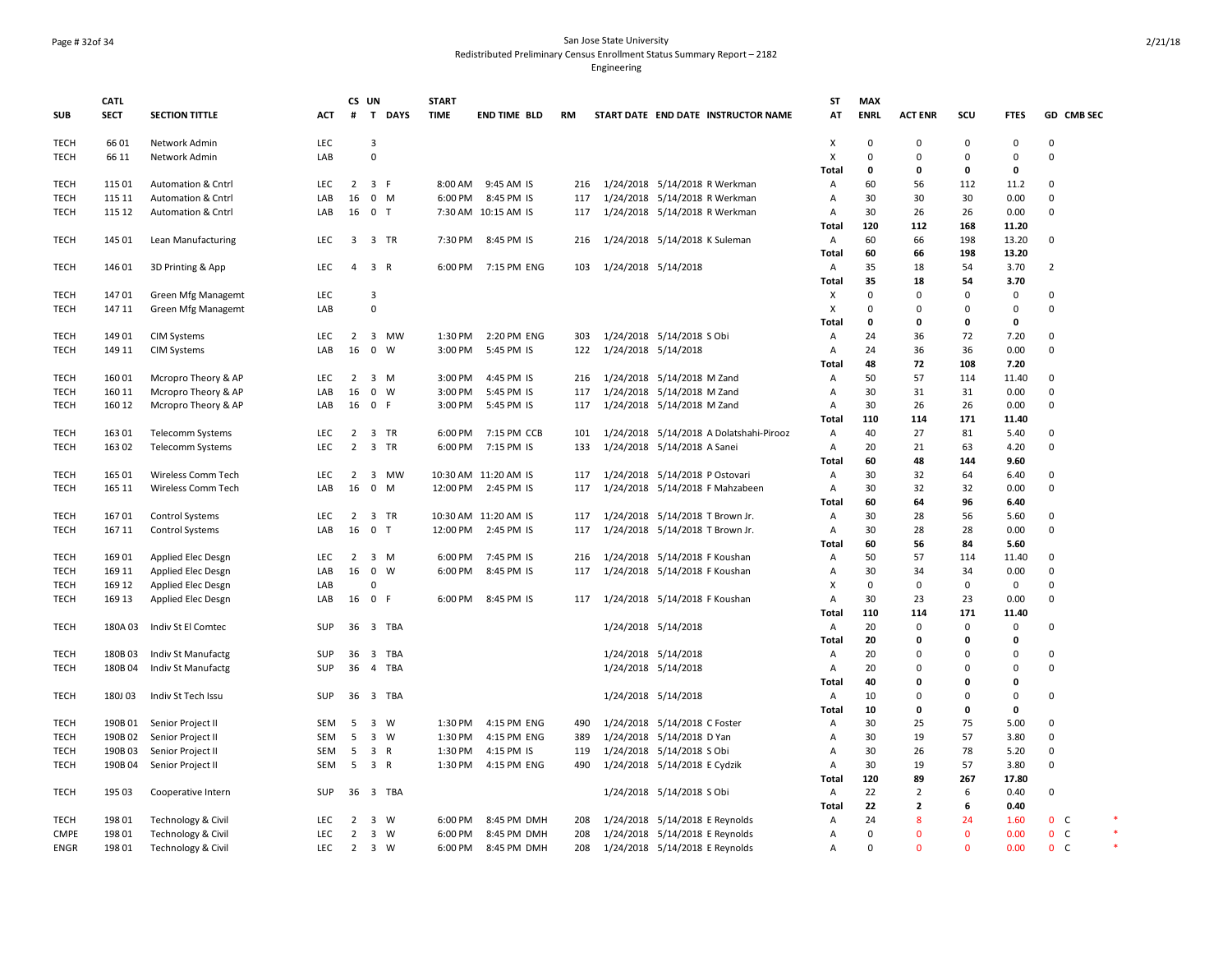### Page # 33of 34 San Jose State University Redistributed Preliminary Census Enrollment Status Summary Report – 2182 Engineering

|             | <b>CATL</b> |                               |            | CS UN          |                |             | <b>START</b> |                     |           |                                |                                     | <b>ST</b>               | <b>MAX</b>   |                |                |              |                |            |  |
|-------------|-------------|-------------------------------|------------|----------------|----------------|-------------|--------------|---------------------|-----------|--------------------------------|-------------------------------------|-------------------------|--------------|----------------|----------------|--------------|----------------|------------|--|
| SUB         | <b>SECT</b> | <b>SECTION TITTLE</b>         | <b>ACT</b> |                |                | <b>DAYS</b> | <b>TIME</b>  | <b>END TIME BLD</b> | <b>RM</b> |                                | START DATE END DATE INSTRUCTOR NAME | AT                      | <b>ENRL</b>  | <b>ACT ENR</b> | SCU            | <b>FTES</b>  |                | GD CMB SEC |  |
| <b>ME</b>   | 198 01      | <b>Technology &amp; Civil</b> | <b>LEC</b> | $\overline{2}$ |                | 3 W         | 6:00 PM      | 8:45 PM DMH         | 208       | 1/24/2018 5/14/2018 E Reynolds |                                     | Α                       | 0            | $\mathbf{0}$   | $\mathbf{0}$   | 0.00         | 0 <sup>o</sup> |            |  |
| <b>TECH</b> | 19880       | Technology & Civil            | LEC        |                | 3              | <b>TBA</b>  |              |                     |           | 1/24/2018 5/14/2018 L Zou      |                                     | А                       | 60           | 49             | 147            | 9.80         | 0 <sup>o</sup> |            |  |
| <b>CMPE</b> | 19880       | Technology & Civil            | LEC        |                | 3              | <b>TBA</b>  |              |                     |           | 1/24/2018 5/14/2018 L Zou      |                                     |                         |              | $\Omega$       | 0              | 0.00         | 0 <sup>o</sup> |            |  |
| <b>ENGR</b> | 198 80      | Technology & Civil            | LEC        |                | $\overline{3}$ | <b>TBA</b>  |              |                     |           | 1/24/2018 5/14/2018 L Zou      |                                     | А                       |              | $\Omega$       | $\mathbf{0}$   | 0.00         | 0 <sup>o</sup> |            |  |
| ME          | 19880       | <b>Technology &amp; Civil</b> | LEC        |                | $\overline{3}$ | <b>TBA</b>  |              |                     |           | 1/24/2018 5/14/2018 L Zou      |                                     | А                       | $\Omega$     | $\Omega$       | $\mathbf{0}$   | 0.00         | 0 <sup>o</sup> |            |  |
| <b>TECH</b> | 19881       | Technology & Civil            | LEC        |                | 3              | <b>TBA</b>  |              |                     |           | 1/24/2018 5/14/2018 K Harrison |                                     |                         | 60           | 36             | 108            | 7.20         | 0 <sup>o</sup> |            |  |
| <b>CMPE</b> | 19881       | Technology & Civil            | LEC        |                | $\overline{3}$ | <b>TBA</b>  |              |                     |           | 1/24/2018 5/14/2018 K Harrison |                                     | Α                       |              | $\Omega$       | $\mathbf{0}$   | 0.00         | 0 <sup>o</sup> |            |  |
| <b>ENGR</b> | 19881       | Technology & Civil            | LEC        |                | 3              | <b>TBA</b>  |              |                     |           | 1/24/2018 5/14/2018 K Harrison |                                     | Α                       |              | $\Omega$       | $\mathbf{0}$   | 0.00         | 0 <sup>o</sup> |            |  |
| <b>ME</b>   | 19881       | Technology & Civil            | LEC        |                | 3              | TBA         |              |                     |           | 1/24/2018 5/14/2018 K Harrison |                                     | А                       |              | $\Omega$       | $\mathbf{0}$   | 0.00         | 0 <sup>o</sup> |            |  |
| <b>TECH</b> | 19882       | Technology & Civil            | LEC        |                | 3              | <b>TBA</b>  |              |                     |           | 1/24/2018 5/14/2018 L Zou      |                                     | А                       | 40           | 29             | 87             | 5.80         | 0 <sup>o</sup> |            |  |
| <b>CMPE</b> | 19882       | Technology & Civil            | LEC        |                | 3              | TBA         |              |                     |           | 1/24/2018 5/14/2018 L Zou      |                                     | А                       |              | $\Omega$       | $\mathbf{0}$   | 0.00         | 0 <sup>o</sup> |            |  |
| <b>ENGR</b> | 19882       | Technology & Civil            | LEC        | 2              |                | 3 TBA       |              |                     |           | 1/24/2018 5/14/2018 L Zou      |                                     | A                       |              | $\Omega$       | $\mathbf{0}$   | 0.00         | 0 <sup>o</sup> |            |  |
| <b>ME</b>   | 19882       | Technology & Civil            | LEC        | 2              |                | 3 TBA       |              |                     |           | 1/24/2018 5/14/2018 L Zou      |                                     |                         |              | 0              | $\mathbf{0}$   | 0.00         | 0 <sup>o</sup> |            |  |
|             |             |                               |            |                |                |             |              |                     |           |                                |                                     | Total                   | 184          | 122            | 366            | 24.40        |                |            |  |
| <b>TECH</b> | 199A 01     | <b>Special Topics ECT</b>     | SEM        | 5              | 3 <sub>1</sub> |             | 6:00 PM      | 8:45 PM ENG         | 490       | 1/24/2018 5/14/2018 D Frezzo   |                                     |                         | 24           | 28             | 84             | 5.60         | 0              |            |  |
|             |             |                               |            |                |                |             |              |                     |           |                                |                                     | Total                   | 24           | 28             | 84             | 5.60         |                |            |  |
| <b>TECH</b> | 290 03      | Grad Prob                     | <b>SUP</b> | 25             |                | 3 TBA       |              |                     |           | 1/24/2018 5/14/2018            |                                     | А                       | 20           | $\Omega$       | 0              | $\mathbf{0}$ | $\Omega$       |            |  |
|             |             |                               |            |                |                |             |              |                     |           |                                |                                     | <b>Total</b>            | 20           |                | 0              | 0            |                |            |  |
| <b>TECH</b> | 298 03      | Grad Spec Study               | <b>SUP</b> | 25             |                | 3 TBA       |              |                     |           | 1/24/2018 5/14/2018 S Obi      |                                     | A                       | <sup>0</sup> |                | $\overline{3}$ | 0.25         | -1             |            |  |
|             |             |                               |            |                |                |             |              |                     |           |                                |                                     | <b>Total</b>            | 0            |                | 3              | 0.25         |                |            |  |
| <b>TECH</b> | 299 03      | <b>Masters Thesis</b>         | SUP        | 25             |                | 3 TBA       |              |                     |           | 1/24/2018 5/14/2018            |                                     | Α                       | 20           | $\Omega$       | 0              | 0            | $\Omega$       |            |  |
|             |             |                               |            |                |                |             |              |                     |           |                                |                                     | Total                   | 20           |                | 0              | $\mathbf{0}$ |                |            |  |
|             |             |                               |            |                |                |             |              |                     |           |                                |                                     | <b>Technology Total</b> | 1880         | 1595           | 2987           | 201.8833     |                |            |  |